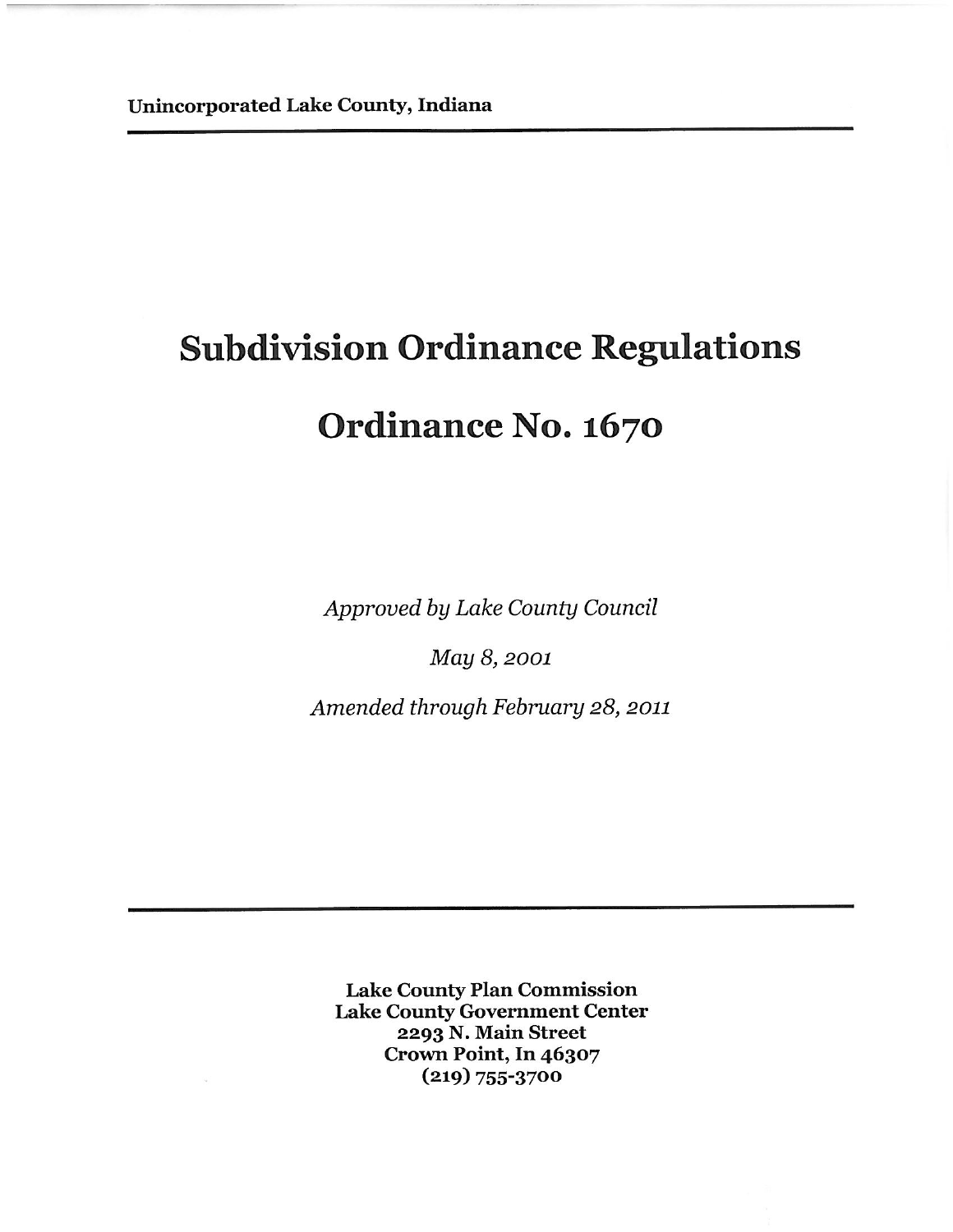# Amendments to Subdivision Ordinance Regulations #3

| <b>DATE</b> | <b>SECTION/TITLE</b>                                                                                  | <b>ORDINANCE#</b> |
|-------------|-------------------------------------------------------------------------------------------------------|-------------------|
| 07/06/81    | Driveways                                                                                             | 1164              |
| 06/05/84    | Fees                                                                                                  | 1216              |
| 06/12/90    | Sec. V - General Design Standards<br>Sec. VI - Required Improvements                                  | 1076B             |
| 03/04/91    | Sec. II Part $B - Rules & Regularions$                                                                | 1411              |
| 10/03/91    | Sec. IV                                                                                               | 1443              |
| 04/09/91    | <b>Road Review Committee</b>                                                                          | 1015E             |
| 02/08/94    | Sec. XII – Subdivision Fees                                                                           | 1567              |
| 04/12/94    | Sec. VII - Design Standards, Sec. 1<br>Appendix G – Street Trees                                      | 1571              |
| 06/11/96    | Amended Subdivision Ordinance No. 1670 which<br>Replaces Subdivision Ordinance No. 3                  | 1670              |
| 05/08/01    | Sec. 1.12 (1) $(E)$ – Waiver                                                                          | 1857              |
| 05/08/01    | Sec. 1.11 – Resubdivision of Land                                                                     | 1858              |
| 10/07/03    | Appendix B – Certificates<br>Sec. VI – Specifications for Documents to be Submitted<br>Secondary Plat | 2008              |
| 06/10/08    | Sec. III - Checkpoint Agencies Primary & Secondary Plat                                               | 2222              |
|             |                                                                                                       |                   |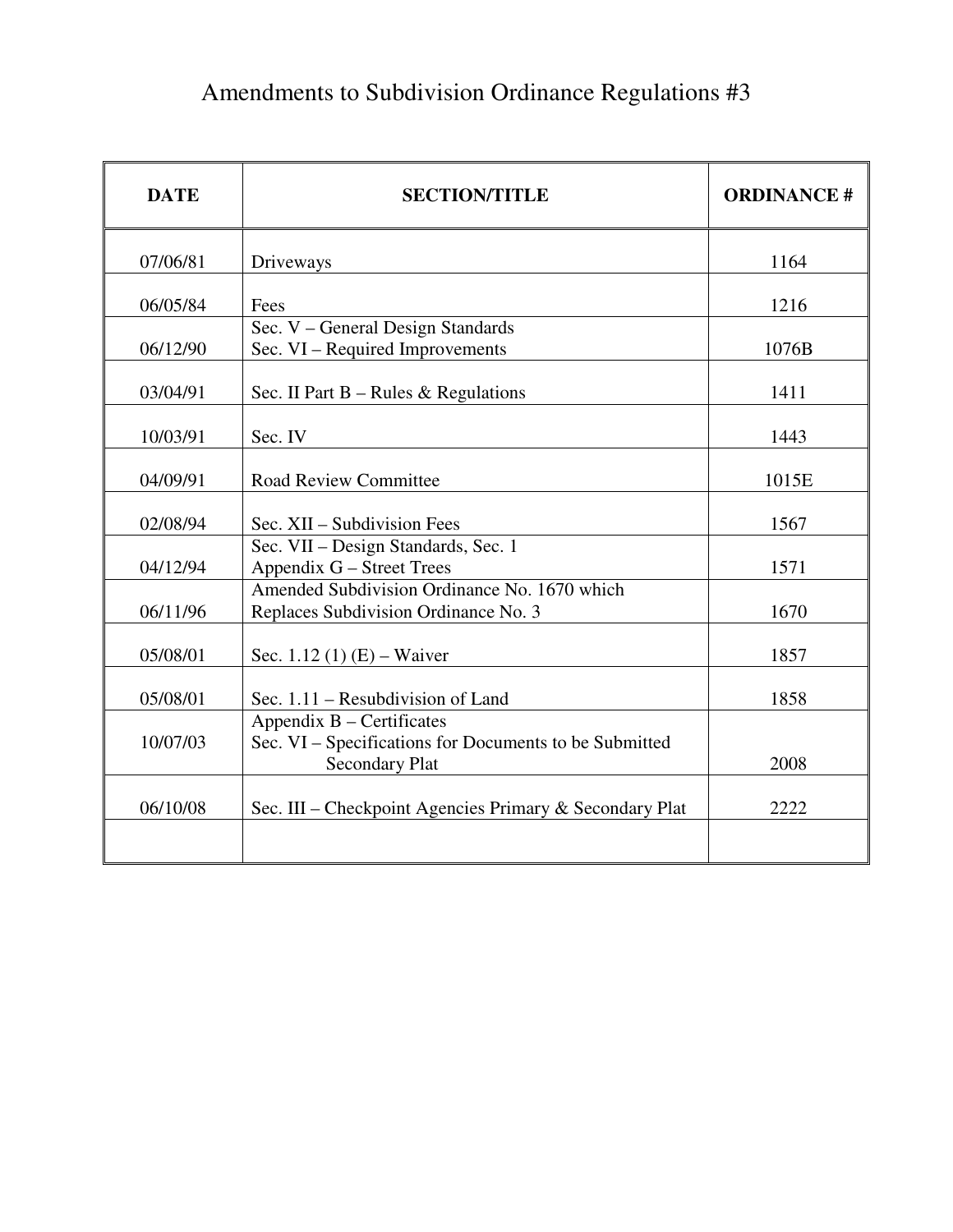# **TABLE OF CONTENTS**

| <b>Section I</b>   | <b>General Provisions</b>                             | $\mathbf{1}$                               |
|--------------------|-------------------------------------------------------|--------------------------------------------|
| 1.1                | Title                                                 | 1                                          |
| 1.2                | Policy                                                | 1                                          |
| 1.3                | Purpose                                               | 1                                          |
| 1.4                | Authority and Jurisdiction                            | $\overline{c}$                             |
| 1.5                | Enactment                                             | $\overline{c}$                             |
| 1.6                | Interpretation, Conflict, and Separability            |                                            |
| 1.7                | <b>Saving Provision</b>                               | $\begin{array}{c} 2 \\ 3 \\ 3 \end{array}$ |
| 1.8                | Repealer                                              |                                            |
| 1.9                | Amendments                                            | $\overline{\mathbf{3}}$                    |
| 1.10               | Conditions                                            | $\overline{3}$                             |
| 1.11               | Resubdivision of Land                                 | $\overline{4}$                             |
| 1.12               | Waiver                                                | $\overline{\mathcal{A}}$                   |
| 1.13               | Enforcement, Violation, and Penalties                 | 5                                          |
| 1.14               | Administration of Checkpoint Agencies                 | 6                                          |
| <b>Section II</b>  | <b>Definitions</b>                                    | 10                                         |
| 2.1                | Usage                                                 | 10                                         |
| 2.2                | Definitions                                           | 10                                         |
| <b>Section III</b> | <b>Application and Approval Procedures</b>            | 17                                         |
| 3.1                | <b>General Procedures</b>                             | 17                                         |
| 3.2                | Major Subdivisions: Sketch Plan Application Procedure | 17                                         |
| 3.3                | <b>Major Subdivisions</b>                             | 19                                         |
| 3.4                | <b>Minor Subdivisions</b>                             | 26                                         |
| 3.5                | <b>Exempt Divisions</b>                               | 32                                         |
| <b>Section IV</b>  | <b>Design Requirements</b>                            | 34                                         |
| 4.1                | <b>General Improvements</b>                           | 34                                         |
| 4.2                | Lot Improvements                                      | 35                                         |
| 4.3                | <b>Streets</b>                                        | 37                                         |
|                    | Figure 4-1 Minimum Roadway Design Standards           | 44                                         |
|                    | Figure 4-2 Minimum Roadway Design Standards           | 45                                         |
| 4.4                | Drainage and Storm Sewers                             | 48                                         |
| 4.5                | <b>Water Facilities</b>                               | 50                                         |
| 4.6                | <b>Sanitary Sewerage Facilities</b>                   | 51                                         |
| 4.7                | <b>Sidewalks</b>                                      | 52                                         |
| 4.8                | Easements for Utilities and Drainage                  | 52                                         |
| 4.9                | <b>Public Uses</b>                                    | 53                                         |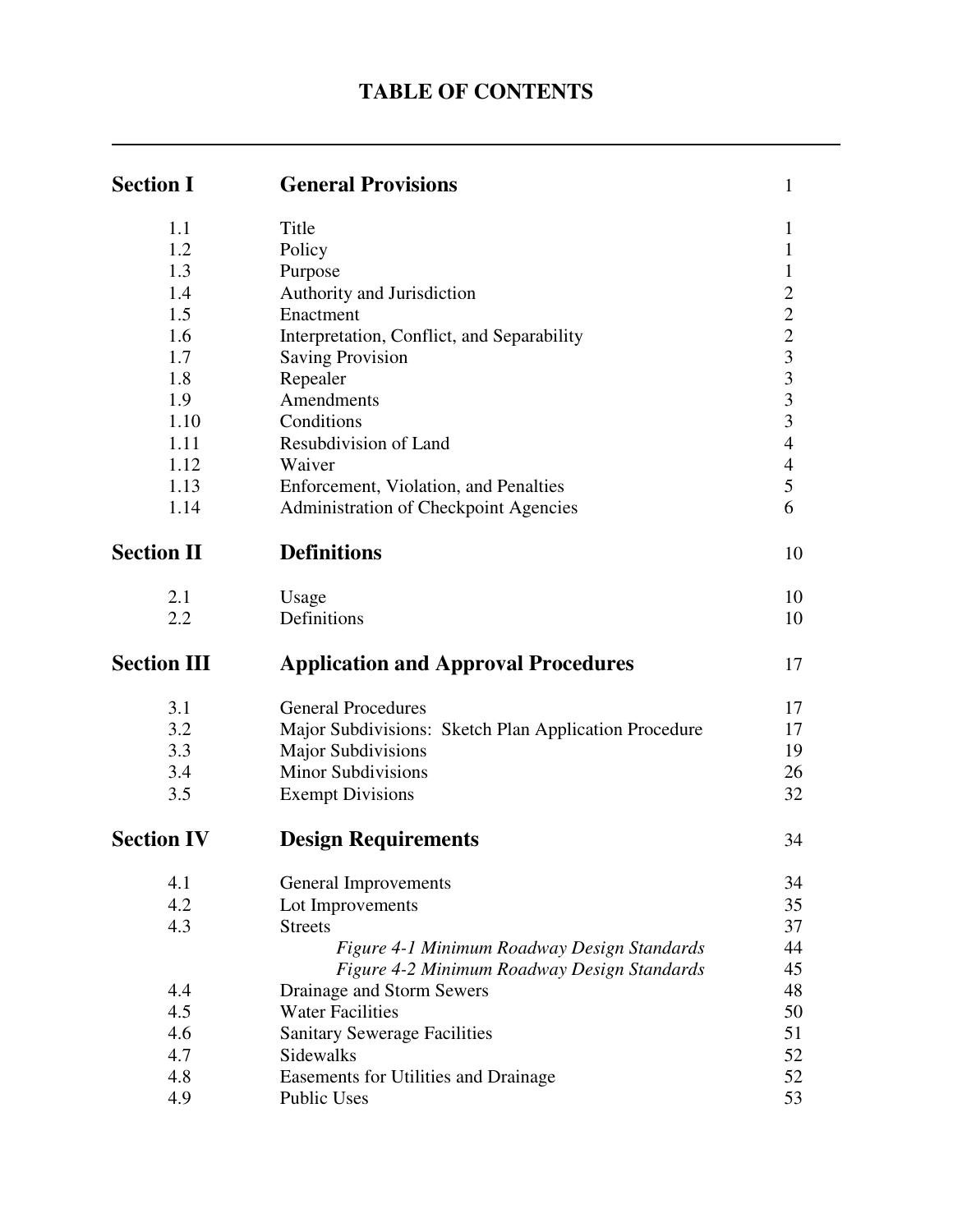| 4.10<br>4.11      | Preservation of Natural Features and Amenities<br>Non-Residential Subdivisions | 53<br>54 |
|-------------------|--------------------------------------------------------------------------------|----------|
| <b>Section V</b>  | <b>Assurance for Completion of Improvements</b>                                | 56       |
| 5.1               | Performance Bond Requirements                                                  | 56       |
| 5.2               | Construction and Inspection                                                    | 57       |
| 5.3               | Acceptance of Subdivision Improvements                                         | 58       |
| 5.4               | <b>As-Built Plans</b>                                                          | 59       |
| 5.5               | Maintenance of Public Improvements                                             | 59       |
| <b>Section VI</b> | <b>Specifications for Documents to be Submitted</b>                            | 60       |
| 6.1               | <b>Sketch Plan</b>                                                             | 60       |
| 6.2               | <b>Primary Plat</b>                                                            | 61       |
| 6.3               | <b>Engineering Plans</b>                                                       | 63       |
| 6.4               | <b>Secondary Plat</b>                                                          | 64       |
|                   | Appendix A – Subdivision Approval Fee Schedule                                 | 67       |
|                   | $Appendix B-Certificates$                                                      | 68       |
|                   | Appendix $C$ – Surveying Requirements                                          | 70       |
|                   | $Appendix D - Roadway Construction\; Specifications$                           | 71       |
|                   | Appendix E - Street Directory - BROADWAY WEST                                  | 73       |
|                   | $Appendix F - Street Directory - BRAODWAY EAST$                                | 76       |
|                   | Appendix $G$ – List of Prohibited Trees for Street Planting                    | 78       |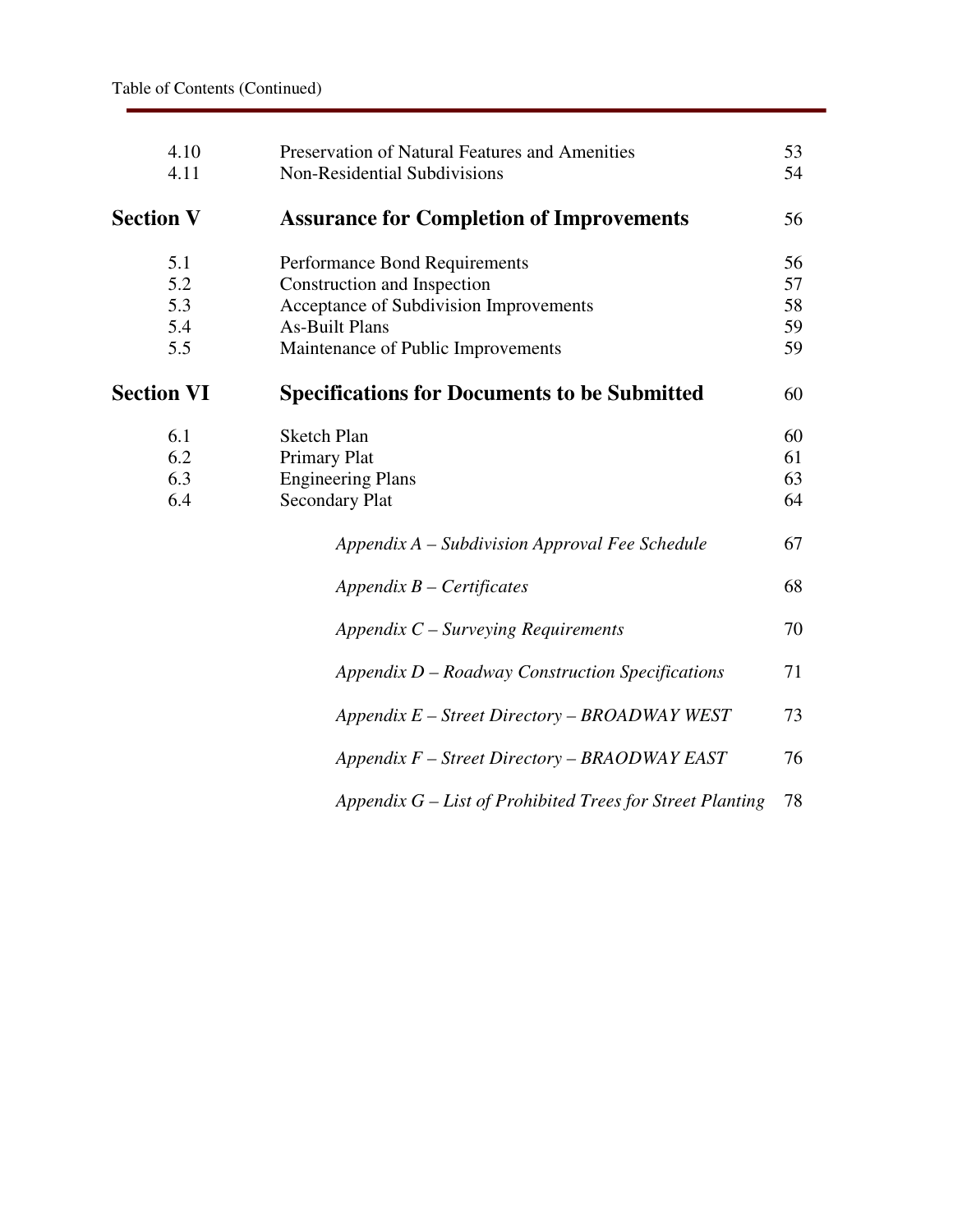# **Section I General Provisions**

# **1.1 Title**

These regulations shall hereafter be known and cited as the *Subdivision Regulations of Lake County, Indiana.*

# **1.2 Policy**

- (1) The policy of Lake County hereby is to consider the subdivision of land and the subsequent development of the subdivided plat as subject to the official comprehensive plan and related policies (such as those embodied in the Zoning Ordinance of Unincorporated Lake County, Indiana) for the orderly, planned, efficient, and economical development of the unincorporated portions of Lake County, Indiana.
- (2) Land to be subdivided shall be of such character that it can be developed without peril to health from flood, fire or other menace, and land shall not be subdivided unless adequate public facilities and improvements exist or until provisions have been made for all the necessary public improvements including drainage, water, sewerage, transportation and any other improvements deemed necessary for the health and safety of the public.
- (3) Both existing and proposed public facilities serving the subdivisions shall properly relate and conform to the Comprehensive Plan of Lake County and all related policies and implementation programs including, but not limited to, the Building Codes and Zoning Ordinance.

# **1.3 Purpose**

- (1) To protect and provide for the public health, safety, and general welfare.
- (2) To guide the future growth and development in accordance with the Comprehensive Plan and related policies.
- (3) To provide for the safety, comfort, and soundness of the built environment and related open spaces.
- (4) To guide public and private policy and action in order to provide for adequate and efficient transportation, water, sewerage, schools, parks, and other public facilities.
- (5) To protect the compatibility, character, economic stability and orderliness of all development through reasonable design standards.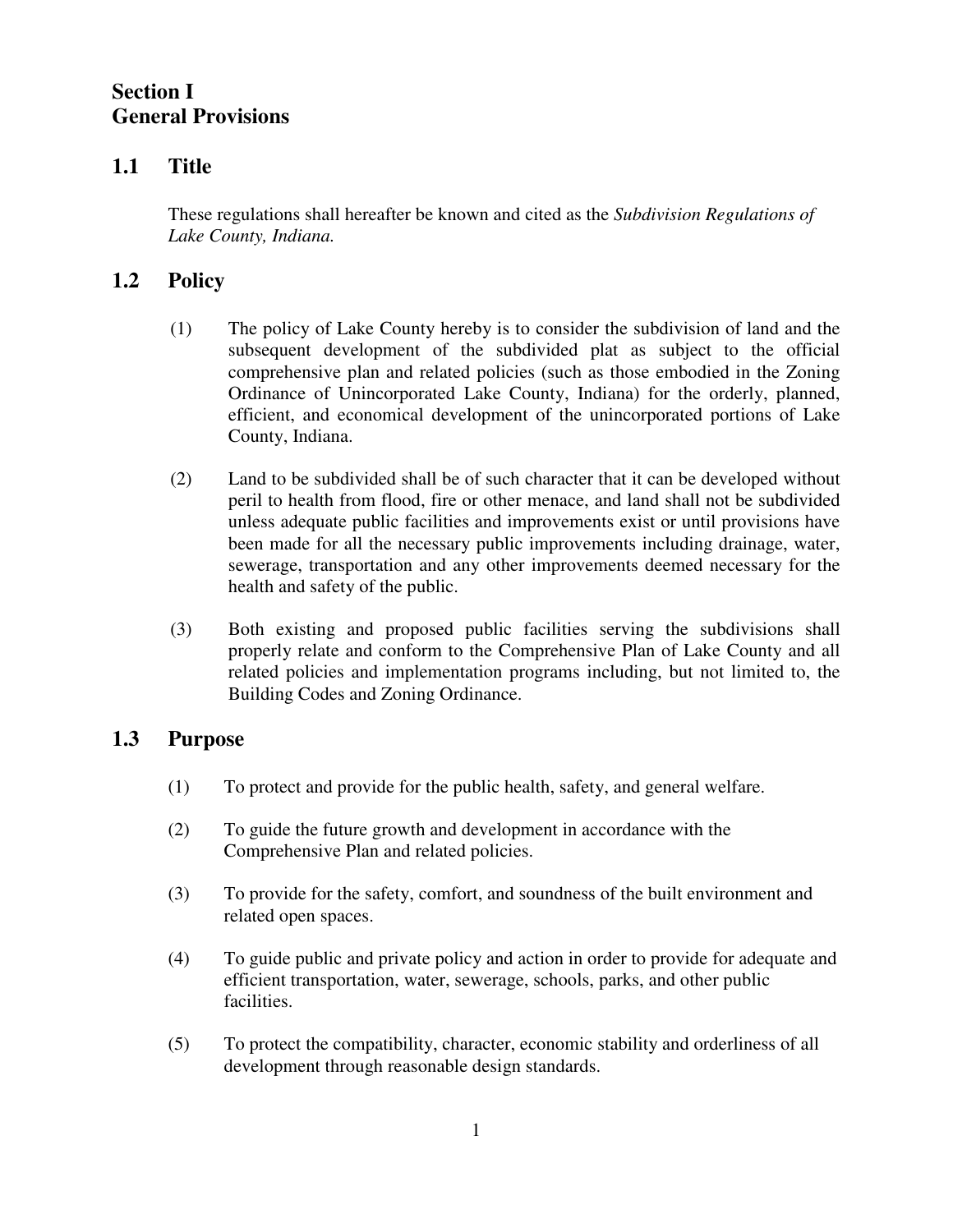(6) To conserve natural resources such as woodlands, farmlands, open spaces and any other feature of extraordinary natural beauty both during and after development.

# **1.4 Authority and Jurisdiction**

- (1) This ordinance was enacted pursuant to Indiana Home Rule and Planning Enabling Legislation (Indiana Code 36-1-3-4 and the 36-7-4-700 series, as amended) and authorizes the Lake County Plan Commission to review and approve or disapprove plats for subdivisions throughout the geographic bounds of unincorporated Lake County. This authority extends to the development or Resubdivision of undeveloped portions of already recorded plats.
- (2) No land shall be subdivided within legal boundaries until the subdivider or his subdivision agent have met the requirements and stipulations of this Ordinance.

# **1.5 Enactment**

In order that land may be subdivided in accordance with these purposes and policies, these subdivision regulations are hereby adopted.

# **1.6 Interpretation, Conflict, and Separability**

(1) In their interpretation and application, the provision of these regulations shall be held to be the minimum requirements for the promotion of the public health, safety, and general welfare.

## (2) **Conflict with Public and Private Provisions.**

- (a) **Public Provisions.** The regulations of this Ordinance are not intended to interfere with, abrogate, or annul any other ordinance, rule or regulation, statute or other provision of law. Where any provision of these regulations imposes restrictions different from those imposed by any other provision of these regulations or any other Ordinance, rule or regulation, or other provision of law, whichever provisions are more restrictive or impose higher standards shall control.
- (b) **Private Provisions.** These regulations are not intended to abrogate any easement, covenant or other private agreement or restriction, provided that where the provisions of these regulations are more restrictive or impose higher standards or regulations than such easement, covenant, or other private agreement or restriction, the requirements of these regulations shall govern.
- (3) **Separability.** If any part of these regulations or application thereof to any person or entity is held to be unconstitutional or invalid by any court of competent jurisdiction, such holding or decision shall not affect or impair the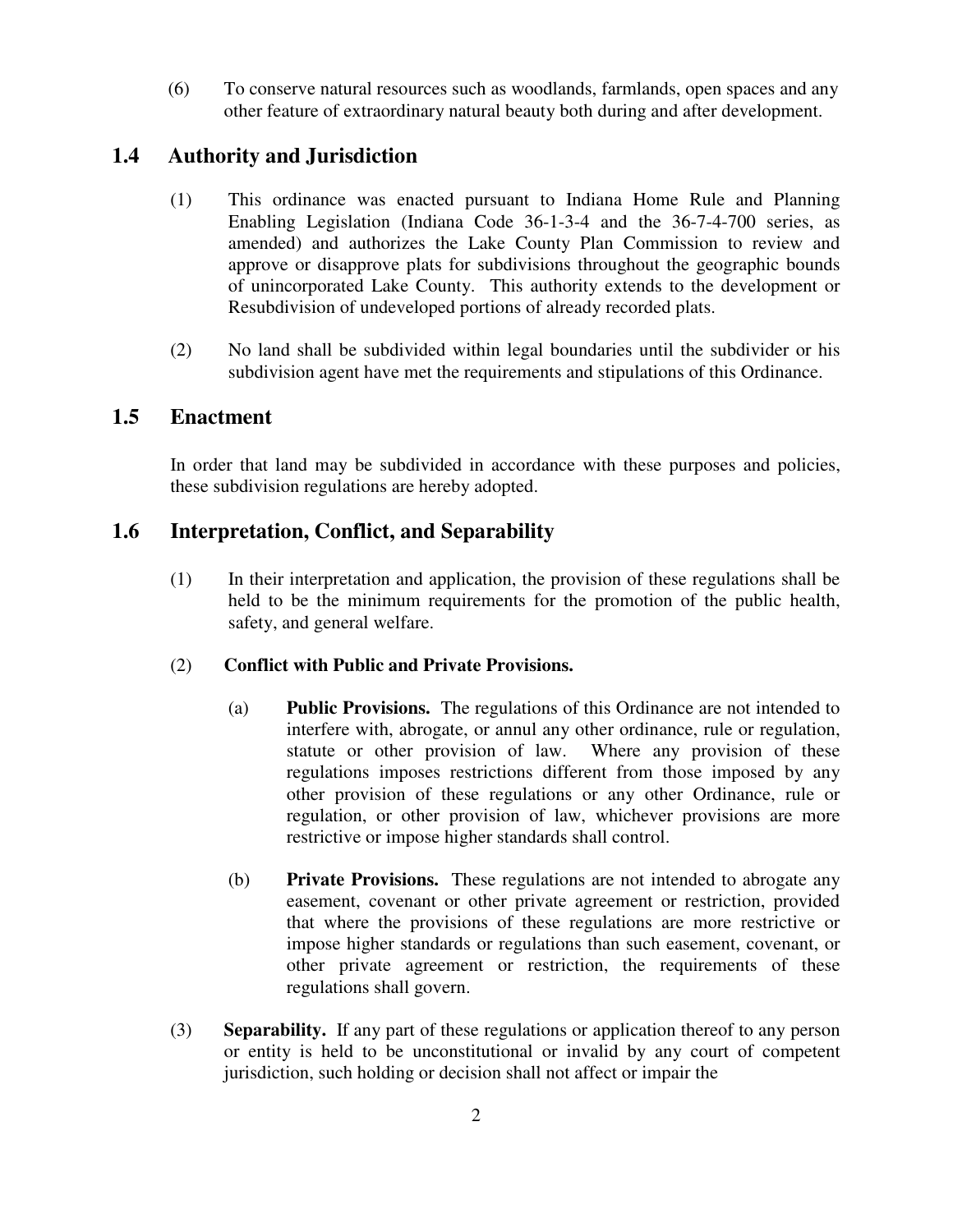Validity of this Ordinance as a whole or any part thereof, other than the part or provision so held to be unconstitutional or invalid.

# **1.7 Saving Provision**

- (1) These regulations shall not be construed as abating any action now pending under or by virtue of, prior existing subdivision regulations, or as discontinuing, abating, modifying, or altering any penalty accruing or about to accrue, or as affecting the liability of any person or entity, or as waiving any right of the County under any section or provision existing at the time of adoption of these regulations, or as vacating or annulling any rights obtained by any person or entity by lawful action of the County except as shall be expressly provided for in these regulations.
- (2) Any division of land or any action done prior to the enactment of this Ordinance shall be subject to all remedies, penalties, procedures, defenses and time constraints under the previous, repealed Ordinance. The Lake County Plan Commission and all other relative agencies or entities shall follow the regulations of the repealed Ordinance in these cases where actions or divisions of land are still pending at the time of the enactment of this Ordinance.

## **1.8 Repealer**

 Upon adoption of this Ordinance, according to law, the Subdivision Ordinance of Unincorporated Lake County, Indiana adopted October 28, 1963 and amended through April 12, 1994 is hereby repealed.

## **1.9 Amendments**

 For the purpose of providing for the public health, safety, and general welfare, the County, on recommendation of the Commission, may from time to time amend the provisions imposed by these subdivision regulations. Public hearings on all proposed amendments shall be held by the Commission and/or County in the manner prescribed by law.

# **1.10 Conditions**

 Regulation of the subdivision of land and the attachment of reasonable conditions to land subdivision is an exercise of valid police power delegated by the State of Indiana to Lake County. The developer has the duty of compliance with reasonable conditions laid down by the Commission for design, dedication, improvement, and restrictive use of the land in order to conform to the physical and economical development of unincorporated Lake County and to the safety and general welfare of the future plot owners in the subdivision and of the County at large.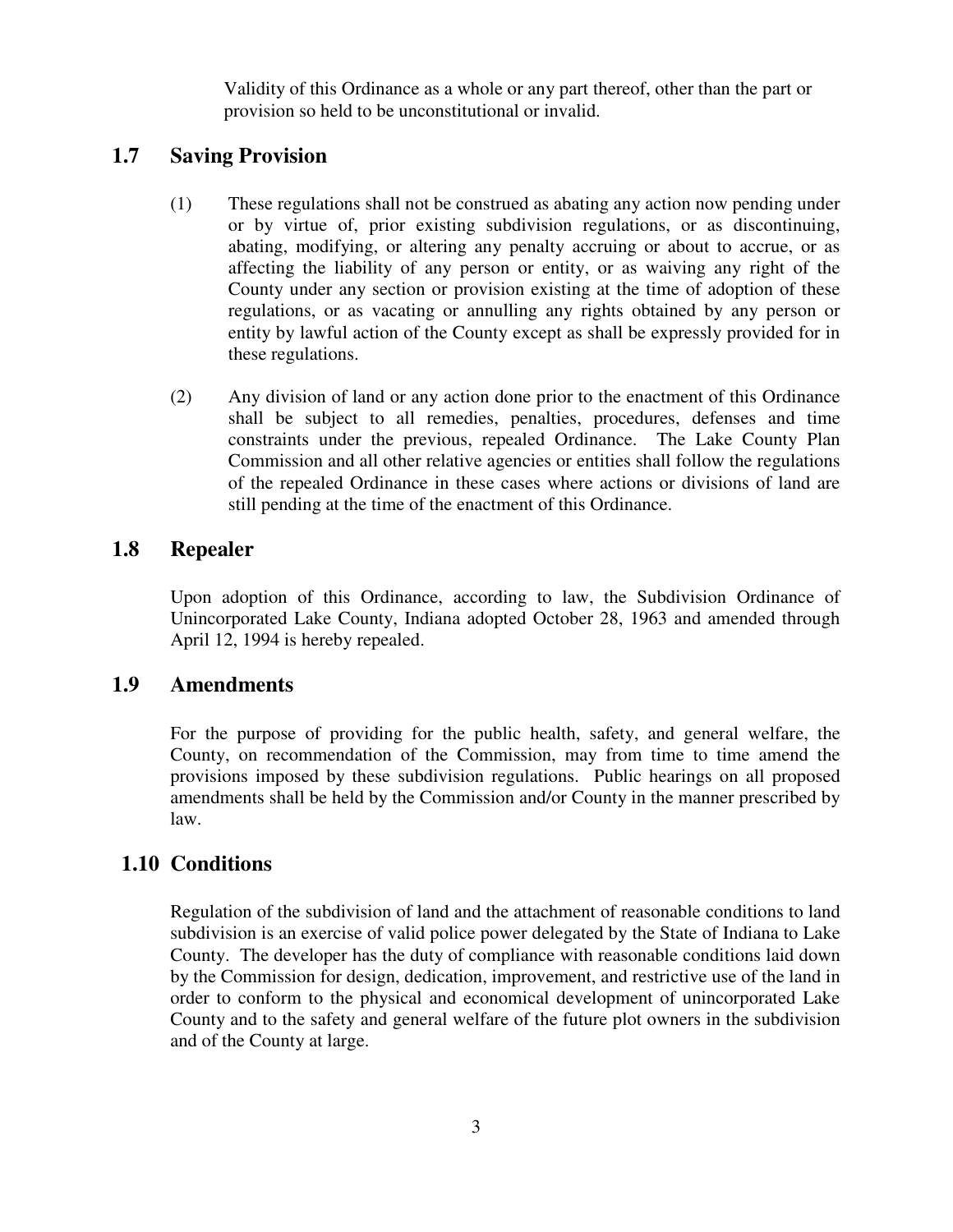# **1.11 Resubdivision of Land**

(1) **Procedure of Resubdivision.** For any change in a plat of an approved or recorded subdivision, including, but not limited to, a change affecting any street layout, area reserved thereon for public use, or any lot line, such plat may be considered by the Commission (under the same procedure, rules and regulations of a subdivision) only after a Waiver under Section 1.12 of this Ordinance is granted. Said Waiver shall be submitted to all participating jurisdictions under this Ordinance for their approval or rejection. Any Waiver for Resubdivision under these provisions shall be void without specific findings itemized under Section 1.12 of this Ordinance.

## **1.12 Waiver**

- (1) **General.** Where the Commission finds that extraordinary hardships or practical difficulties may result from strict compliance with these regulations and/or the purposes of these regulations may be served to a greater extent by an alternative proposal, the Commission may approve waivers to these subdivision regulations so that substantial justice may be done and the public interest secured, provided that such waivers shall not have the effect of nullifying the intent and purpose of these regulations; and further provided the Commission shall not approve waivers unless findings shall be made based upon the evidence presented to the Commission in each specific case that:
	- (a) the granting of the waiver will not be detrimental to the public safety, health, or welfare or injurious to other nearby property.
	- (b) the conditions upon which the request for a waiver is based are unique to the property for which the waiver is sought and are not applicable generally to other property;
	- (c) because of the particular physical surroundings, shape, or topographical conditions of the specific property involved, a particular hardship to the owner would result, as distinguished from a mere inconvenience, if the strict letter of these regulations are carried out;
	- (d) the waiver will not in any manner conflict with the provisions of the Zoning Ordinance or Comprehensive Plan as interpreted by the Plan Commission; and
	- (e) Waiver modifications submitted in writing to the Commission shall be referred to the appropriate participating jurisdiction for their written recommendation of approval or denial. If such participating jurisdiction approves, denies or fails to act by the stipulated deadline, the Commission may modify such requirement, standards and specifications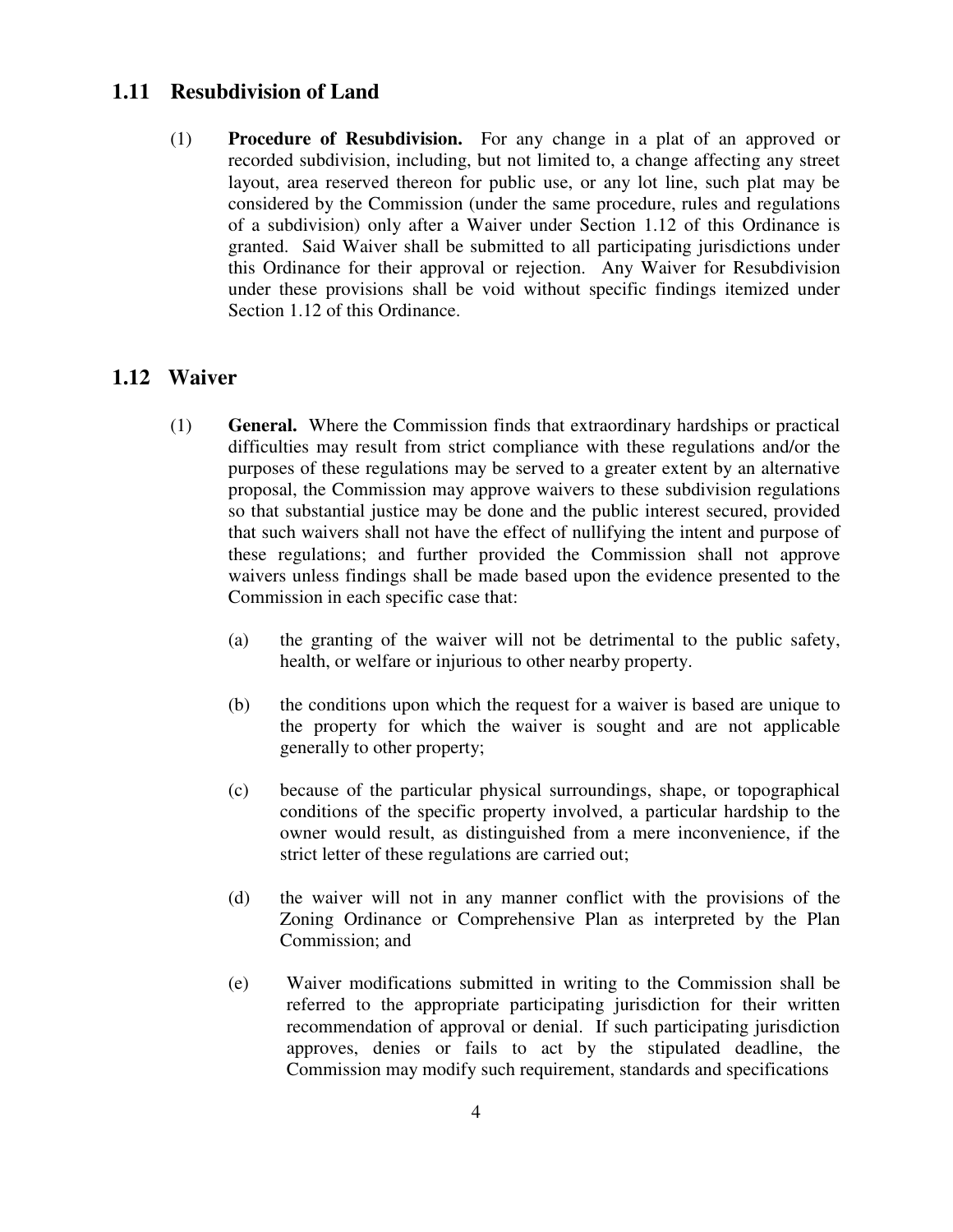so as to promote the public health, safety and welfare, and prevent detriment to the use and value of said land, provided however, that nothing herein shall be construed as altering or conflicting with the duties of the Board of Zoning Appeals pursuant to Title 36-7-4-900 series of the Indiana Statutes, as currently amended. The Commission's decision to modify shall be based on findings specified in this Section (1.12).

- (2) **Conditions.** In approving waivers, the Commission may require such conditions as will, in the Commission's judgment, secure substantially the objectives of the standards or requirements of these regulations.
- (3) **Procedures.** A petition for any such waiver shall be submitted in writing by the subdivider at the time when the Primary Plat is filed for the consideration of the Commission. The petition shall state fully the grounds for the application and all of the facts relied upon by the petitioner. The deadline for submitting waiver petition applications is the same as for Primary Plat applications.

# **1.13 Enforcement, Violation, and Penalties**

## (1) **General.**

- (a) The duty of the Director of the Commission shall be to enforce this Ordinance and to bring to the attention of the Commission Attorney any violations or lack of compliance herewith.
- (b) The division of any land into a subdivision, as defined by this Ordinance, by the use of metes and bounds description for the purpose of sale, or transfer, or lease resulting in the creation of one of more new building sites shall not be permitted. All such described divisions shall be subject to all of the appropriate requirements of this Ordinance.
- (c) No building permit required under the Building Code, the Zoning Ordinance, or this Ordinance shall be issued on any property subject to this Ordinance until the provisions of this Ordinance have been complied with.
- (2) **Limits of Land Transfers.** No owner, subdivider, or subdivision agent of the owner, of any land located in a proposed subdivision shall transfer or sell or lease any such land for purposes of subdivision as defined in this Ordinance before a Secondary Plat of such subdivision has been signed by the designated officials and recorded in accordance with the provisions of this Ordinance.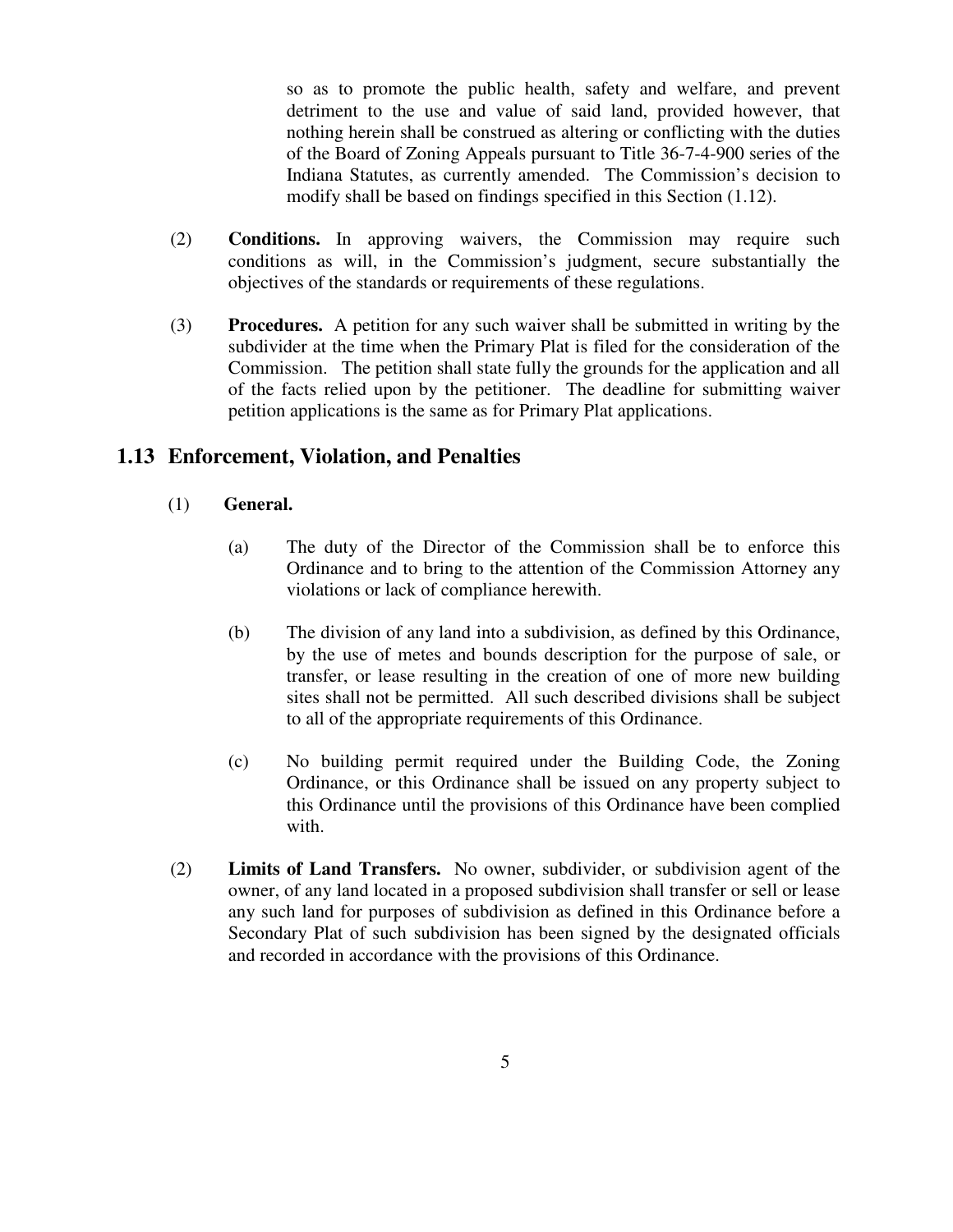(3) **Violations and Penalties.** Any person or entity that violates a provision of this Ordinance or any regulations herein contained, shall be guilty of a misdemeanor and, upon conviction, shall be fined not less than ten dollars (\$10.00) and not more than three hundred dollars (\$300.00) for each day's violation.

## (4) **Restraining Provisions.**

- (a) Any land within the jurisdiction of Lake County subdivided in violation of the terms of this Ordinance after the effective date hereof, is hereby declared to be a common nuisance, which may be restrained, enjoined or abated in any appropriated action or proceeding.
- (b) The Commission may institute an injunction suit requesting an individual or entity be directed to remove a structure erected in violation of this Ordinance, or to make the same comply with its terms. If the Commission is successful in its suit, the respondent shall bear the costs of the action.
- (c) The Commission may institute a suit for mandatory injunction requesting an individual or entity be directed, where such individual or entity has violated any provisions of this Ordinance, to comply with the provisions of this Ordinance. If the Commission wins the suit, the respondent shall pay the Commission's reasonable attorney fees and all costs related to the enforcement of this Ordinance.

# **1.14 Administration of Checkpoint Agencies**

- (1) **Organization of County Officials and Specifications.** The following offices are concerned with the administration of this Ordinance and are also referred to herein as *Checkpoint Agencies.* For purposes of clarity, these offices and some of their pertinent functions are listed as follows:
	- (a) **Lake County Plan Commission functions** include, but are not limited to, the review of the sketch plan, Primary Plat, and Secondary Plat and the exercise of responsibilities provided in this Ordinance. There is hereby created the *Position of Plat Officer*. The Executive Secretary of the County Plan Commission, or his appointed representative, is hereby designated to be the Plat Officer. The Plat Officer shall administer the provisions of this Ordinance and, in addition thereto, and in furtherance of said authority, he shall:
		- (i) Maintain permanent and current records of this Ordinance including amendments hereto;
		- (ii) Receive and file all sketch plans, Primary Plats, and Secondary Plats (together with applications);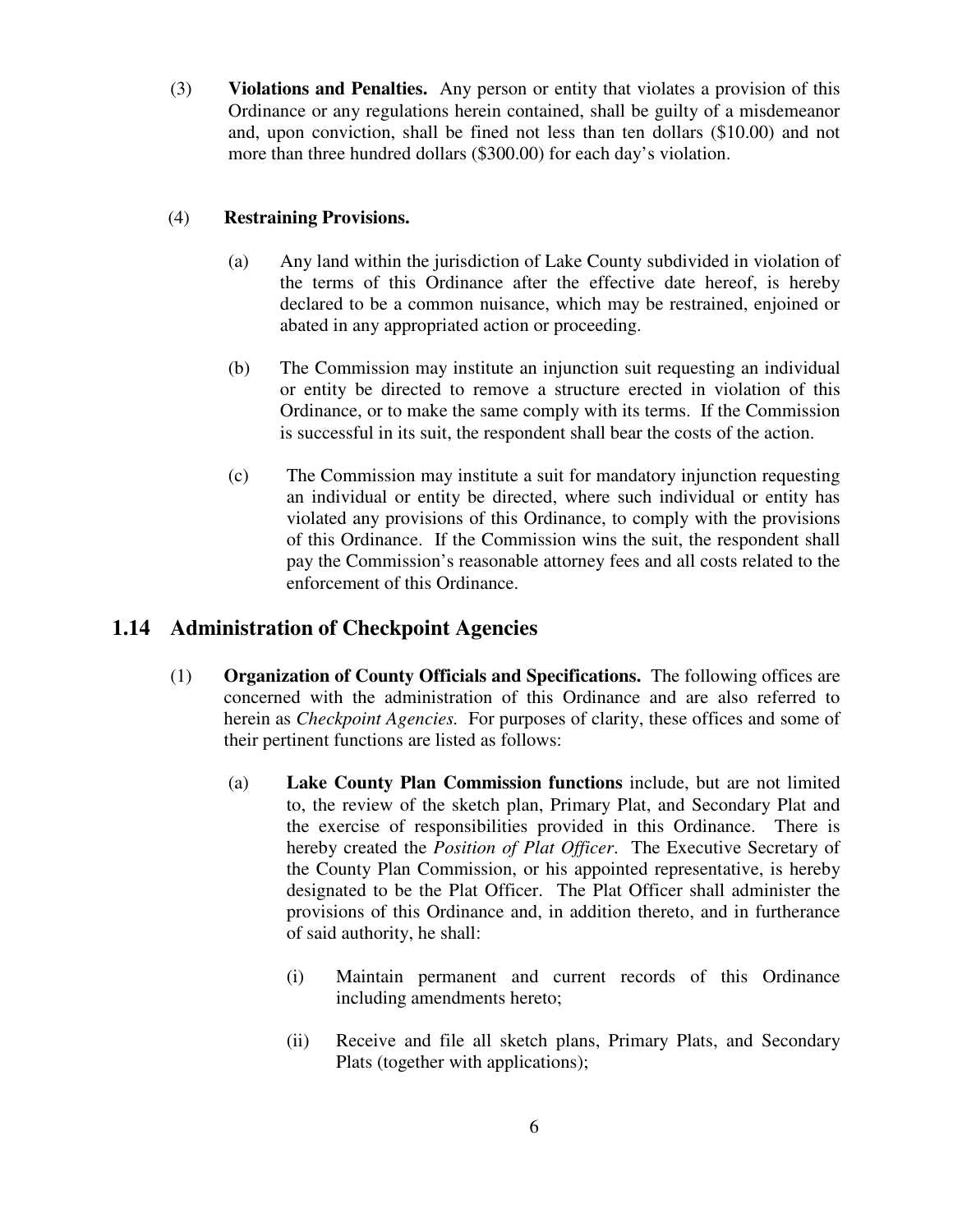- (iii) Identify with the Plan Commission Stamp Seal all copies of the sketch plan, Primary Plat, and Secondary Plat, and authorize the subdivider or his agent to deliver copies to other appropriate agencies for their recommendations and reports.
- (iv) Assimilate all comments, recommendations and review from the applicable Checkpoint Agencies and make recommendations for action to the Plan Commission on every subdivision plat, Primary or Secondary, which the Commission is to consider. The recommendations will be either for approval, disapproval, or continuance. Reasons for the recommendation shall be clearly stated:
- (v) Receive and file copies of all Secondary Plats and check their compliance with the Primary Plat.
- (vi) Receive "as built" plans, as outlined in Section 5.4, and forward such plans to the proper governmental departments.
- (vii) Inspect and make recommendations concerning approval or disapproval of streets and improvements in accordance with the provisions of this Ordinance.
- (viii) Make all other determinations required of him by the regulations herein.

#### (b) **The Land County Highway Department Superintendent** shall:

- (i) Make recommendations on street design and on storm drainage details in accordance with the provisions of this Ordinance and as required by applicable County Ordinance;
- (ii) Make inspections of streets and improvements during their construction in accordance with the provisions of this Ordinance;
- (iii) Inspect and make recommendations concerning approval or disapproval of streets and improvements in accordance with the provisions of this Ordinance;
- (iv) Make cost recommendations for appropriate Bonds.

#### (c) **The Lake County Surveyor's Office (County Surveyor)** shall:

- (i) Check and verify the boundary closure on all subdivisions;
- (ii) Verify the installation of subdivision boundary monuments in accordance with the provisions of this Ordinance.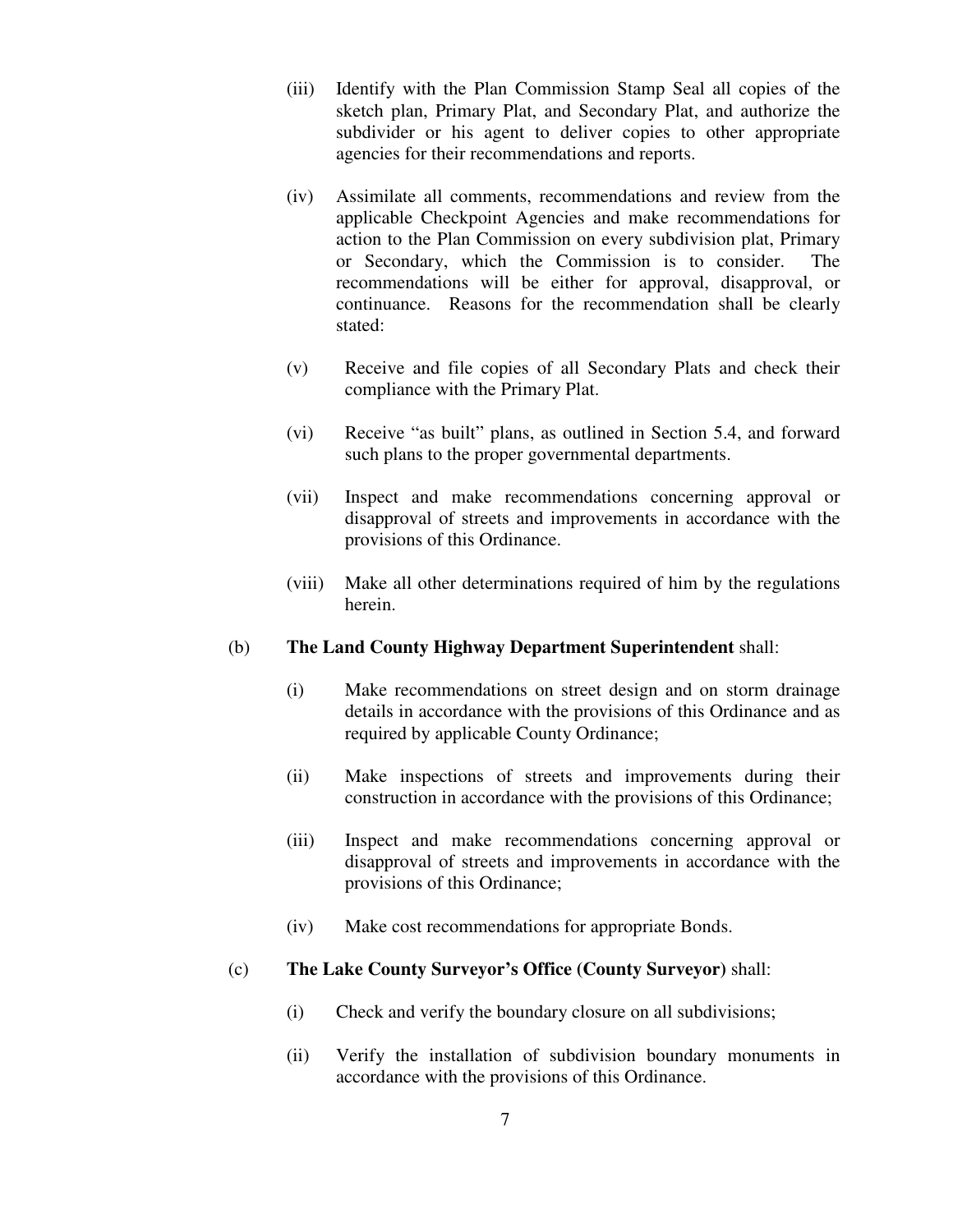- (iii) Inspect and make recommendations on all subdivision engineering and construction plans, especially stormdrainage plans in accordance with the provisions of this Ordinance and in accordance with any other duly adopted ordinance involving storm drainage and/or sediment control.
- (iv) Review and make recommendations on all development, engineering and construction plans regarding the establishment of Property Owners Associations or other methods to provide proper maintenance of storm water systems and improvements.
- (v) Establish cost and administration of appropriate Bonds, including Bonds for construction and/or maintenance of storm water systems and improvements, including but not limited to detention and retention ponds.

#### (d) **The Lake County Health Department (County Health Officer)** shall:

(i) Make recommendations in regard to minimum lot size in instances where sewage treatment or domestic water facilities are to be installed separately on each individual lot.

#### (e) **The Board of Commissioners of the County of Lake** shall:

- (i) Accept Subdivision Performance and Maintenance Bonds or escrow as herein required;
- (ii) Accept into the County Highway System streets and improvements designed and constructed in accordance with the provisions of this Ordinance.

#### (f) **The Lake County Recorders Office** shall:

- (i) Be responsible for recording of the Secondary Subdivision Plat;
- (ii) Prepare copies of recorded document to be forwarded to appropriate county offices.

#### (g) **The Lake County Auditors Office** shall:

- (i) Be responsible for records concerning platting of subdivision lots;
- (ii) Prepare Certified Lists of adjacent property owners.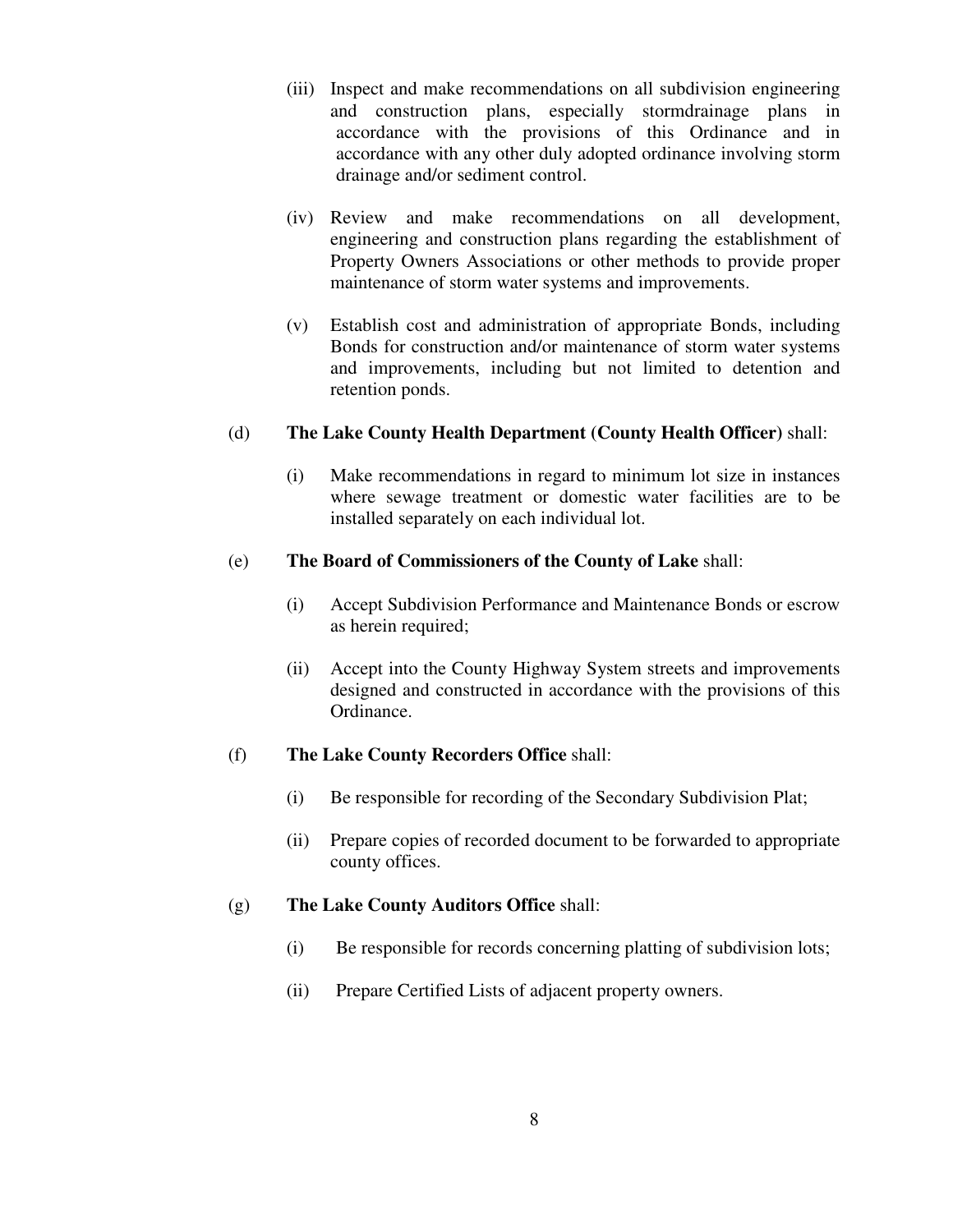- (h) **The Lake County Soil and Water Conservation District** of Lake County shall:
	- (i) Review sketch plans and Primary Plats of proposed subdivisions and comment on said plans in regard to accuracy of soil information, watershed, prime agricultural land, erosion factors, or any other pertinent information.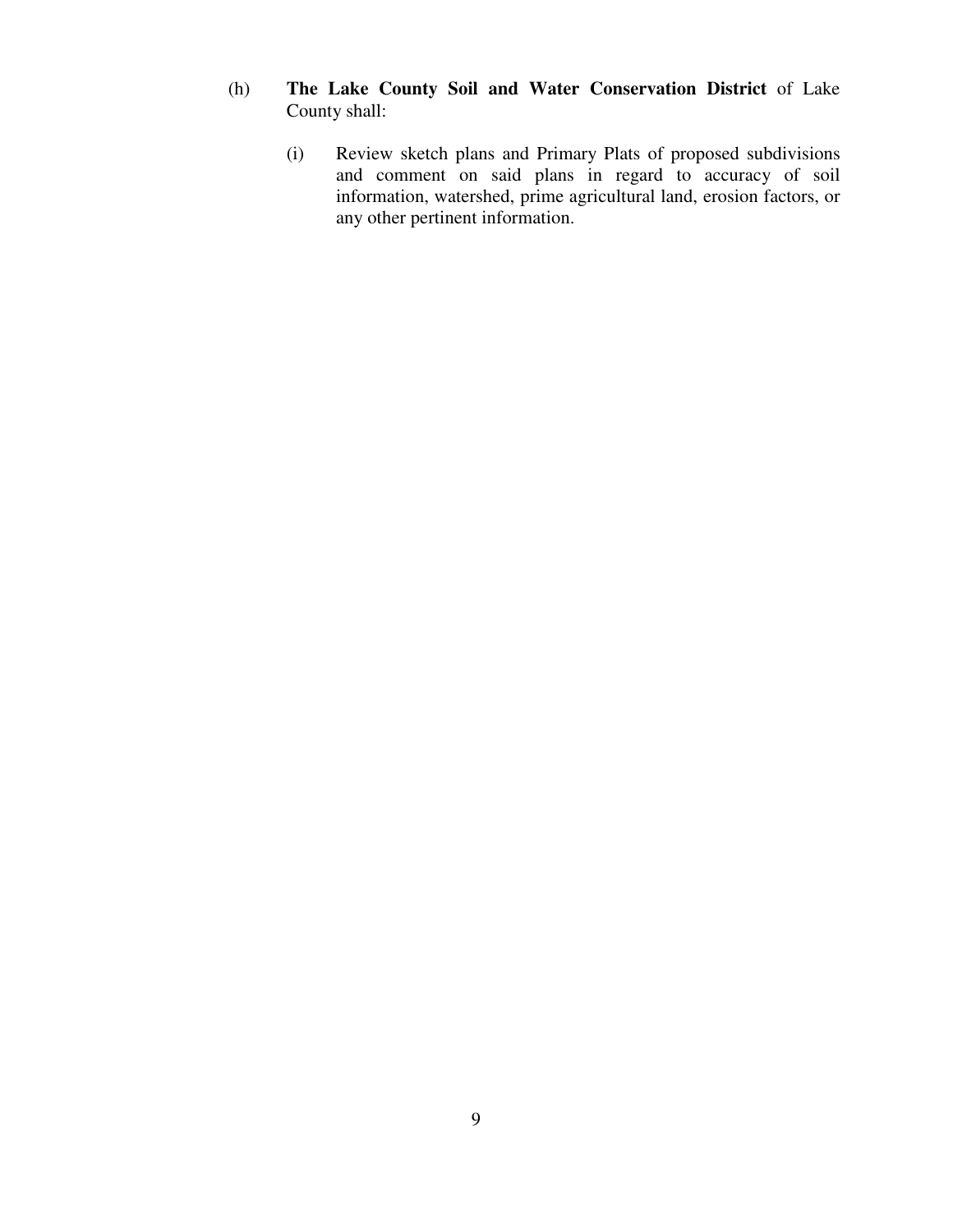# **Section II Definitions**

# **2.1 Usage**

- (1) For the purpose of this Ordinance, certain terms and words used herein shall be used, interpreted, and defined as set forth in the section.
- (2) Unless the context clearly indicates to the contrary, words used in the present tense include the future tense; words used in the plural number include the singular; the word "herein" means "in the Ordinance".
- (3) This ordinance is intended to be gender neutral and equally applicable to all persons so that if the masculine or feminine gender of a word is used it should be interpreted to mean both sexes unless otherwise indicated.
- (4) A "person" includes an individual, a corporation, a partnership, and an unincorporated association of persons such as a club; "shall" is always mandatory; "will" means the same as "shall"; "used" or "occupied" as applied to any land or building shall be construed to include the words "intended, arranged, or designed to be used or occupied".

# **2.2 Definitions**

#### **Abbreviated Subdivision: (See Minor Subdivision)**

 **Accessory Building:** A subordinate structure, the use of which is incidental to that of the dominant use of the primary building or land.

**Alley:** A public or private vehicular right-of-way primarily designed to serve as secondary access to the side or rear of those properties whose principal frontage is on some other street.

**All Soil Types:** Location of the predominant soil types, which may be determined by the United States Department of Agriculture, Natural Resources Conservation Service, Lake County Soil Survey in the sketch plan and as determined by a certified professional soil scientist in the Primary Subdivision Plat.

**Applicant:** The owner of land proposed to be subdivided, or his agent, or his legal representative.

**Block:** A tract of land bounded on all sides by streets, or by a combination of streets and public parks, cemeteries, railroad right-of-way, shorelines of water ways, or boundary lines of municipalities, or other types of definite boundaries.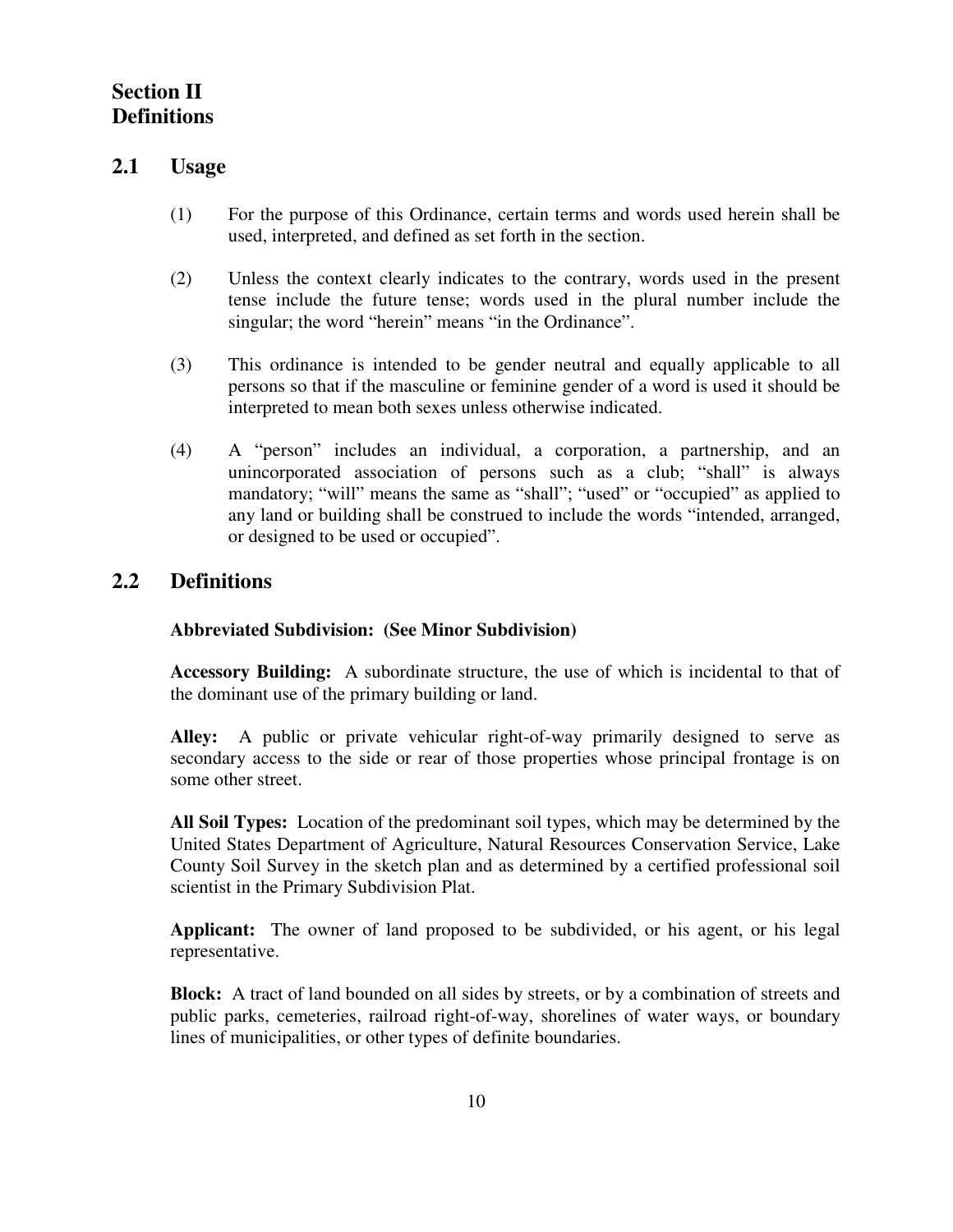**Board of County Commissioners:** Referred to herein as the County.

**Bond:** Any form of security including a cash deposit, certificate of deposit, surety bond, letter of credit, or instrument of credit.

**Buffer Landscaping:** Any trees, shrubs, walls, fences, berms, or related landscaping features required under this Ordinance or other applicable Ordinance on private lots and privately maintained for buffering lots from adjacent properties or public rights-of-way for the purpose of increasing privacy and/or otherwise minimizing detrimental environmental effects (i.e., noise, water runoff, etc.).

**Building:** Any structure having a roof supported by columns or walls for the housing or enclosure of persons, animals, or chattel. When any portion thereof is completely separated from every other portion thereof by a division wall without openings, then each such portion shall be deemed to be a separate building.

**Checkpoint Agency:** A public agency or organization called upon by the Commission to provide expert counsel with regard to a specific aspect of community development; also known as 'participating jurisdiction'.

**Commission:** The County Plan Commission of the County of Lake, State of Indiana.

 **Commission Attorney:** The Attorney representing the Lake County Plan Commission.

 **Comprehensive Plan:** An overall plan for the physical, social, and economic development of the County (and the constituent communities within its planning jurisdiction), prepared and adopted by the Commission pursuant to the State Acts, and including any part of such plan and/or policies separately adopted and any amendment to such plan and/or policies, or parts thereof; Master Plan.

#### **Corner Lot: (see Lot, Corner)**

**County Engineer (County Highway Engineer):** The duly appointed engineer of the Lake County Highway Department.

**County Government:** That governmental body of the County empowered to adopt planning and public policy ordinances; the Lake County Council, herein referred to only as *the County.*

**County Inspection Officials:** The County Surveyor, the County Highway Superintendent, and the Plat Officer.

**Cul-de-Sac:** A minor street having one open end and being permanently terminated by a vehicle turnaround.

**Density:** The number of dwelling units per gross acre computed by dividing the gross acreage of the subdivision into the total number of dwelling units.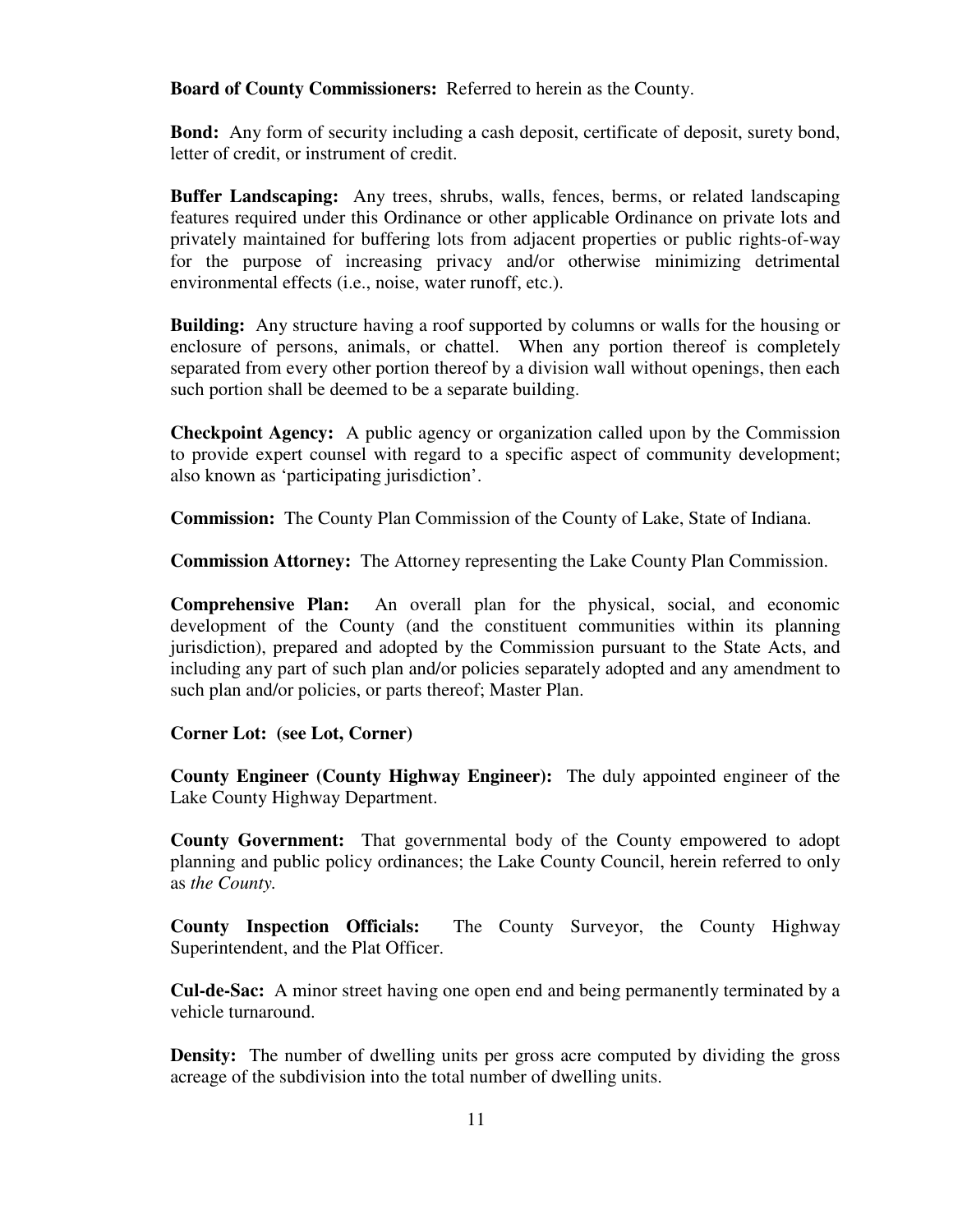**Director:** The Executive Director of the Lake County Plan Commission.

**Easement:** A grant by a property owner for the use by another, for a specific purpose, of any designated part of his property.

**Erosion Control Plan:** A written description and site plan of pertinent information concerning erosion control measures to be installed under IN 327 15-5, "Rule 5".

**Escrow:** A deposit of cash with the County Board of Commissioners in lieu of an amount required and still in force on a Performance or Maintenance Bond. Such escrow funds shall be held by the County.

#### **Exempt Division: (see Subdivision)**

**Frontage:** That side of a lot abutting on a street and ordinarily regarded as the front of the lot, except as provided for on a corner lot.

**Frontage Street:** Any street to be constructed by the developer or any existing street in which development shall take place on both sides.

**Grade:** The slope of a road, street, or other public way.

**Gross Land Area (Gross Acreage):** The entire area of a subdivision including lots, streets, and alleys, measured to the center line of any bounding streets.

**Hobby Farms:** A farm for personal enjoyment and not for commercial gain; in subdivisions, according to the provisions of the Lake County Zoning Ordinance, such farms are permitted only when 80% or more of the platted lots are 5 acres or more in size *(see Unincorporated Lake County Zoning Ordinance, Section 9.2 for further information).* 

Lot: A parcel of land defined by metes and bounds or boundary lines in a recorded deed or on a recorded plat, fronting on a street. In determining lot area and boundary lines, no part thereof within the limits of the street shall be included.

Lot, Corner: A lot situated at the intersection of two (2) street, the interior angle of such intersection not exceeding 135 degrees.

Lot, Double Frontage (Through Lot): A lot which has a pair of opposite lot lines along two substantially parallel street, and which is not a corner not.

Lot Improvement: Any building, place, or other object, constituting a physical betterment of real property, or any part of such betterment, which required an improvement.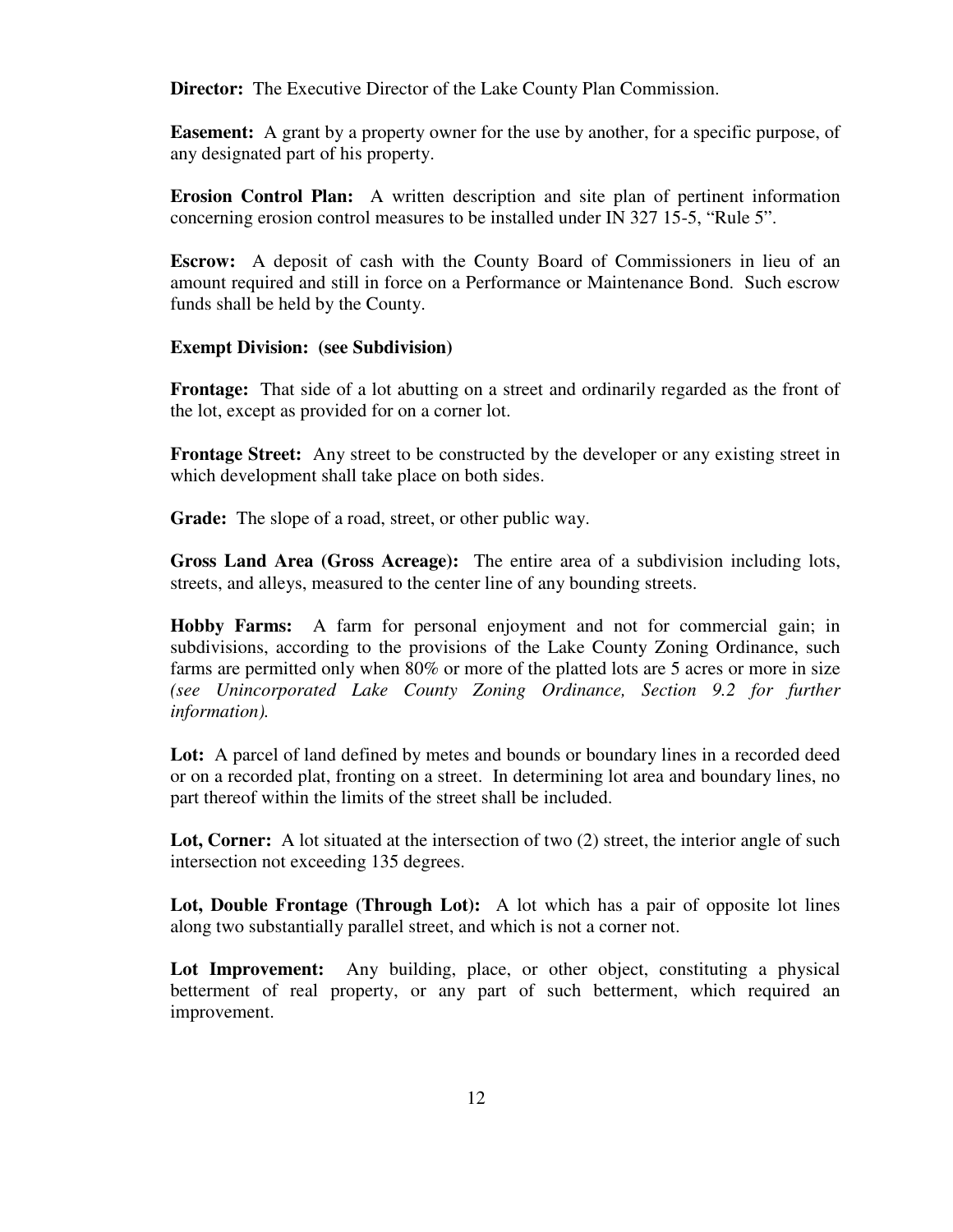**Major Subdivision:** Any subdivision not classified as a minor subdivision, including but not limited to subdivisions of six (6) or more lots, or any size subdivision requiring any new street or extension of the local governmental facilities, or the creation of any public improvements.

#### **Master Plan: (see Comprehensive Plan)**

**Minor Subdivision:** Any subdivision of not more than five (5) lots, all with frontage on a perimeter street, or any further subdivision or Resubdivision of a nonresidential development whose lots may or may not have frontage on a perimeter street which does not include any improvement to a public road, provided such subdivision activity involves neither the construction of any new street or road, nor the imposition of any adverse effect upon the use of the remainder of the land or adjoining property as determined by the Commission, and provided such activity conflicts with neither any provisions or portion of the Comprehensive Plan, the Zoning Ordinance, nor any of the regulations set forth herein.

**Model Home:** A dwelling unit used initially for display purposes which exemplifies the type of dwelling units that will be constructed within the subdivision. Such dwelling units may be utilized for the sole purpose of real estate offices as set forth in the provisions of this Ordinance.

**Parcel:** A part or portion of land having a legal description formally set forth in a conveyance, together with the boundaries thereof, in order to make possible its easy identification.

**Parent Parcel:** The original lot, tract, or parcel of land as it existed upon the adoption of the Subdivision Regulations #2 on October 28, 1963. The parent parcel is ascertained by the tax key numbers on record in the Office of the Lake County Auditor.

**Parkway:** A route intended to be used primarily by passenger vehicles and whose rightof-way is, or is intended to be, developed in a park-like character.

**Perimeter Street:** Any existing street to which the parcel of land to be subdivided abuts on only one side.

 **Plan Commission:** The words *Plan Commission or Commission,* as used in this Ordinance, refer to the Plan Commission of the County of Lake, Indiana.

 **Plat:** A plan, map, drawing, or chart on which the subdivider's plan for the subdivision of land is presented and which he submits for approval and intends to record in final form.

 **Plat Committee:** A duly appointed committee created by the Plan Commission pursuant to IC 36-7-4-701 for the sole purpose of minor subdivision review.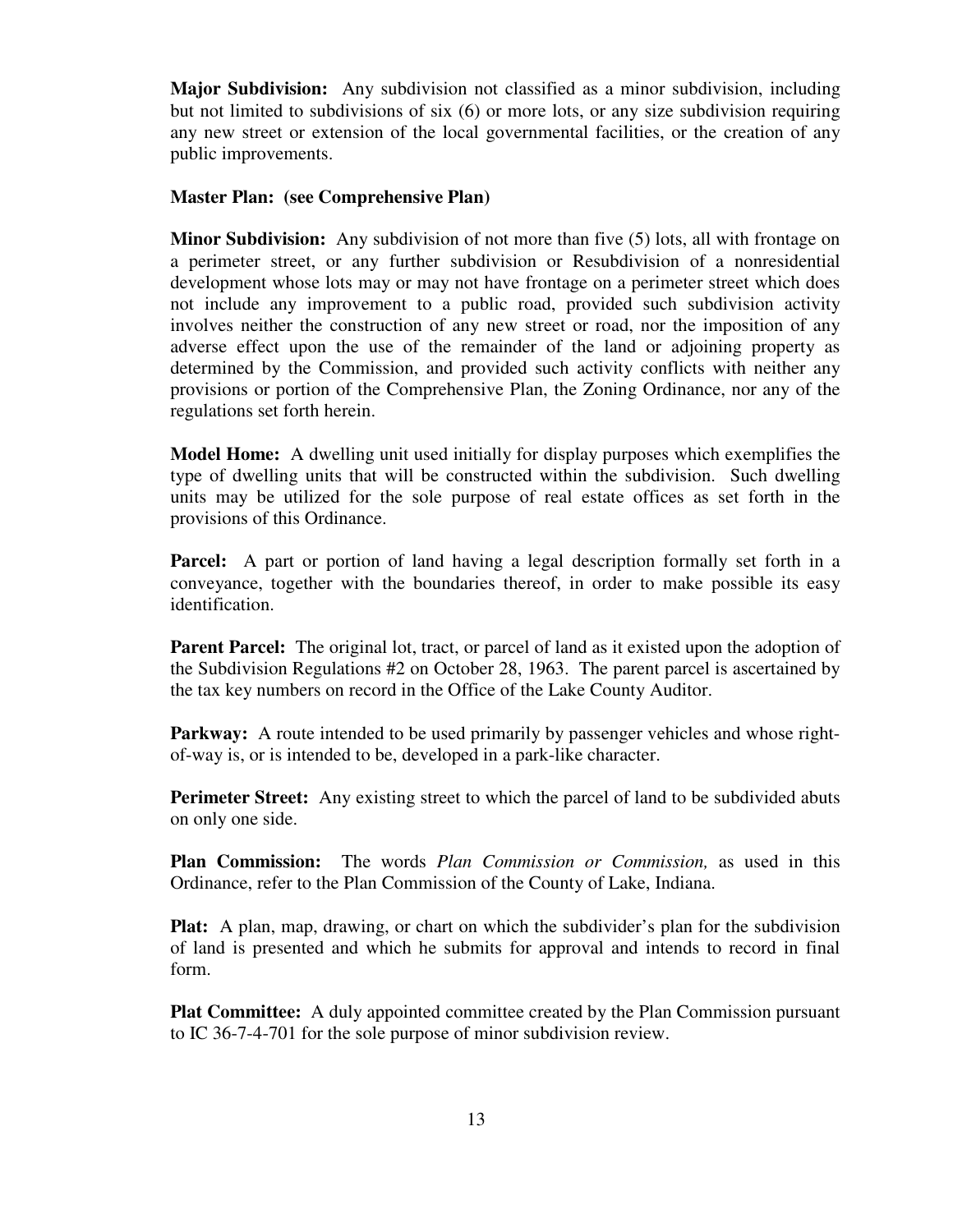**Plat of Correction:** A replat proposal which proposes to replat any reasonable number of lots and lot lines to increase lot size. Reasonable number of lots shall be determined by the Plat Officer.

#### **Plat, Final: (see Secondary Plat)**

#### **Plat, Preliminary: (see Primary Plat)**

 **Plat, Primary:** The drawings and documents presented for Primary Approval and as described in this Ordinance.

#### **Plat, Tentative: (see Sketch Plan)**

**Plat, Vacation:** The drawings and documents presented for a vacation of any existing subdivision plat.

**Primary Approval:** An approval (or approval with conditions imposed) granted to a subdivision by the Commission after having determined in a public hearing that the subdivision complies with the standards prescribed in this Ordinance (pursuant to IC 36- 7-4-700 series: Subdivision Control).

**Principal Use Building:** A building in which the principal use of the lot or parcel is conducted. Standards recognized by the Indiana Administrative Building Council shall be used to determine whether a given structure constitutes one or more buildings in cases where ambiguities exist.

**Real Yard:** A yard as defined herein, encompassing the horizontal space between the nearest foundation of a building to a rear lot line and that rear lot line, extending to the side lines of the lot and measure as the shortest distance from that foundation to the rear lot line. The rear yard of a corner lot shall be that yard at the opposite end of the lot from the front yard.

**Resubdivision:** A change in a map of a plat having secondary approval or a recorded subdivision plat if such change affects any street layout on such map or area reserved thereon for public use, or any lot line, except as otherwise exempted in this Ordinance.

**Right-of-Way:** A strip of land occupied or intended to be occupied by a street, pedestrian-way, crosswalk, railroad, electric transmission line, oil or gas pipeline, water main, sanitary or storm sewer main, special landscaping, or for another special use. The usage of the term *right-of-way* for land platting purposes shall mean that every right-ofway hereafter established and shown on a secondary plat is to be separate and distinct from the lots or parcels adjoining such right-of-way and not included within the dimensions or areas of such lots or parcels. Rights-of-way intended for streets, other use involving maintenance by a public agency shall be dedicated to public use by the subdivider on whose plat such right-of-way is established.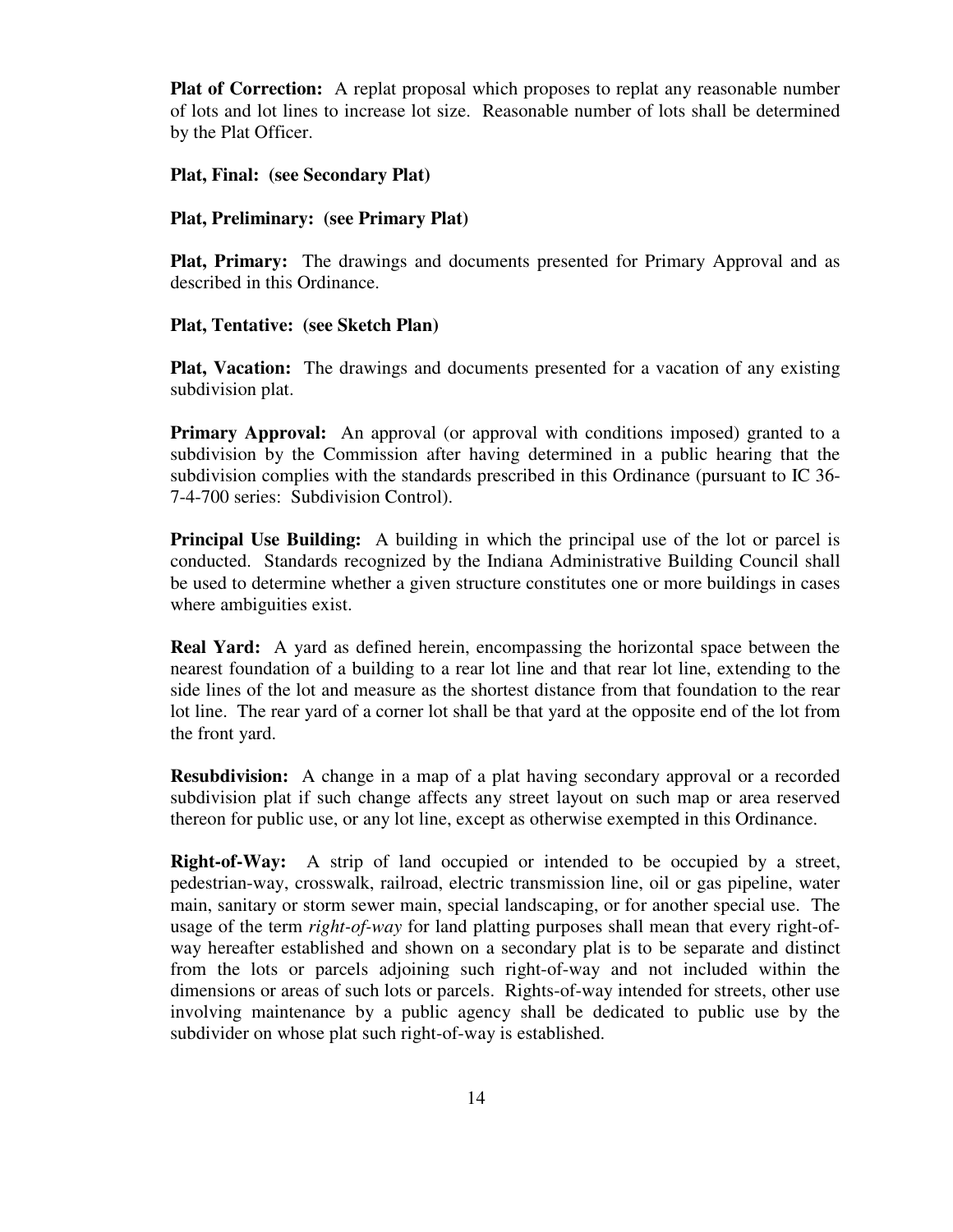**Roadway:** The paved area within a street right-of-way intended for vehicular traffic, including all curb and gutter facilities.

**Secondary Approval:** The stage of application for formal Plan Commission approval of a Secondary Plat of a subdivision, the construction of which has been completely or substantially completed, which if approved and signed by the designed officials may be submitted to the County Recorder for filing.

**Secondary Plat:** The drawings and documents presented for Secondary Approval and described in this Ordinance.

**Sketch Plan:** The initially submitted graphic representation of a proposed major subdivision used for sketch plan review and drawn to the specifications of Section 6.1.

**Staff:** The staff of the Lake County Plan Commission.

**Street, Approved:** Any street meeting standards and specifications of Lake County, Indiana.

**Street:** A public way established by or maintained under public authority, a private way open for public uses, and a private way, plotted or laid out for ultimate public use, whether or not constructed.

**Street, Improved:** Any public street with a minimum right-of-way of forty feet, with a minimum 18 foot blacktop roadway surface and drained properly.

**Street, Collector:** A street which carries traffic from minor streets to a thoroughfare, including the principal entrance streets of residential development and the principal circulating streets within such a development.

**Street, Marginal Access:** A minor street which is parallel and adjacent to highways and primary thoroughfares and which provides access to abutting properties and protection to local traffic from fast, through-moving traffic on the highways and primary thoroughfares.

**Street, Minor:** A street intended primarily as access to properties.

**Street, Oblique:** A street that is not at a right angle to an intersection street.

**Street, Private:** Any street which is under the jurisdiction of an individual, corporation, or trustee, or any street which is privately owned or established.

**Street, Primary Arterial:** A street intended to move through traffic to and from such major attractors as central business districts, regional shopping centers, colleges and/or universities, military installations, major industrial areas, and similar traffic generators within the county; a major thoroughfare.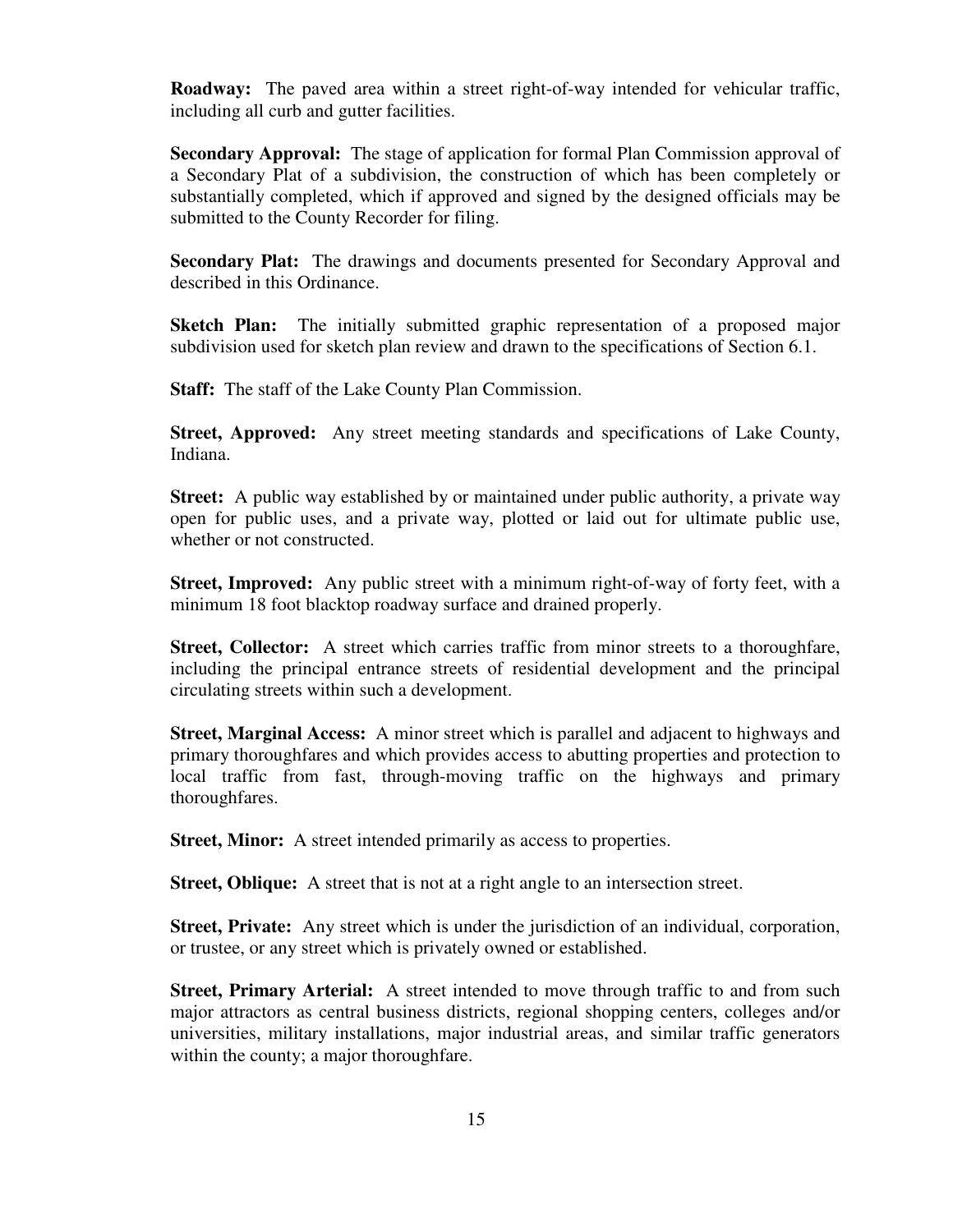**Street, Secondary Arterial:** A street intended to collect and distribute traffic in a manner similar to primary arterials, except that these streets service minor traffic generating areas such as community-commercial areas, primary and secondary educational plants, hospitals, major recreational areas, churches, and offices, and/or designed to carry traffic from collector streets to the system or primary arterials.

**Subdivider:** Any person having a proprietary interest in land, who causes it to be divided into a subdivision.

**Subdivision Agent:** Any person who represents, or acts for or on behalf of, a subdivider or developer, in selling, leasing, or developing, or offering to sell, lease, or develop any interest, lot, parcel, unit, site, or plat in a subdivision.

**Subdivision:** The division of a parcel of land into lots, parcels, sites, units, plats, or interests for the purpose of offer, sale, lease, or development, either on the installment plan or upon any and all other plans, terms and conditions, including Resubdivision. Subdivision includes the division of development of land zoned for residential and nonresidential uses, whether by deed, metes and bounds descriptions, devise, intestacy, lease, map, plat, or other recorded instrument.

 The following kinds of divisions are not subdivisions and are classified as Exempt Divisions and are exempt from the rules of this Ordinance unless indicated otherwise.

- (a) Any division of land into 20 acre parcels or more; such a division must meet the three critical requirements of adequate lot frontage, approved soil type, and conformance with the Subdivision Ordinance as detailed in Section 3.5.
- (b) Parcels of land recorded prior to October 28, 1963; such a division must meet the three critical requirements of adequate lot frontage, approved soil type, and conformance with the Subdivision Ordinance as detailed in Section 3.5.
- (c) Parcels of land between 10 and 20 acres that existed between October 28, 1063 and January 31, 1980; such a division must meet the three critical requirements of adequate lot frontage, approved soil type, and conformance with the Subdivision Ordinance as detailed in Section 3.5.

**Temporary Improvement:** Improvements built and maintained by a subdivider during construction of the subdivision and intended to be replaced by a permanent improvement prior to release of the Performance Bond or turnaround improvements at the ends of stub street intended to be replaced when the adjoining area is developed and the through street connection made.

**Urbanized Area:** The area so mapped and defined by the U. S. Bureau of the Census.

**Zoning Ordinance:** The County Ordinance setting forth the regulations controlling the use of land in the unincorporated areas. Also referred to a as the *Unincorporated Lake County, Indiana Zoning Ordinance.*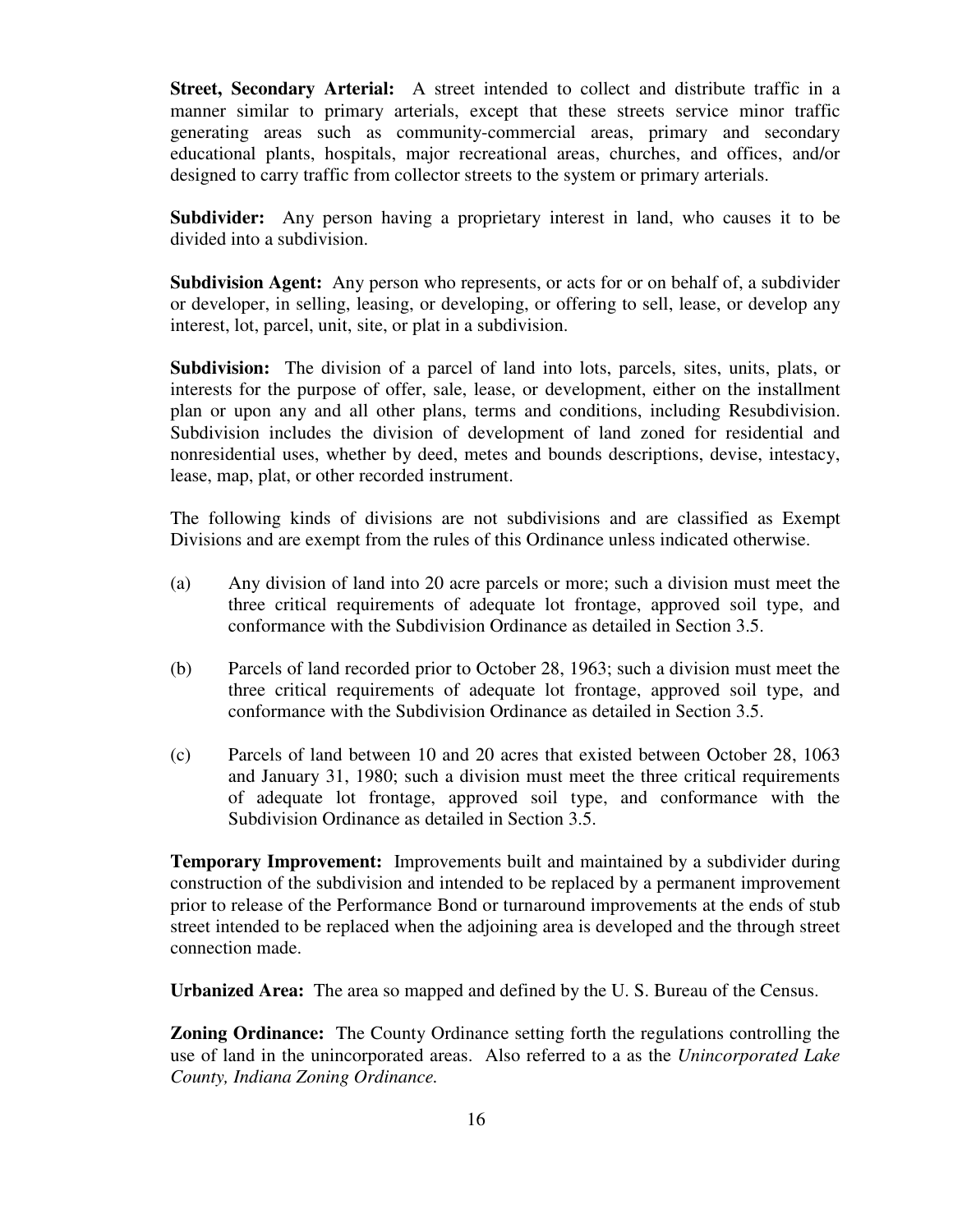# **Section III Application and Approval Procedures**

# **3.1 General Procedures**

- (1) **Classification of Land Divisions.** All land to be divided shall be categorized into one of three (3) main classes of land division as they are defined in Section 2.2. These classes are:
	- (a) major subdivisions;
	- (b) minor subdivisions;
	- (c) exempt divisions.

Exempt divisions are not subject to all requirements of this Ordinance.

Before any permit shall be granted for a structure to be erected on land to be subdivided into a major or minor subdivision, the owner or his subdivider shall apply for and secure approval of the proposed subdivision in accordance with Section 3.2 and Section 3.3 or Section 3.4 of this Ordinance as appropriate. Before any permit shall be granted for a structure to be erected on a parcel of land to be created or altered by an exempt division, the land divider or his agent shall certify to the satisfaction of the Plan Commission that all requirements for exemption have been met, as detailed in Section 3.5 of this Ordinance, in order to exempt the land division from all other requirements of this Ordinance.

- (2) **Deadline for Application Submission, Holiday Extension.** Any date or deadline of submission for subdivision application materials or agency comments shall be extended to the end of the next regular working day where such date or deadline falls on a weekend or holiday.
- (3) **Procedural Path for Major versus Minor Subdivisions.** Subdivisions classified as major subdivisions shall be directed to the Plan Commission for Primary and Secondary Approval as stipulated in Section 3.3. Subdivisions classified as minor subdivisions shall first be directed to the Plat Committee for Primary and Secondary Approval provided no waiver is being requested under the jurisdiction of the Plan Commission. If the Plat Committee fails to vote unanimously with at least four (4) of its five members, the minor subdivision shall then be referred to the Plan Commission for Primary and/or Secondary Approval as Section 3.4 stipulates.

# **3.2 Major Subdivisions: Sketch Plan Application Procedure**

 (1) **Application Requirements.** In order to begin the subdivision process, the applicant shall file an application for review of sketch plan with the Commission's staff and be entitled to a signed receipt for same. This application shall: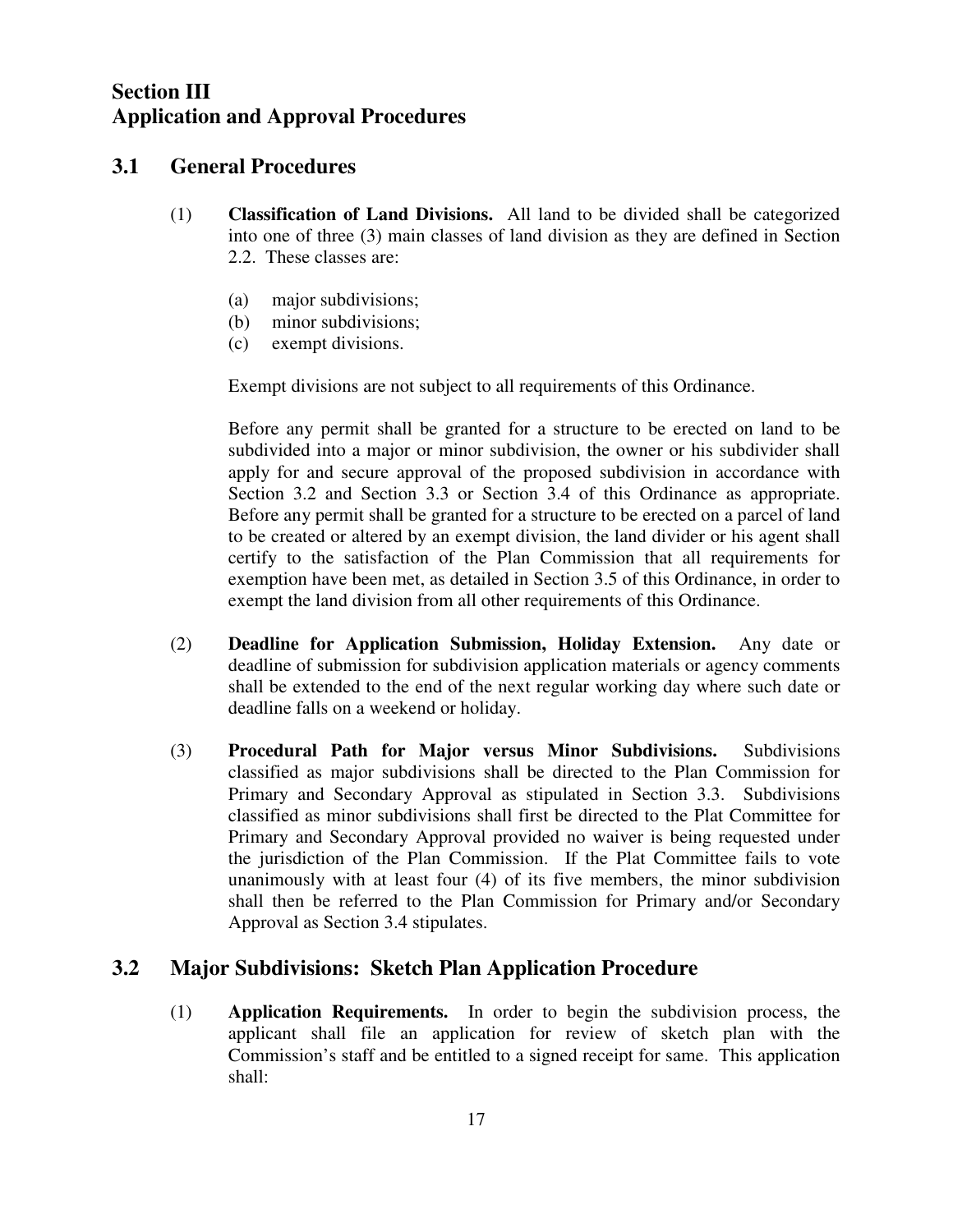- (a) be made on forms available at the Office of the Commission and signed by the owner.
- (b) The application shall advise as to the legal owner of the property, the contract owner of the property, optionee of the property, and the date on which the contract of sale was executed.
- (c) be accompanied by a minimum of ten (10) copies of the sketch plan;
- (d) be accompanied by a fee of one hundred dollars (\$100.00).
- (e) include an address and telephone number of the subdivider of his agent who shall be authorized to receive all notices required by this Ordinance.
- (2) **Checkpoint Submission.** In order to fulfill the last application requirement for sketch plan, two (2) copies of the proposed plan shall be submitted to each of the following agencies so that their comment may be made to the staff:
	- (a) Lake County Surveyor;
	- (b) Lake County Highway Superintendent;
	- (c) Lake County Health Officer;
	- (d) Lake County Soil & Water Conservation District

 Two (2) copies of the sketch plan shall remain with the Plat Officer. The Director shall request that all officials and agencies to whom ma request for review has bee made, submit comments to him by the fifteenth  $(15<sup>th</sup>)$  day of the month two months prior to the month of the public hearing at which the subdivider intends to have his Primary Plat submission heard. It shall be the responsibility of the subdivider or his agent to ascertain if all county agency reports and recommendations have been filed with the Plat Officer within the specified date requirements. Failure to have all comments submitted by the stipulated deadlines shall delay Plan Commission consideration.

#### (3) **Sketch Plan Review Process.**

 On the third Wednesday of each month the planning staff shall hold a sketch plan review meeting. This meeting shall be for any subdividers which have met the necessary deadlines for sketch plan submittal and have not yet received approval of the sketch plan. At this meeting the staff shall discuss with the subdivider pertinent aspects of the possible modifications and/or changes that may be suggested or required by this Ordinance. The Director shall request that a representative of each checkpoint agency be present to participate in the sketch plan review meeting. Taking into consideration the requirements of this Ordinance, particular attention shall be given to the arrangement, location, and width of street, their relation to the topography of the land, sewage disposal, drainage and wetlands, soil erosion control measures, lot size and arrangement,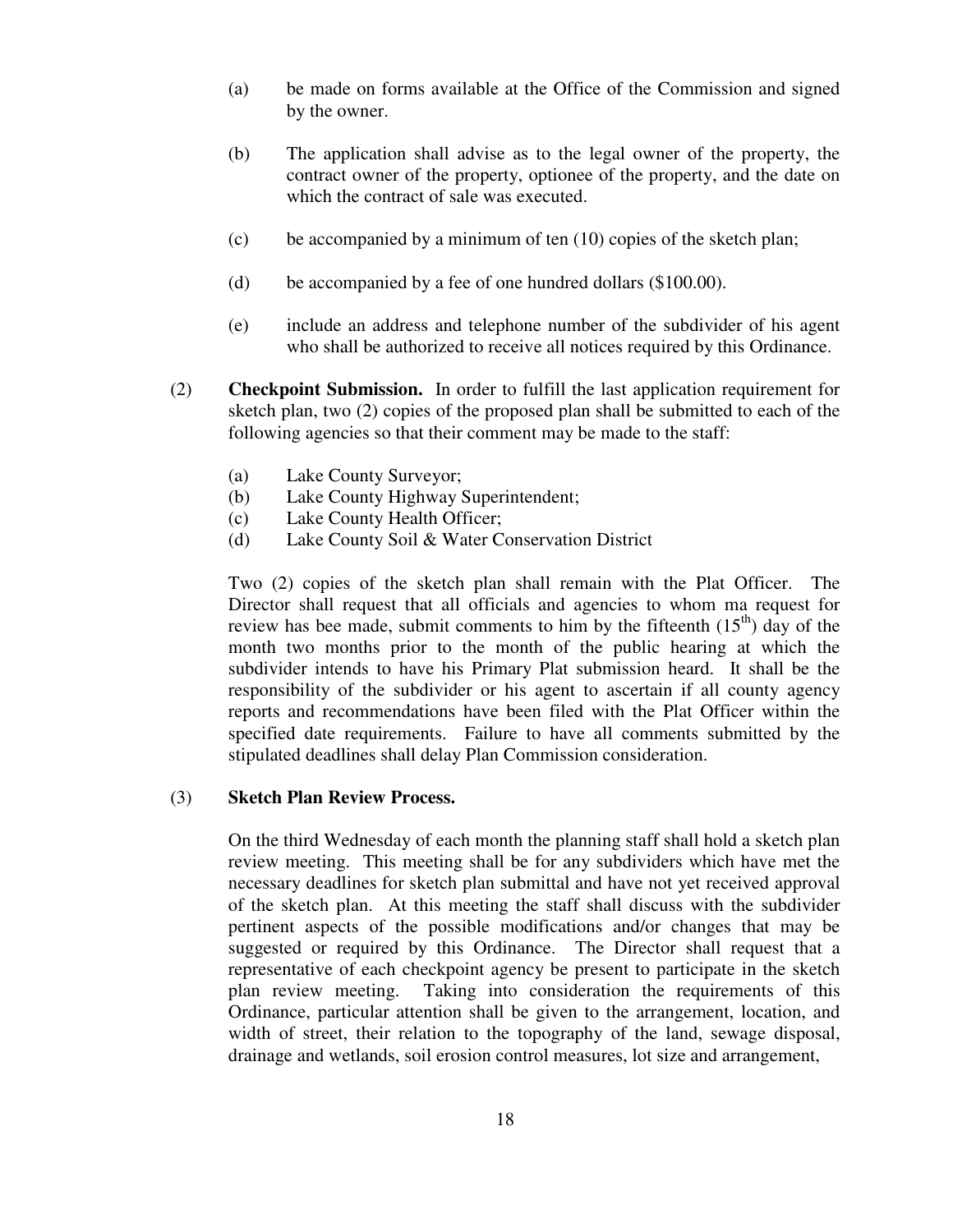the further development of adjoining lands as yet unsubdivided, and the requirements of the Comprehensive Plan and any other applicable plans.

(4) **Official Submission Dates.** The deadline for submittal of a sketch plan and application shall be on the first  $(1<sup>st</sup>)$  of the month two months prior to the month of the public hearing at which the subdivider intends to have his Primary Plat submission heard and one month prior to the deadline for the submission of the Primary Plat.

# **3.3 Major Subdivisions**

(1) **General Procedures for Primary and Secondary Approval.** In addition to a sketch plan which is reviewed by the staff and checkpoint agencies, the applicant seeking approval of a major subdivision shall submit a Primary Subdivision Plat to be approved, conditionally approved, or rejected by the Plan Commission at a public hearing. Then a Secondary Subdivision Plat shall be submitted which must be found in compliance with the Primary Plat as approved by the Plan Commission at a public hearing.

## (2) **Procedures for Primary Plat Approval.**

- (a) **Submission Requirements.** Following the submission, review and report on the sketch plan application, the subdivider may file for Primary Plat Approval. This submission shall:
	- (i) Be made on forms available at the Office of the Commission and be submitted with fee of five-hundred dollars (\$500.00);
	- (ii) Include indication of all land which the applicant proposes to subdivide and all land immediately adjacent thereto.
	- (iii) Be presented to the Staff of the Commission no later than the first  $(1<sup>st</sup>)$  of the month prior to the month of the regular meeting of the Commission at which it is intended to be heard.
	- (iv) Be accompanied by eighteen (18) copies of the Primary Plat as described in this Ordinance.
	- (v) Generally comply with the sketch plan as reviewed.
- (b) **Placement on the Commission Agenda.** Subsequent to the submission for Primary Approval, the Commission shall place the matter on its next regular meeting agenda for formal action provided the application is received by the first  $(1<sup>st</sup>)$  day of the month prior to the month of the regular meeting and all necessary agency approvals are received by the fifteenth  $(15<sup>th</sup>)$  day of the month prior to the month of the regular meeting.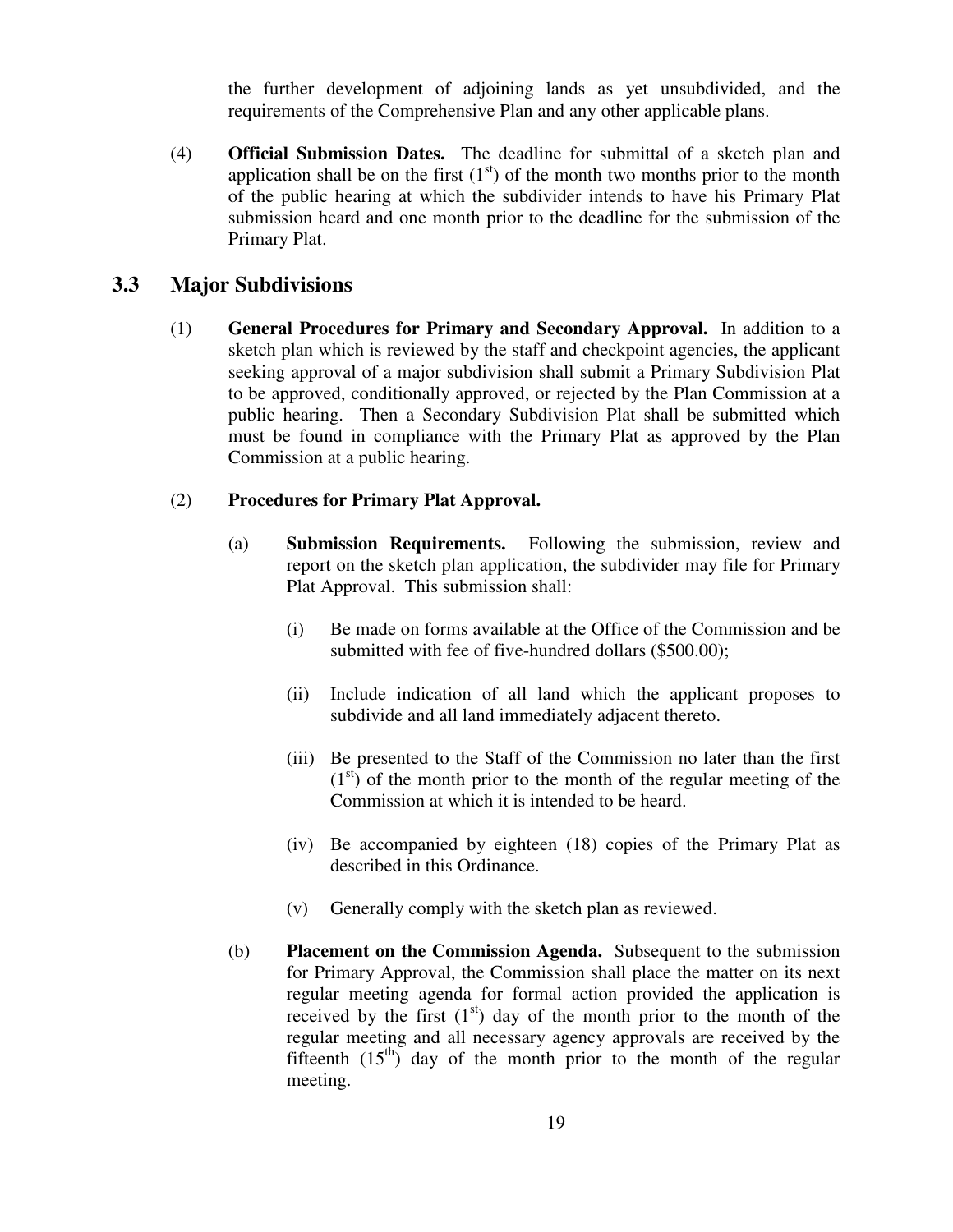- (c) **Checkpoint Agencies.** Upon receipt of the eighteen (18) copies, the Primary Plat shall be held for five (5) business days fro review by the Plat Officer to determine conformity with the Ordinance. If plats are determined to be in conformity, the Plat Officer shall affix the plans with the appropriate Plan Commission stamps, authorizing the subdivider to deliver one (1) copy to the post office, two (2) copies each to the Lake County Surveyor, Lake County Highway Superintendent, Lake County Health Officer, Lake County Soil and Water Conservation District, and three (3) copies each to the utility companies servicing the area, leaving two (2) copies with the Plat Officer. Only after the plans are stamped, may the subdivider pay the filing fees and be issued a receipt. Primary Plat is not considered filed until filing fees have been paid.
	- (i) In addition, the subdivider shall obtain comment from any other groups or agencies deemed necessary by the Plat Officer including the State Board of Health and the Department of Natural Resources.
	- (ii) The officials who are in receipt of copies of the Primary Plat shall review the plat and register in writing any comments they may have. These written comments shall be delivered to the Plan Commission Office by the fifteenth  $(15<sup>th</sup>)$  day of the month prior to the month for which Plan Commission consideration is requested. It shall be the responsibility of the subdivider or his agent to deliver all required comments, reports, and/or recommendations within the specified date requirements. Failure to have all required comments submitted by the stipulated deadline shall delay Commission consideration.
- (d) **Staff Review.** Subsequent to placement on the agenda, and prior to the date of public hearing, the Commission's staff shall review the proposal and prepare a written report to the Commission and applicant indicating staff's recommendation with regard to the subdivision being proposed.
- (e) **Public Hearing Notification.** The Commission shall hold a public hearing on the Primary Plat and notice of such hearing shall be in accordance with I.C. 5-3-1 at the applicant's expense. Before the time of the public hearing, the applicant shall show proofs of publication that the Notices of Public Hearing were published at least ten (10) days prior to the public hearing. Interested parties shall be notified by first class mail of the time, date, place, and purpose of the public hearing on the subdivision at least ten (10) days in advance of the hearing.
- (f) **Approval of the Primary Plat.** After the Commission has held a hearing on the Primary Plat, the staff's report, checkpoint recommendations, and testimony and exhibits submitted at the public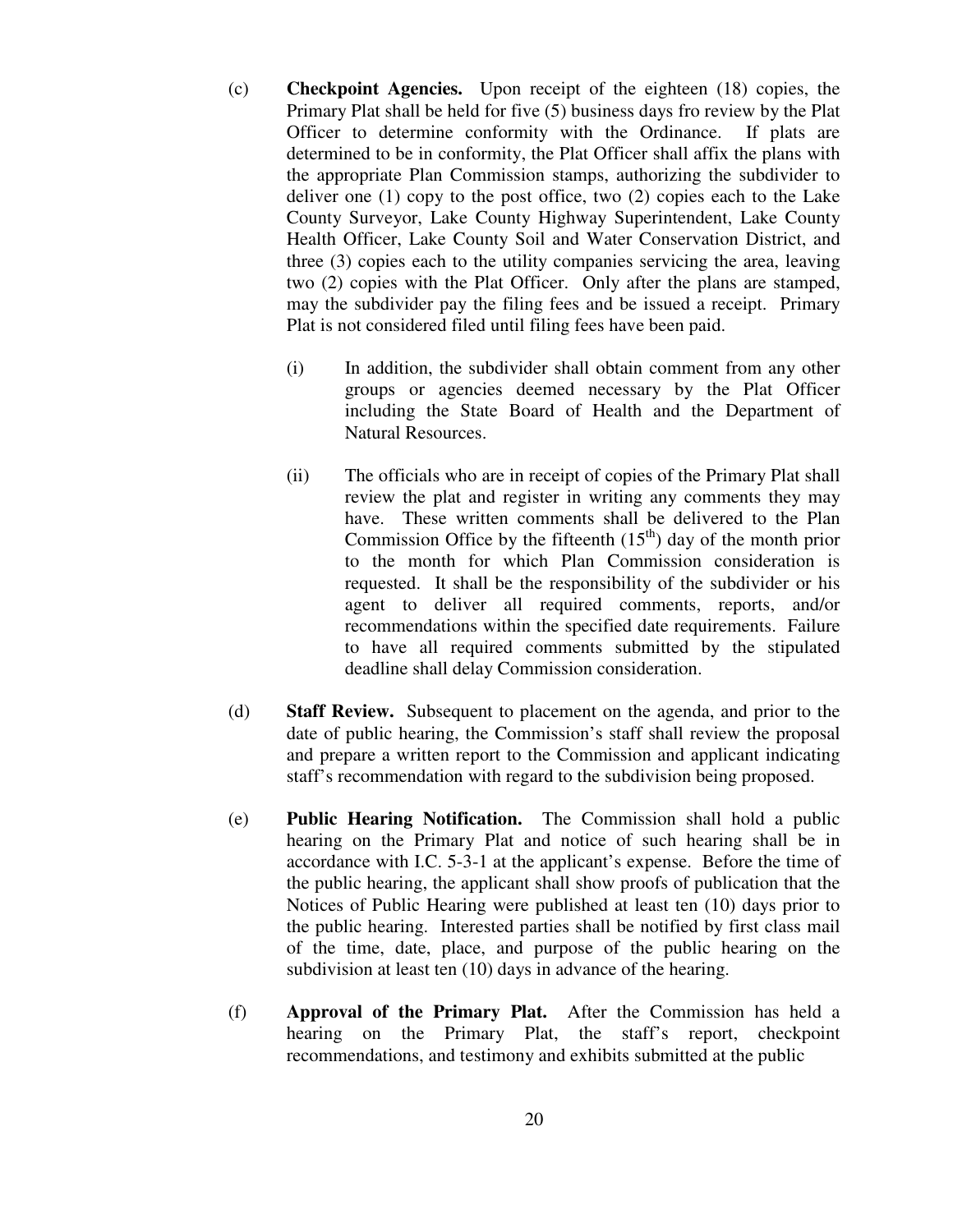hearing, the applicant shall be advised of any required changes and/or additions. The Commission shall, at a public meeting, grant primary approval, conditional approval, continuance, or disapprove the Primary Plat. Not later than ten (10) days after the Plan Commission meeting, the Plat Officer shall notify the subdivider in writing of the Commission's action on the Primary Plat giving reasons for any disapproval. Before the Commission grants Primary Approval of a plat showing park reservation or land for other local government unit, the Commission shall obtain approval of the park or land reservation from the participating jurisdiction. Primary approval by the Commission is subject to review by certiorari. Application for Secondary Approval of a subdivision cannot occur until Primary Approval has been granted by the Commission.

- (g) **Field Trip.** The Commission, at its discretion, upon hearing the request for Primary Approval, may elect to continue the matter until its next regularly scheduled public meeting, and may schedule a field trip to the site of the proposed subdivision, accompanied by the applicant or his representative.
- (h) **Effective Period of Primary Approval.** Unless extended or sectionalized according to Section 3.3-(4)-(h), the approval of a Primary Plat shall be effective for a period of twelve (12) months at the end of which time Secondary Approval on the entire subdivision must have been obtained and certified by the designated officials of the Commission. Any plats not receiving Secondary Approval within the time set forth herein shall be null and void, and the developer shall be required to resubmit a new application for sketch plan review subject to all the zoning restrictions and subdivision regulations and procedures in effect at the time of resubmission. Upon request of the applicant the Commission, finding reasonable grounds, may extend the Primary Approval of a plat twelve (12) months beyond an expiration date.

#### (3) **Approval of Engineering Plans.**

- (a) **Submission Procedure and Requirements.** Before approval of the Primary Plat, the applicant, if he wishes to proceed with the subdivision, shall submit five (5) copies of engineering plans prepared by a Civil Engineer or Surveyor registered in the State of Indiana pursuant to Section 6.3, and shall file with the Director of the Commission a request to start work on any improvements.
- (b) **Review Process.** One (1) copy of these plans shall be referred to the Lake County Highway Department, the Lake County Health Department, the Lake County Surveyor, and the Lake County Soil and Water Conservation District, retaining one copy for the planning staff. Upon receipt of approved engineering plans the applicant may proceed with the installation of improvements provided there is an approved bond in place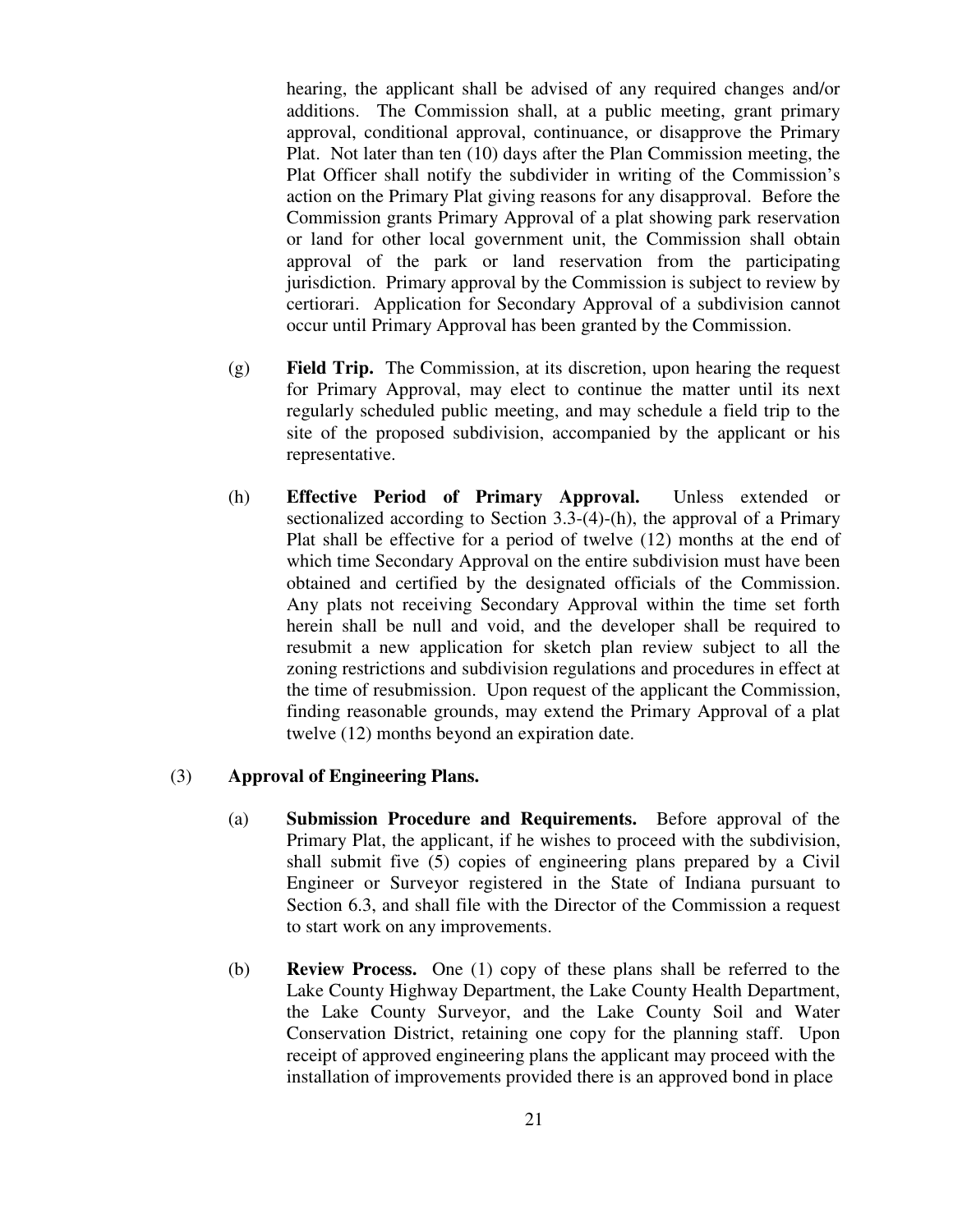for the cost of such improvements. In no event shall secondary approval be given prior to approval of the construction (engineering) plans.

(c) **Installation of Improvements.** The installation of improvements shall be inspected by the appropriate participating jurisdiction. Such inspections are required in all instances regardless of whether the work is performed before or after secondary approval. Failure to request inspection of work performed after the date of this Ordinance and before Secondary Approval where applicable may be cause for denial of Secondary Approval.

#### (4) **Secondary Subdivision Plat Procedure (Secondary Approval).**

- (a) **Submission Requirements.** Following Primary Approval and approval of engineering (construction) plans, the applicant, if he wishes to proceed with the subdivision, shall file with the staff a request for Secondary Approval of a subdivision plat. The application shall:
	- (i) Be submitted on forms available at the Office of the Plan Commission and be submitted with a fee of two-hundred and fifty dollars (\$250.00);
	- (ii) Include the entire subdivision, or section thereof which derives access from an existing state, county, or local government roadway;
	- (iii) Be accompanied by eighteen (18) copies of the Secondary Subdivision Plat as described in this Ordinance.
	- (iv) Comply with the Ordinance and the terms and conditions of Primary Approval;

 (v) Be accompanied by the Performance Bond, if required, in a form satisfactory to the Commission Attorney and in an amount established by the Commission upon recommendation of the participating jurisdiction and shall guarantee the completion of all required subdivision and off-site public improvements.

#### (b) **Checkpoint Agencies.**

Upon receipt of the eighteen (18) copies, the Secondary Plat shall be held for five (5) business days for review by the Plat Officer to determine conformity with the Ordinance. If plats are determined to be in conformity, the Plat Officer shall affix the plans with the appropriate Plan Commission stamps, authorizing the subdivider to deliver one (1) copy to the post office, two (2) copies each to the Lake County Surveyor, Lake County Highway Superintendent, Lake County Health Officer, Lake County Soil and Water Conservation District, and three (3) copies each to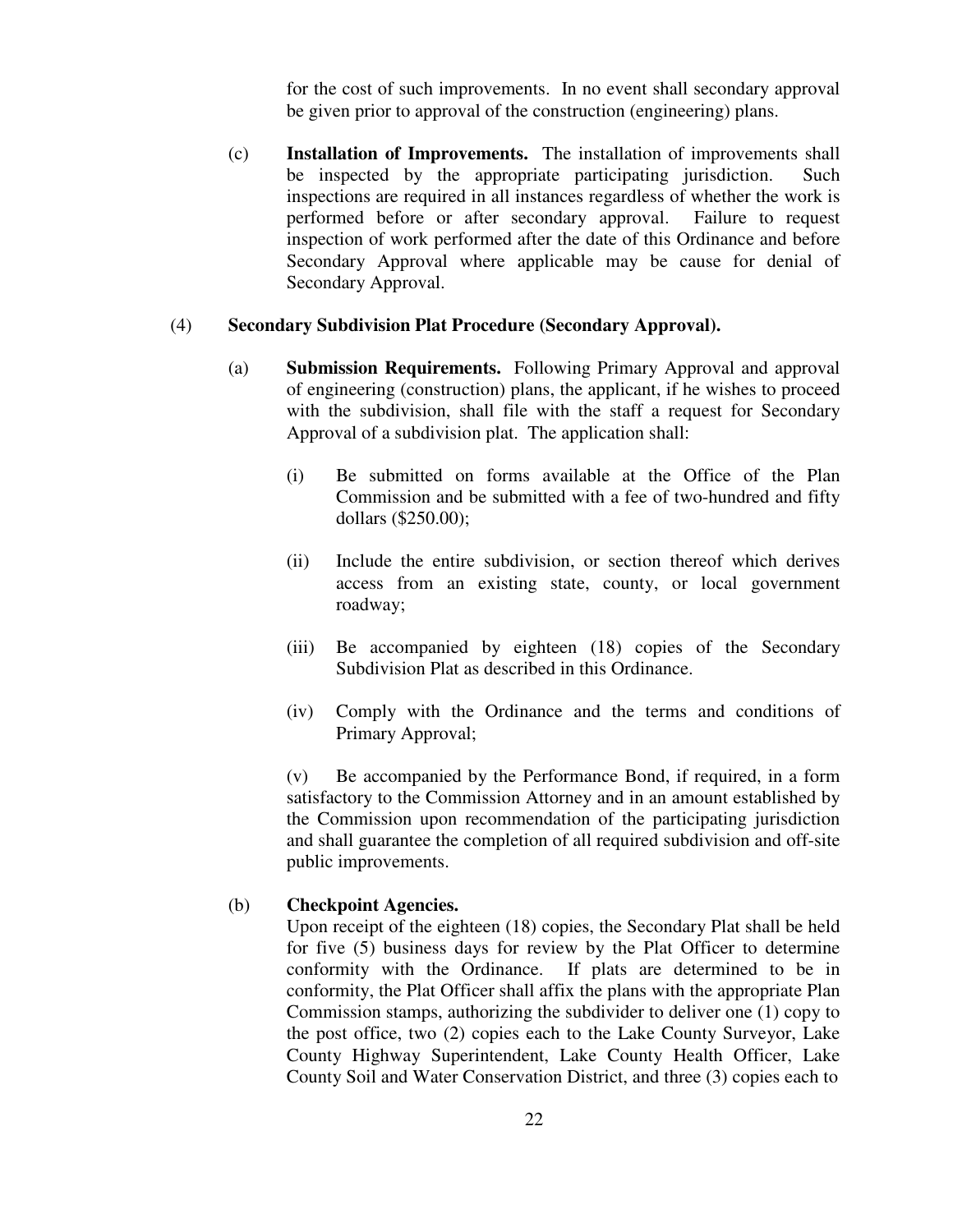the utility companies servicing the area, leaving two (2) copies with the Plat Officer. Only after the plans are stamped, may the subdivider pay the filing fees and be issued a receipt. Secondary Plat is not considered filed until filing fees have been paid.

- (i) The officials who are in receipt of copies of the Secondary Plat shall review the plat and register in writing any comments they may have. These written comments shall be delivered to the Plan Commission Office by the fifteenth  $(15<sup>th</sup>)$  day of the month prior to the month for which Plan Commission consideration is requested. It shall be the responsibility of the subdivider or his agent to deliver all required comments, reports, and/or recommendations within the specified date requirements. Failure to have all required written comments submitted by the stipulated deadline shall delay Commission consideration.
- (c) **Determination of Conformance (Secondary Approval).** In order to be recorded, a Secondary Plat shall be found to be in conformance with the Primary Approval either by the Staff, or by the Commission at a public meeting. If the Secondary Subdivision Plat deviates from the Primary Plat that received Primary Approval, the subdivision shall be resubmitted to the Commission at a public meeting for a new Primary Approval. The subdivider submitting a Secondary Plat conforming to the Primary Approval shall have the Secondary Plat reviewed by the Commission at a public meeting. The subdivider shall request in writing Commission review no later than the first day of the month prior to the month of the public meeting at which he intends to have his Secondary Plat reviewed. The Commission shall place the matter on its next regular meeting agenda provided the application is submitted by the first  $(1<sup>st</sup>)$  of the month prior to the month of the regular Plan Commission meeting and all checkpoint agency approvals are received no later than the fifteenth  $(15<sup>th</sup>)$ day of the month prior to the month of the regular Plan Commission meeting. The Staff shall review the proposal and submit a written report and recommendations to the Commission and the applicant, and the Commission, at the public meeting shall grant Secondary Approval, continuance, or disapproval of the Secondary Plat. If granted Secondary Approval, it shall be signed by the designated officials. If not granted Secondary Approval, then the subdivider shall be informed as to the insufficiency of his submittal. Not later than ten (10) days after the Plan Commission meeting, the Plat Officer shall notify the subdivider in writing of the Commission's action on the Secondary Plat.
- (d) In no case shall a petitioner be permitted to file an application for secondary approval prior to receiving primary approval and approved engineering plans.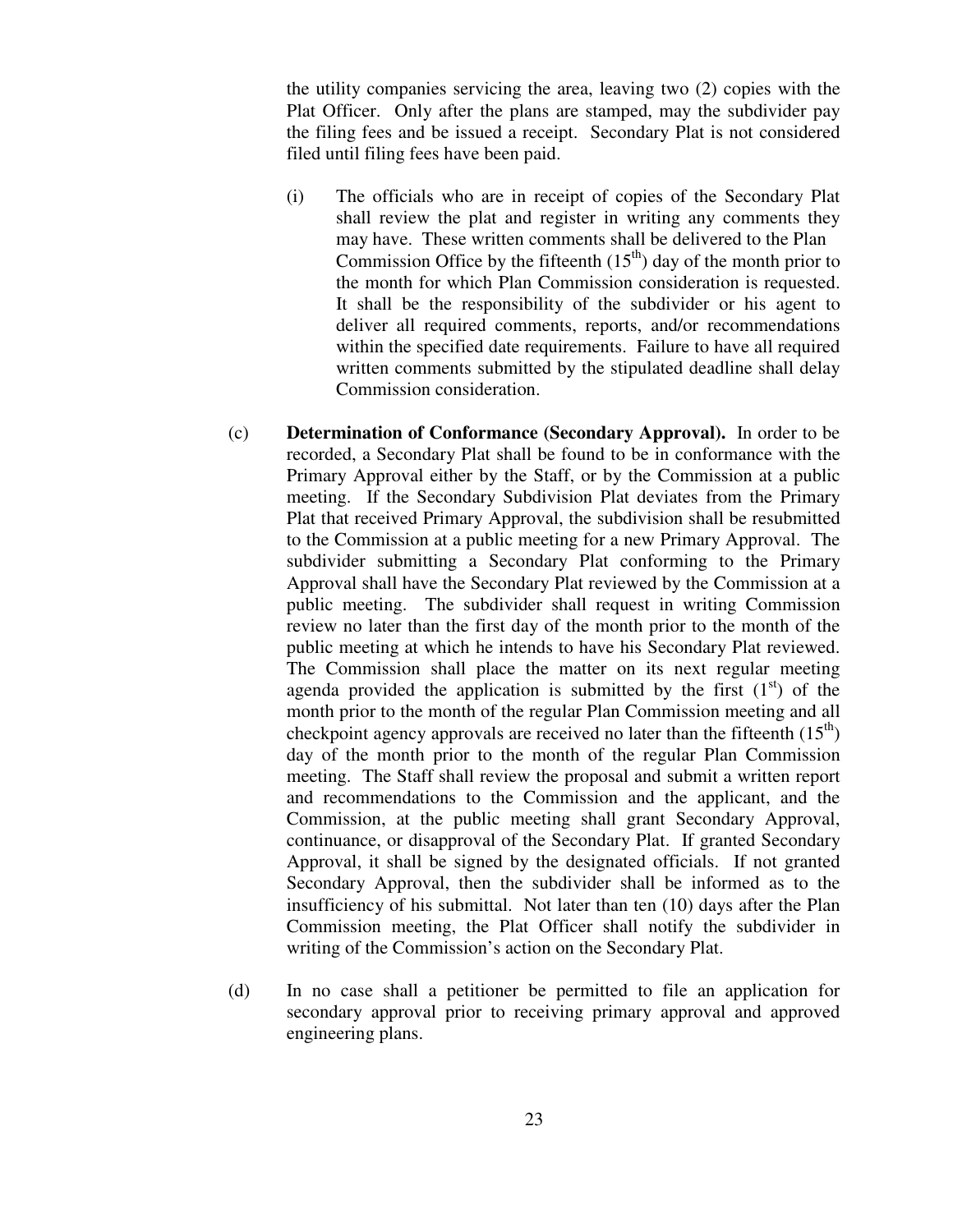- (e) In stances where the subdivider proposes to construct a common sewage treatment facility or a common water supply system, or both, the Plan Commission shall not give Secondary Approval until:
	- (i) The State Board of Health and the Indiana Department of Environmental Management give approval to the final engineering and construction plans for the facility.
	- (ii) The State and /or County, in the instance where a common sewage treatment facility is to be constructed, has granted the subdivider or the appropriate corporation a Certificate of Territorial Jurisdiction. Furthermore, where the subdivider proposes to construct a common sewage treatment facility and/or a common water supply system, the Plat Officer, upon receipt of the engineering plans, shall immediately deliver one (1) copy of each of these plans to the County Health Officer.
- (f) In instances where on-lot sewage disposal systems are proposed (septic systems), the County Health Department requires that all Secondary Plats submitted for approval shall have a plat prepared which depicts all soil types (see Section 2.2, Definitions, "all soil types"), contour lines, drainage easements, and utility easements on the Secondary Plat. Noncompliance of this provision shall delay Secondary Approval.
- (g) Where the sanitary treatment plant is to be installed by the subdivider, all Secondary Plat approvals shall be granted by the Commission subject to the condition that no building permits will be issued until either:
	- (i) The sewage treatment facility is operative, as attested to by the State Board of Heath; or until
	- (ii) The subdivider has an adequate temporary sewage treatment facility installed or an adequate proposal before the County Health Officer, who in turn will notify the Plat Officer by letter that a certain number of building permits may be authorized for issue based on temporary sewage treatment installations or proposals.
- (h) **Sectionalizing Plats.** Prior to granting Secondary Approval of a major subdivision plat, the Commission may permit the plat to be divided into two (2) or more sections and may impose such conditions upon the filing of the sections as deemed necessary to assure the orderly development of the plat. The Commission may require that the Performance Bond be in such amount as will be commensurate with the section or sections of the plat to be filed and may defer the remaining required Performance Bond principal amount until the remaining sections of the plat are offered for filing. Such sections must contain at least ten (10) lots, or ten percent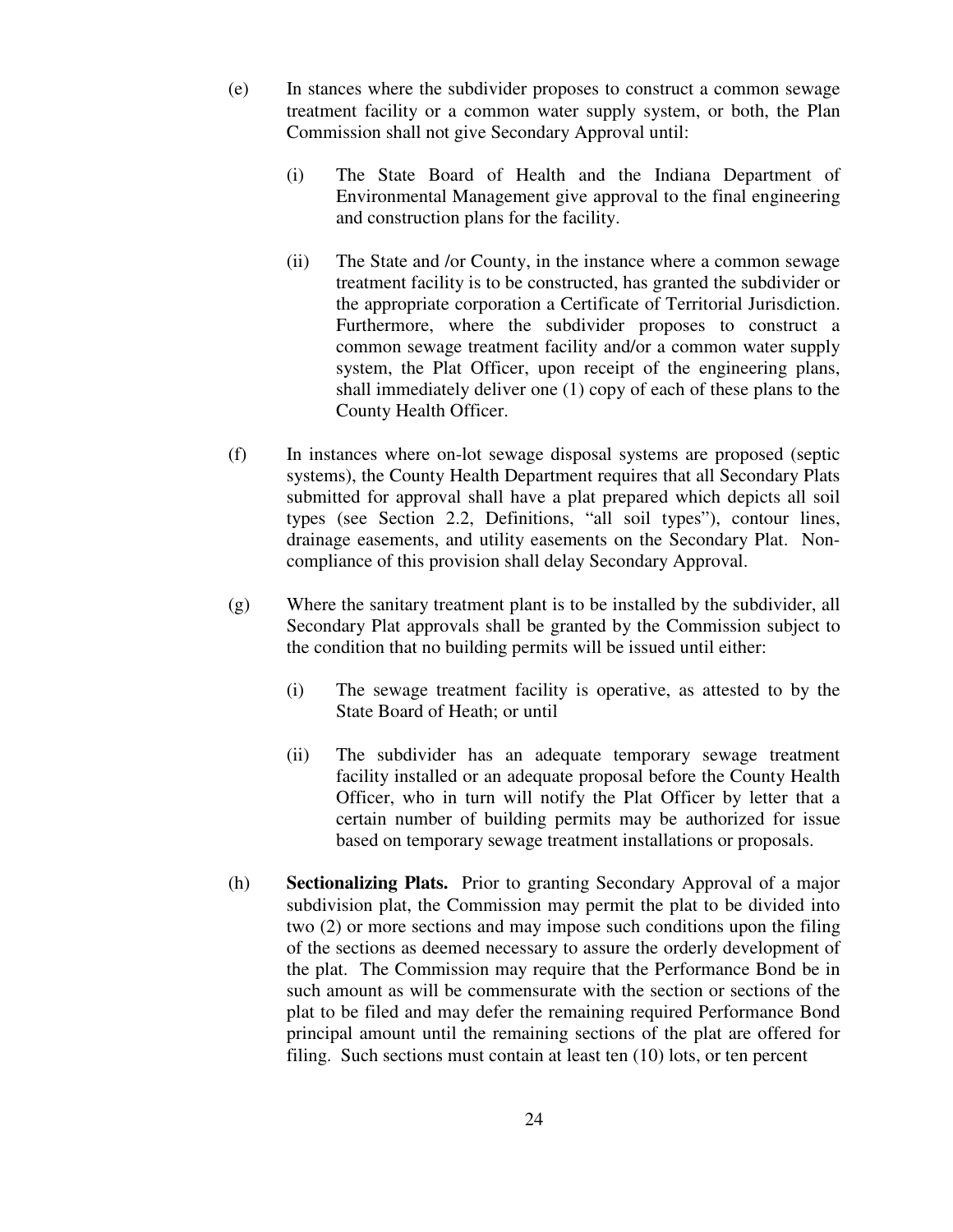(10%) of the total number of lots contained in the approved plat, whichever is less. The approval of all remaining sections not filed with the staff shall automatically expire after five (5) years of the date of Primary Subdivision Approval of the subdivision plat, unless the expiration date has been extended.

#### (5) **Signing and Recording a Plat.**

#### (a) **Signing of a Plat.**

(i) When a bond is required, the designated officials shall endorse secondary approval on the plat by signing and mylar after the bond has been approved, and all conditions of the Primary Approval have been satisfied.

#### (b) **Recording of Plat.**

- (i) After the Plan Commission meeting, the subdivider shall submit to the Plat Officer one (1) tracing of the Secondary Plat of the subdivision on drawing medium deemed satisfactory by the Commission. After the approval of the Secondary Plat, the original tracing shall be delivered by the Plat Officer to the County Surveyor. When directed, the County Surveyor shall process plat for recording.
- (ii) The subdivider is responsible for the causation of the filing of the Secondary Plat with the County Recorder within twelve (12) months of the date of signature by submitting the tracing said above to the Plat Officer.
- (iii) Costs for the above are to be borne by the subdivider, i.e. County Auditor, County Recorder, reproduction, etc. The Secondary Plat will remain in the County Surveyor's Office for the permanent public record. If the Secondary Plat is not recorded within a period of twelve (12) months from the date of approval, the Secondary plat is void and the plat must again be submitted with a new filing fee to the Commission for Secondary Approval.
- (iv) Building Permits shall not be issued in any subdivision until the Secondary Plat is approved by the Commission and until the plat and any accompanying restrictive covenants are recorded in the Office of the County Recorder.
- (6) Disapproval of Secondary Plat is warranted if:
	- (a) There are more than minor deviations from the Primary Plat;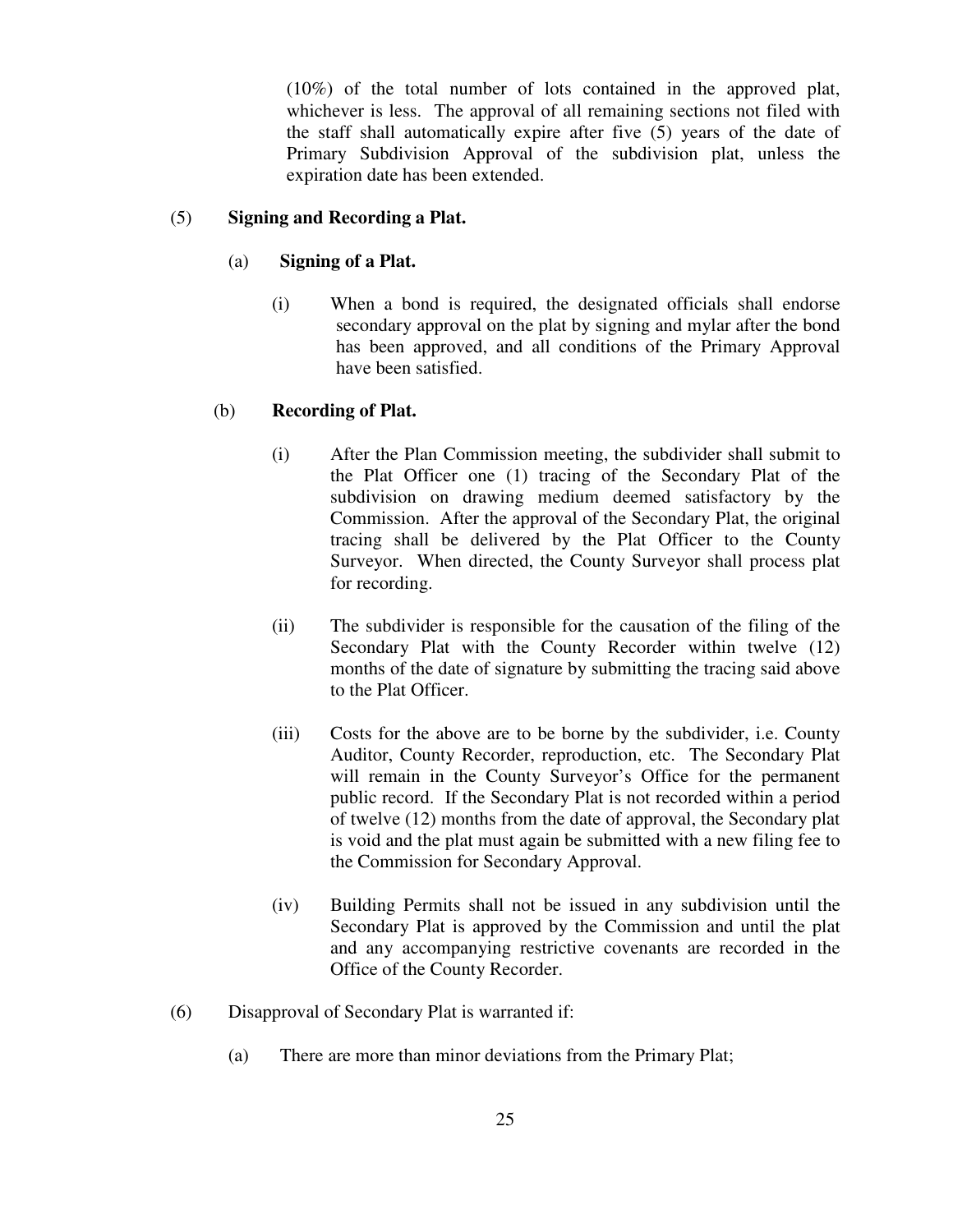- (b) More than twelve (12) months have elapsed since Primary Approval;
- (c) Engineering or construction plans and details for the subdivision demonstrate that the subdivision improvements do not comply with the County standards and the requirements of this Ordinance.
- (d) A new highway, pipeline, or other major feature has directly affected the site.
- (e) There were certain conditions attached to the approval of the Primary Approval, and those conditions have not been fulfilled.

# **3.4 Minor Subdivisions**

(1) **General Procedures.** All divisions of land classified as *minor subdivisions* shall first be referred to the Plat Committee provided that no waiver within the jurisdiction of the Plan Commission is requested. The applicant seeking approval of a minor subdivision shall submit a Primary Plat and a Secondary Plat to be approved, conditionally approved, or rejected by the Plan Commission or its Plat Committee, as appropriate, at a public hearing.

## (2) **Procedures for Primary Plat Approval.**

- (a) **Submission Requirements.** This submission shall:
	- (i) Be made on forms available at the Office of the Commission and be submitted with fee of five-hundred dollars (\$500.00);
	- (ii) Include indication of all land which the applicant proposes to subdivide and all land immediately adjacent thereto.
	- (iii) Be presented to the Staff of the Commission no later than the first  $(1<sup>st</sup>)$  of the month prior to the month of the regular meeting of the Commission at which it is intended to be heard.
	- (iv) Be accompanied by eighteen (18) copies of the Primary Plat as described in this Ordinance.
- (b) **Placement on the Commission Agenda.** Subsequent to the submission for Primary Approval, the Commission or its Plat Committee, as appropriate, shall place the matter on its next regular meeting agenda for formal action provided the application is received by the first  $(1<sup>st</sup>)$  day of the month prior to the month of the regular meeting and all necessary agency approvals are received by the fifteenth  $(15<sup>th</sup>)$  day of the month prior to the month of the regular meeting.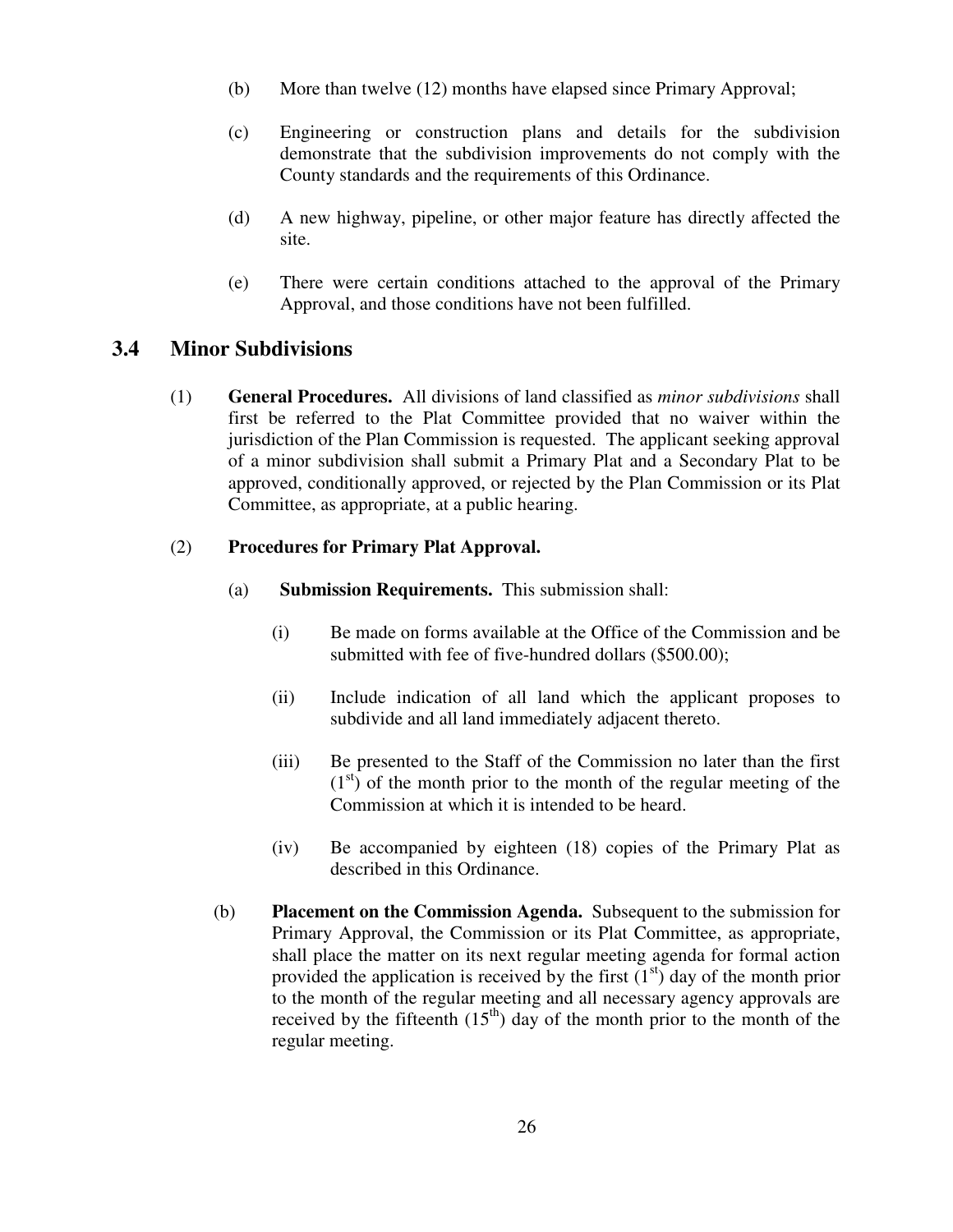- (c) **Checkpoint Agencies.** Upon receipt of the eighteen (18) copies, the Primary Plat shall be held for five (5) business days for review by the Plat Officer to determine conformity with the Ordinance. If plats are determined to be in conformity, the Plat Officer shall affix the plans with the appropriate Plan Commission stamps, authorizing the subdivider to deliver one (1) copy to the post office, two (2) copies each to the Lake County Surveyor, Lake County Highway Superintendent, Lake County Health Officer, Lake County Soil and Water Conservation District, and three (3) copies each to the utility companies servicing the area, leaving two (2) copies with the Plat Officer. Only after the plans are stamped, may the subdivider pay the filing fees and be issued a receipt. Primary Plat is not considered filed until filing fees have been paid.
	- (i) In addition, the subdivider shall obtain comment from any other groups or agencies deemed necessary by the Plat Officer including the State Board of Health and the Department of Natural Resources.
	- (ii) The officials who are in receipt of copies of the Primary Plat shall review the plat and register in writing any comments they may have. These written comments shall be delivered to the Plan Commission Office by the fifteenth  $(15<sup>th</sup>)$  day of the month prior to the month for which Plan Commission consideration is requested. It shall be the responsibility of the subdivider or his agent to deliver all required comments, reports, and/or recommendations within the specified date requirements. Failure to have all required comments submitted by the stipulated deadline shall delay Commission consideration.
- (d) **Staff Review.** Subsequent to placement on the agenda, and prior to the date of public hearing, the Commission's staff shall review the proposal and prepare a written report to the Commission and applicant indicating staff's recommendation with regard to the subdivision being proposed.
- (e) **Public Hearing Notification.** The Commission or its Plat Committee, as appropriate, shall hold a public hearing on the Primary Plat and notice of such hearing shall be in accordance with I.C. 5-3-1 at the applicant's expense. At the time of the public hearing, the applicant shall show proofs of publication that the Notices of Public Hearing were published at least ten (10) days prior to the public hearing. Interested parties shall be notified by first class mail of the time, date, place, and purpose of the public hearing on the subdivision at least ten (10) days in advance of the hearing.
- (f) **Approval of the Primary Plat.** After the Commission or its Plat Committee, as appropriate, at a regularly scheduled meeting has examined the Primary Plat, Staff's report, checkpoint recommendations and testimony and exhibits submitted, the Commission or its Plat Committee shall grant primary approval, conditional approval, continuance, or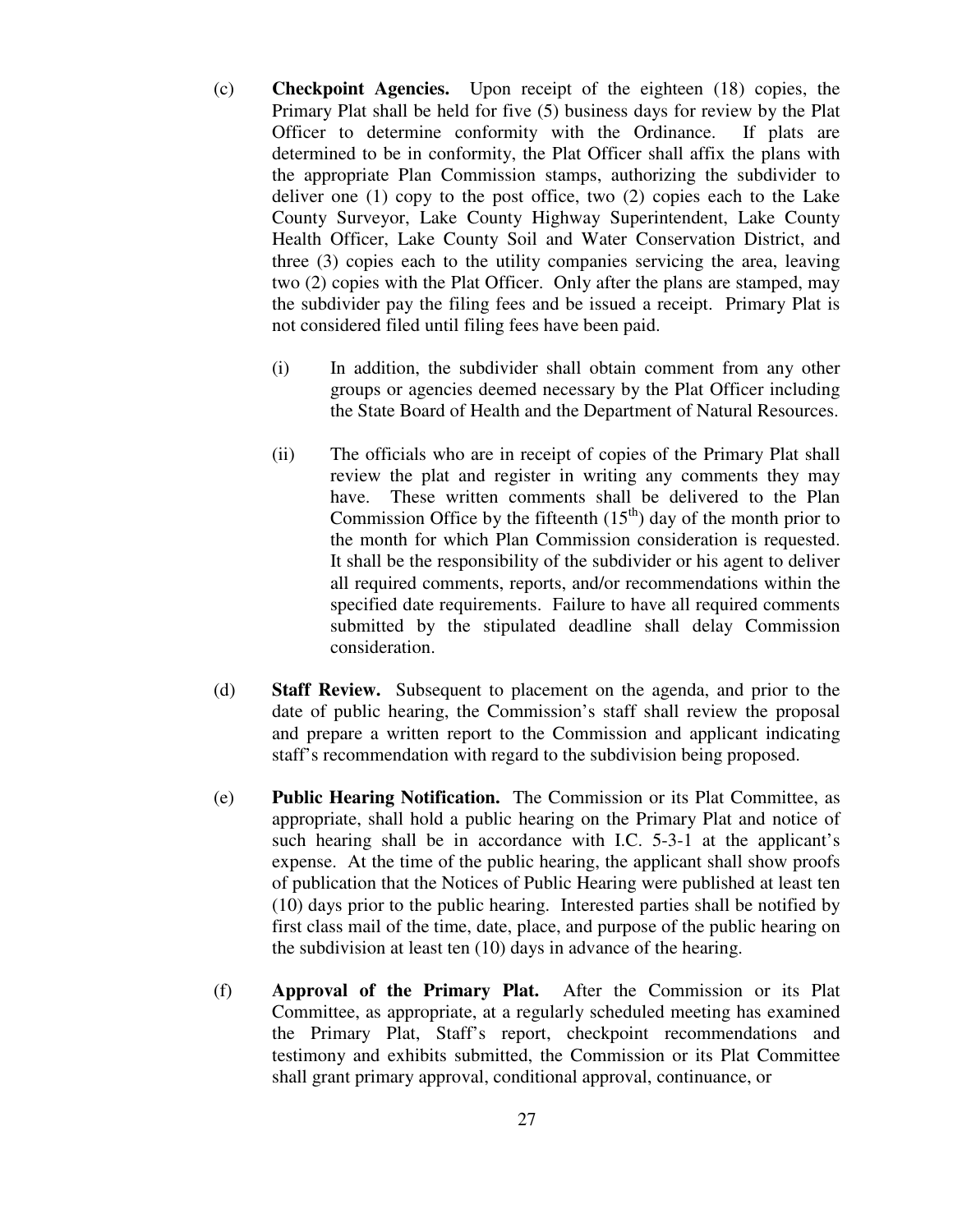disapprove the Primary Plat. Not later than ten (10) days after the Commission or Plat Committee meting, the Plat Officer shall notify the subdivider in writing of the action of the Commission or its Plat Committee on the Primary Plat giving any reasons for any approval, conditional approval, continuance, or disapproval. Primary approval by the Commission or its Plat Committee is subject to review by certiorari.

(i) **Plat Committee Procedure.** A division of land classified as a minor subdivision shall be referred to the Plat Committee provided that the applicant is not requesting a waiver under the jurisdiction of the Commission. Any minor subdivision with a waiver request attached shall be referred to the Plan Commission. Primary Approval of a minor subdivision by the Plat Committee must be unanimous with at least four (4) of the five (5) members of the Plat Committee present and voting. If a minor subdivision is not unanimously approved by the Plat Committee as described herein then the Primary Approval, as yet undecided, shall be referred to the Plan Commission for consideration at their next regular monthly meeting. Thereafter, the minor subdivision shall stay with the Plan Commission for Secondary Approval if the applicant wishes to continue.

### (3) **Approval of Engineering Plans.**

- (a) **Submission Procedure and Requirements.** Before approval of the Primary Plat, the applicant, if he wishes to proceed with the subdivision, shall submit five (5) copies of engineering plans prepared by a Civil Engineer or Surveyor registered in the State of Indiana pursuant to Section 6.3, and shall file with the Director of the Commission a request to start work on any improvements.
- (b) **Review Process.** One (1) copy of these plans shall be referred to the Lake County Highway Department, the Lake County Health Department, the Lake County Surveyor, and the Lake County Soil and Water Conservation District, retaining one copy for the planning staff. Upon receipt of approved engineering plans the applicant may proceed with the installation of improvements provided there is an approved bond in place for the cost of such improvements. In no event shall secondary approval be given prior to approval of the construction (engineering) plans.
- (c) **Installation of Improvements.** The installation of improvements shall be inspected by the appropriate participating jurisdiction. Such inspections are required in all instances regardless of whether the work is performed before or after secondary approval. Failure to request inspection of work performed after the date of this Ordinance and before secondary Approval where applicable may be cause for denial of Secondary Approval.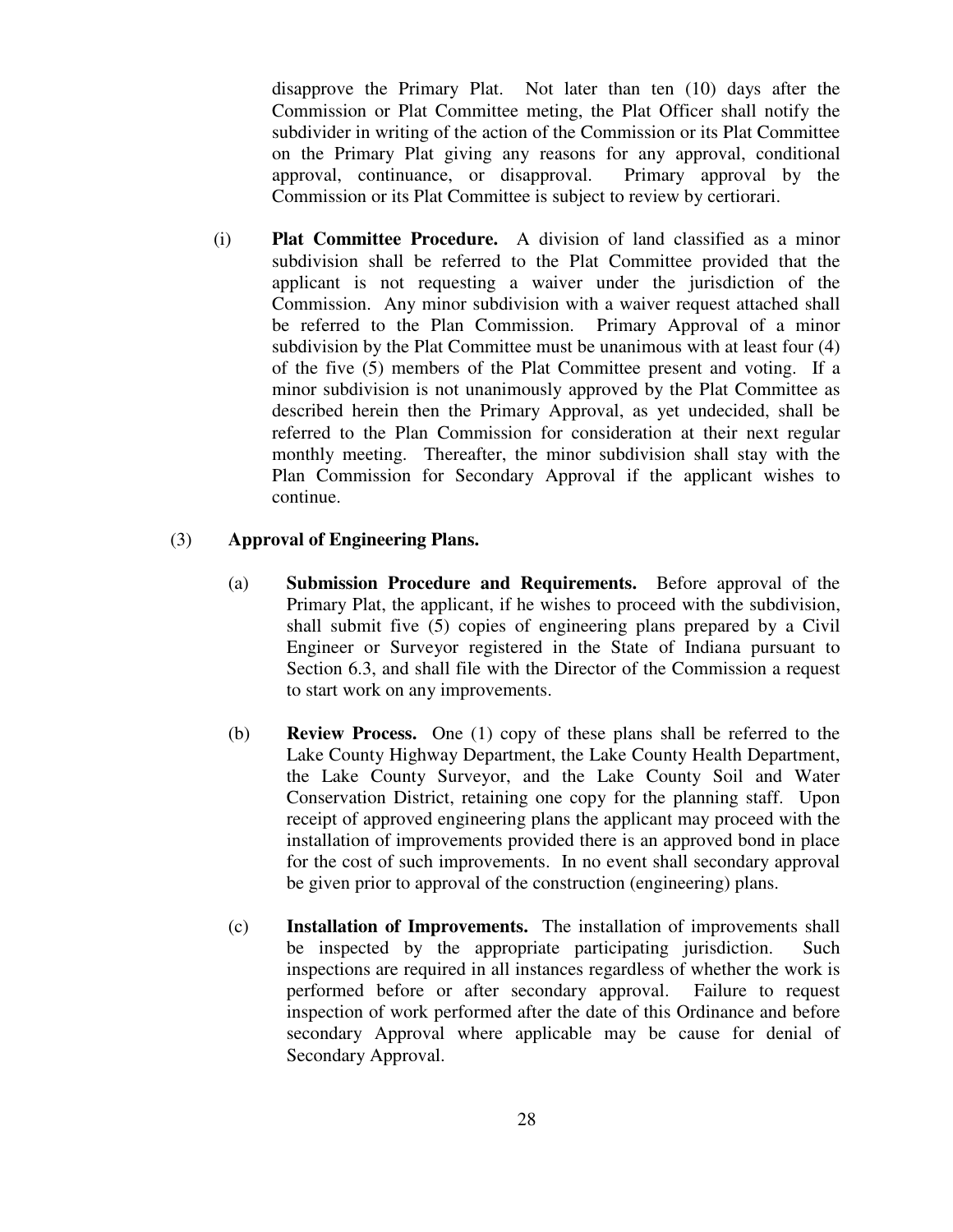#### (4) **Secondary Subdivision Plat Procedure (Secondary Approval).**

- (a) **Application Requirements.** The applicant shall file with the Staff an application for Secondary Approval of a subdivision plat which must:
	- (i) Be submitted on forms available at the Office of the Commission.
	- (ii) Include the entire subdivision.
	- (iii) Be accompanied by eighteen (18) copies of the Final Subdivision Plat as described in this Ordinance.
	- (iv) Be in compliance with this Ordinance and the terms and conditions of Primary Approval.
	- (v) Be accompanied by the Performance Bond, if required, in a form satisfactory to the Attorney of the Commission and in an amount established by the Commission upon recommendation of the participating jurisdiction and shall guarantee the completion of all required subdivision and off-site public improvements.
- (b) **Checkpoint Agencies.** Upon receipt of the eighteen (18) copies, the Secondary Plat shall be held for five (5) business days for review by the Plat Officer to determine conformity with the Ordinance. If plats are determined to be in conformity, the Plat Officer shall affix the plans with the appropriate Plan Commission stamps, authorizing the subdivider to deliver one (1) copy to the post office, two (2) copies each to the Lake County Surveyor, Lake County Highway Superintendent, Lake County Health Officer, Lake County Soil and Water Conservation District, and three (3) copies each to the utility companies servicing the area, leaving two (2) copies with the Plat Officer. Secondary Plat in not considered filed until plans are affixed with the appropriate plan commission stamps.
	- (i) The officials who are in receipt of copies of the Secondary Plat shall review the plat and register in writing any comments they may have. These written comments shall be delivered to the Plan Commission Office by the fifteenth  $(15<sup>th</sup>)$  day of the month prior to the month for which Plan Commission or Plat Committee consideration is requested. It shall be the responsibility of the subdivider or his agent to deliver all required comments, reports, and/or recommendations within the specified date requirements. Failure to have all required comments submitted by the stipulated deadline shall delay Commission or Plat Committee consideration.
- (c) **Determination of Conformance (Secondary Approval).** In order to be recorded, a Secondary Plat shall be found to be in conformance with the Primary Approval by the Commission or its Plat Committee, as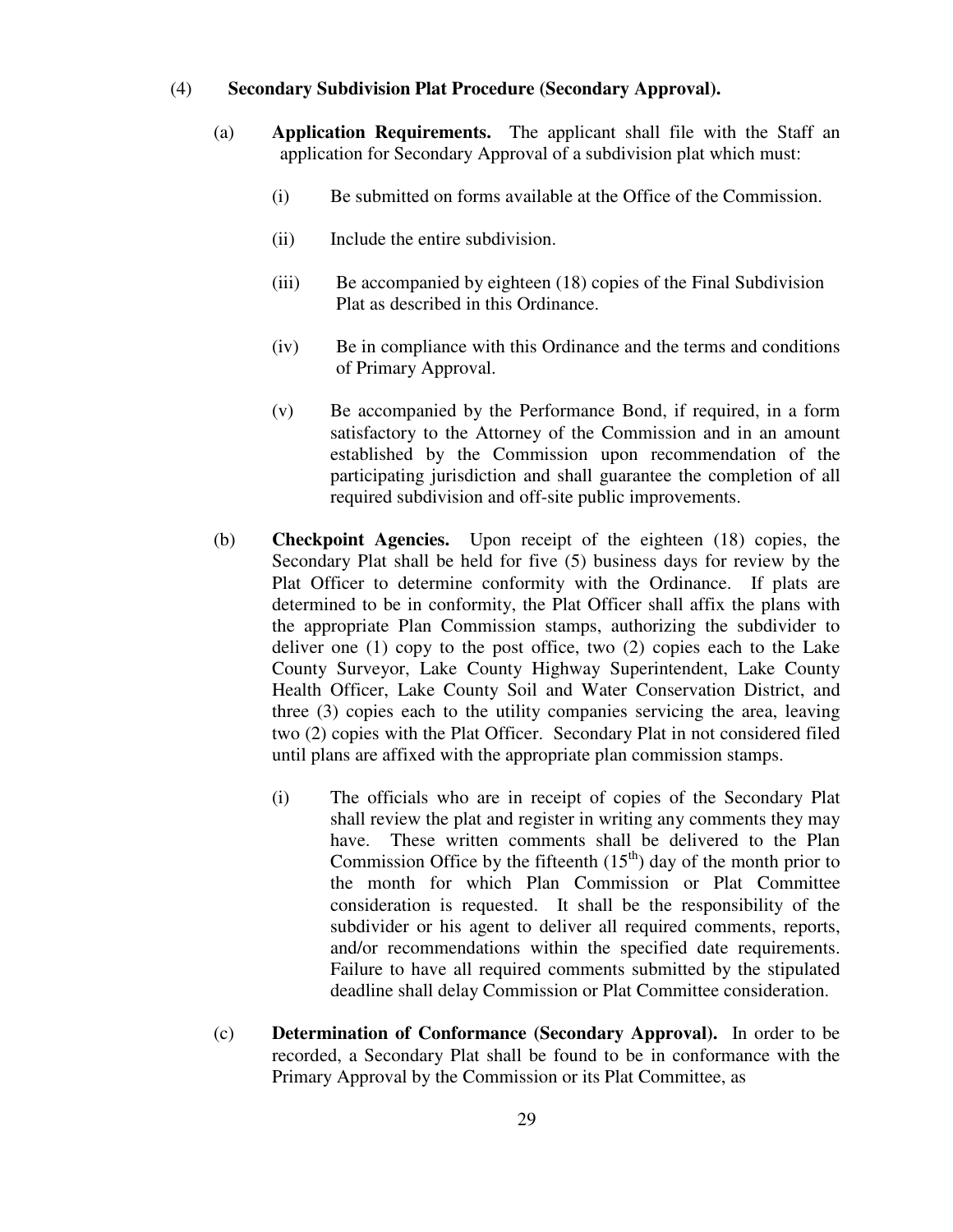appropriate, at a public hearing. If the Secondary Subdivision Plat deviates from the Primary Plat that received Primary Approval, the subdivision shall be resubmitted to the Commission or its Plat Committee for a new Primary Approval.

- (i) The Commission or its Plat Committee, as appropriate, shall review the items submitted at a public hearing. The subdivider shall apply for Secondary Approval no later than the first day of the month prior to the month of the public meeting at which he intends to have his Secondary Plat reviewed. The Commission/Plat Committee shall place the matter on its next regular meeting agenda provided the application is submitted by the first  $(1<sup>st</sup>)$  of the month prior to the month of regular meeting and all checkpoint agency approvals are received no later than the fifteenth  $(15<sup>th</sup>)$  day of the month prior to the month of the said meeting. The Staff shall review the proposal and submit a written report and recommendations to the Commission/Plat Committee, and the Commission/Plat Committee, at the public meeting, shall approve or disapprove the Secondary Plat. If granted Secondary Approval, the mylar of the Secondary Plat shall be signed by the designated officials. If not granted Secondary Approval, then the subdivider shall be informed as to the insufficiency of his submittal. Not later than ten (10) days after the public meeting, the Plat Officer shall notify the subdivider in writing of the action of the Plat Committee or Commission on the Secondary Plat.
- (ii) **Plat Committee Procedure.** Secondary Approval of a minor subdivision by the Plat Committee must be unanimous with at least four (4) of the five (5) members of the Plat Committee present and voting. If a minor subdivision is not unanimously approved by the Plat Committee as described herein, then the Secondary Approval, as yet undecided, shall be referred to the Plan Commission for consideration at their next regular monthly meeting. In no case shall a minor subdivision be referred back to the Plat Committee once it is properly referred to the Plan Commission.
- (d) In instances where the subdivider proposes to construct a common sewage treatment facility or a common water supply system, or both, the Plan Commission or its Plat Committee, as appropriate, shall not give Secondary Approval until:
	- (i) The State Board of Health and the Indiana Department of Environmental Management give approval to the final engineering and construction plans for the facility.
	- (ii) The State and/or County, in the instance where a common sewage treatment facility is to be constructed, has granted the subdivider or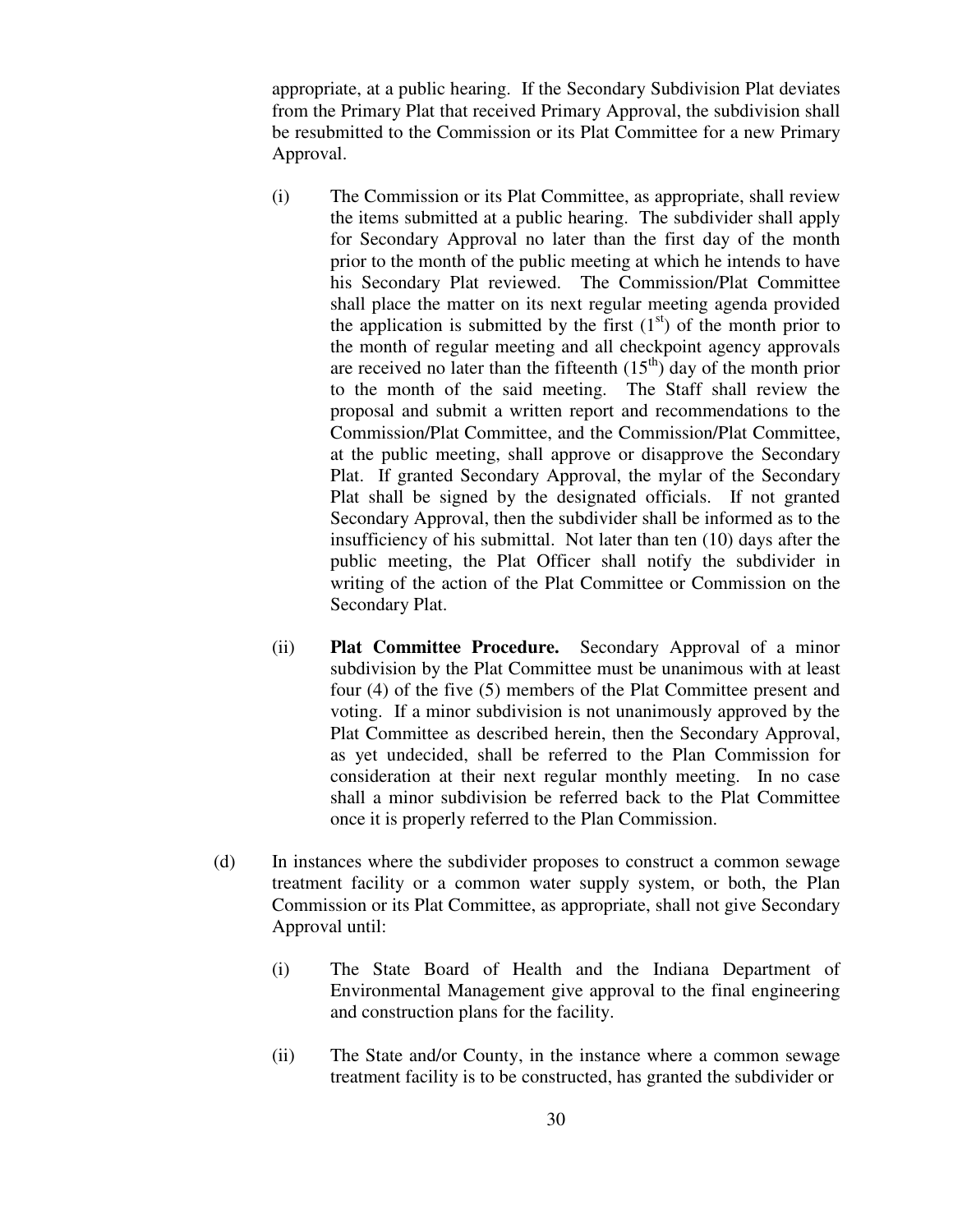the appropriate corporation a Certificate of Territorial Jurisdiction. Furthermore, where the subdivider proposes to construct a common sewage treatment facility and/or a common water supply system, the Plat Officer, upon receipt of the engineering plans, shall immediately deliver one (1) copy of each of th4ese plans to the County Health Officer.

- (e) In instances where individual sewage disposal systems are proposed (septic systems), the County Health Department requires that all Secondary Plats submitted for approval shall have a plat prepared which depicts all soil types (see Section 2.2, Definitions, "all soil types"), contour lines, drainage easements, utility easements, on the Secondary Plat. Noncompliance of this provision shall delay Secondary Approval.
- (f) Where the sanitary treatment plat is to be installed by the subdivider, all Secondary Plat approvals shall be granted by the Commission or its Plat Committee, as appropriate, subject to the condition that no building permits will be issued until either:
	- (i) The sewage treatment facility is operative, as attested to by the State Board of Health; or until
	- (ii) The subdivider has an adequate temporary sewage treatment facility installed or an adequate proposal before the County Health Officer, who in turn will notify the Plat Officer by letter that a certain number of building permits may be authorized for issue based on temporary sewage treatment installations or proposals.

## (5) **Signing and Recording a Plat.**

## (a) **Signing of a Plat.**

(i) When a bond is required, the designated officials shall endorse Secondary Approval on the plat by signing the mylar after the bond has been approved, and all conditions of the Primary Approval have been satisfied.

## (b) **Recording of Plat.**

(i) After the Plan Commission meeting, the subdivider shall submit to the Plat Officer one (1) tracing of the Final Plat of the subdivision on drawing medium deemed satisfactory by the Commission. After the approval of the Secondary Plat, the original tracing shall be delivered by the Plat Officer to the County Surveyor. When directed, the County Surveyor shall process plat for recording.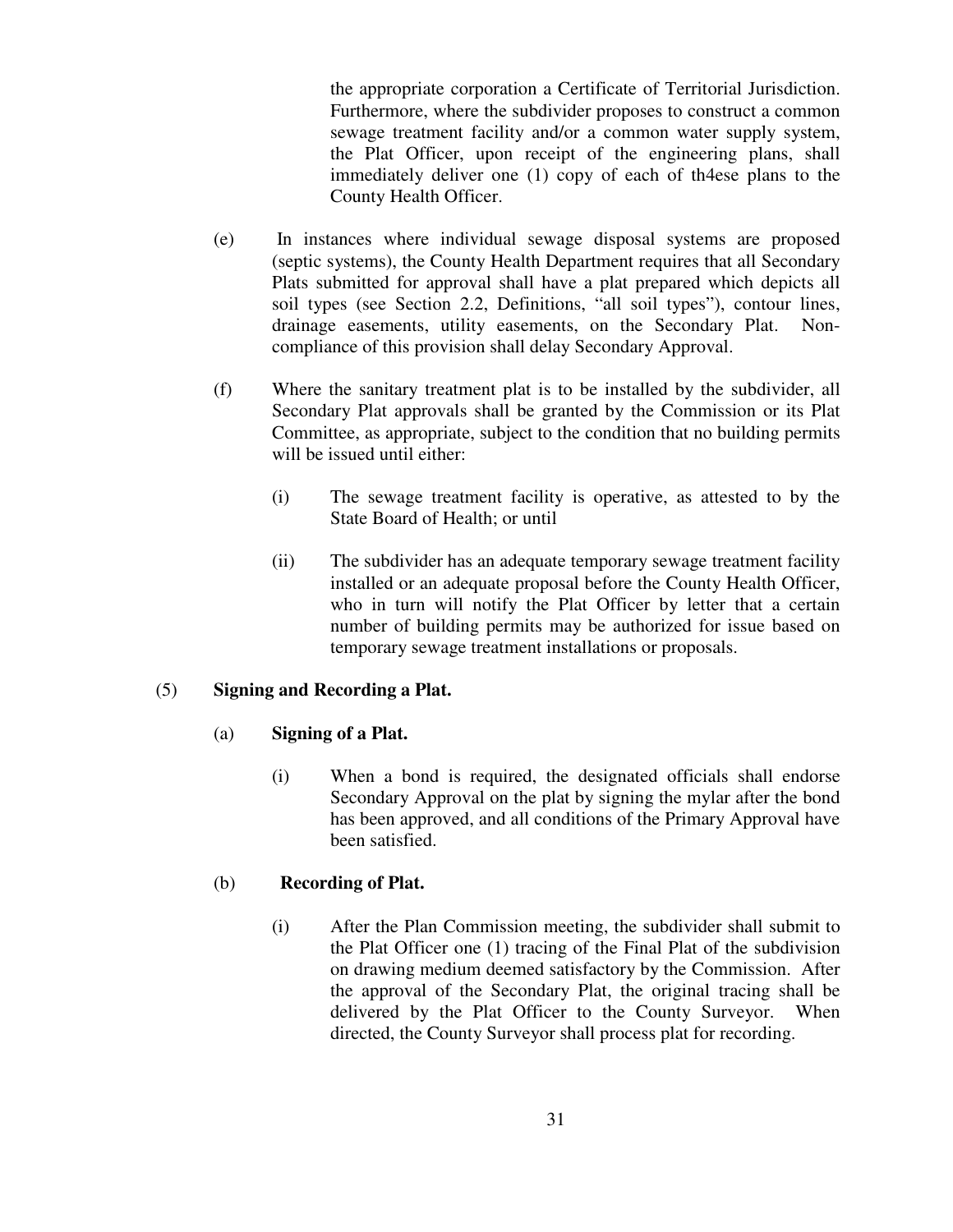- (ii) The subdivider is responsible for the causation of the filing of the Secondary Plat with the County Recorder within twelve (12) months of the date of signature by submitting the tracing said above to the Plat Officer.
- (iii) Costs for the above are to be borne by the subdivider, i.e. the County Auditor, County Recorder, reproduction, etc. Secondary Plat will remain in the County Surveyor's Office for the permanent public record. If the Secondary Plat is not recorded within a period of twelve (12) months from the date of approval the Secondary Plat is void and the plat must again be submitted with a new filing fee to the Commission for Secondary Approval.
- (iv) Building Permits shall not be issued in any subdivision until the Secondary Plat is approved by the Commission and until the plat and any accompanying restrictive covenants are recorded in the Office of the County Recorder.

### (6) **Disapproval of Secondary Plat is warranted if:**

- (a) There are more than minor deviations from the Primary Plat;
- (b) More than twelve (12) months have elapsed since Primary Approval.
- (c) Engineering or construction plans and details for the subdivision demonstrate that the subdivision improvements do not comply with the County standards and the requirements of this Ordinance.
- (d) A new highway, pipeline, or other major feature has directly affected the site.
- (e) There were certain conditions attached to the approval of the Primary Approval and those conditions have not been fulfilled.

# **3.5 Exempt Divisions**

- (1) **General Procedure.** In order for a land division to be considered as an Exempt Division, the applicant must show that it meets the definitional criteria (see Section 2.2, *Subdivision*) and the following three critical requirements:
	- (a) *Adequate Lot Frontage* as required for the zoning classification on a dedicated, improved, public road at least 18 feet wide and at least gravel (this does not include private roads, easements of access or unimproved roads).
	- (b) *Approved Soil Type* for septic system installation.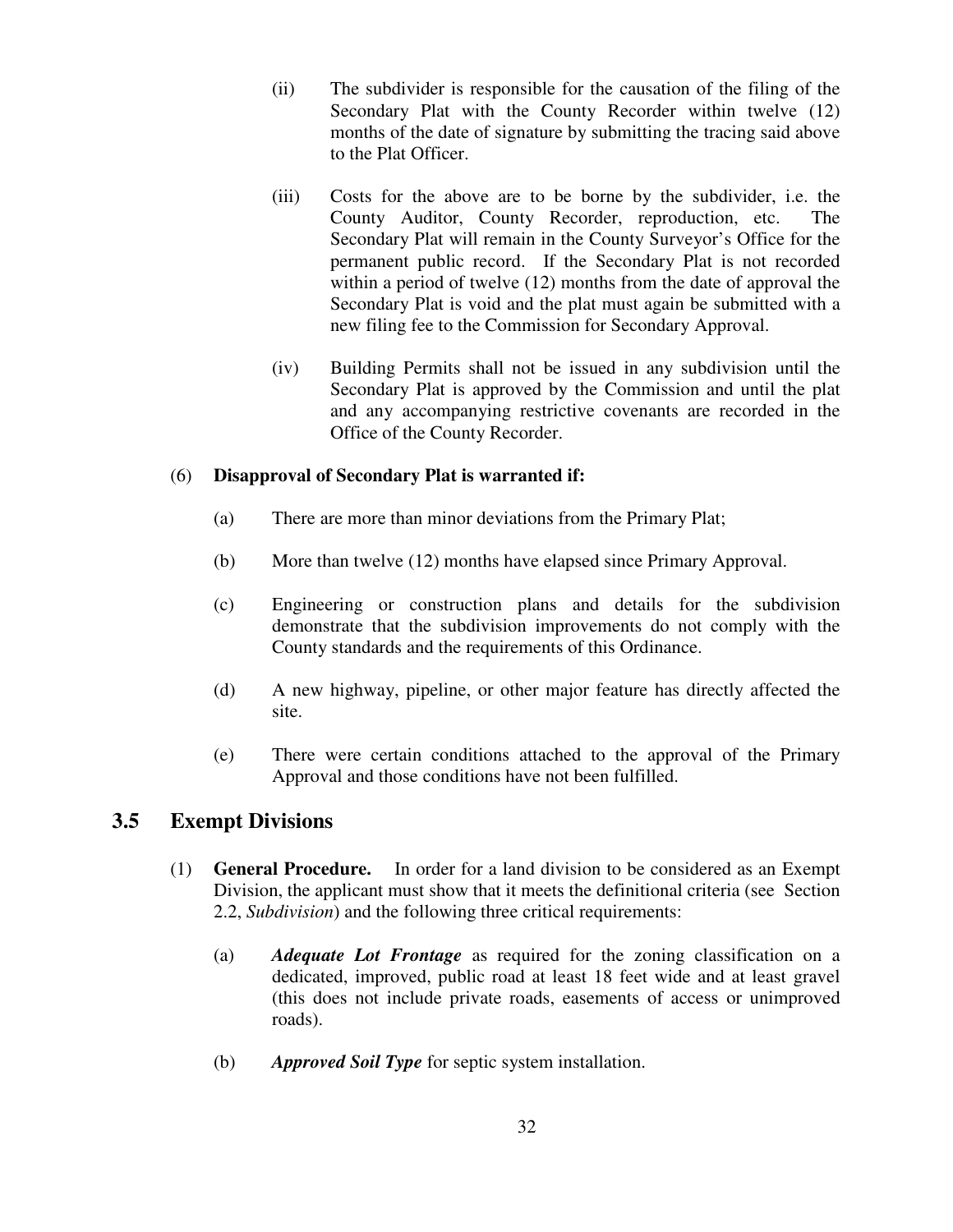(c) *Conformance* with the Lake County Subdivision Ordinance Regulations.

 If the Staff determines that the division of land meets the definitional criteria and the three critical requirements of exempt divisions, then they shall issue to the subdivider a *Statement of Compliance* which indicates adherence to the applicable provisions of this Ordinance. Both the subdivider and the Staff shall hold copies of the Statement of Compliance. When the parcel so exempted by this Statement is conveyed to another party, the copy of the instrument of such conveyance shall be recorded with the County Recorder bearing a stamp of approval signed by the Director indicating that such Statement has been obtained as ascertained by the copy(s) of the Statement which have been held for this purpose.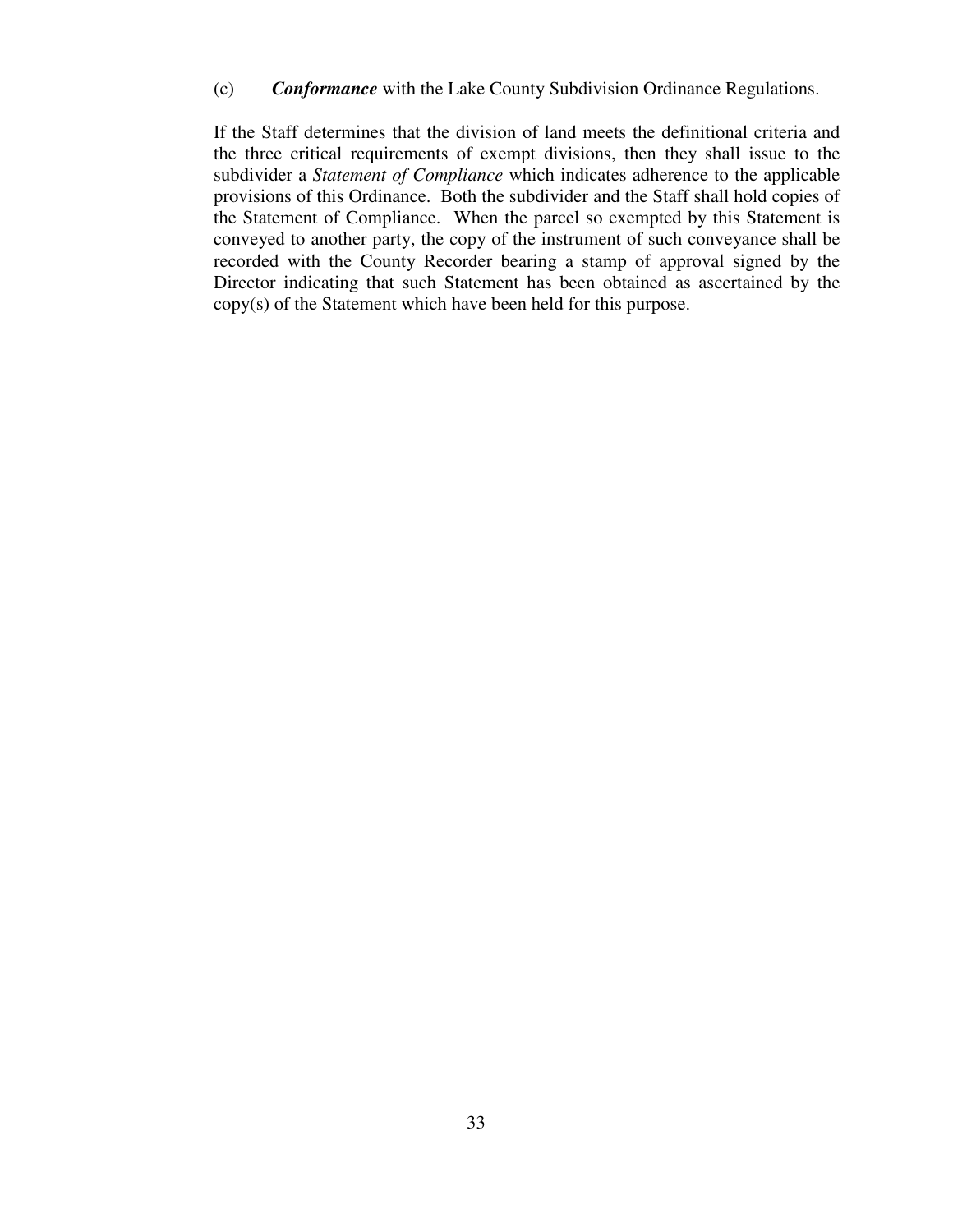## **Section IV Design Requirements**

### **4.1 General Improvements**

- (1) **Conformance to Applicable Rules and Regulations.** In addition to the requirements established herein, all subdivision plats shall comply with the following laws, rules, and regulations:
	- (a) All applicable state and local statutory provisions;
	- (b) The Unincorporated Lake County Zoning Ordnance, Building Codes, and all other applicable laws and ordinances of the appropriate jurisdictions;
	- (c) The Comprehensive Plan and all related plans of Lake County;
	- (d) The special requirements of these regulations and any rules of the Lake County Health Department and/or appropriate state agencies;
	- (e) The rules and regulations of the Indiana Department of Transportation if the subdivision or any lot contained therein abut a State highway or state frontage road;
	- (f) The highway and drainage standards and regulations adopted by the Lake County Engineer, the Lake County Surveyor, and all boards, commissions, agencies, and officials of the county; and,
	- (g) All pertinent standards contained within written procedures and guidelines adopted by the Lake County Plan Commission.
- (2) **Conformity.** Plat approval may be withheld if a subdivision is not in conformity with the above guides and requirements or with the policies and purposes of these regulations established in Section 1.3 of this Ordinance.
- (3) **Plats Straddling Municipal Boundaries.** Whenever access to the subdivision is required across land in another jurisdiction, the Commission may request assurance from the County Attorney that such access is legally established, and from the County Engineer that the access road is adequately improved, or that a Performance Bond has been duly executed and is sufficient in the amount to assure the construction of the access road. Lot lines shall be laid out so as not to cross municipal boundary lines.
- (4) **Surveying Requirements (see Appendix C.)**
- (5) **Character of the Land.** Land which the Commission finds to be unsuitable for subdivision or development because of flooding, improper drainage, steep slopes,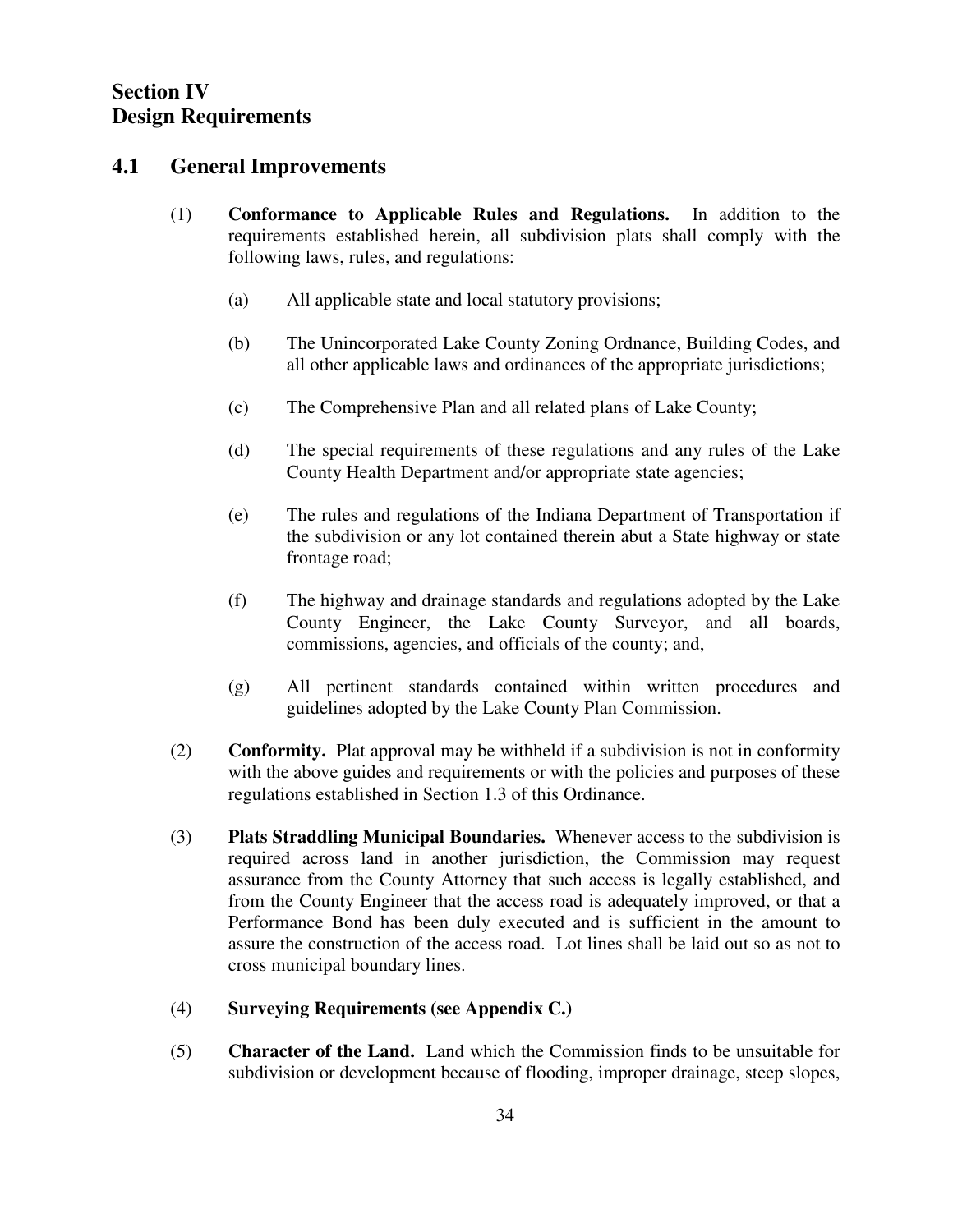rock formations, adverse earth formations or topography, utility easements, or other features which might reasonably be harmful to th4e safety, health, and general welfare of the present or future inhabitants of the subdivision and/or its surrounding areas, shall not be subdivided or developed unless adequate methods are formulated by the developer and approved by the Commission, upon recommendation of the County Engineer and the Lake County Surveyor, to solve the problems created by the unsuitable land conditions. Such land shall be set aside for such uses permitted by the Zoning Ordinance as shall not involve any such danger.

- (6) **Subdivision Name.** The proposed name of the subdivision shall not duplicate, or too closely approximate phonetically, the name of any other subdivision in the area covered by these regulations. The Commission shall have final authority to reasonably designate the name of the subdivision which shall be determined at the time of Primary Approval.
- (7) **Minimum Design Standards.** The design standards specified in this section are the minimum considered necessary for the general health, welfare, safety and convenience of the public. Any improvements may be built to better standards of quality than those set forth in this Ordinance upon approval of the participating jurisdiction and the Commission.

### **4.2 Lot Improvements**

#### (1) **General.**

- (a) All lots shall meet the minimum width, depth, and area requirements of the Lake County Zoning Ordinance.
- (b) The size, shape, and orientation of lots shall be appropriate for the location of the subdivision, and for the type of development and use contemplated.
- (c) Subdivisions shall contain no left-over pieces, corners, remnants of land except that which is designated as public or community parks, open space, or other designated uses pertaining to the development.
- (2) **Lot Arrangement.** The lot arrangement shall be such that there will be no foreseeable difficulties for reasons of topography or other conditions in securing building permits to build on each of the created lots in compliance with the Zoning Ordinance and Health Regulations and in providing driveway access to buildings on such lots from the appropriate approved street.
- (3) **Lot Dimensions.** Lot dimensions shall comply with the minimum standards in the Zoning Ordinance. In general, side lot lines shall be at right angles to the street lines (or radial to curving street lines) unless a waiver from this rule will give a better street or lot plan. Dimensions of corner lots shall be large enough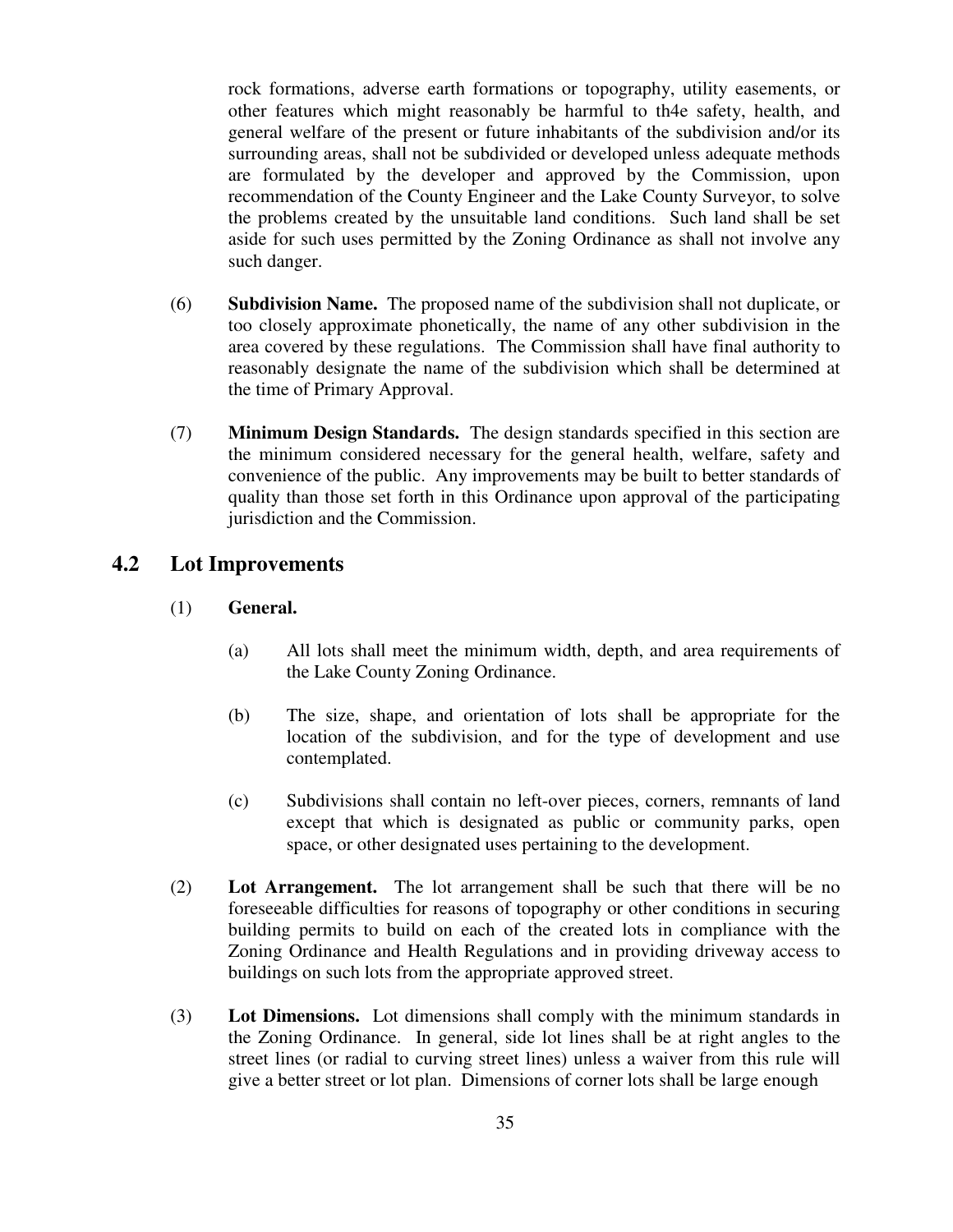to allow for erection of buildings, observing the minimum front yard setback from both streets. Depth and width of properties reserved or laid out for business, commercial, or industrial purposes shall be adequate to provide for all of the off-street parking and loading facilities required for the type of use and development contemplated, as established in the Zoning Ordinance. Excessive depth in relation to width shall be avoided. A proportion of 3.5 to 1 shall be considered a maximum.

- (a) Lot widths shall be measured at the required building setback line except that in the case of lots fronting on a cul-de-sac, the building setback line may be 80 feet back from the property line, providing the Commission approves this waiver.
- (b) All lot corners shall be designated with 5/8" diameter rebar with cap designating the surveyor who performed the survey.

#### (4) **Double Frontage Lots and Access to Lots.**

- (a) **Double Frontage Lots.** Double frontage and reversed frontage lots shall be avoided except where necessary to provide for the separation of residential development from the traffic on bordering arterials or to overcome specific disadvantages of topography and orientation or where a limited access highway, railroad right-of-way, major street or similar situation exists. In instances where double frontage lots are platted in this manner, the subdivider shall be required to provide and plat in some acceptable manner a strip of non-access land no less than fifteen feet (15') wide on the highway side or rear yard of the lot. This strip of land is to be adequately landscaped with shrubs and trees so as to provide a sufficient screening or buffer area.
- (b) **Access to Public Street.** Every lot shall front or abut on a public street. The number of feet of width of lots is specified in the Unincorporated Lake County Zoning Ordinance. Lots in a minor subdivision with an access only to existing private drives, streets, or easements may be permitted only with the permission of the Commission.
- (c) **Access from Primary and Secondary Arterials.** Lots shall not, in general, derive access from a primary or secondary arterial street. Where driveway access from a primary or secondary arterial street may be the only possible access for several adjoining lots, the Commission may require that such lots be served by a marginal access street in order to limit possible traffic hazards from multiple access to such streets. Where possible, driveways should be designed and arranged so as to avoid requiring vehicles to back into traffic on primary or secondary arterials.
- (5) **Debris and Waste.** No cut trees, debris, junk, rubbish, or other similar waste materials shall be buried by the developer on any lot or street in the subdivision.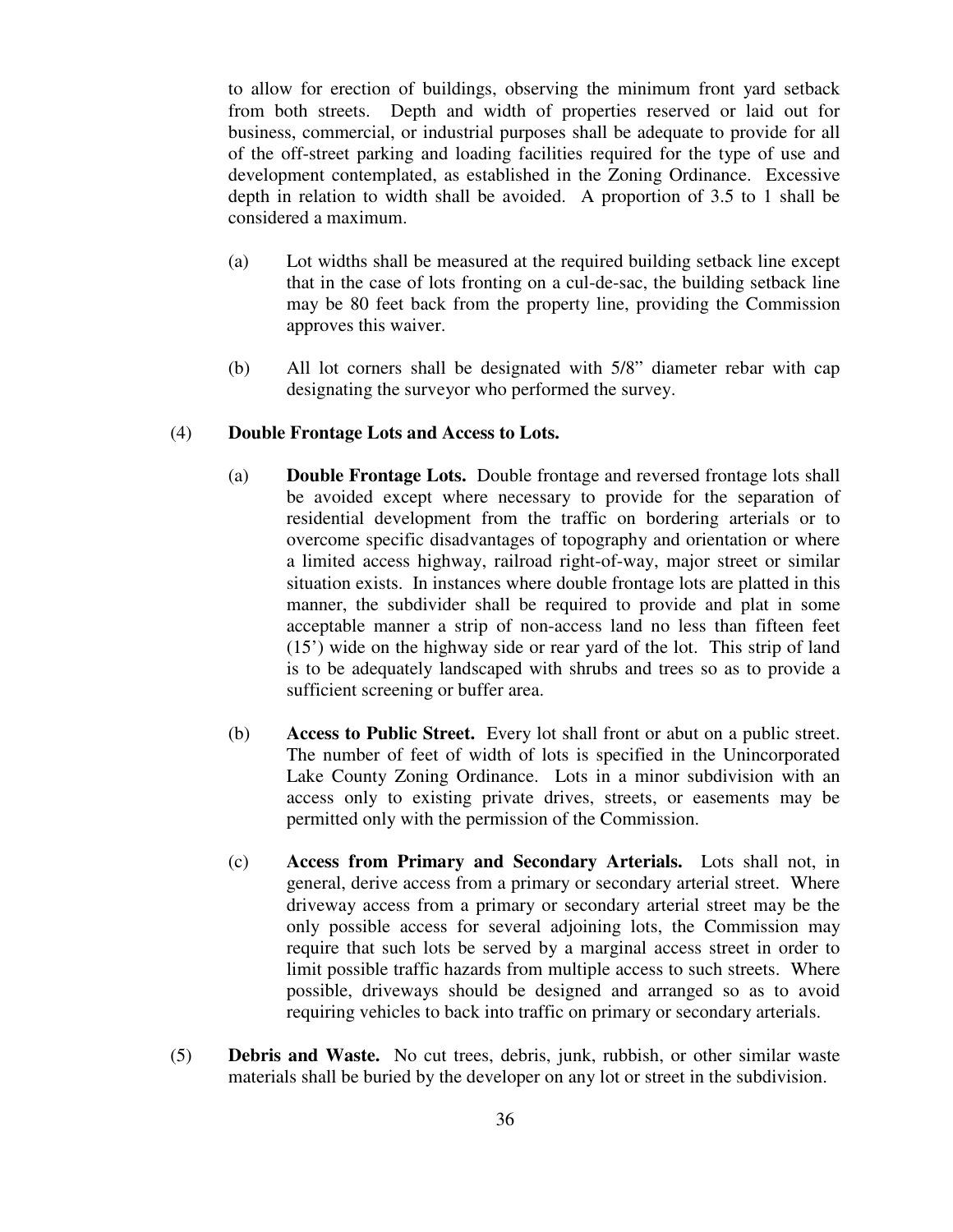- (6) **Water Bodies and Watercourses.** If a tract being developed contains a water body other than a temporary detention facility or portion thereof, lot lines shall either be so drawn as to distribute the entire ownership of the water body among the fees of adjacent lots, or the Commission may approve an alternative plan whereby the ownership of and responsibility for safe maintenance of the water body is so placed that it will not become a local government responsibility. No part of the minimum area of a lot required under the Zoning Ordinance may be satisfied by land which is underwater other than a temporary detention facility or portion thereof.
- (7) **Real Estate Sales Offices.** Sales Offices for Real Estate may be permitted in subdivisions provided that:
	- (a) Only sales of real estate concerning property within the subdivision in which the office is located are conducted:
	- (b) Only a *Model Home* can be used;
	- (c) There shall be a mina office for the real estate firm and it shall remain in operation;
	- (d) No advertising device may be utilized other than a non-illuminated sign not to exceed sixteen (16) square feet with no other printing other than *Sales Office* and the name of the real estate office;
	- (e) The residential character of the model home cannot change (no parking lots for sales offices);
	- (f) Sales offices are only permitted until 75% of lots have been sold by the original developer;
	- (g) Storage of contractor's equipment and/or supplies is prohibited.

### **4.3 Streets**

- (1) **General Requirements.** 
	- (a) **Agency Jurisdiction and Recommendations.** At minimum, the following agencies or entities shall make recommendations to the Plan Commission pertaining to street design and street improvements in the subdivision:
		- (i) Plan Commission Staff;
		- (ii) County Superintendent of Highways;
		- (iii) County Surveyor;
		- (iv) Any other applicable participating jurisdiction, agency, or unit as deemed necessary by the Plat Officer.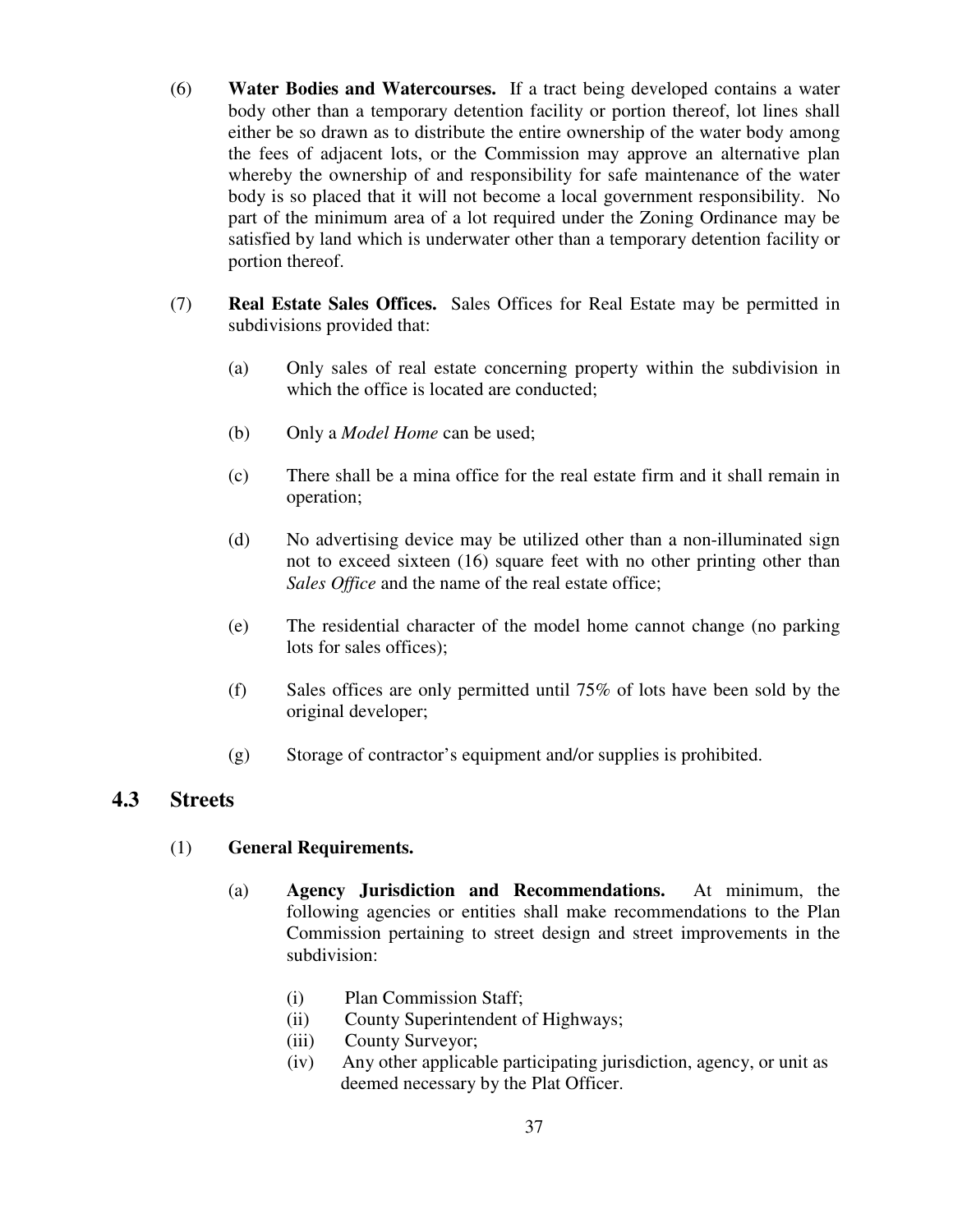- (b) All streets shall be designed in substantial relation to:
	- (i) Topographic conditions and drainage;
	- (ii) Soil conditions;
	- (iii) Public convenience and safety;
	- (iv) Existing and proposed land uses.
- (c) **Frontage on Improved Roads.** No subdivision shall be approved unless the area to be subdivided shall have frontage on and two (2) points of access from an existing street as follows:
	- (i) an existing state, county, or local highway; or
	- (ii) a street shown upon a plat approved by the Commission and recorded by the County Recorder. Such street or highway must be suitably improved as required by the highway rules, regulations, specifications or order, or be secured by a Performance Bond required under this Ordinance. Whenever the area to be subdivided is to use an existing street frontage for access to any or all of the lots, such street shall be suitably improved as provided in Appendix D, Roadway Construction Specifications.
- (d) **Street Classification and Integration.** The terms *arterial* and *thoroughfare* mean the same. *Local street* and *minor street* are the same.
	- (i) *Primary Arterials* shall be those having inter-city or regional importance, and shall be properly integrated with the existing and proposed system or major streets and highways.
	- (ii) *Secondary Arterials* shall be inter-neighborhood streets and shall be properly related to specific traffic generating facilities such as schools, churches, shopping and employment centers, to population densities, and to the major thoroughfares into which they feed.
	- (iii) *Collector Streets* shall be intra-neighborhood streets and shall be laid out to traffic circulation within the subdivision or the neighborhood and shall be properly related to the existing and proposed arterial system.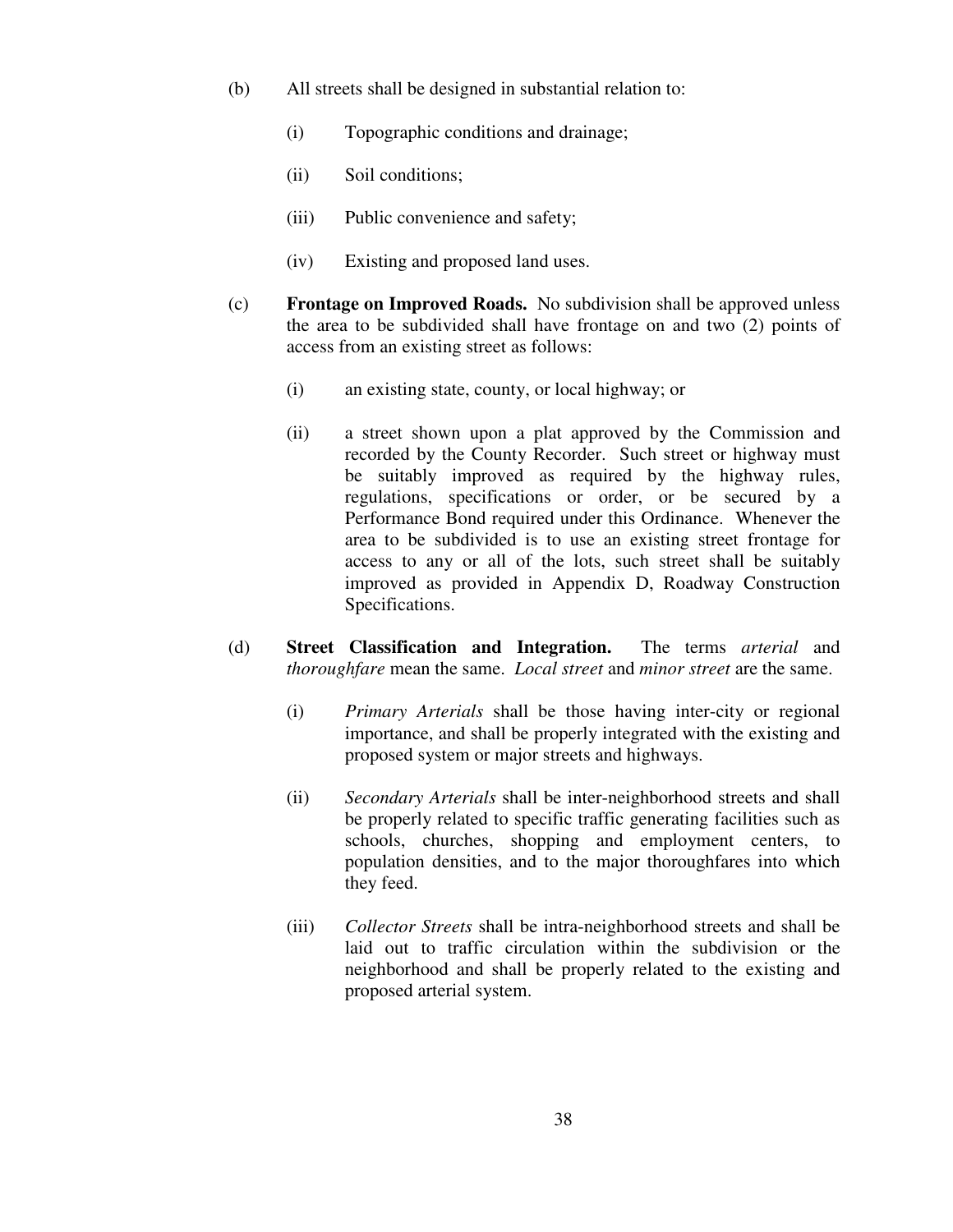- (iv) *Minor Streets* shall be laid out to conform as much as possible to topography; to discourage use of through traffic; to permit efficient drainage and sewer system; and to require the minimum amount of street to provide convenient, safe access to adjacent property.
- (e) **Right-Of-Way Dedication.** In instances where a proposed subdivision is to be platted such that it utilizes an existing (improved) county road for access to part of or all all the lots, the subdivider shall dedicate additional land for right-of-way wherein the existing right-of-way is not adequate according to the official plan for streets and thoroughfares and improve roadway to meet minimum blacktop standards. Such right-of-way dedication shall at minimum be forty (40) feet or greater as determined by the Highway Superintendent.

#### (2) **Topography and Alignment.**

- (a) All streets shall be properly integrated and aligned with the existing and proposed system of thoroughfares and dedicated rights-of-way as established on the Comprehensive Plan, Highway Plan, or related plans.
- (b) Rigid, rectangular "*gridiron*" street patterns are generally to be avoided, and the use of casually curvilinear streets, cul-de-sacs, or loop streets shall be encouraged where such use will result in a more desirable lay-out and relate better to the existing topography. In general, innovative, varying geometrical street patterns shall be encouraged where they are likely to enhance visual interest and create a sense of place without undue risk to the health and safety of the public.
- (c) Proposed streets shall be extended to the boundary lines of the tract to be subdivided, unless prevented by topography or other physical conditions, or unless in the opinion of the Commission such extension is not necessary or desirable for the coordination of the layout or the most advantageous future development or adjacent tracts.
- (3) **Publicly Planned Streets.** Streets shall be laid out in conformity to street or highway plans officially adopted by the County. Wherever such a planned street or highway runs through a proposed subdivision, it shall be provided for in the place and with the width indicated on said plan. However, no more than 100 foot width right-of-way dedication shall be required for any street. Additional rightof-way specified on said plan shall be reserved for public traffic and utility service purposes by easement provisions. This subdivider shall not be required to install a pavement of greater width than that required for secondary streets.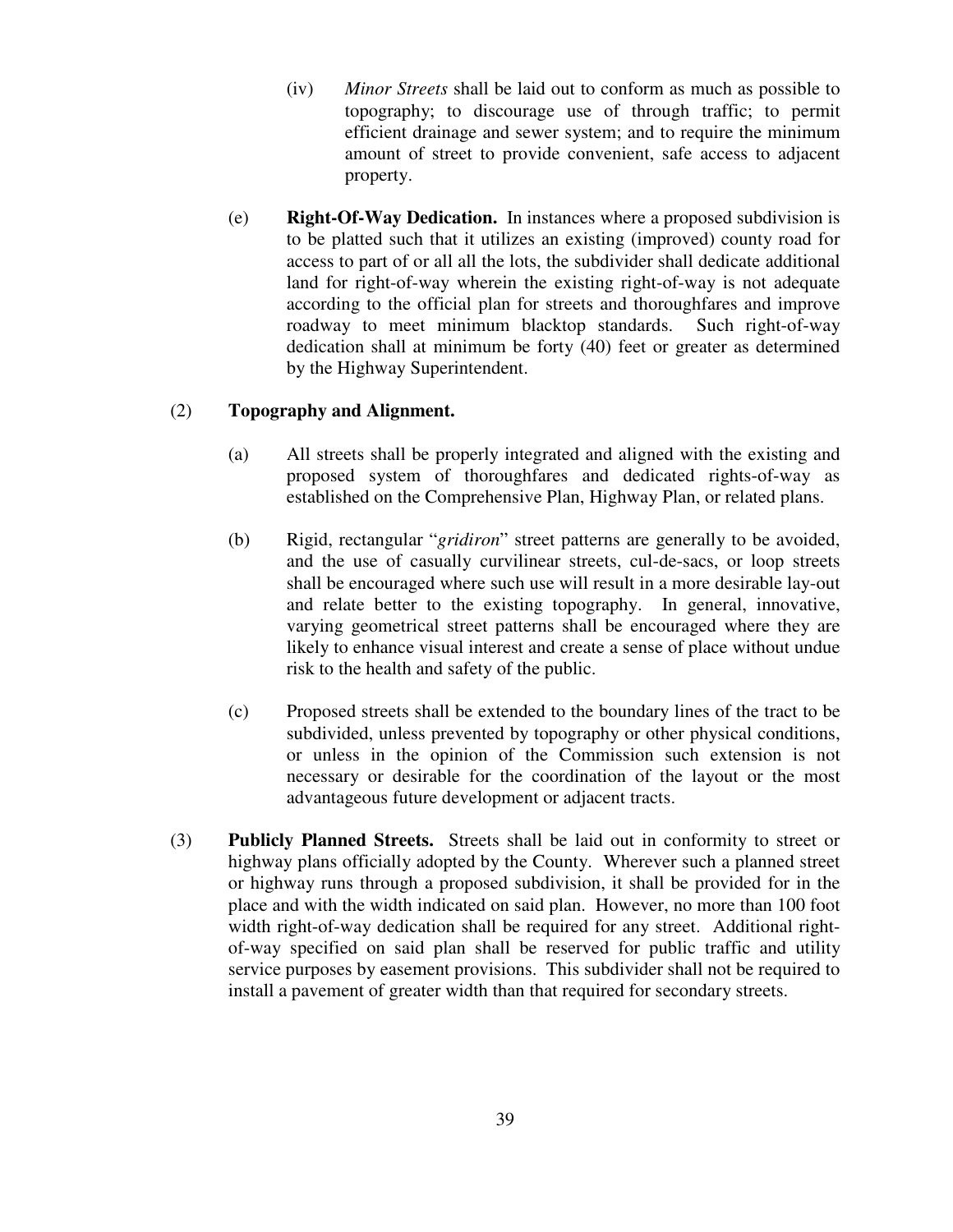#### (4) **Blocks.**

- (a) The length, widths and shapes of blocks shall be such as are appropriate for the locality and the type of development contemplated, but the block length in residential areas shall not exceed 1,500 feet.
- (b) Blocks shall have sufficient width to provide for two (2) tiers of lots of appropriate depths. Exceptions to this prescribed block width shall be permitted in unusual cases (i.e., adjacency to an arterial, railroad, etc.).
- (c) Pedestrianways, bikeways, and/or crosswalks may be required by the Commission at some point in blocks more than nine hundred feet (900') long where deemed essential to provide circulation or access to schools, playgrounds, shopping centers, transportation, or other community facilities. The width and surface of the crosswalk and/or bikeway shall be of appropriate, standard engineering design. In the case of pedestrian crosswalks, the width shall be no less than six feet (6') and no more than ten feet (10') with a surface of bituminous topping (stone or concrete). Such paths for pedestrians and/or bicycles shall be inaccessible to all vehicular traffic excepting that required for maintenance purposes.
- (5) **Half Streets.** Half Streets shall not be permitted except:
	- (a) To provide right-of-way for officially adopted planned streets or highways;
	- (b) Wherever an existing half street is adjacent to a tract to be subdivided, in which case the other half of the street shall be platted within such tract to be subdivided, or the existing platted half street shall be vacated prior to Secondary Approval;
	- (c) Where the subdivider believes it is absolutely necessary to plat such, in which case, realizing that the Commission expects this half street to be improved, the subdivider shall submit engineering and construction plans concerning this half street to the Plat Officer. The Plat Officer, after consultation with the County Surveyor and the County Highway Superintendent, shall make a recommendation concerning the proposed platting of said half street to the Plan Commission, who shall decide whether to permit the platting and improvement of it.
- (6) **Access to Collector Streets.** Where possible, lots in single family residential subdivisions fronting on collector streets shall be avoided, and lots at the corners of intersections between local and collector streets shall front on the local street and have driveway access to it only, and not to the collector street. In multiple family residential areas, entrances to group parking lots shall have access only to collector streets (where possible) and such entrances shall be widely spaced.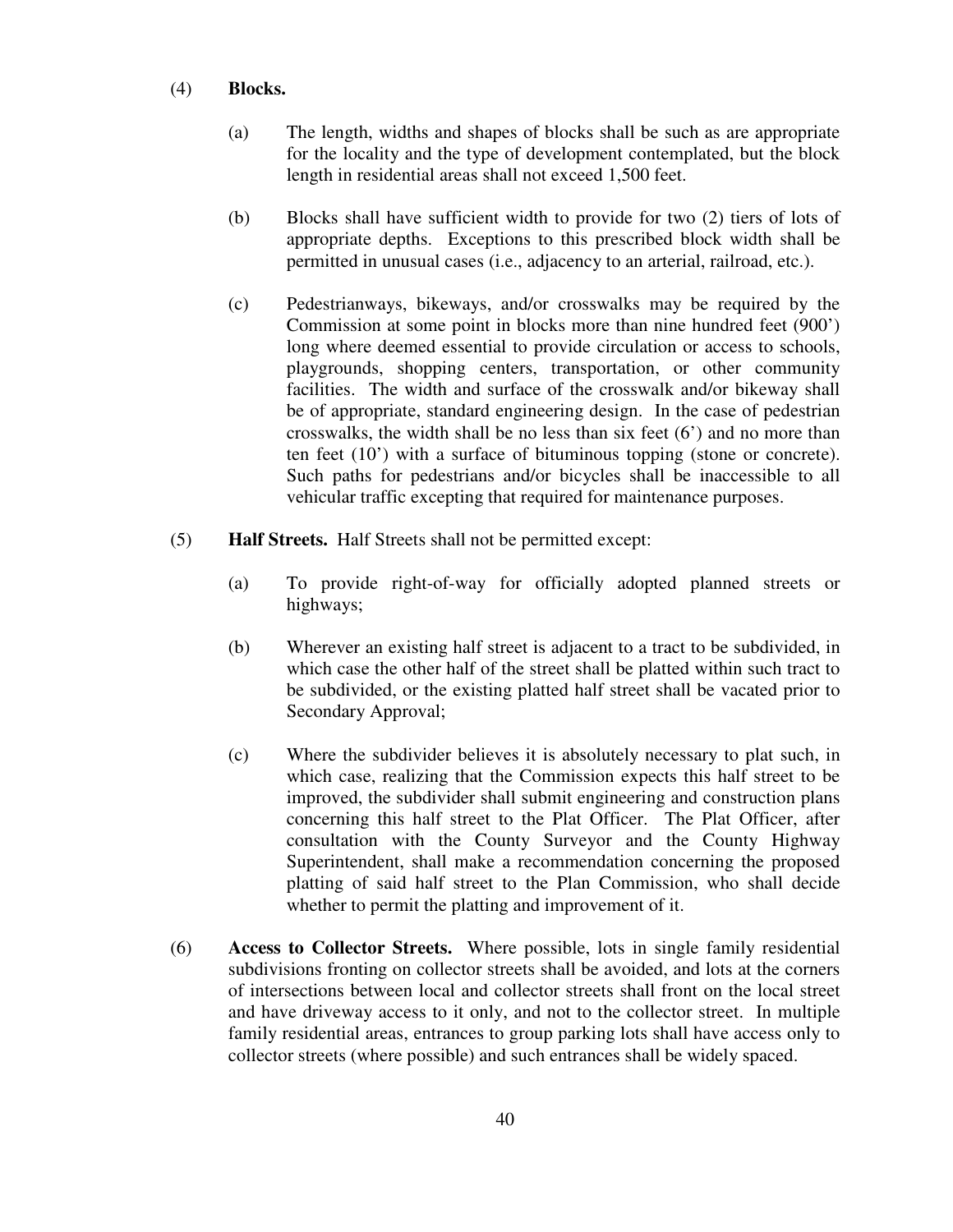- (7) **Access to Primary Arterials.** Where a subdivision borders on or contains an existing or proposed primary arterial, the Commission may require that access to it be limited by one of the following means:
	- (a) The subdivision of the lots so as to back onto the primary arterial and front onto a parallel local street; no access shall be provided from the primary arterial, and screening shall be provided within a strip of land along the rear property line of such lots;
	- (b) A series of cul-de-sacs, or loop streets entered from, and designed generally to be at right angles to an excess street that is at some distance from and parallel to the arterial street, with the rear lines of their terminal lots backing onto the arterial; and
	- (c) A marginal access or service road (separated from the primary arterial by a landscaped and/or decoratively fenced grass strip and having access thereto at widely spaced suitable points). However, such marginal access or service roads shall generally be encouraged in residential subdivisions.
- (8) **Street Names and Street Signs.** The Primary Plat, as submitted, shall indicate names of proposed streets and be in compliance with the *Street Naming Resolution of Lake County.* Street signs of the type approved by the County Highway Superintendent shall be installed on the northeast corner of each intersection and shall indicate the street names as shown in the Secondary Plat and as specified in the *Street Naming Resolution (see Appendix E).* Street signs shall be set in the ground according to the standard details obtainable from the County Highway Superintendent.
- (9) **Street Regulatory Signs.** Traffic control devices (i.e., stop signs, speed zone signs, or other such devices) shall be installed by the developer as required by the Lake County Board of County Commissioners, the Lake County Highway Department, and the Lake County Sheriffs Department.
- (10) **Street Trees.** Street trees shall be planted on both sides of each proposed street except where there are sufficient existing trees present and preserved as determined by the Plat Office. Street trees, namely planted, shall be no closer together than thirty (30) feet, nor further apart than sixty (60) feet. The type of trees shall be determined by the subdivider except that it must *not be on the 'list of prohibited trees for street planting'* (see Appendix G). Newly planted street trees shall have at least a one and one-half (1-1/2) inch caliper, measured one (1) foot from the ground. Street trees shall be located such that they will not cause serious destruction to street and sidewalk installations.

#### (11) **Construction of Streets.**

(a) **Construction of Streets other than Cul-de-sacs.** The arrangement of streets shall provide for the continuation of streets between adjacent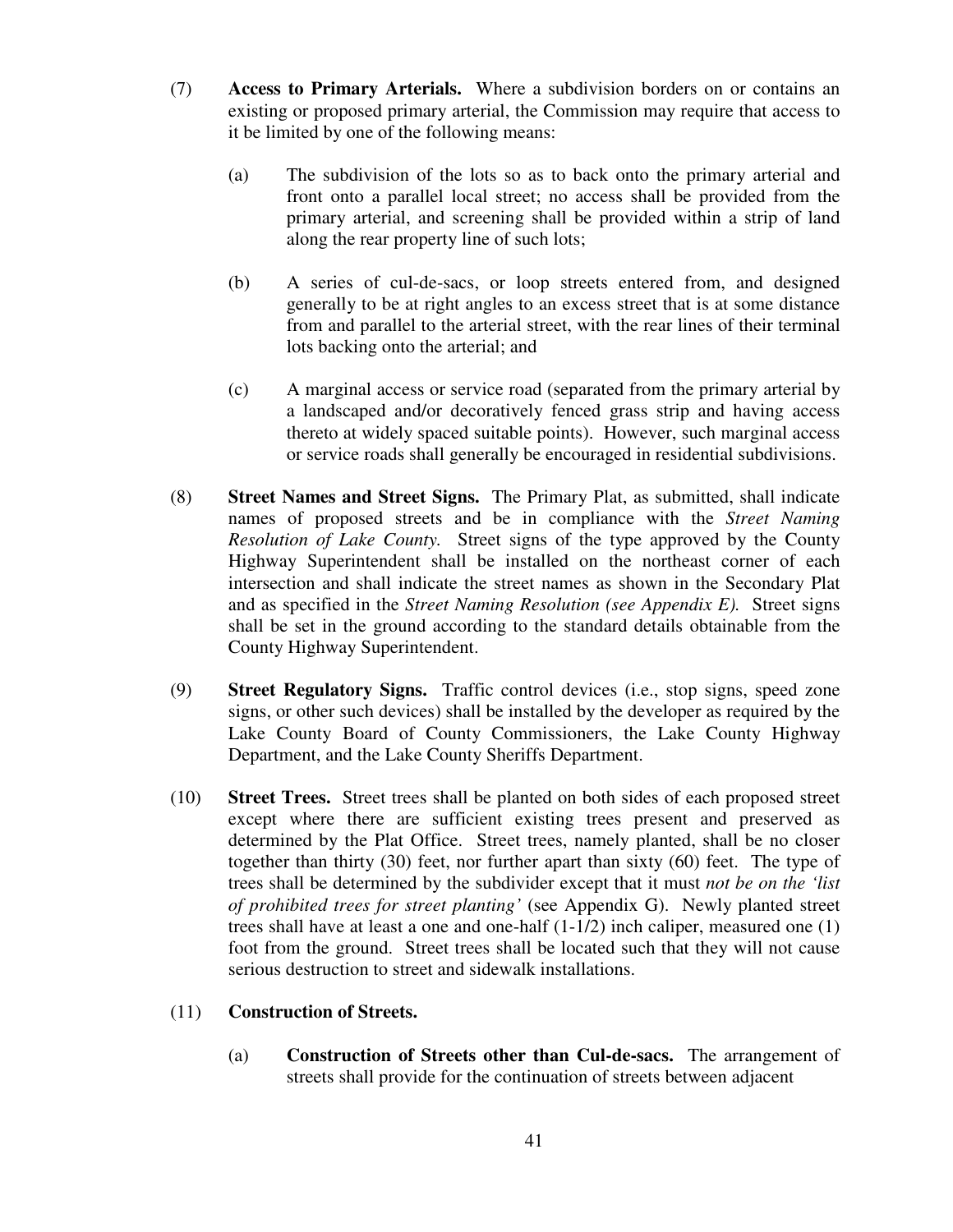subdivisions or other properties when such continuation is necessary for the convenient movement of traffic, for effective fire protection, for efficient provision of utilities, and where such continuation is in accordance with the Comprehensive Plan. If the adjacent property is undeveloped and the street must be a dead-end street temporarily, the right-of-way shall be extended to the property lines unless prevented by topography or other physical conditions, or unless in the opinion of the Commission, such extension is not necessary or desirable for coordination of the layout or the most advantageous future development of adjacent tracts. A temporary T-shaped or L-shaped turnabout shall be provided on all temporary dead-end streets, with the notation on the subdivision plat that land outside the normal street right-of-way shall revert to the abuttors whenever the street is continued. The Commission may limit the length of temporary dead-end streets in accordance with the *Design Standards* of these regulations.

(b) **Cul-de-Sacs (Permanent Dead-end Streets).** Dead-end streets shall not be permitted. Cul-de-sacs designed to be permanent may not be longer than 600 feet, measured along the centerline of the right-of-way from a point where the centerline of the right-of-way intersects the centerline of the right-of-way of the adjacent street to a point on the centerline or radial point of the turnaround. However, the Commission may approve a waiver for a longer length of cul-de-sac where justified. A right-of-way shall be provided, the diameter of which shall not be less than 156 feet for shoulder and ditch and not less than 140 feet where curb and gutter is used. The Plan Commission can authorize an equally safe and convenient turning space instead of the circular right-of-way mentioned above, providing the necessary engineering details and the other exhibits are satisfactory to the Plan Commission.

#### (12) **Design Standards.**

(a) **General.** In order to provide for streets of suitable location, width, and improvement to accommodate prospective traffic and afford satisfactory access for police, fire-fighting, snow removal, sanitation, and street maintenance equipment, and to coordinate street location in order to achieve a convenient system and avoid undue hardships to adjoining properties, the following design standards for streets are hereby required.

#### (b) **Minimum Design Standards (see Figures 4.1 and 4.2).**

(c) **Street Surfacing and Improvements.** The subdivider shall construct all required curb and gutters and shall surface or cause to be surfaced roadways to the widths pursuant to approved construction plans. All road pavement, shoulders, drainage improvements and structures, curbs, turnarounds and sidewalks shall conform to all construction standards and specifications provided for in this Ordinance (see Appendix D), and shall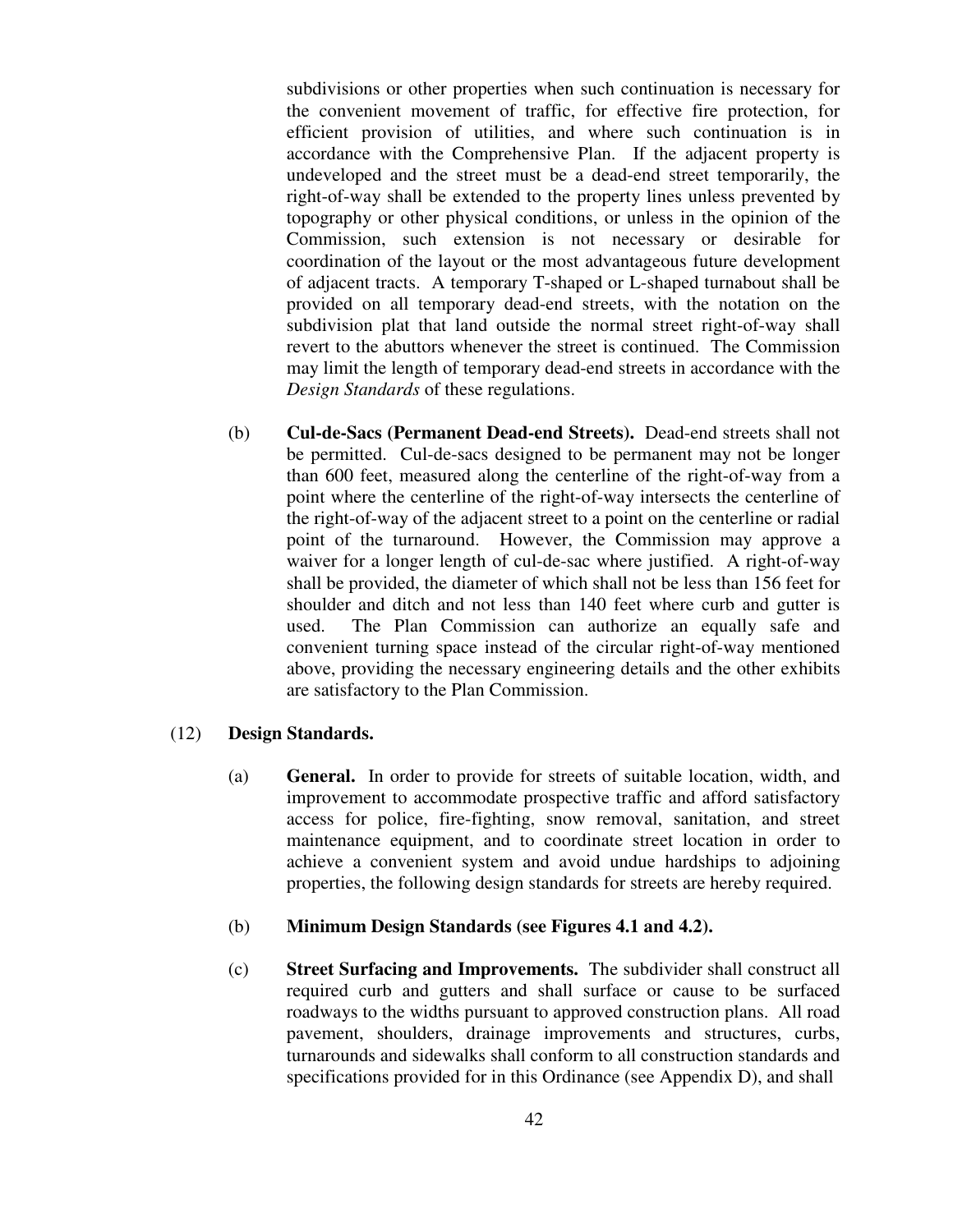be incorporated into the construction plans required to be submitted by the developer prior to Secondary Approval.

(d) **Excess Right-of-Way.** Right-of-way widths in excess of the standards designated in this Ordinance shall be required whenever, because of topography, additional width is necessary to provide adequate earth slopes. Such slopes shall not be in excess of a ratio of two to one (2:1).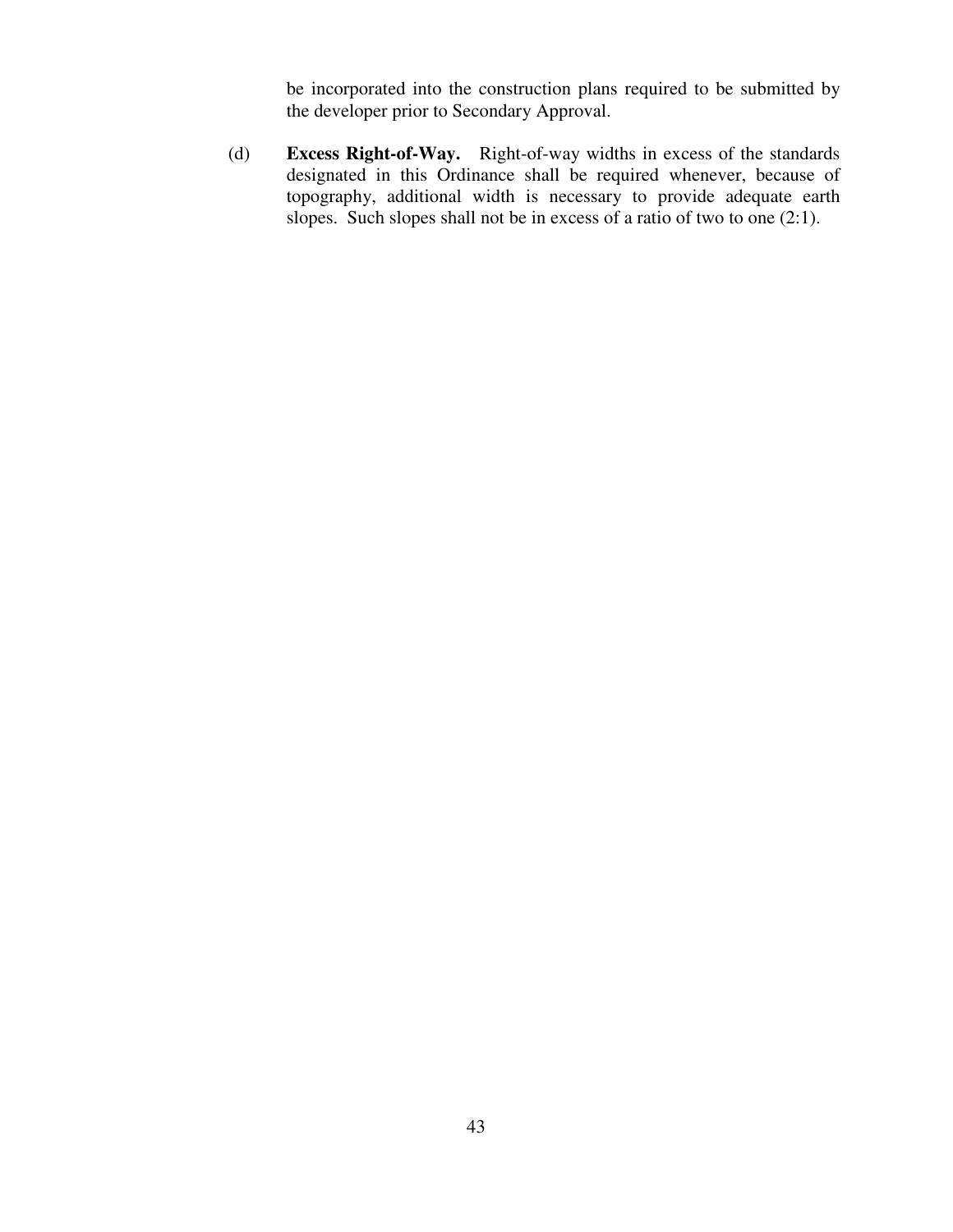## **Figure 4-1 Minimum Roadway Design Standards**

|                                                                         |                              |                  | <b>Radius/Horizontal</b>                      | <b>Tangents</b>                         |
|-------------------------------------------------------------------------|------------------------------|------------------|-----------------------------------------------|-----------------------------------------|
| <b>Street</b>                                                           | <b>Right-of-Way</b><br>Width | Roadway<br>Width | <b>Curves Figures to</b><br><b>Centerline</b> | <b>Between Reverse</b><br><b>Curves</b> |
|                                                                         |                              |                  |                                               |                                         |
| Local Expressway                                                        |                              |                  |                                               |                                         |
| (b)                                                                     | 150 feet                     | (a)              |                                               |                                         |
|                                                                         |                              | Two 24-ft.       |                                               |                                         |
| Primary (b)                                                             | 120 feet                     | 8 ft. Meridian   |                                               |                                         |
|                                                                         |                              |                  |                                               |                                         |
| Secondary (b)                                                           | 100 feet                     | 48 ft.           | 500 ft.                                       | 200 ft.                                 |
|                                                                         |                              |                  |                                               |                                         |
| Collector                                                               | 80 feet                      | 36 ft.           | 300 ft.                                       | 150 ft.                                 |
| Minor for Row                                                           |                              |                  |                                               |                                         |
| Houses &                                                                |                              |                  |                                               |                                         |
| Apartments                                                              | 80 feet                      | 36 ft.           | 300 ft.                                       | 150 ft.                                 |
| Minor for Single                                                        |                              |                  |                                               |                                         |
|                                                                         | 80 feet                      | 27 ft.           |                                               |                                         |
|                                                                         |                              |                  |                                               |                                         |
|                                                                         | For shoulder                 |                  |                                               |                                         |
| Cul-De-Sac                                                              | and ditch)                   | 27 ft.           | 200 ft.                                       | 100 ft.                                 |
|                                                                         |                              |                  |                                               |                                         |
| <b>Marginal Access</b>                                                  | 60 feet                      | 27 ft.           | 200 ft.                                       | 100 ft.                                 |
|                                                                         |                              |                  |                                               |                                         |
|                                                                         |                              |                  |                                               |                                         |
| <b>Family Residences</b><br>Business and<br><b>Industrial Districts</b> | 140 ft. (156 ft.<br>100 feet |                  | $200$ ft. (d)                                 | 100 ft.                                 |

(a) Specifications for roadway construction shall be as specified in this Ordinance and any other subsequent and applicable County Ordinance.

(b) Minimum standards for these streets shall be as indicated or as determined by the Plan Commission and the County Highway Superintendent.

(c) Roadway width is as required for curbed streets and indicates distance back to back of curb.

(d) Where a turn of 90 degrees is planned, a lesser radius is acceptable; however, an enlargement of the right-of-way and pavement is required on the outside edge of the street.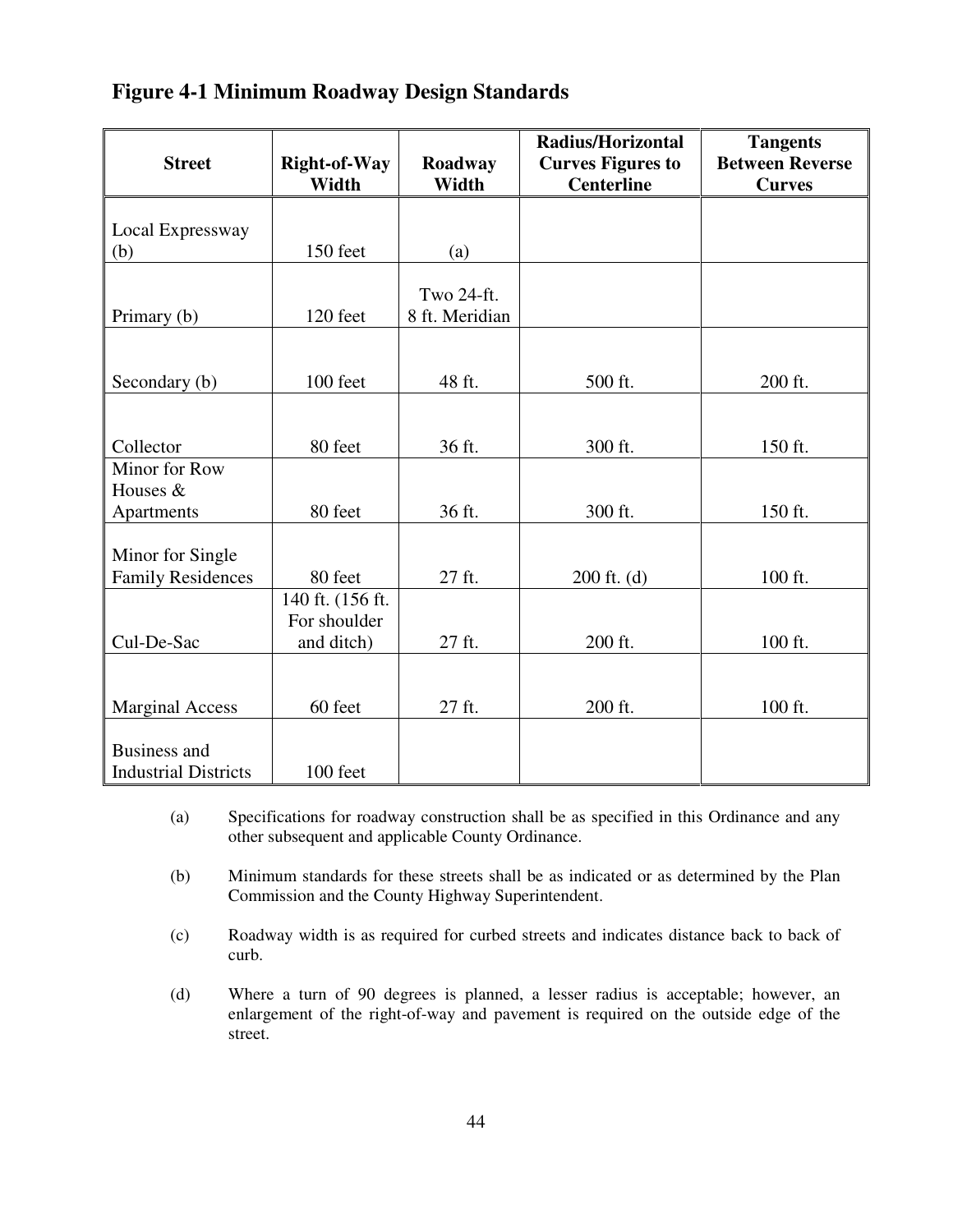## **Figure 4-2 Minimum Roadway Design Standards**

| <b>Street</b>                                | <b>Maximum</b><br><b>Gradient</b>                | <b>Minimum</b><br><b>Gradient</b> | <b>Clear Sight</b><br><b>Distance</b> |
|----------------------------------------------|--------------------------------------------------|-----------------------------------|---------------------------------------|
| Local Expressway (a)                         | $5\%$                                            | 0.50%                             | 500 feet                              |
| Primary (a)                                  | $5\%$                                            | 0.50%                             | 400 feet                              |
| Secondary (a)                                | $5\%$                                            | $0.50\%$                          | 400 feet                              |
| Collector                                    | $6\%$                                            | 0.50%                             | 300 feet                              |
| Minor for Row Houses                         |                                                  |                                   |                                       |
| & Apartments                                 | $6\%$                                            | 0.50%                             | 200 feet                              |
| Minor for Single<br><b>Family Residences</b> | $10\%$ ; 12% for distance<br>of 500 feet or less | 0.50%                             | 200 feet                              |
| Cul-De-Sac                                   | 10%                                              | 0.50%                             | 200 feet                              |
| <b>Marginal Access</b>                       | $6\%$                                            | 0.50%                             | 200 feet                              |
| Business & Industrial<br>Districts           | $2\%$                                            | 0.50%                             | 500 feet                              |

- (a) Minimum Standards for these street types shall be as indicated, or as determined by the Plan Commission and the County Highway Superintendent.
	- (e) **Railroads and Limited Access Highways.** Railroad rights-of-way and limited access highways where so located as to affect the subdivision of adjoining lands shall be treated as follows:
		- (i) In residential districts, a buffer strip at least twenty-five feet  $(25')$ in depth in addition to the normal depth of the lot required in the district shall be provided adjacent to a railroad right-of-way of limited access highway. This strip shall be part of the platted lots and shall be designated on the plat: *"This strip is reserved for screening. The placement of structures hereon other than earth berms, walls, fences and other landscaping screening devices approved by the Commission is prohibited".*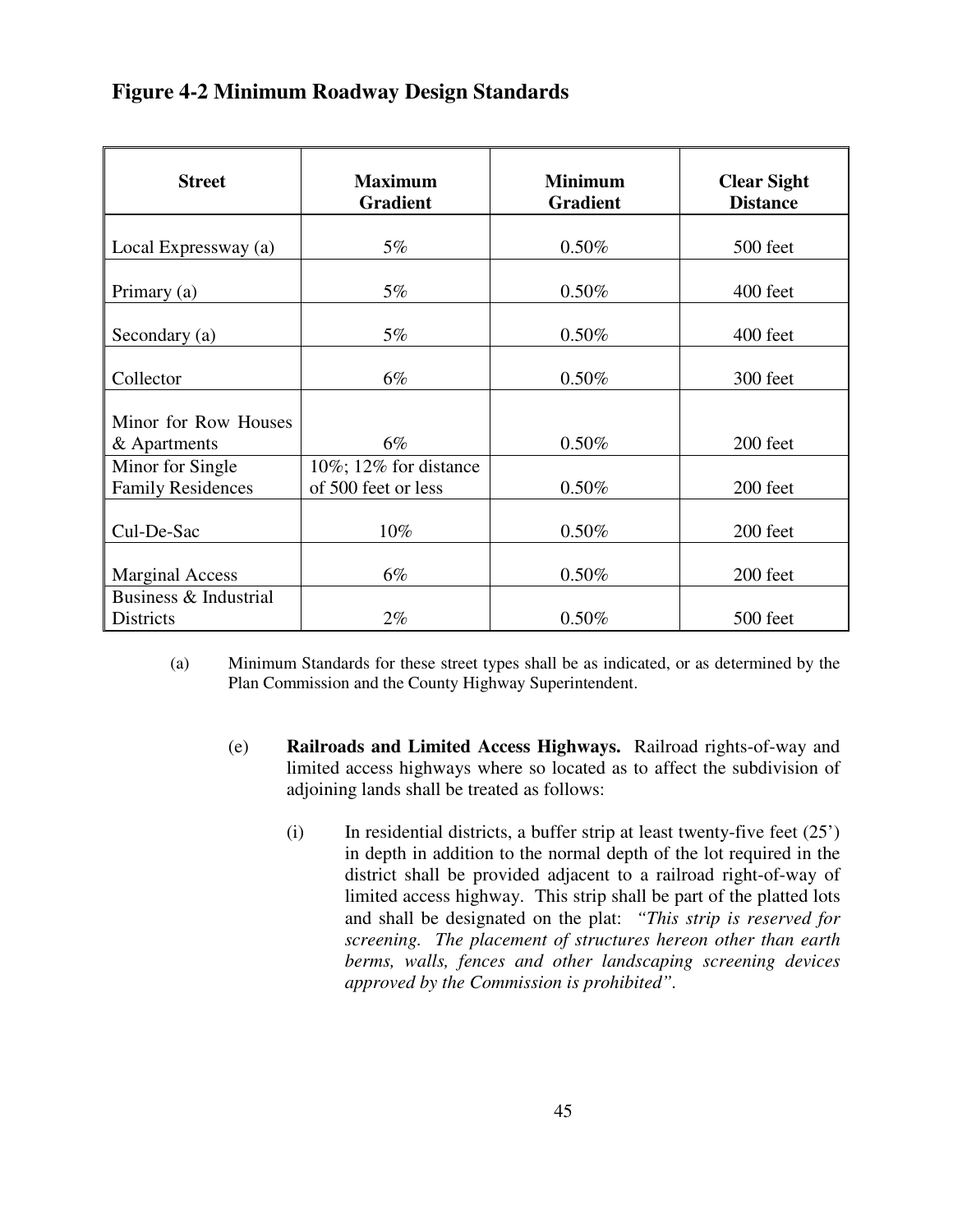(ii) Streets parallel to a railroad when intersecting a street which crosses the railroad at grade shall, to the extent practicable, be at a distance of at least 150 feet from the railroad right-of-way.

#### (f) **Intersections.**

- (i) Streets shall be laid out so as to intersect as nearly as possible at right angles. A proposed intersection of two (2) new streets at an angle of less than seventy-five (75) degrees is prohibited. An oblique street should be approximately at right angles for at least one hundred feet (100') therefrom. Not more than two (2) streets shall intersect at any one point unless specifically approved by the Commission.
- (ii) Proposed new intersections along one side of an existing street shall, wherever practicable, coincide with any existing intersection on the opposite side of such street. Street jogs with center-line offsets of less than 150 feet shall not be permitted except where the intersected street has separated, dual drives, without median breaks at either such intersection. Where local streets intersect with arterials, their alignment shall be continuous. Intersections of arterials shall be at least eight hundred feet (800') apart.
- (iii) Minimum outside street turning radius at intersections shall be 28'.
- (iv) Intersections shall be designed with a flat grade wherever practical. At the approach to an intersection, a leveling area shall be provided having not greater than three percent (3%) grade at a distance of sixty feet (60'), measured from the nearest right-ofway line of the intersecting street.
- (v) Where any street intersection will involve earth banks or existing vegetation inside any lot corner that would create a traffic hazard by limiting visibility, the developer shall cut such ground and/or vegetation (including trimming trees) in connection with the grading of the public right-of-way to the extent deemed necessary by the County Engineer to provide an adequate sight distance and if necessary provide for excess right of way to allow for the above.
- (g) Bridges of primary benefit to the applicant, as determined by the Commission, shall be constructed at the full expense of the applicant without reimbursement from the County. The sharing of expense for the construction of bridges not of primary benefit to the applicant, as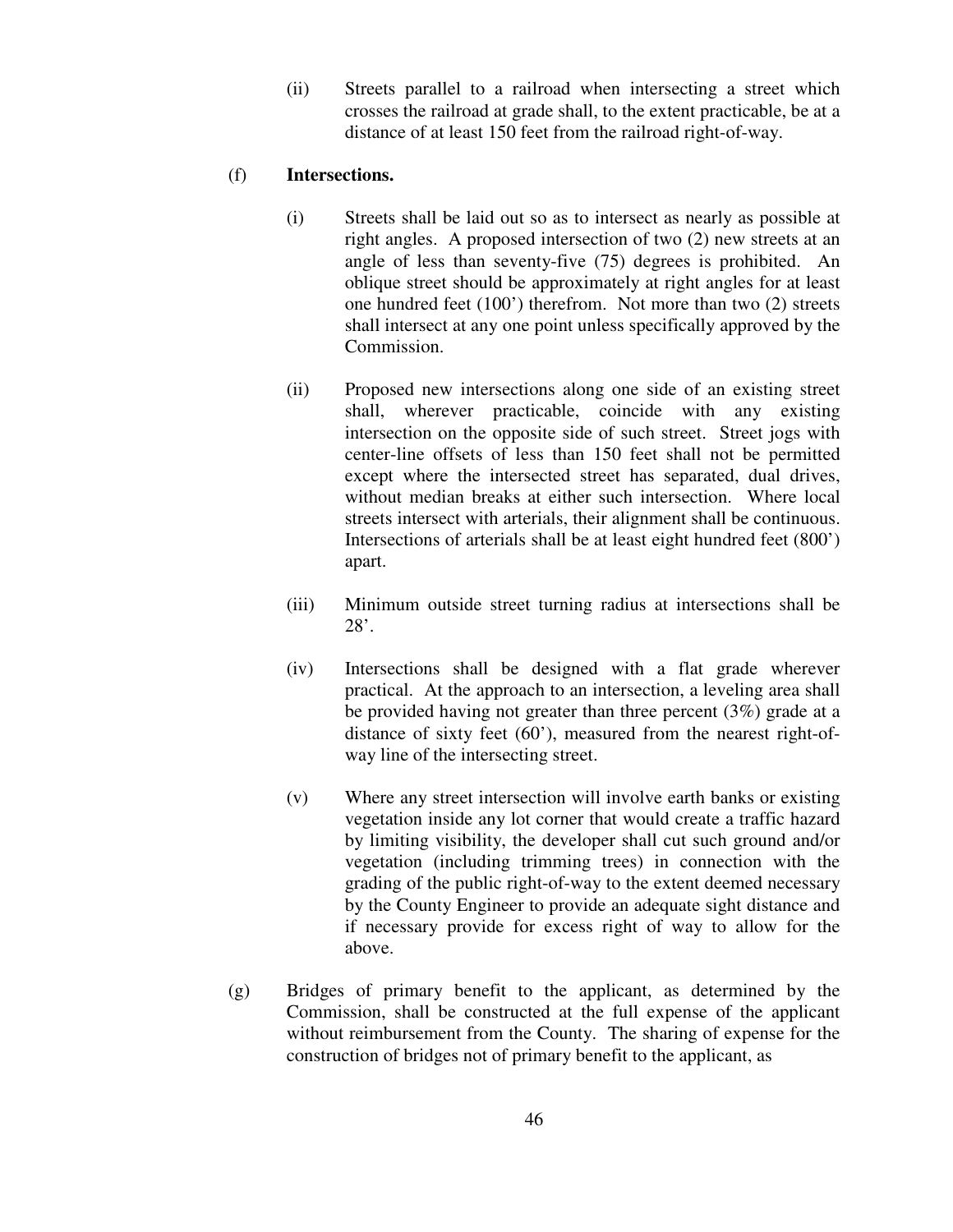determined by the Commission, will be fixed by special agreement between the County and the applicant. Said cost shall be charged to the applicant pro-rata as the percentage of his land developed and so served.

 (This paragraph applies only to newly proposed bridges submitted with the applicant's subdivision).

### (h) **Alleys.**

- (i) Alleys shall be provided in all commercial and in all industrial districts, except that the Plan Commission may waive this requirement where other definite and assured provision is made for service access such as off-street loading and parking consistent with and adequate for the uses proposed;
- (ii) Alleys shall not be approved in residential areas unless necessary because of topography or other exceptional circumstances;
- (iii) The width of alleys shall not be less than 20 feet when permitted in residential subdivisions and not less than 30 feet in all other instances;
- (iv) Dead-end alleys are prohibited.
- (13) **Street Dedications and Reservations. Widening and Realignment of Existing Streets.** Where a subdivision borders an existing street, or when the Comprehensive Plan or zoning setback regulations indicate plans for realignment or widening of a street that would require use of some of the land in the subdivision, the applicant shall be required to improve and dedicate such streets at his own expense. Such frontage streets and other streets on which subdivision lots front shall be improved and dedicated by the applicant at his own expense to the full width required by these Subdivision Regulations. Land reserved for any street purposes may not be counted in satisfying the yard or area requirements of the Zoning Ordinance. Further, the subdivider shall:
	- (a) Improve the ingress, egress, or access to the proposed subdivision (see Appendix D);
	- (b) Make grading improvements in the right-of-way that adequate level area for shoulder and ditches is established as required in this Ordinance and the drainage channel for the existing roadway is moved to its proper location adjacent to the road shoulder. This grading improvement, once constructed, shall be stabilized and held by sodding or by an approved stoning process (see Appendix D);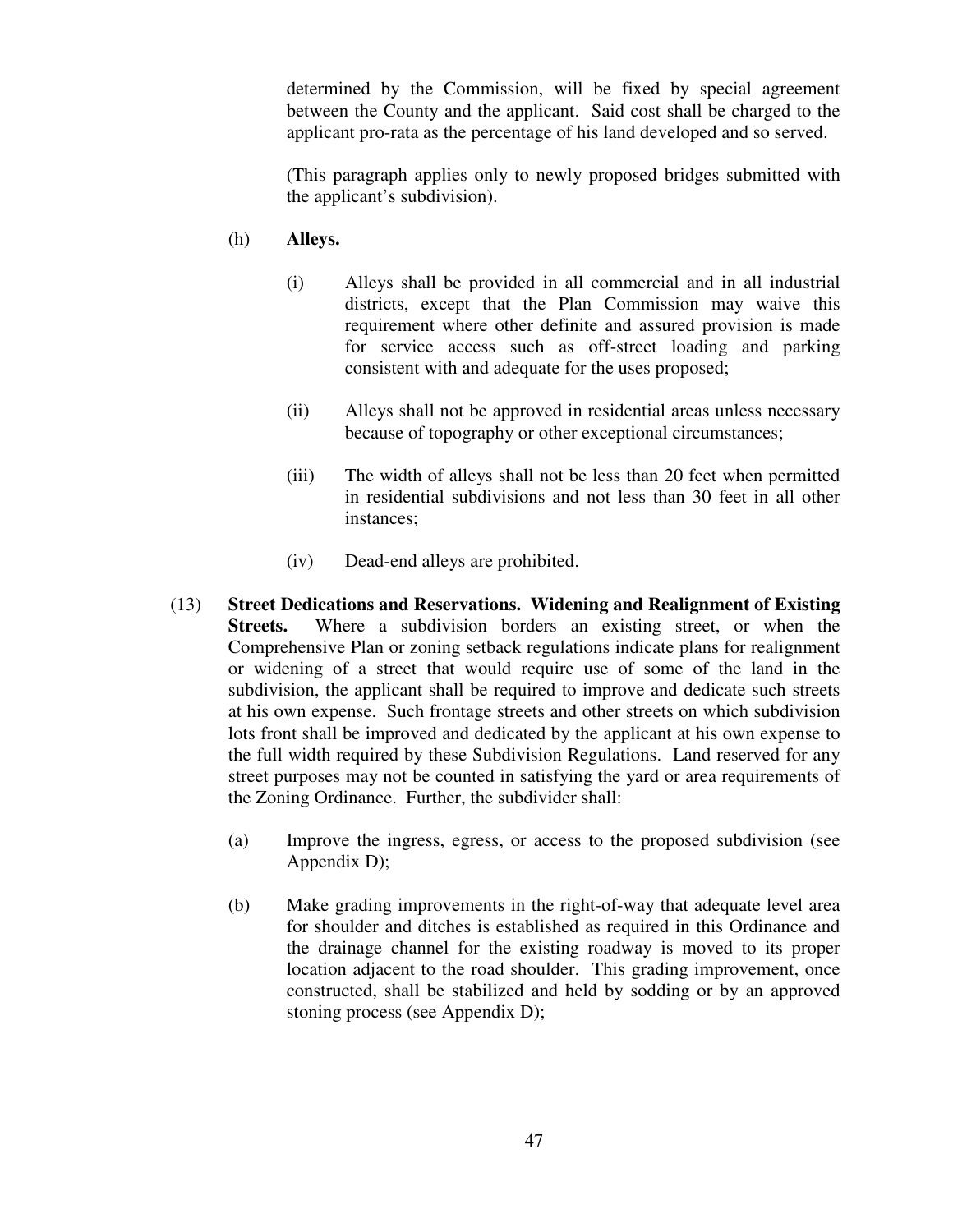- (c) Submit engineering and construction drawings to the Plat Officer, in five (5) copies, concerning these requirements.
- (d) Minor Subdivisions. The above requirements shall be applied to minor (abbreviated) subdivisions as deemed necessary by the County Highway Superintendent.

### **4.4 Drainage and Storm Sewers**

#### (1) **General Requirements.**

- (a) **Agency Jurisdictions and Recommendations.** At minimum, the following agencies or entities shall make recommendations to the Plan Commission pertaining to the adequacy of drainage and storm sewers in the proposed subdivision.
	- (i) Plan Commission Staff;
	- (ii) Lake County Superintendent of Highways;
	- (iii) Lake County Surveyor;
	- (iv) Lake County Soil and Water Conservation District;
	- (v) Any other applicable participating jurisdiction, agency, or unit as deemed necessary by the Plat Officer.
- (b) As part of the approved construction plans, the subdivider shall submit plans for the approval of the Commission for an adequate storm water drainage system, which may include sewers, channels, and basins. The storm water drainage system shall be separate and independent of any sanitary sewer system. The subdivider shall use existing drainage channels whenever possible. Storm sewers where required shall be designed according to accepted engineering practice and consistent with any ordinance regulating storm drainage in Lake County, and a copy of design computations shall be submitted along with construction plans. Inlets shall be provided so that surface water is not carried across any intersection, nor for a distance in the gutter greater than indicated by the design computations submitted with the construction plans. When calculations indicate that curb capacities are exceeded at a point, no further allowance shall be made for flow beyond that point. Surface water drainage patterns shall be shown for each and every lot and block.

#### (2) **Nature of Storm Water Facilities.**

(a) **Location.** The subdivider may be required by the Commission to carry away by pipe or open ditch any spring or surface water that may exist either previously to, or as a result of the subdivision. Such drainage facilities shall be located in the road right-of-way where feasible, or in unobstructed easements of appropriate width, and shall be constructed in accordance with the approved construction plans.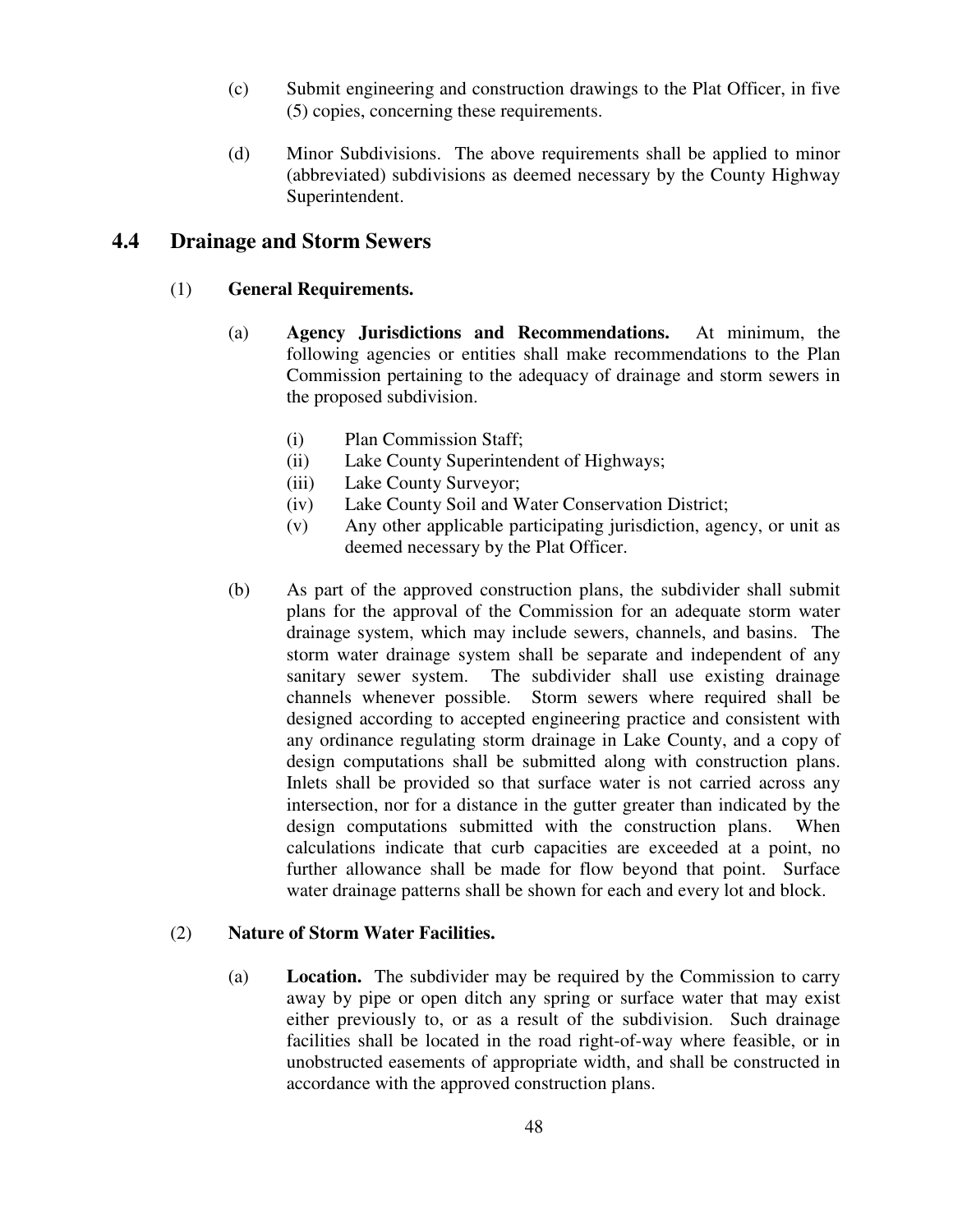- (b) **Accessibility to Public Storm Sewers.** Where a public storm sewer is accessible, the subdivider shall install storm sewer facilities, or if no outlets are within a reasonable distance, adequate provision shall be made for the disposal of storm waters as shown on the approved construction plans. Inspection of facilities shall be conducted by the participating jurisdiction.
- (c) **Upstream and Downstream Drainage Areas.** The County Surveyor shall determine the effect of each proposed subdivision on existing drainage facilities outside the area of the subdivision downstream. The impact on the subdivision from upstream drainage shall also be determined. County drainage studies, together with such other studies as may be available and appropriate, shall serve as a guide to needed improvements. Where it is anticipated that the additional runoff incident to the development of the subdivision will overload an existing downstream drainage facility, the Commission may withhold Secondary Approval of the subdivision until provision (such as a storage facility) has been made for the improvement of said potential condition in such sum as the Commission shall determine. No subdivision shall be approved unless adequate drainage from it will be provided to an adequate drainage water course or facility.

#### (3) **Design Standards.**

- (a) The design of the drainage system shall be based on the following considerations:
	- (i) The drainage area as a whole: storm drainage upstream, downstream, and within the drainage area of which the subdivision is a part;
	- (ii) Calculations as to volume and frequency of water to be accommodated;
	- (iii) Design of culverts and storm sewer pipe sufficient in size to eliminate unreasonable flooding or ponding of water;
	- (iv) Establishment of finished land grades throughout the subdivision so that there is no ponding of water on the land and that surface runoff will not be such as to cause serious erosion;
	- (v) Existing water courses.
	- (vi) Such other factors as are outlined in any duly adopted stormwater erosion control ordinance.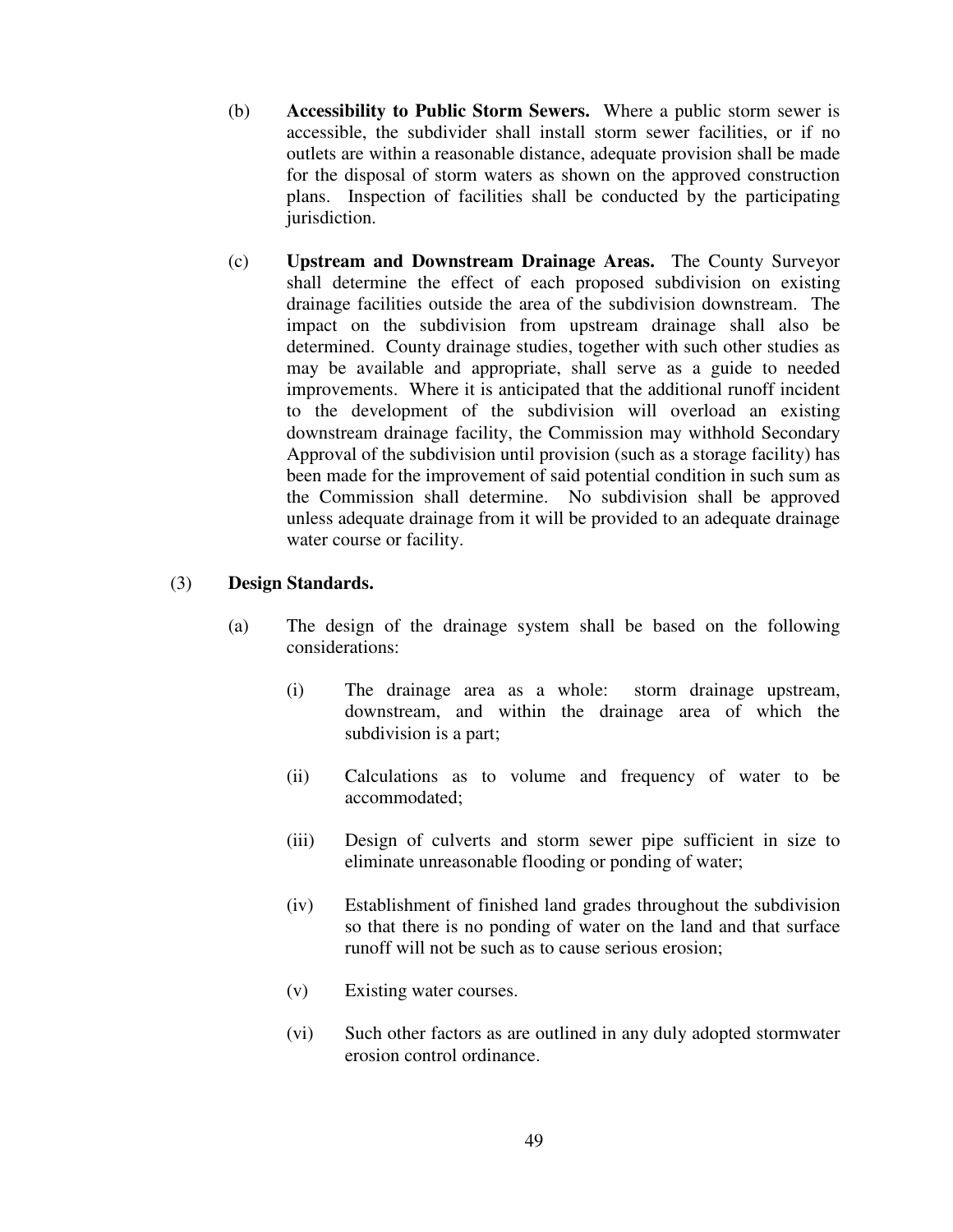- (b) Where ditches and swales are used to drain street construction, the following requirements shall be met:
	- (i) With grades to 4%, ditches shall have sod bottoms and banks;
	- (ii) With grades from 4% to 8%, ditches shall have concrete ditch checks spaced not more than 100 feet apart;
	- (iii) With greater than 8% grades, ditches shall be rip-rapped or paved;
	- (iv) Culverts shall be provided at all street intersections sized to eliminate flooding or ponding of water, and with a minimum cover of twelve inches (12"). Culverts shall be constructed with flared end sections.
	- (v) All water inlet and outlet structures will provide for erosion control protection.

### **4.5 Water Facilities**

#### (1) **General Requirements.**

- (a) **Agency Jurisdiction and Recommendations.** At minimum, the following agencies or entities shall make recommendations to the Plan Commission pertaining to the adequacy of water supply and distribution systems in the subdivision.
	- (i) Plan Commission staff;
	- (ii) County Superintendent of Highways;
	- (iii) County Surveyor;
	- (iv) County Health Department;
	- (v) Any other applicable participating jurisdiction, agency, or unit as deemed necessary by the Plat Officer.
- (b) The applicant shall take all actions necessary to extend or create a water supply and distribution system capable or providing for domestic use and fire protection.
- (c) Where a public water main is accessible, the subdivider shall install or cause the installation of adequate water facilities (including fire hydrants) approved by the local fire department and/or the appropriate utility. All water mains shall be at least eight inches  $(8")$  in diameter.
- (2) **Density Based Determination.** In any subdivision wherein the density of development as defined in Section 2.2 of this Ordinance is 4.0 or greater, the subdivider shall provide a complete public or private utility water supply and distribution system including all appurtenances for fire protection.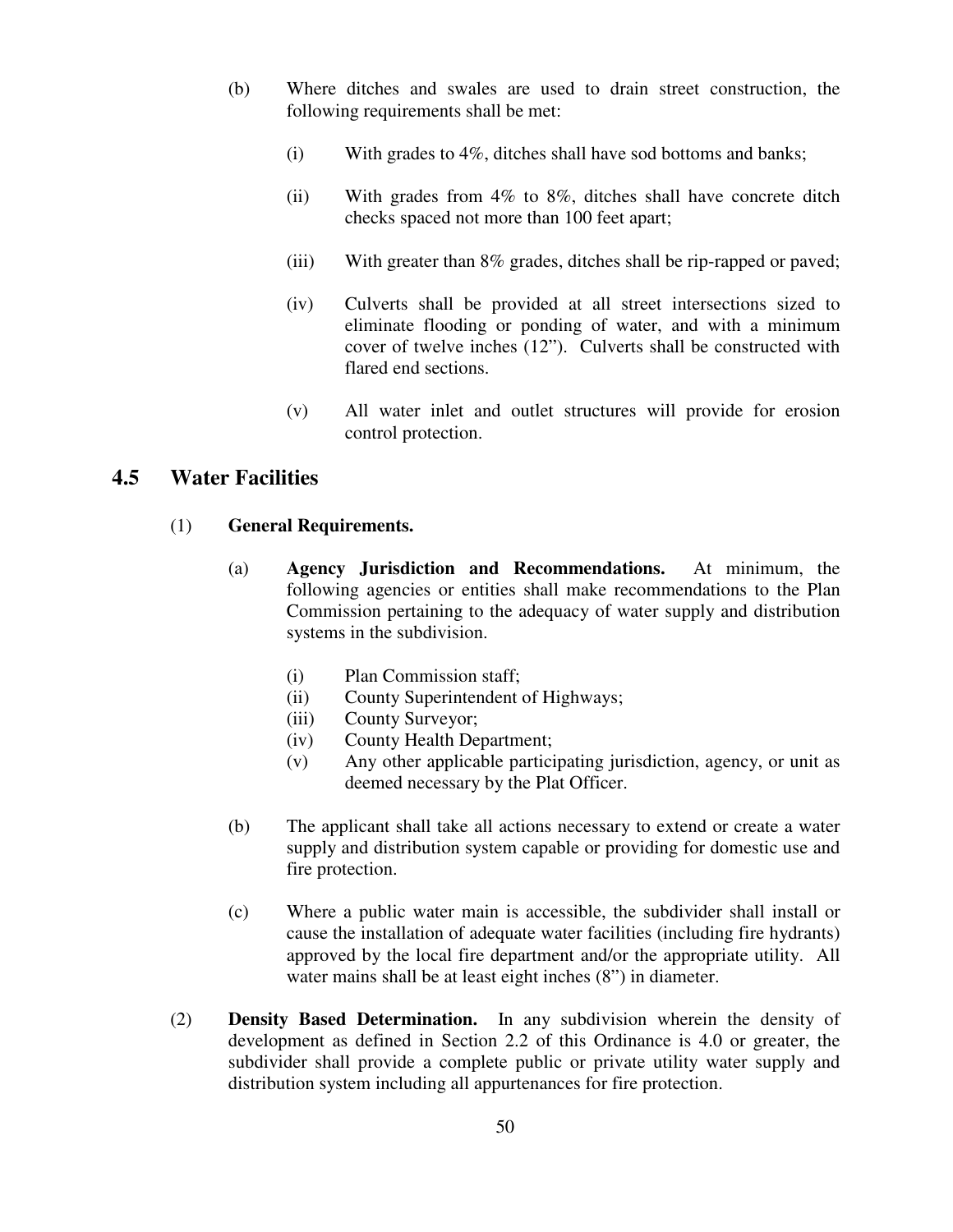(3) **Individual Wells and Central Water Systems.** If a public water system is not available, individual wells may be used or a central water system provided in such a manner that an adequate supply of potable water will be available to every lot in the subdivision and all requirements of the State and County regulations are met. Water samples shall be submitted to the County Health Department for its approval for both individual wells and central water systems. Order of approval shall be submitted to the Commission.

## **4.6 Sanitary Sewerage Facilities**

#### (1) **General Requirements.**

- (a) **Agency Jurisdiction and Recommendations.** At minimum, the following agencies or entities shall make recommendations to the Plan Commission Board pertaining to the adequacy of sanitary sewage facilities in the subdivision:
	- (i) Plan Commission staff;
	- (ii) County Health Department;
	- (iii) Any other applicable participating jurisdiction, agency, or unit as deemed necessary by the Plat Officer.
- (b) There shall be provided a complete sanitary sewer system including a service connection for each lot and a sewage treatment plant and/or disposal facilities which service the subdivision for all subdivisions where density of development is 1.0 or greater; however, this requirement may be waived and other means of sewage disposal permitted in those instances where the Commission finds that the particular soil conditions or other factors are such as to lend themselves to other means of sewage disposal which demonstrably will cause no pollution of the land and will promote the general purpose of this Ordinance.
- (c) In any subdivision wherein the density of the development as defined by this Ordinance is less than 1.0, individual sewage disposal systems may be installed, provided all the requirements of the State and County regulations with regard to soil type, percolation tests and size of disposal system are met.
- (d) All community sewerage systems and all sanitary sewers shall be designed in accordance with accepted modern sanitary engineering practice and shall be designed and constructed in accordance with the requirements of the County Health Department and the State Board of Health.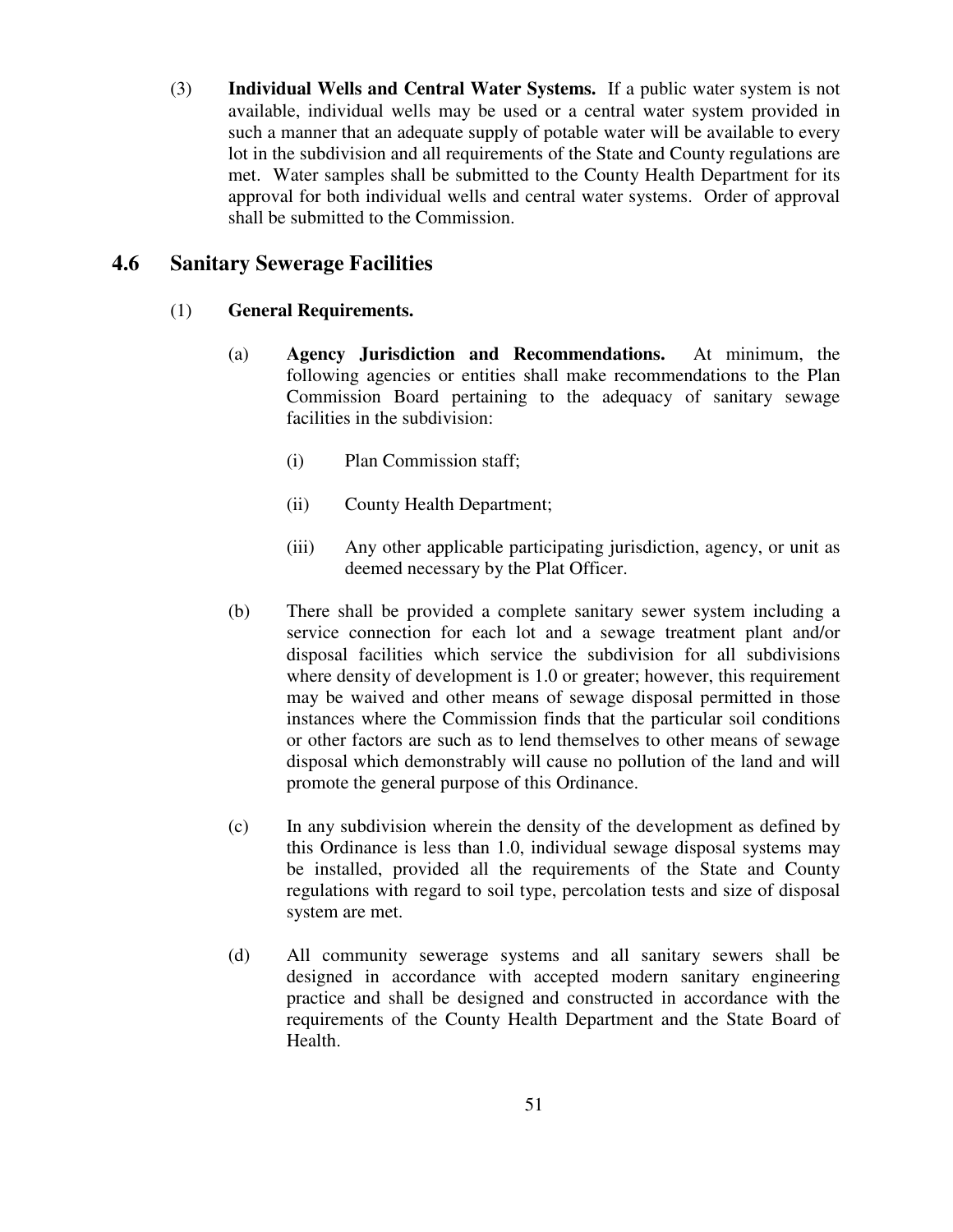(e) Any discharge of any combined sewer system or other sewer system shall be required to first obtain approval from the Lake County Drainage Board pursuant to I.C. 36-9-27-1 et seq.

## **4.7 Sidewalks**

- (1) **Required Improvements.** Sidewalks shall be provided in the following areas:
	- (a) Industrial, commercial and business property shall be provided with concrete sidewalk five inches (5") thick and a minimum of five feet (5') wide.
	- (b) All subdivisions wherein the density of the entire development as defined by this Ordinance is 1.8 or greater shall be provided with concrete sidewalks four inches (4") thick and four feet (4') wide, located on the property line on both sides of all streets; however, this requirement may be waived in those cases where the Plan Commission finds that the construction of sidewalks, because of the location or size of the subdivision, the topography, or other factors creates a practical and demonstrable hardship on the subdivider.
	- (c) In all subdivisions, depending on the relation of the proposed subdivision to other community services such as schools, fire stations, etc., sidewalks may be required on collector, secondary and primary streets.

## **4.8 Easements for Utilities and Drainage**

- (1) Utility easements shall be provided at the rear of all residential lots and along the side lot lines where required, and shall provide reasonable continuity from block to block. Such utility easements shall be at least fifteen feet (15') wide, 7-1/2 feet on each side of the lot line, except that in stances where only pole guys or single utility installations are involved, an easement or lesser width may be allowed. Evidence shall be furnished to the Plat Officer that easements and any easement provisions to be incorporated on the plat or in the deeds have been reviewed by the individual utility companies or the organizations responsible for furnishing the service involved as required and provided for herein.
- (2) In instances where an easement is proposed to be designed for drainage and utility purposes, an easement width of thirty feet (30') minimum may be required by the utility companies serving the project.
- (3) In instances where a subdivision proposed density is .5 units per acre or greater, underground utilities shall be required unless there is verification from the utility company servicing the proposed subdivision that it cannot provide said service; also, except in the case of a subdivision of five (5) lots or less not involving any interior street.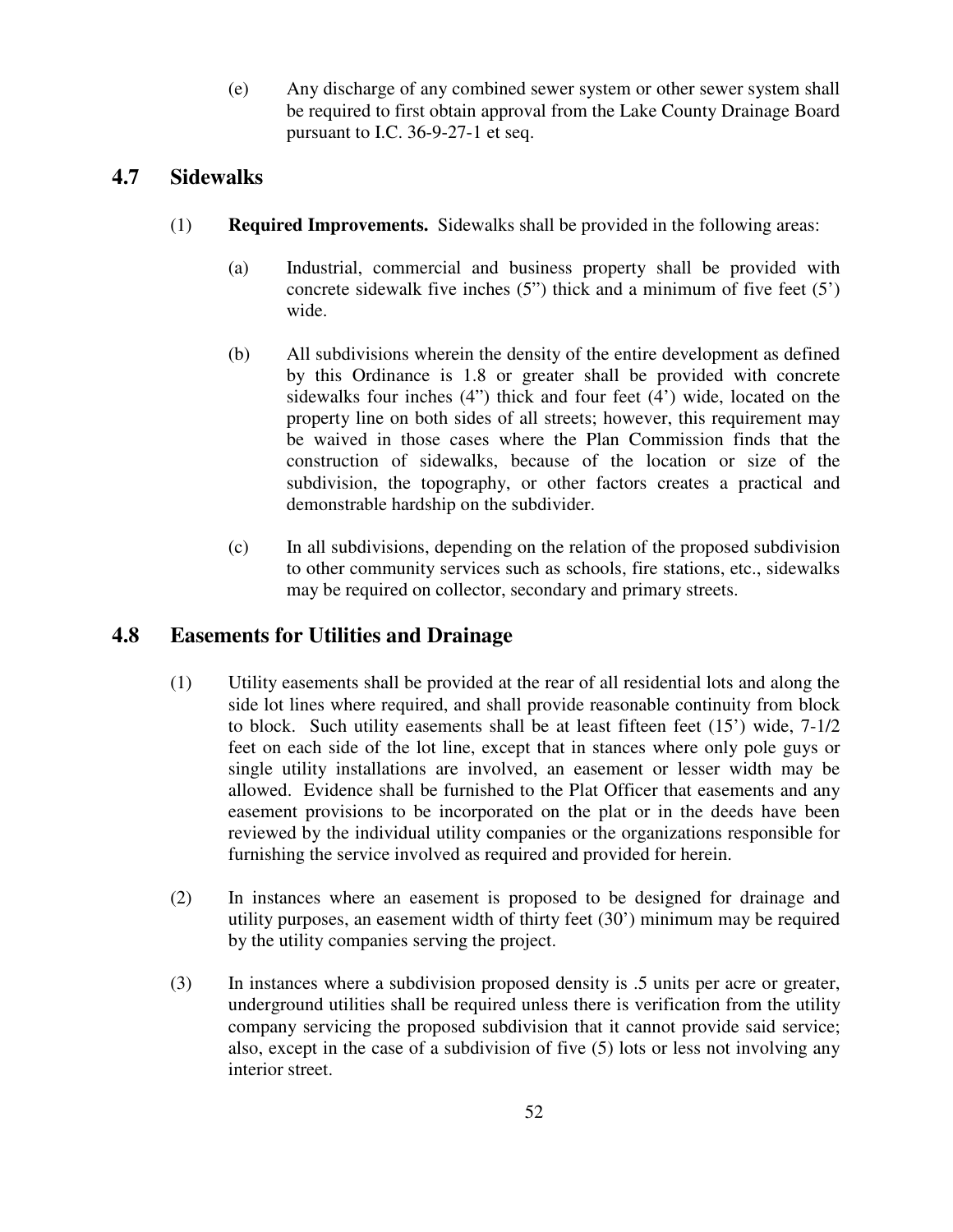- (4) Where a subdivision is traversed by water course, drainage-way, channel or stream, or other body of water, appropriate dedications or easement provisions with adequate width or construction to accommodate storm water drainage through and from the subdivision shall be made. The width of the easement or dedication shall be dependent on the area of land drained by the water course except that in no case shall the required width be more than 300 feet.
- (5) A screen planting easement may be required between residential and commercial or industrial lots, or along lot lines, to discourage the undesirable development of residential lots fronting on traffic arteries.

### **4.9 Public Uses**

#### (1) **Parks, Playgrounds, and Recreation Areas.**

(a) **Recreation Standards.** In the case of a major subdivision the developer may set aside land to be reserved for parks and playgrounds or other recreational purposes in locations where such reservations would be appropriate. Each reservation shall be of suitable size, dimension, topography, and general character and shall have adequate road access for the particular purposes envisioned by the developer. The area shall be shown and marked on the plat: *"Reserved for Park and/or Recreational Purposes"*. The developer shall dedicate all such recreation areas to the Subdivision's Homeowner's Association. In any case, the assured improvement and continual maintenance of said recreation areas by the Homeowner's Association shall be required as a condition of secondary approval.

### **4.10 Preservation of Natural Features and Amenities**

- (1) **General.** Existing features which would add value of the type of intended development or to the County as a whole such as trees, historic spots, watercourses, and similar irreplaceable assets, shall be preserved wherever possible in the design of the subdivision.
- (2) **Street Trees Planted by Developer.** As a requirement for Subdivision Secondary Approval, the applicant shall plant trees on both sides of each proposed street except where there are sufficient existing trees present and preserved as determined by the Plat Officer. Street trees, namely planted, shall be no closer together than thirty feet (30'), nor further apart than sixty feet (60'). The type of trees shall be determined by the subdivider, except that it must not be on the list of *"Prohibited Trees for Street Planting"* (see Appendix F). Newly planted trees shall have at least a one and one-half inch  $(1-1/2)$  caliper, measured one foot (1') from the ground. Street trees shall be located such that they will not cause destruction to street and sidewalk installations.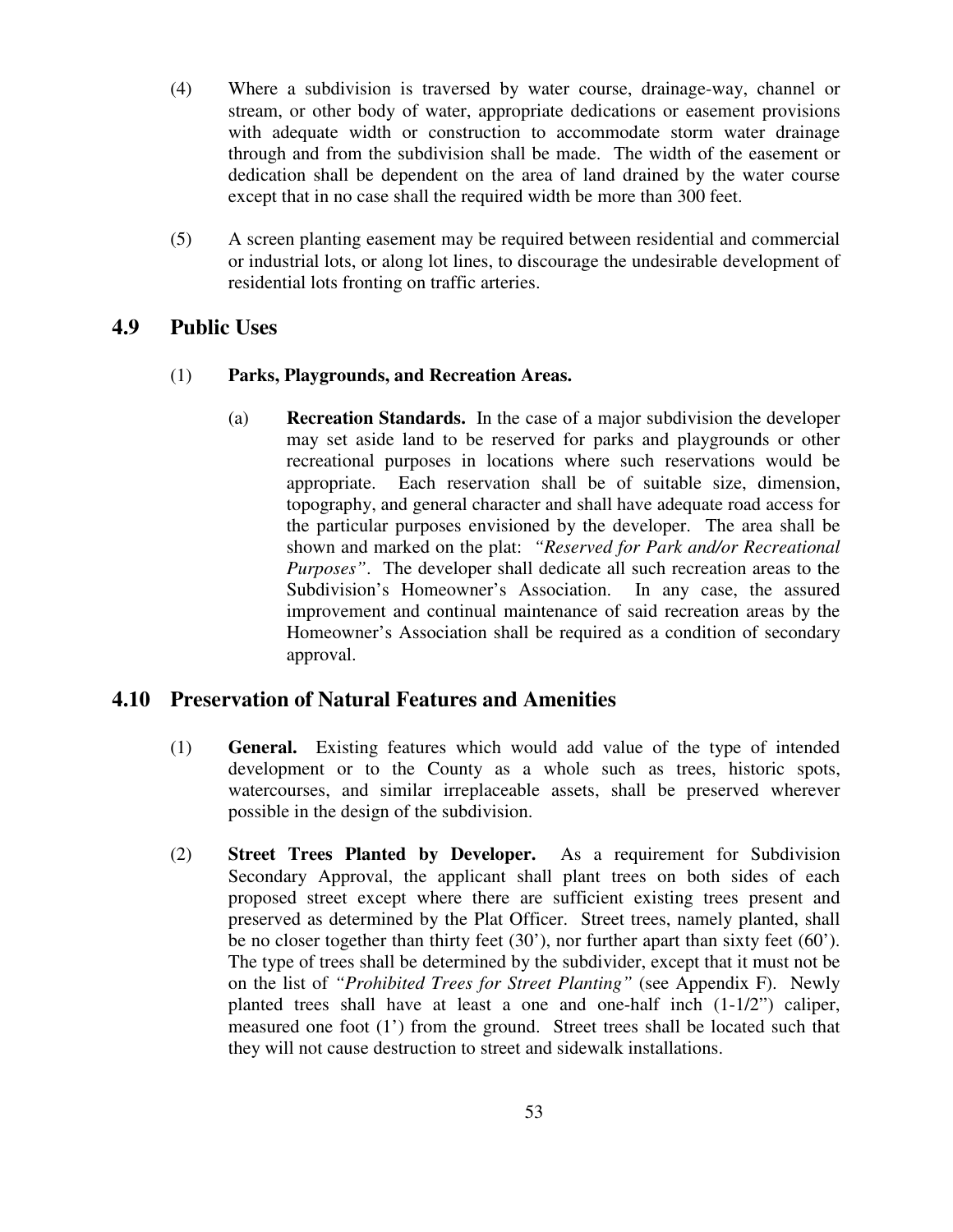### **4.11 Non-Residential Subdivisions**

- (1) **General.** If a proposed subdivision includes land that is zoned for commercial or industrial purposes, the layout of the subdivision with respect to such land shall meet such special provisions as the Commission finds appropriate and requires. A non-residential subdivision shall also be subject to all the requirements set forth in the Zoning Ordinance. Site plan approval and non-residential subdivision plat approval may proceed simultaneously at the discretion of the Commission. A non-residential subdivision shall be subject to all the requirements of these regulations as well as such additional standards required by the Commission and shall conform to the proposed land use and standards established in the Comprehensive Plan, Zoning Ordnance, and related plans, except that were lot lines are to be established incrementally they need not be shown on the sketch plan or the Plat of Primary Approval. All shopping centers and other non-residential subdivisions of buildings for leasehold shall be subject to the relevant provisions of this Ordinance.
- (2) **Standards.** In addition to the principles and standards in these regulations which are appropriate to the planning of all subdivisions, the applicant shall demonstrate to the satisfaction of the Commission that street parcel, and block pattern proposed are appropriate for the uses anticipated and adequately take into account other uses in the vicinity. The following principles and standards shall be observed.
	- (a) Proposed commercial or industrial parcels shall be suitable in minimum area and dimensions to the types of development anticipated. Proposals for incremental lot by lot subdivision must be made clear in a statement on the Primary Plat which is satisfactory to the Commission.
	- (b) Street rights-of-way and pavement construction shall be adequate to accommodate the type and volume of traffic anticipated to be generated thereupon.
	- (c) Special requirements, where needed, may be imposed by the Commission upon recommendation of the Highway Department and/or Commission staff with respect to street, curb, gutter, and sidewalk design and construction.
	- (d) Special requirements, where needed, may be imposed by the Commission with respect to the installation of public utilities, including water, sewer, and storm water drainage and preprocessing of sewage.
	- (e) Every effort shall be made to protect adjacent residential areas from potential nuisance from a proposed commercial or industrial subdivision, including the provision of extra depth in parcels backing onto existing or potential residential development and provision of a permanently landscaped buffer strip where necessary.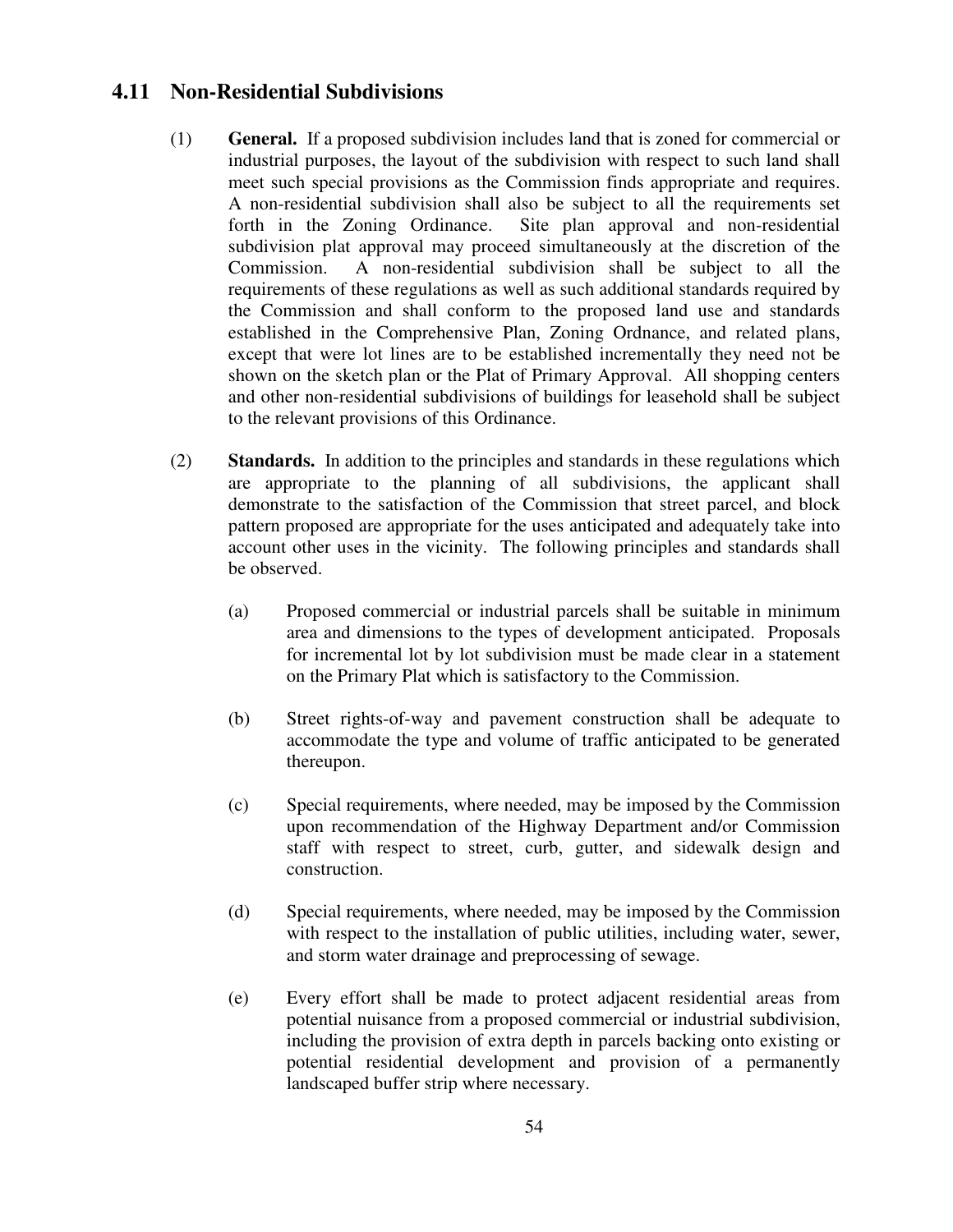(f) Streets carrying nonresidential traffic, especially truck traffic, shall not normally be extended to the boundaries of adjacent existing or potential residential areas.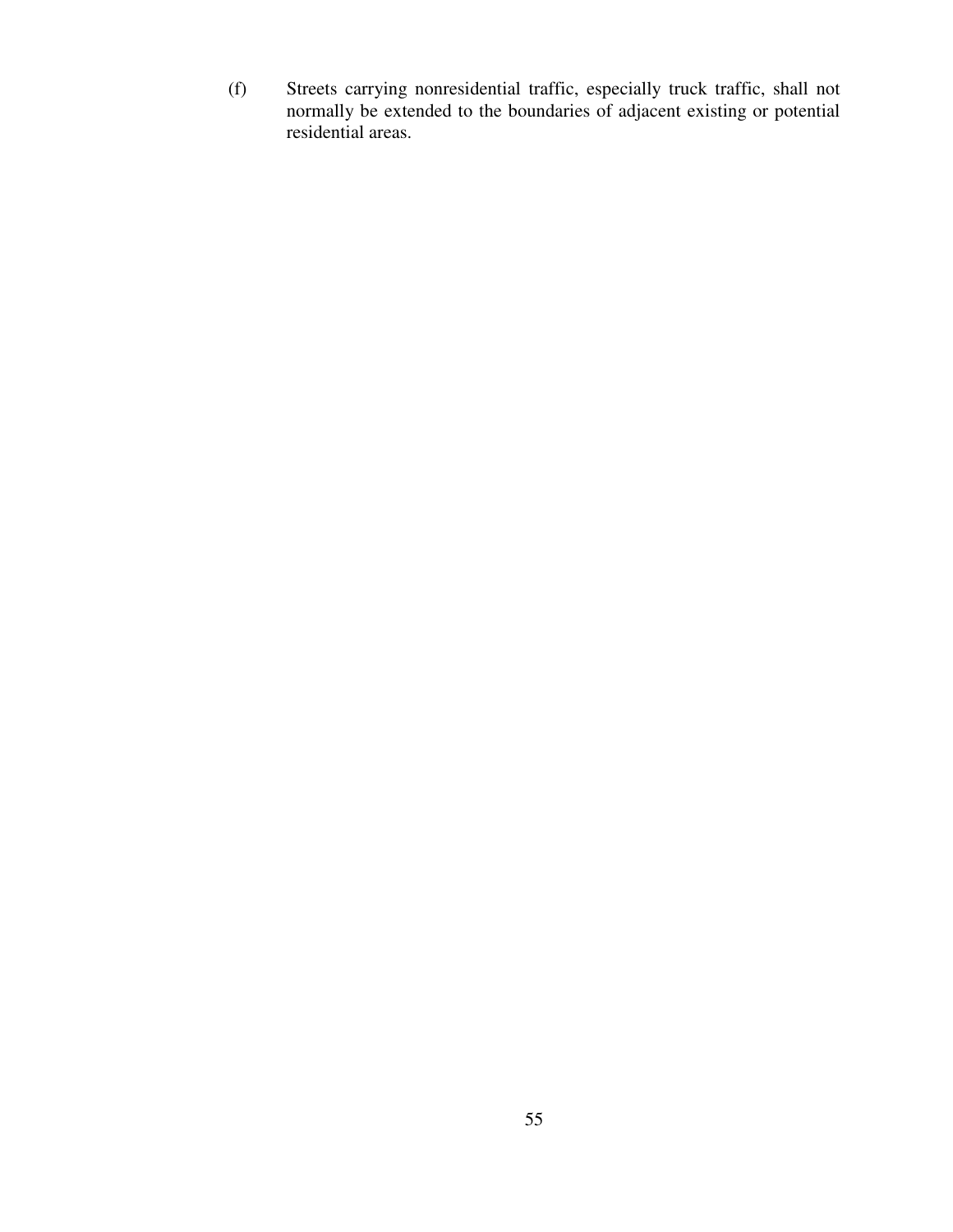## **Section V Assurance for Completion of Improvements**

### **5.1 Performance Bond Requirements**

- (1) The Secondary Plat shall not be submitted to the Plan Commission for approval until one of the following has been accomplished:
	- (a) The streets and other improvements required by this Ordinance, except sanitary sewage treatment facilities and appurtenances and common water supply systems, are accepted by the Board of County Commissioners, and all storm water systems and improvements including but not limited to detention and retention ponds, have been installed.
	- (b) A Performance Bond running to the Board of County Commissioners is executed by the subdivider and is approved by the Board of County Commissioners. Said Performance Bond shall be 100% of the estimated cost of all streets and improvements, including all storm water management systems and improvements (which include but are not limited to detention and retention ponds) plus a 10% inflation add-on figure per year of Performance Bond which this Ordinance requires and which are shown on the approved plans and specifications, except that the Bond need not include the sanitary sewage treatment facilities and appurtenances, nor the common water supply system. The amount of the Bond shall be fixed by the County Highway Engineer based on costs which are current in the trades for like items of construction and for installation. All Bonds shall be with a company licensed to do business in the State of Indiana. Performance Bonds shall specify that all improvements will be installed within a period of two (2) years.
		- (i) Upon approval by the Plat Officer, three (3) separate Performance Bonds may be posted – one for road construction, one for sidewalks, street signs, landscaping, monuments, etc., and one for storm water management systems.
	- (c) Cash, or other acceptable negotiable securities, is posted with the County Treasurer in lieu of the Performance Bond.
- (2) A combination of the above three alternatives may be employed, provided all improvements are covered in the guarantees.
- (3) Furthermore, this Performance Bond shall assure all snow removal and other maintenance of roads and other improvements as stated in aforementioned paragraphs to be rendered and completed prior to release of said Bond.
- (4) This Bond shall cover *as-built plans* on said improvements.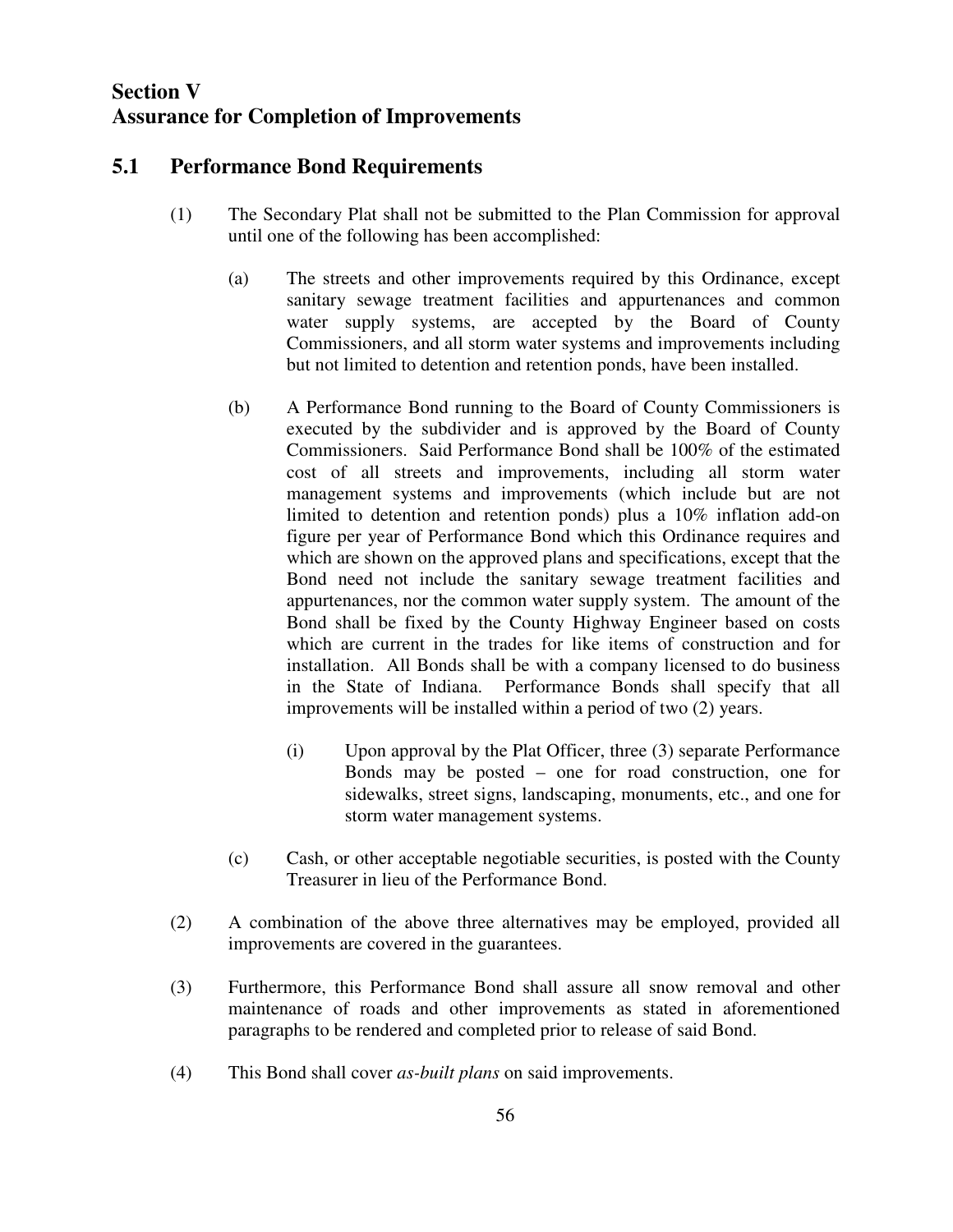- (5) A further provision is that one extension for a period of one (1) year may be granted by the Plan Commission Board at current cost estimates. However, at no time will partial releases of Performance Bonds be permitted.
- (6) No building permits shall be issued in a subdivision with delinquent Bonds.

### **5.2 Construction and Inspection**

- (1) When the subdivider begins construction of his improvements before the Plan Commission has approved the Secondary Plat, written authorization shall be obtained from the Plat Officer, the Lake County Surveyor, the Lake County Highway Superintendent, and the Lake County Soil and Water Conservation District. In any event, no work shall begin before Primary Approval of the subdivision.
- (2) When construction of improvements is started based upon Primary Approval, all improvements, including the storm water management system and improvements, which includes but is not limited to detention or retention ponds, shall be completed within one (1) year from the date of such approval. Should unusual circumstances develop, or if the scope of the work is extremely large, the Commission may grant an extension for a period of one (1) year.
- (3) During the course of construction of the improvements, the subdivider shall be required to notify the County Highway Superintendent at least twenty-four (24) hours before each of the following operations in order that the Superintendent may make required inspections:
	- (a) Before stone base material is deposited in place for inspection of all street subgrades, especially areas where backfilling was placed over subterranean construction, and curb and gutter construction;
	- (b) Before H.A.C. topping is placed on the stone base material for inspection of the base construction.
- (4) These inspections must be made in order for the county to ascertain the quality of construction preliminary to accepting improvements for public maintenance. The subdivider shall pay a fee for the required inspections. The total fee for a subdivision shall be determined on an individual lot basis and shall be Fifteen Dollars (\$15.00) per lot with a minimum fee of Seventy-Five Dollars (\$75.00). This fee is to be paid to the Lake County Highway Department with a certified check made payable to the Lake County Motor Vehicle Highway Fund. No later than five (5) days after the date of each inspection, the County Highway Superintendent shall notify the subdivider of the results of the inspection. Before the Board of County Commissioners accepts streets and improvements, all inspection fees as required above shall have been paid.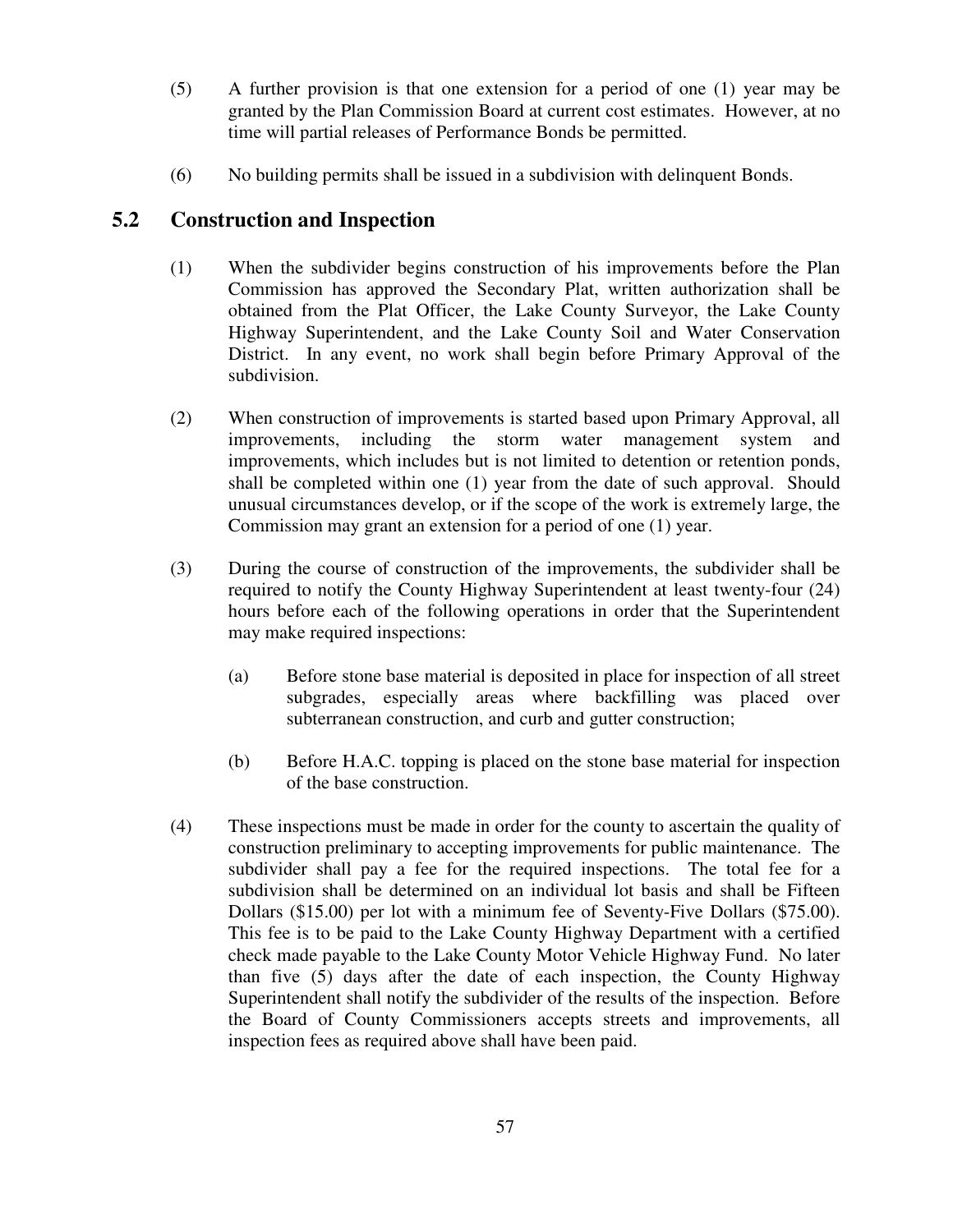### **5.3 Acceptance of Subdivision Improvements**

- (1) Final acceptance of all streets and certain improvements is the responsibility of the Board of County Commissioners.
- (2) Improvements such as a storm water management system and improvements, including but not limited to detention or retention ponds, a common sewerage disposal plant and all necessary appurtenances, a common water supply plant and appurtenances, and street lights are not accepted by the County Commissioners and, thus, never become the obligations of the County to maintain.
- (3) When the subdivider has completed construction of the improvements, he shall notify the Plat Officer by letter of this fact and formally request a final inspection by the County Inspecting Officials. In this letter, he shall briefly describe all of the improvements. No later than 21 days after the receipt of this letter by the Plat Officer, weather conditions permitting, the County Inspecting Officials shall make their inspection.
- (4) Before acceptance of subdivision improvements, the Plat Officer, the County Surveyor, and the County Highway Superintendent shall inspect said improvements as described above. After all agency comments are received, the Plan Commission shall submit a report to the Board of County Commissioners on the condition of such improvements and a recommendation for their action thereon.
- (5) No later than 21 days after the final inspection of the subdivision improvements, the subdivider shall be notified by the Plat Officer in writing of the results of the inspection.
- (6) The County Inspection Officials shall, no later than 8 weeks before the expiration date of the Performance of Maintenance Bond, inspect the subdivision streets and all other improvements herein described to ascertain their condition. The subdivider shall be notified by letter, no later than 6 weeks before said expiration date, as to the results of the inspection. Should there be conditions concerning the improvements which the County Inspecting Officials find unsatisfactory, the subdivider has the opportunity to correct them. No later than 21 days prior to the expiration date of the Subdivision Maintenance Bond, the Plat Officer shall relate by letter to the Board of Commissioners, the County Attorney, and the subdivider, the condition the County Inspecting Officials find the streets and all other improvements herein described in and, consequently, their recommendations regarding the release of the Performance of Maintenance Bond.
- (7) Utility Improvements. Before the final inspection is requested the subdivider shall cause all utility improvements to be installed including, but no limited to, all water, sewer, telephone, gas and electric utilities.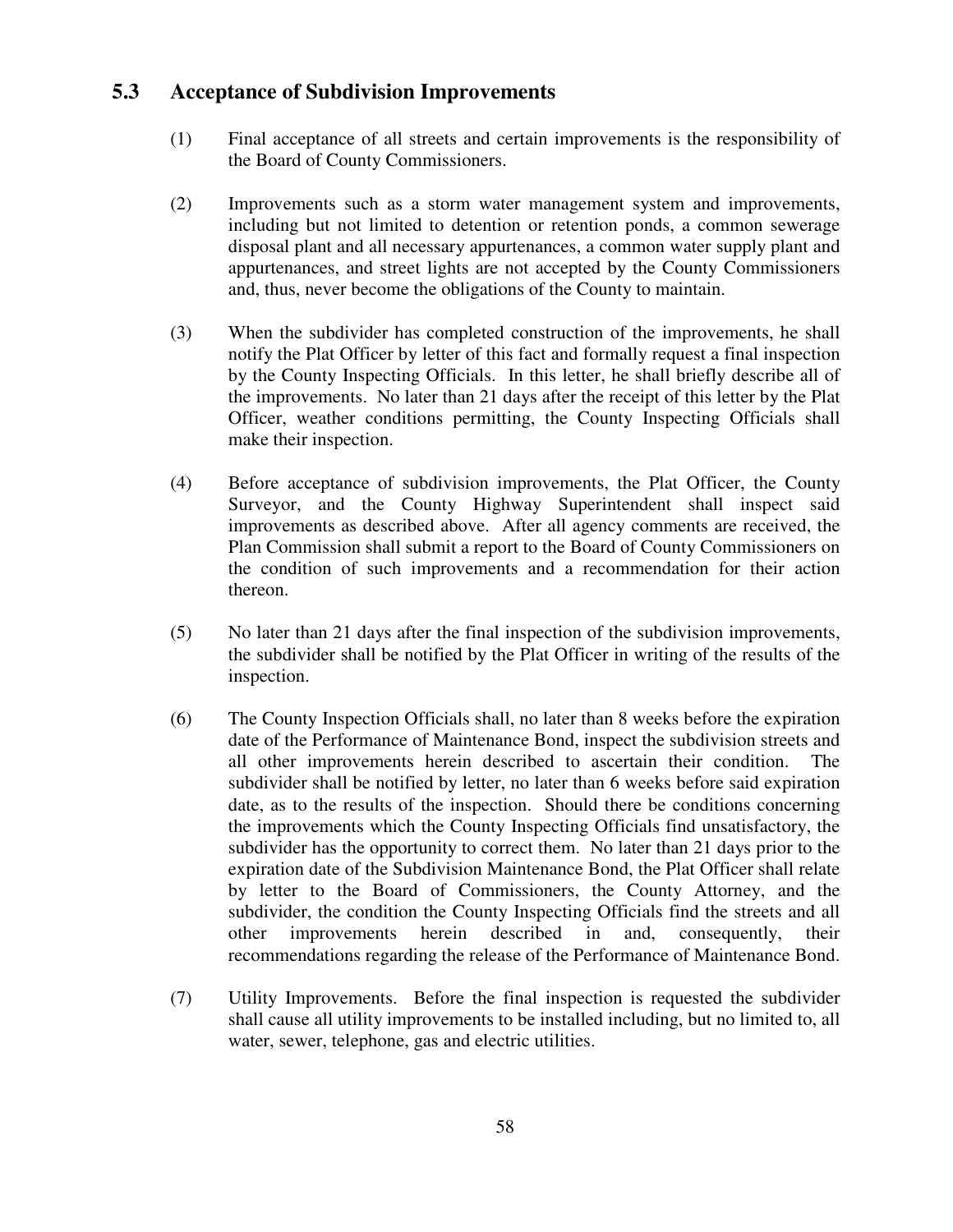## **5.4 As-Built Plans**

- (1) After completion of all public improvements and prior to the release of the Two Year Performance Bond on said improvements, the subdivider shall make, or cause to be made, a map showing the actual location of all street improvements, sanitary and/or storm sewer improvements, water mains, valves and stubs; subdivision boundary monuments; the storm water management system and improvements, which includes but is not limited to detention and retention ponds; and such other permanent improvements that the subdivider installs. This map shall bear the signature and seal of a Civil Engineer and/or Land Surveyor registered in the State of Indiana and shall be submitted in four (4) copies to the Plat Officer. The Plat Officer shall forward one copy to the Highway Superintendent, one copy to the County Surveyor, one copy to the Health Officer, and one copy to be kept by the Plat Officer.
- (2) In addition to the as-built plans, the subdivider shall provide core tests performed by a certified testing laboratory of the H.A.C. pavement. One core (minimum) will be taken for every 660 lineal feet of new pavement and one core (minimum) for each deceleration lane and/or passing blister. The location of said core samples shall be designated by the Superintendent of the Lake County Highway Department or his agent. The location of said cores shall be shown on the asbuilt plans and a report showing the results of the samples shall accompany the as-built plans.
- (3) As-built plans of stormwater systems shall be in accordance with the duly adopted Lake County Drainage Ordinance or any such duly adopted drainage regulations of Lake County.

## **5.5 Maintenance of Public Improvements**

- (1) The subdivider shall be required to maintain all public improvements on the individual subdivided lots and provide for snow removal on streets and sidewalks (where required) until acceptance of said public improvements by the County (or other participating jurisdiction).
- (2) The subdivider shall be required to file a Maintenance Bond or other acceptable negotiable securities with the Commission, prior to acceptance, in an amount not to exceed twenty percent (20%) of the cost of all public improvements, and in a form satisfactory to the Commission Attorney. The Maintenance Bond is provided to assure the satisfactory condition of the required public improvements for a period of two (2) years after the date of their acceptance by the County or other participating jurisdiction.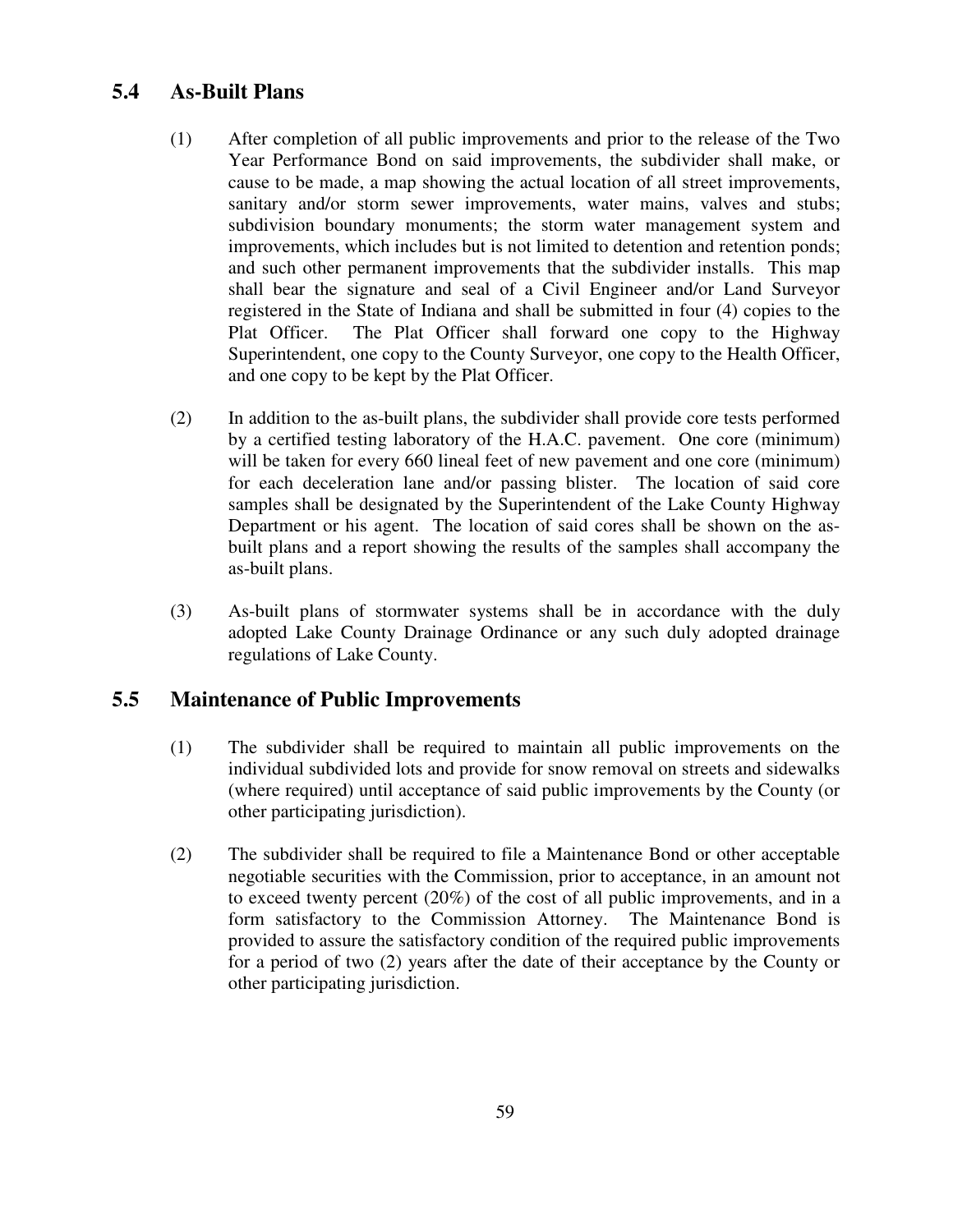## **Section VI Specifications for Documents to be Submitted**

**Procedure.** The procedural process followed shall be as described in Section 3 and as follows: Subdivision plats shall be processed in three stages leading to approval for recording. These stages shall be *Sketch Plan, Primary Plat, and Secondary Plat.* A minor subdivision (as defined in Section 2.2) shall be processed in two stages leading to approval for recording. These two stages are *Primary Plat and Secondary Plat.* 

## **6.1 Sketch Plan**

- (1) Sketch plans submitted to the Commission, prepared in pen or pencil, shall be drawn to a convenient scale of not more than one hundred feet (100') to an inch and shall show the following information:
	- (a) Legal description of the subdivision;
	- (b) Proposed name;
	- (c) Date, scale, and "North" arrow;
	- (d) Name and address of the owner, subdivider, planner, and engineer or surveyor preparing the Plat;
	- (e) A small scale drawing of the section or government subdivision of the section in which the subdivision lies, with the location of the subdivision indicated thereon;
	- (f) Location and names of adjacent subdivisions and the owners of adjoining parcels of unsubdivided land;
	- (g) Present zoning and requested zoning;
	- (h) Location, widths, type of construction of all existing and platted streets, alleys or other public ways and easements, railroad and utility right-ofways, parks, cemeteries, watercourses, drainage ditches and wetlands, regulated drains, soil erosion control measures, swamps, low areas subject to flooding, permanent buildings, bridges, and other pertinent date as determined by the Plat Officer.
	- (i) Indication of the gross land area of the subdivision and computation of the density as defined in this Ordinance.
	- (j) Type of development anticipated on the lots;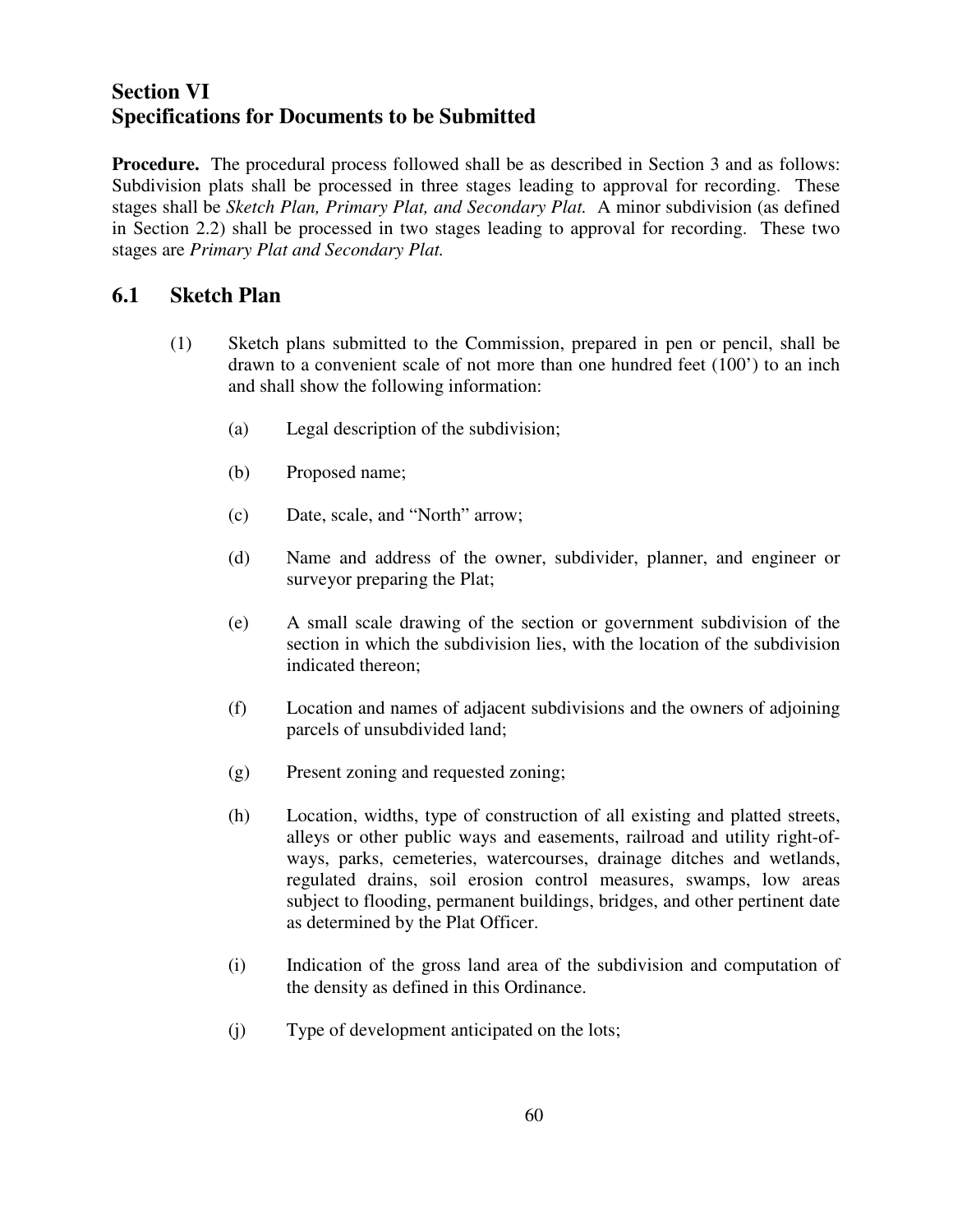- (k) General statement as to how surface water drainage will be handled;
- (l) General statement as to how sewage will be treated and how domestic water will be supplied;
- (m) Topographic information, which may be of a very general nature, such as is obtainable from U.S.G.S. maps or elevations. Such topographic information shall be referenced to U.S.G.S. datum;
- (n) Proposed layout width of all new streets and proposed pavement widths;
- (o) All soil types (see Section 2.2, Definitions, "all soil types") according to the published soil survey;
- (p) Approximate location and area of property proposed to be dedicated for public use, or to be reserved by deed covenant, for use of all property owners in the subdivision with the proposed conditions, if any, of such dedication or reservation;
- (q) Lot numbers and lot dimensions;
- (r) If the individual lot sewage disposal systems are proposed in the subdivision, Soil Maps prepared from the published soil survey showing all soil types (see Section 2.2, Definitions, "all soil types").
- (s) Such other information shall be supplied by the subdivider which may be deemed necessary by the Plan Commission or staff toward proper sketch plan review.

### **6.2 Primary Plat**

- (1) The Primary Plat submission shall be legibly drawn on tracing cloth or equal material of good quality at a scale of not smaller than 100 feet to 1 inch, except that a subdivision of 200 acres or more may be drawn at a scale of 200 feet to 1 inch, and shall show all required information as the sketch plan, in addition to the following:
	- (a) The length and bearing of the exterior boundaries of the subdivision with reference to a United States Land Survey corner;
	- (b) Contours at vertical intervals of not more than 2 feet with reference to U.S.G.S. DATUM;
	- (c) The water elevations of adjoining lakes or streams at the date of the survey and the approximate high and low elevations of such lakes or streams. All elevations shall be referred to U.S.G.S. DATUM;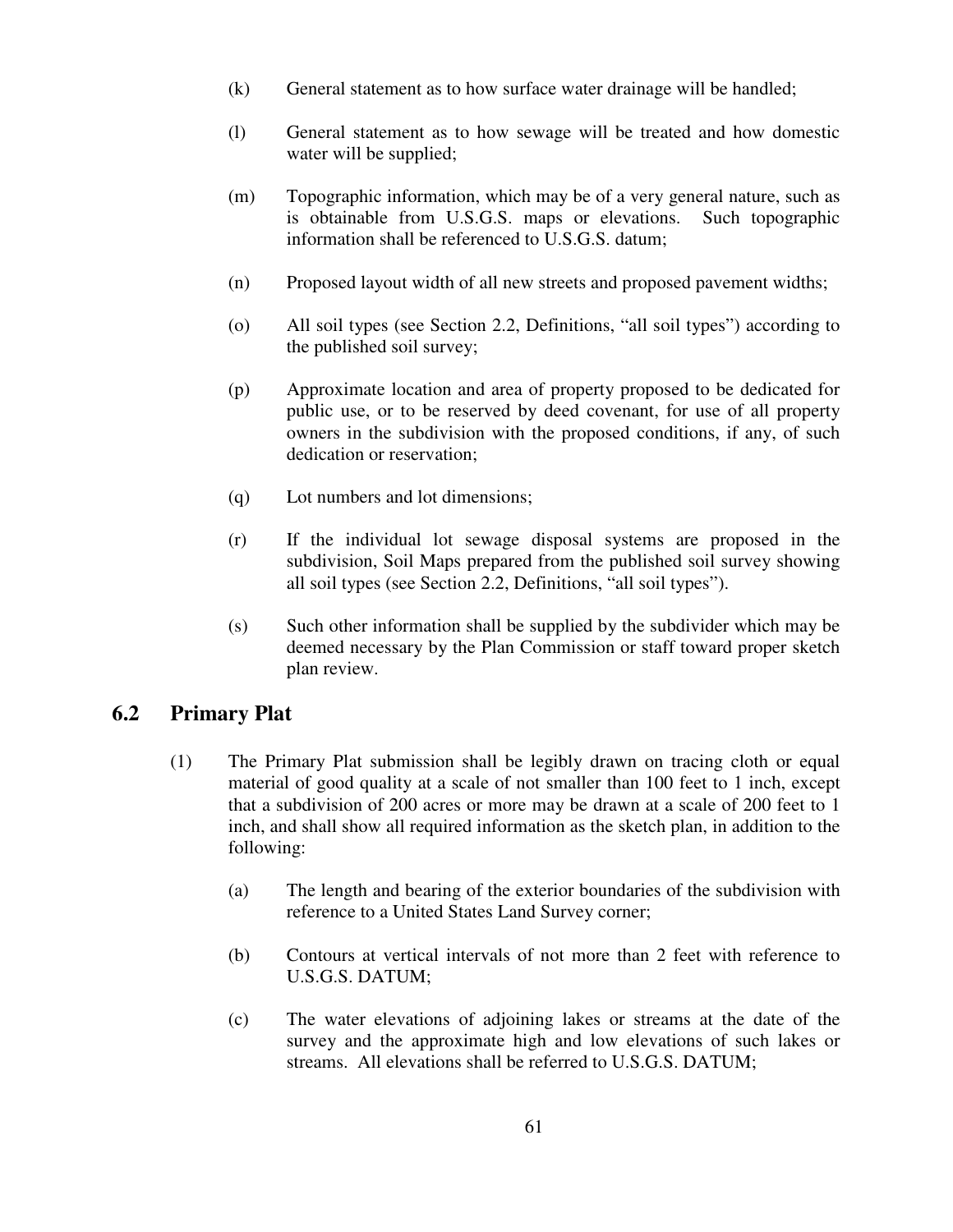- (d) Any subterranean drainage (this is to be shown as lines on the plat):
- (e) If the subdivision borders a lake or stream, the distances and bearings of a meander line established not less than 20 feet back from the ordinary highwater mark of the lake or stream; or where regulated drains exist the drain and easement shall be delineated;
- (f) A wetland boundaries delineation map from the US Fish and Wildlife Service, National Wetland Inventory, the USDA, Natural Resources Conservation Service, Wetland Inventory or a US Army Corp of Engineers approved delineation;
- (g) Layout of all new streets and right-of-ways such as alleys, highways, easements for sewers, water mains, drainageways and wetlands, soil erosion control measures, and other public utilities; existing streets including entrances on opposite side of streets of adjacent parcels shall also be shown;
- (h) Direction, size of, and distance to nearest water, sanitary and storm sewer mains;
- (i) Indication of the gross land area of the subdivision and a computation of the density as defined in this Ordinance;
- (j) Dimensions of lots;
- (k) Areas of lots where individual septic tank installations are proposed;
- (l) All soil types (see Section 2.2, Definitions, "all soil types") listed in the Soil Conservation Service (SCS) soil survey book of Lake County;
- (m) Approximate radii of all curves;
- (n) If deemed necessary by the Plat Officer or Plan Commission, on proposed subdivisions with individual lot sewage disposal systems, information on the following items shall be supplied and attested to by a Civil Engineer or Soil Scientist registered in the State of Indiana.
	- (i) Description of soil type to a depth of 5 feet and soil boring;
	- (ii) Statement of topography;
	- (iii) Elevation of the water table;
- (o) In instances where the subdivider plans to construct a common sewage treatment facility or a common water supply system (or both), the subdivider shall submit evidence to the Plan Commission that said Preliminary System Plans have been submitted to the Indiana State Board of Health for their action.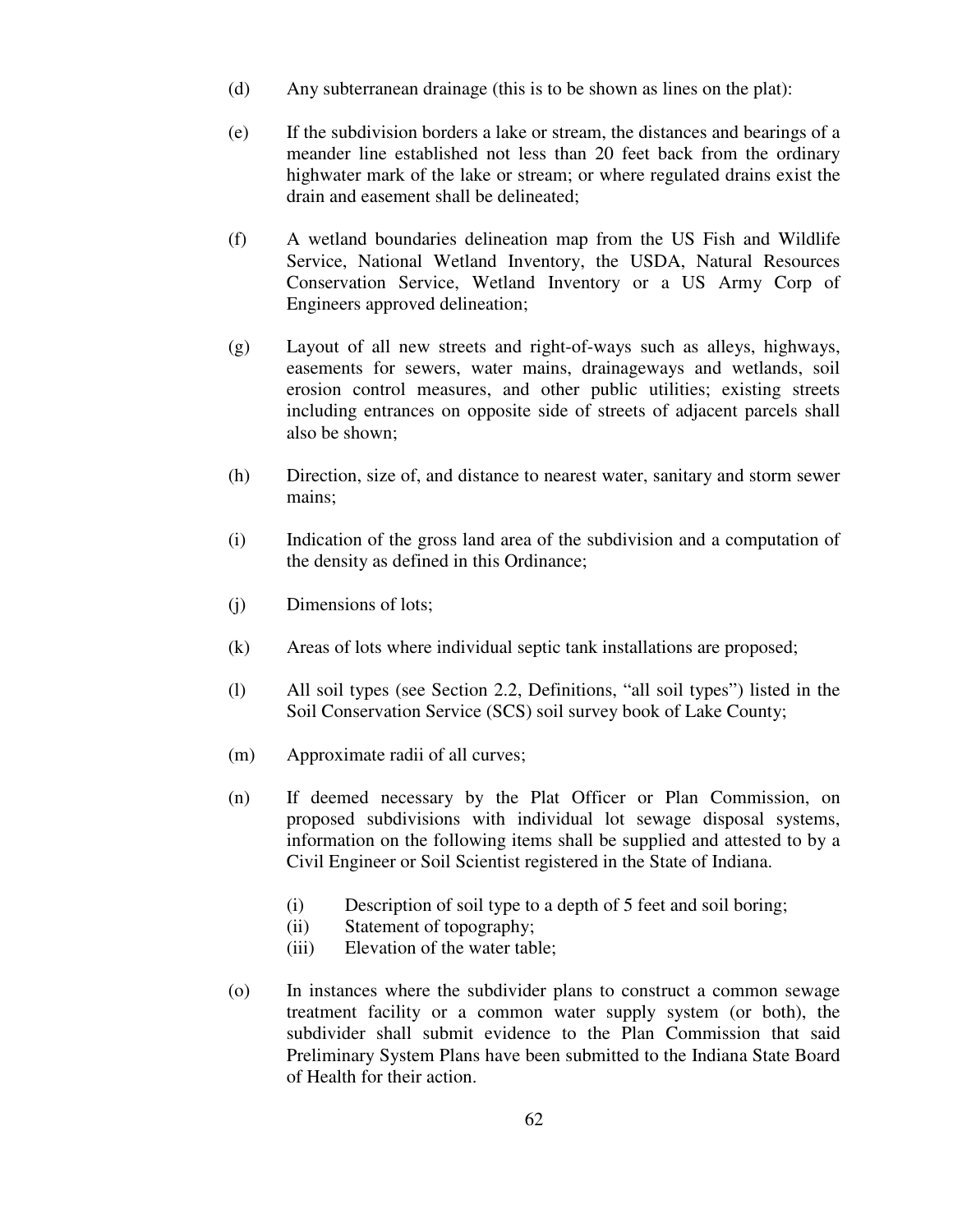- (2) The above information can be shown as additional information on the sketch plan submission, or it can be shown on a new tracing cloth or paper medium, or it can be shown on the engineering plans.
- (3) **Remapping of Soil Types.** Any remapping of soil types must be done by a certified Professional Soils Scientist and must be shown on the Plat as two soil lines; the first soil line which corresponds to the Soil Conservation Service (SCS) book and a second soil line indicating the remapping and type of soil.
- (4) **Lot Additions or Deletions.** Should any lots be added or deleted to the Primary Plat, the soils testing information book should also be revised (e.g., Lot #1 on the Plat should have corresponding soil boring information for Lot #1). Should lot numbers be changed for any reasons, the soil information book shall also be changed. This information must be completed and submitted accurately at the Primary Stage.
- (5) **Soil Testing Requirements.** The Lake County Health Department requires at the Primary Approval stage all soil testing be completed by a professional soils scientist. The soil bring locations must be marked exactly on each lot of the plat and the soil boring information shall coincide with each lot.

## **6.3 Engineering Plans**

- (1) Before obtaining Primary Approval the subdivider, if he wishes to continue, shall submit four (4) copies of Engineering Plans and specifications prepared by a Civil Engineer registered in the State of Indiana. Plans shall be drawn at a scale of no more than one  $(1)$  inch equals fifty  $(50)$  feet, and map sheets shall be of the same size as the Primary Plat. The following shall be shown:
	- (a) Street plans showing curb and gutter (if required), proposed right-ofways, pavement width, and the estimated percent of gradient. Final street grades are required at this point. Soil boring and C.B.R.'s to be taken if required by the County Highway Superintendent.
	- (b) All driveways and entrance culverts are to be shown.
	- (c) Proposed layout of the Sanitary Sewer System. Final details need not be made on this submission.
	- (d) Proposed layout of water supply and distribution. Final details need not be made on this submission.
	- (e) Storm drainage proposals which shall include the location of all storm inlets, manholes, underground storm lines and open channel flows; the type and sizing of all storm lines and open channels; the invert elevations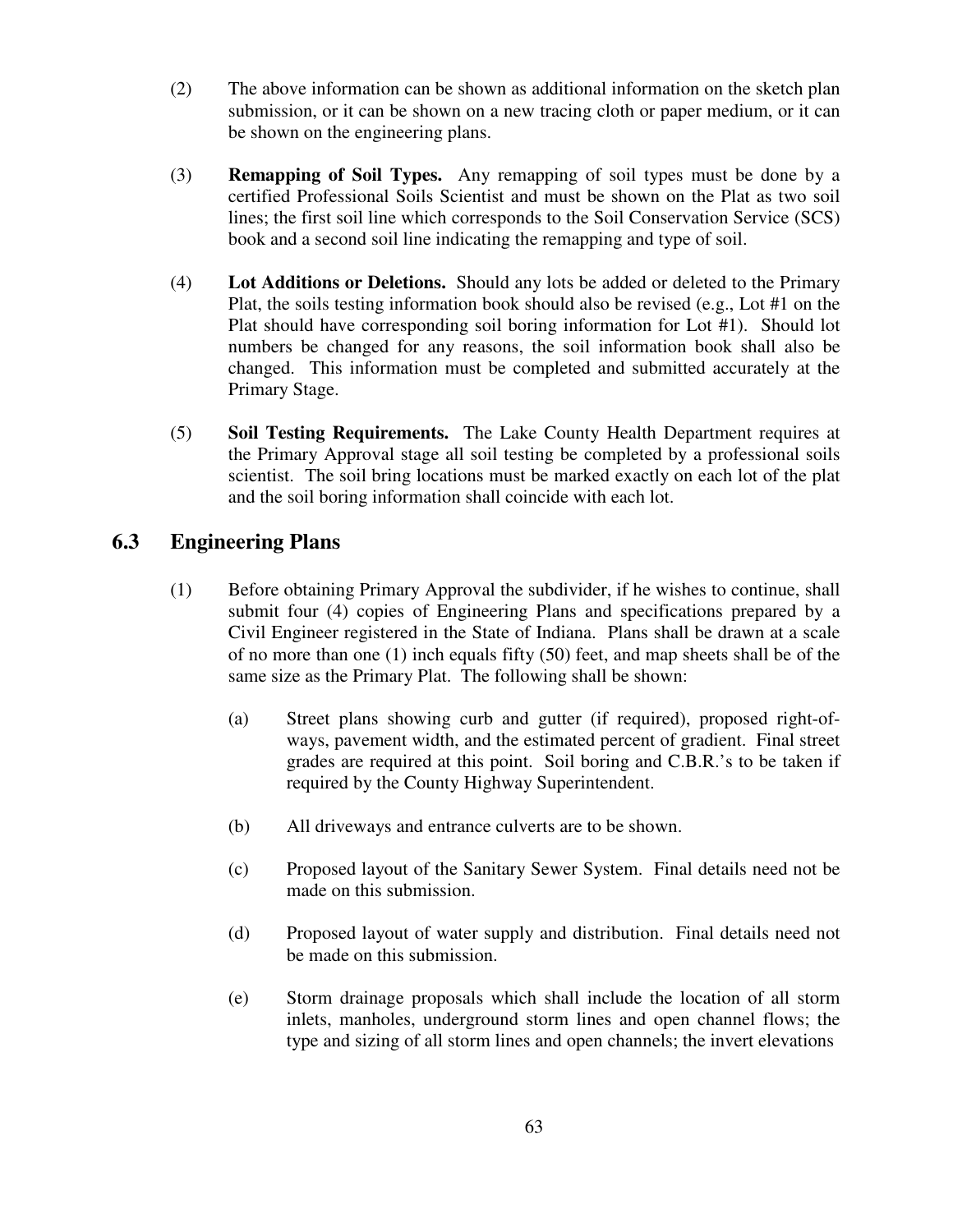at all junctions; a delineation of watershed areas which specify their acreage and a calculation of all surface water entering from adjacent lands onto the proposed subdivision; a computation sheet with the above information recorded thereon as required by the Plat Officer.

- (f) A water management plan to include both disposition of surface drainage and, where needed, provision for sub-surface drainage to drain high water table soils.
- (g) An erosion and sediment control plan, such plan to include both temporary and permanent erosion control measures where needed to stabilize on–site soils and prevent off-site pollution of waters and/or damage to land. This plan shall comply with IN 327 IAC, "Rule 5".
- (h) Sidewalk plan showing the location of the walks.
- (i) Public utility locations.
- (j) Contours at vertical intervals of not more than 2 feet with reference to U.S.G.S. DATUM.
- (k) Any other special requirements which may be necessary for the Plat Officer and Commission to review.

### **6.4 Secondary Plat**

- (1) All Secondary Plats shall bear the signature of an Indiana Registered Land Surveyor and shall be legibly prepared in the following manner:
	- (a) With waterproof, non-fading India Ink, on tracing cloth or equally acceptable material. Besides the lines and dimensions shown on the drawing, the legal description of the property should also be printed on the plat with India Ink. Only the original drawing on cloth or equally acceptable material will be considered as Secondary Plat for recording purposes, provided it is deemed satisfactory for printing by the Plat Officer. Legends and Certificates may be typewritten directly on the original. The use of adhesive transparent paper will not be accepted.
	- (b) When more than one sheet is used for any plat, each sheet shall be numbered consecutively and shall contain a notation giving the total number of sheets in the plat, and showing the relation of that sheet to the other sheets.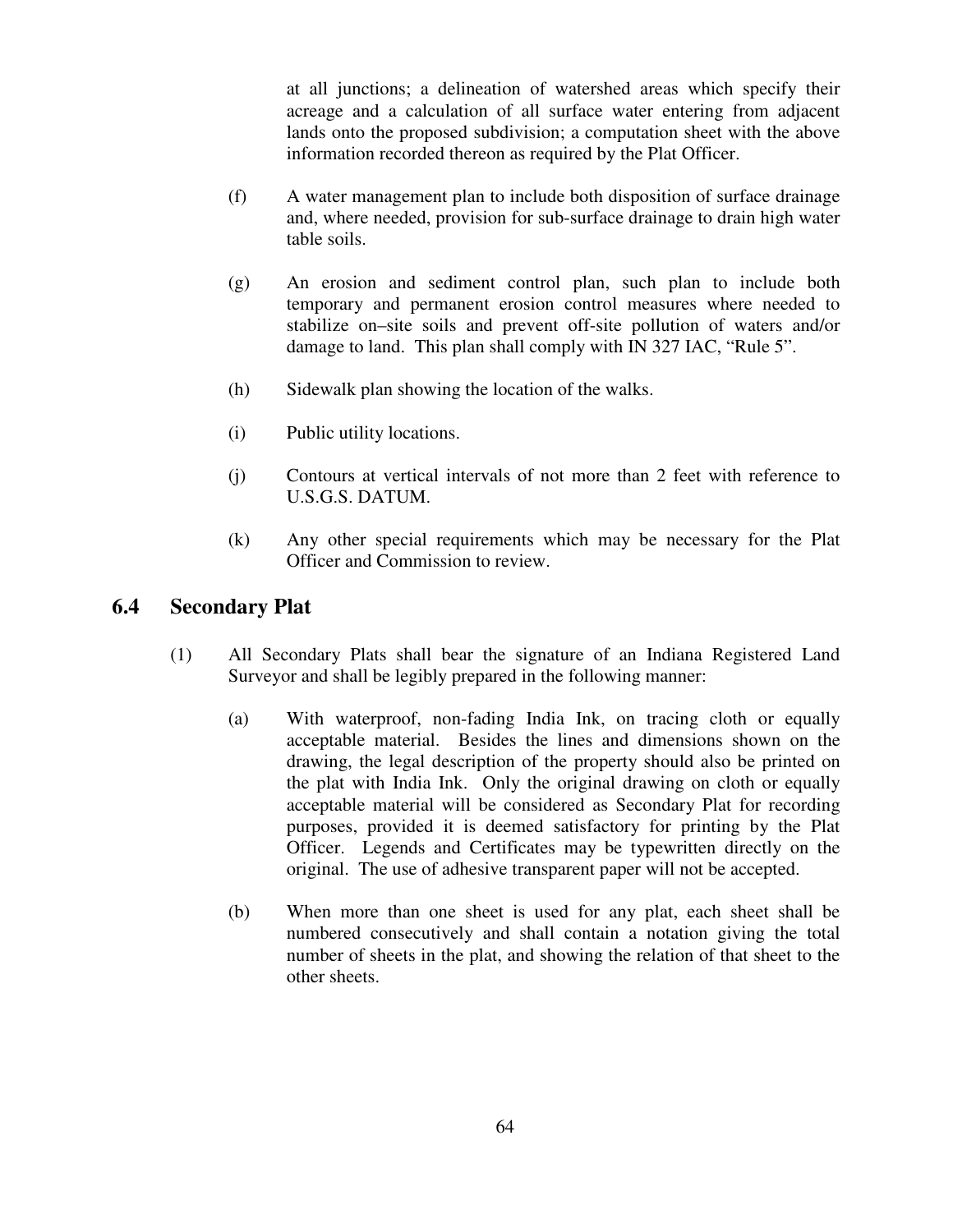- (2) **Map and Engineering Information.** The Secondary Plat shall show clearly on its fact the following:
	- (a) All monuments erected, corners, and other points established in the field in their proper places. The material of which monuments, corners, or other points is made shall be noted at the representation thereof, or by legend.
	- (b) The exact length and bearing to the first degree of accuracy of the exterior boundary lines of the land surveyed and divided, and of all blocks, public grounds, streets and alleys, and lot lines except that when the lines in any tier of lots are parallel, it shall be sufficient to mark the bearings of the out lines of one tier thereof. Easements shall be shown by centerline and width when lines are parallel to a boundary; otherwise, boundary bearings and distances shall be shown.
	- (c) All blocks and lots numbered, and the numbering (where possible) shall follow the numbering of the Primary Plat.
	- (d) The exact width of all easements, streets and alleys.
	- (e) The names of all streets pursuant to the *Street Naming Resolution of Lake County.*
	- (f) A small drawing of the section or government subdivision of the section in which the subdivision lines with the location of the subdivision indicated thereon. The drawing shall be oriented on the sheet in the same direction as the main drawing.
	- (g) Abutting State highway lines and streets of adjoining plats shown in their proper location. The width and names of these streets and highways shall also be given.
	- (h) Certificates to accompany plat to entitle a Secondary Plat to be recorded, such certificates as required by law shall be lettered or printed in the Secondary Plat. Appendix lists certain certificates, some of which shall be placed on every plat; these are so indicated. Other certificates are optional and serve as a guide only.
	- (i) All lake or stream shore meander lines established by the surveyor in accordance with this section, the distance and bearings thereof, and the distance between and points of intersection of such meander lines with lot lines and the ordinary high water mark.
	- (j) A North point properly located thereon; and a scale shown graphically.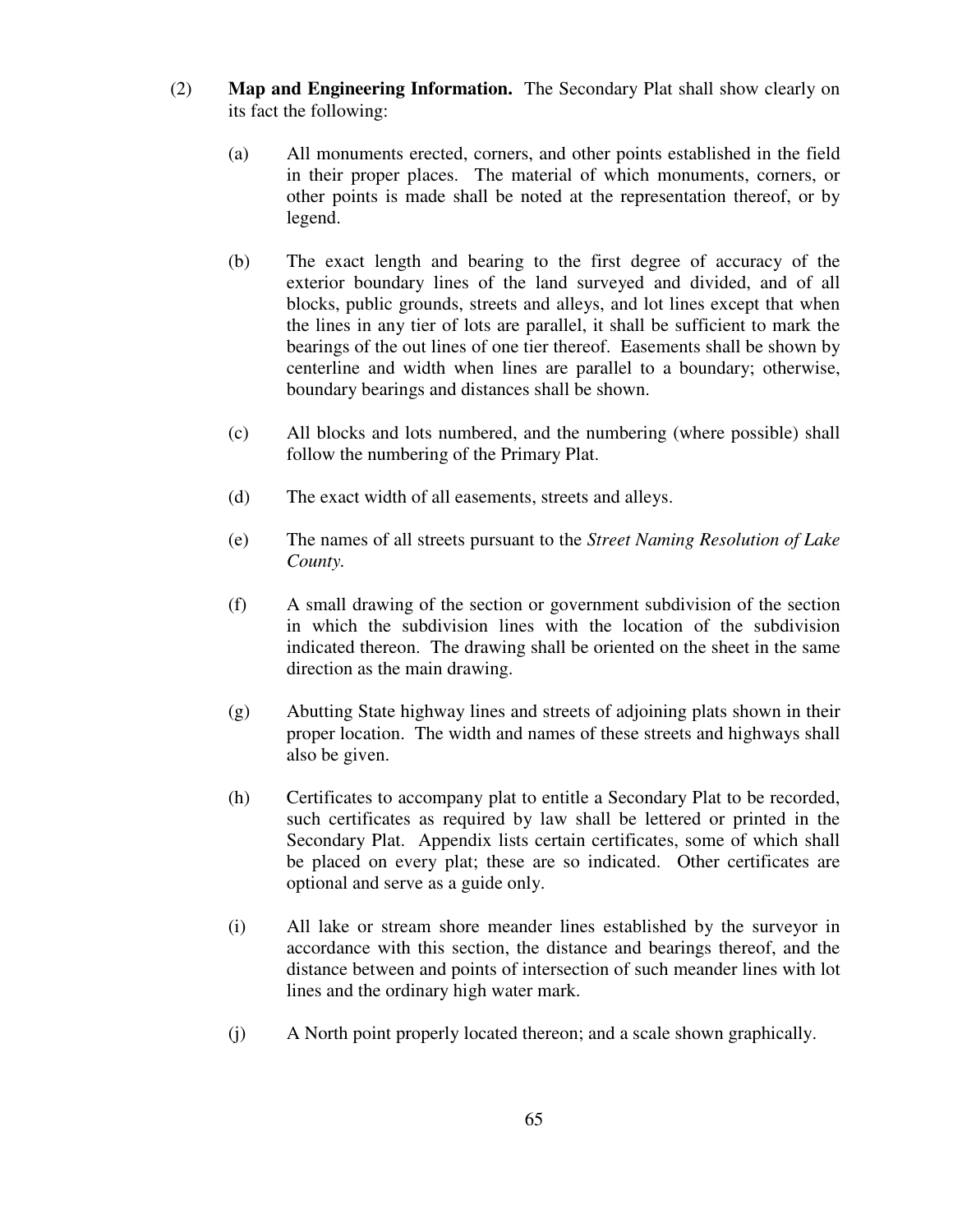- (k) The number of degrees and minutes (to the second) in all exterior boundary and block angels. When such angels are between a curve and its tangent, the angle shown shall be that between the tangent and the main chord of the curve. When between curves of different radii, the angle between the main chords shall be shown.
- (l) Building setback lines accurately shown with dimensions; they shall be in compliance with the Zoning Regulations as set forth for the district in which the property is located.
- (m) The total area of the plat computed in acres.
- (n) House numbers, in accordance with the duly adopted house numbering system for Lake County, Indiana, shall be designated on each lot.
- (o) *Name, Location, and Position.* The name of the plat shall be shown thereon in prominent letters and shall not be a duplicate of the name of any lat previously recorded in Lake County. The following information relating to the position and location of the subdivision shall be shown on the plat:
	- (i) The location of the subdivision by government lot, section, township, range and county.
	- (ii) The exact location of the subdivision indicated by distances and bearings with reference to a corner or corners of a section or halfsection, in case any subdivision crosses any section, quarter section, or quarter quarter section lines, or is adjacent to any said lines, all section, quarter section, or quarter quarter section corners in or adjacent to said subdivision shall be marked and referenced with monuments.
	- (iii) The area designated for septic field location.
- (3) **Digital Copy.** A digital copy of the Secondary Plat shall be provided in such a format acceptable to the Lake County Surveyor. Said digital copy may be provided by floppy disc, compact disc, or e-mail in a layer scheme as directed by the Lake County Surveyor in AutoCAD (DWG) or AutoCAD compatible (DXF) format.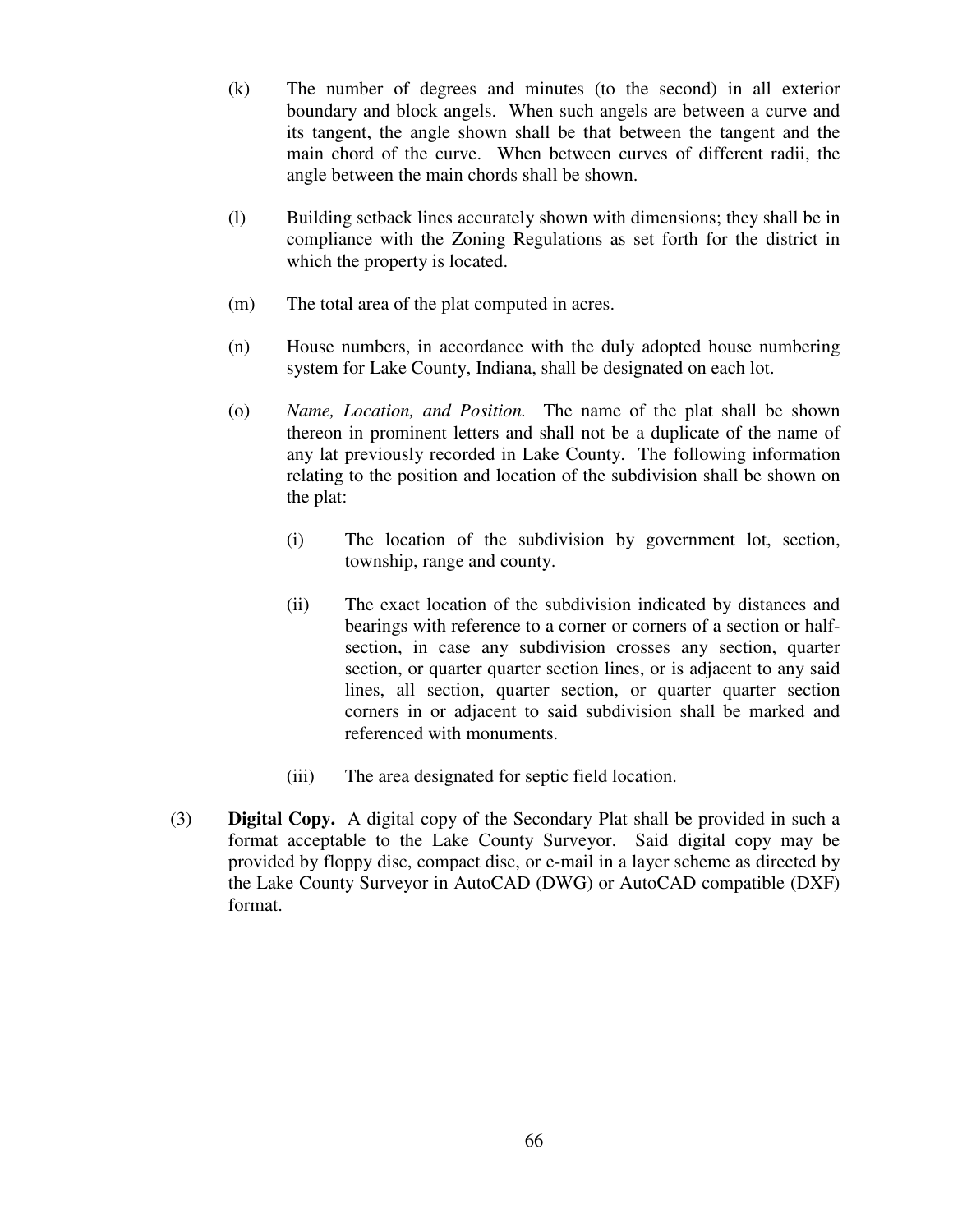# **Appendix A – Fees**

In filing for subdivision approval, the application shall be accompanied by a check or money order payable to the *Lake County Plan Commission* in accordance with the following schedule of fees to partially cover the cost of checking and verifying the proposed plat.

## **Subdivision Approval Fee Schedule**

| Major Subdivision Sketch Plan Review                                                | \$100                                            |  |
|-------------------------------------------------------------------------------------|--------------------------------------------------|--|
| <b>Major Subdivision Primary Approval</b>                                           | \$500                                            |  |
| Major Subdivision Secondary Approval                                                | \$250                                            |  |
| Minor Subdivision Approval (5 lots or less)<br>"This is a flat, one time fee        | \$500                                            |  |
| <b>Extension of Approvals</b><br>\$200 for each Extension Requested                 | \$200                                            |  |
| <b>Plat Vacations</b>                                                               | \$200                                            |  |
| <b>Resubdivision Approval</b><br>5 lots or less<br>More than 5 lots                 | Minor Fee<br>Sketch, Primary, and Secondary Fees |  |
| Commercial or Industrial Subdivision Approval<br>5 lots or less<br>More than 5 lots | Minor Fee<br>Sketch, Primary, and Secondary Fees |  |
| Waivers<br>\$200 for each Wavier Requested                                          | \$200                                            |  |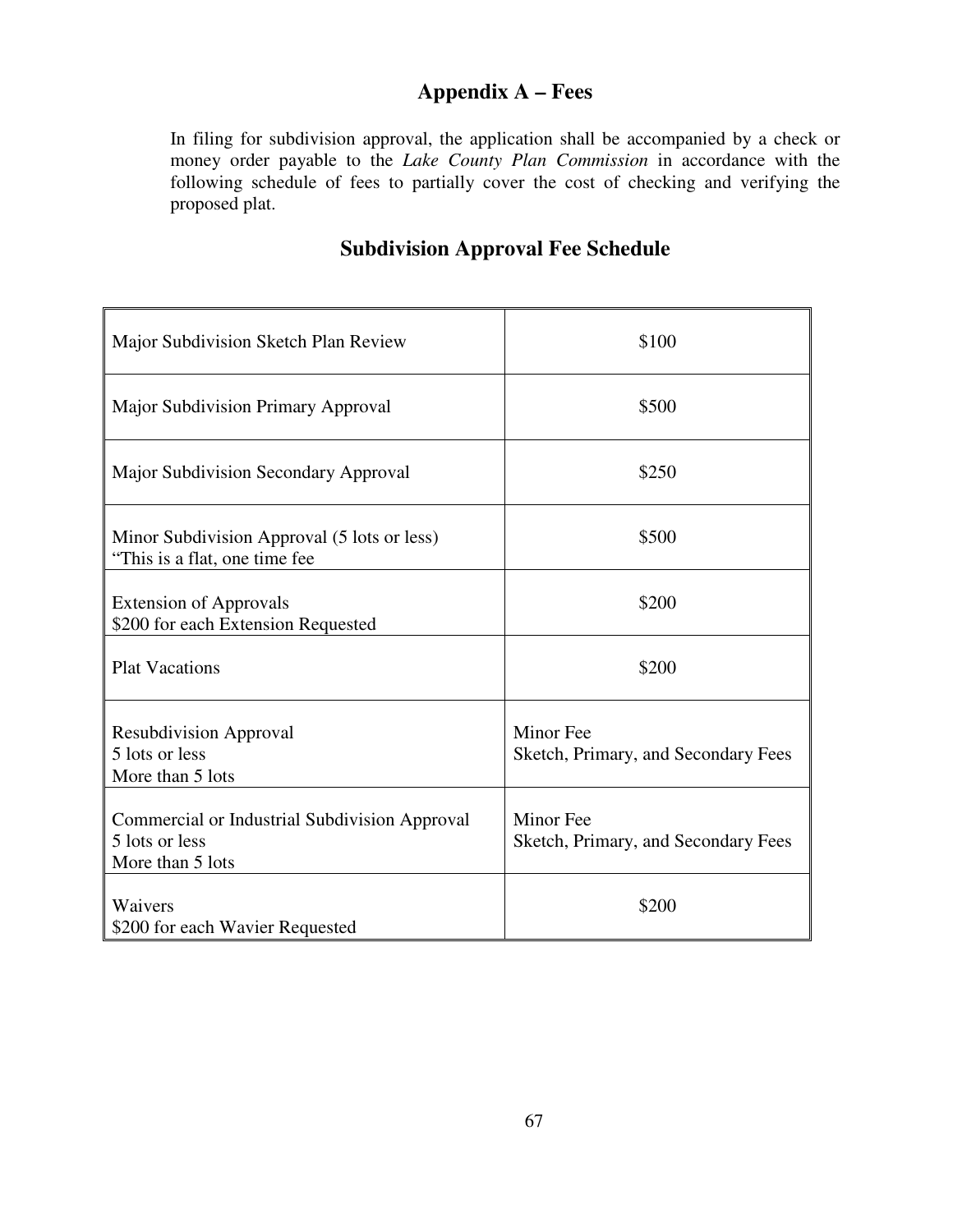## **Appendix B – Certificates**

(1) Under authority provided by Chapter 174, Acts of 1947, enacted by the General Assembly of the State of Indiana and Ordinance adopted by the Board of County Commissioners of the County of Lake, Indiana, this plat was given by the County of Lake as follows:

*Approved by the County Plan Commission at a meeting held on*\_\_\_\_\_\_\_\_\_\_\_\_\_\_\_\_\_\_\_\_

\_\_\_\_\_\_\_\_\_\_\_\_\_\_\_\_\_\_\_\_\_\_\_\_\_\_\_\_\_\_\_\_\_\_\_\_\_\_\_\_\_\_\_\_\_\_\_\_\_\_\_\_\_\_\_\_\_\_\_\_\_\_\_\_\_\_\_\_\_\_\_

\_\_\_\_\_\_\_\_\_\_\_\_\_\_\_\_\_\_\_\_\_\_\_\_\_\_\_\_\_\_\_\_\_\_\_\_\_\_\_\_\_\_\_\_\_\_\_\_\_\_\_\_\_\_\_\_\_\_\_\_\_\_\_\_\_\_\_\_\_\_\_

President

Executive Secretary

(2) Each Secondary Plat submitted to the Commission for approval shall carry a Certificate signed by a Registered Professional Engineer or Land Surveyor in substantially the following form:

*"I, \_\_\_(name)--, hereby certify that I am a Professional Engineer (or a Land Surveyor), licensed in compliance with the laws of the State of Indiana; that this plat correctly represents a survey completed by me on \_\_\_(date), that all monuments shown thereon actually exist; and that their location, size, type and material are accurately shown".* (SEAL) \_\_\_\_\_\_\_\_\_\_\_\_\_\_\_\_\_\_\_\_\_\_\_\_\_\_\_\_\_\_\_\_\_\_\_\_\_\_\_\_\_\_\_\_\_\_\_\_\_\_\_\_\_\_\_\_\_\_\_

(3) Each Secondary Plat submitted to the Commission for approval shall carry a Deed of Dedication in substantially the following form:

*"We, the undersigned, \_\_\_(names)\_\_\_, owners of real estate shown and described herein, do hereby certify that we have laid off, platted and subdivided, and do hereby lay off, plat and subdivide real estate in accordance with the within plat. This subdivision shall be known and designated as \_\_\_ (name) \_\_\_. All streets, alleys, parks and other public lands shown and not heretofore dedicated, are hereby established as shown on this plat, between which lines and the property lines of the street, there shall be erected or maintained no building structure."* 

 $\overline{\phantom{a}}$  ,  $\overline{\phantom{a}}$  ,  $\overline{\phantom{a}}$  ,  $\overline{\phantom{a}}$  ,  $\overline{\phantom{a}}$  ,  $\overline{\phantom{a}}$  ,  $\overline{\phantom{a}}$  ,  $\overline{\phantom{a}}$  ,  $\overline{\phantom{a}}$  ,  $\overline{\phantom{a}}$  ,  $\overline{\phantom{a}}$  ,  $\overline{\phantom{a}}$  ,  $\overline{\phantom{a}}$  ,  $\overline{\phantom{a}}$  ,  $\overline{\phantom{a}}$  ,  $\overline{\phantom{a}}$  $\overline{\phantom{a}}$  ,  $\overline{\phantom{a}}$  ,  $\overline{\phantom{a}}$  ,  $\overline{\phantom{a}}$  ,  $\overline{\phantom{a}}$  ,  $\overline{\phantom{a}}$  ,  $\overline{\phantom{a}}$  ,  $\overline{\phantom{a}}$  ,  $\overline{\phantom{a}}$  ,  $\overline{\phantom{a}}$  ,  $\overline{\phantom{a}}$  ,  $\overline{\phantom{a}}$  ,  $\overline{\phantom{a}}$  ,  $\overline{\phantom{a}}$  ,  $\overline{\phantom{a}}$  ,  $\overline{\phantom{a}}$ 

WITNESS OUR HANDS AND SEASLS THIS DAY OF  $\qquad \qquad .20$ 

STATE OF INDIANA) COUNTY OF LAKE )

Before me, the undersigned Notary Public in and for the County of Lake, State of Indiana, appeared \_\_\_ (names) \_\_\_ and each separately and severally acknowledged the execution of the foregoing instrument as his or her voluntary act and deed, for the purpose therein expressed.

Witness my hand and Notarial Seal this  $\rule{1em}{0.15mm} \log 20$ .

 $\overline{\phantom{a}}$  ,  $\overline{\phantom{a}}$  ,  $\overline{\phantom{a}}$  ,  $\overline{\phantom{a}}$  ,  $\overline{\phantom{a}}$  ,  $\overline{\phantom{a}}$  ,  $\overline{\phantom{a}}$  ,  $\overline{\phantom{a}}$  ,  $\overline{\phantom{a}}$  ,  $\overline{\phantom{a}}$  ,  $\overline{\phantom{a}}$  ,  $\overline{\phantom{a}}$  ,  $\overline{\phantom{a}}$  ,  $\overline{\phantom{a}}$  ,  $\overline{\phantom{a}}$  ,  $\overline{\phantom{a}}$ (Notary Public)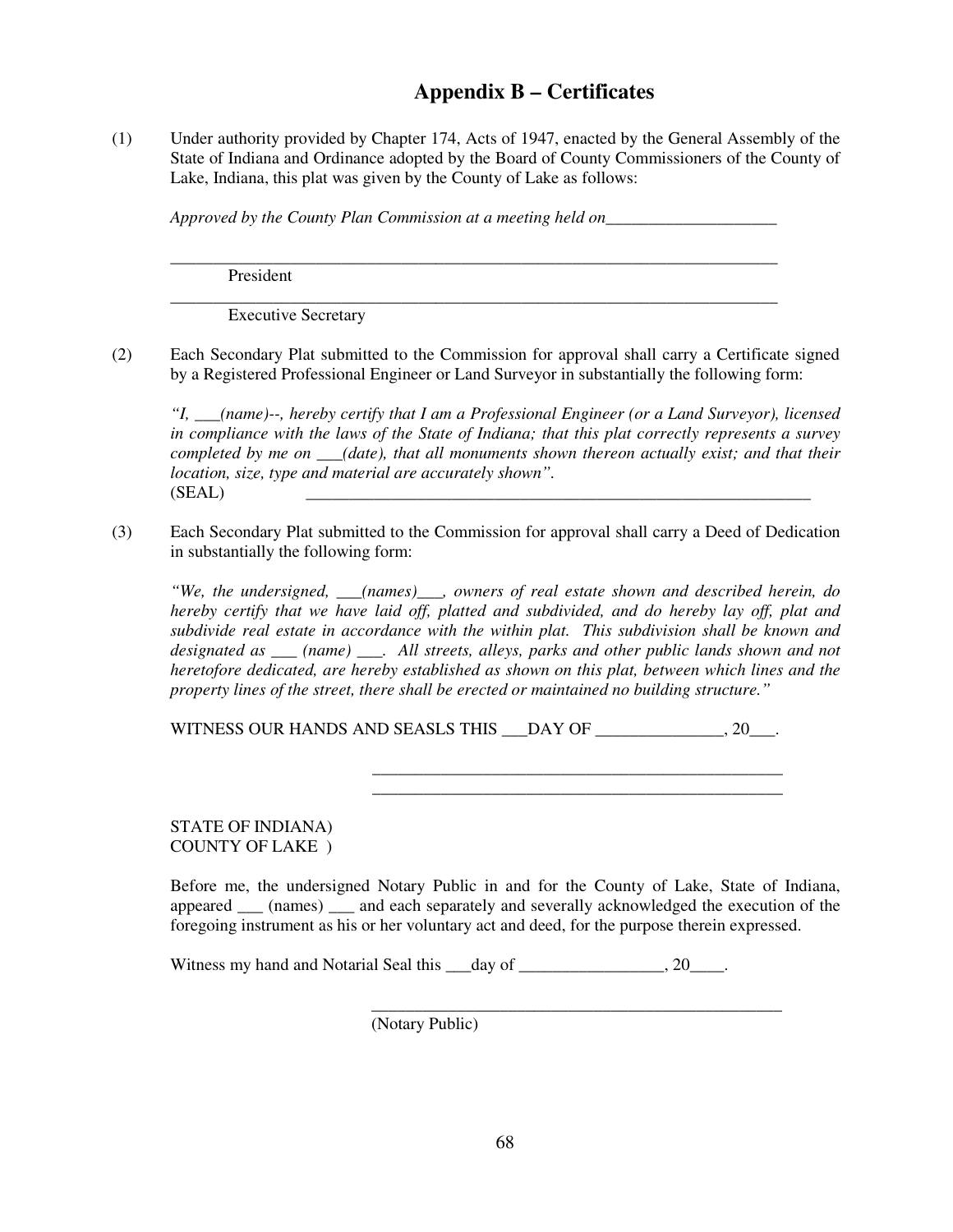- (4) **Certificate of Maintenance Responsibility.** By acceptance of this Plat, the County assumes no liability for maintenance on drainage swales, ditches and tiles, roadside ditches, storm and sanitary sewers, septic systems, retention and detention ponds, overflow pipes, and park areas found on the entire plat.
- (5) **Utility Easement.** An easement is hereby granted to the County of Lake, all public utility companies including Ameritech and Northern Indiana Public Service Company severally, and private utility companies where they have a "Certificate of Territorial Authority" to render service, and their respective successors and assigns, to install, place, and maintain sewers, water mains, gas mains, conduits, cables, poles and wires – either overhead or underground with all necessary braces, guys, anchors, and other appliances in, upon, and along and over the strips of land designated on the plat and marked "Utility Easement" for the purpose of serving the public in general with sewer, water, gas, electric and telephone service, including the right to use the streets where necessary, and to overland lots with aerial service wires to serve adjacent lots, together with the right to enter upon the said easements for public utilities at all times for any and all the purposes aforesaid and to trim and keep trimmed any trees, shrubs, or saplings that interfere with any such utility equipment. No permanent buildings shall be placed on said easement, but same may be used for gardens, shrub, landscaping, and other purposes that do not interfere with the use of said easement for such public utility purpose.
- (6) **Drainage Easement.** An easement is hereby granted to the County of Lake for the installation of a drainage swale, ditch, or waterway upon and along the strip or strips of land designated on the plat and marked "Drainage Easement" for the purpose of handling the storm water run-off.
- (7) **Regulated Drain Easement** (where appropriate). The easement marked and designated herein as (name of regulated drain), is a regulated drain under the jurisdiction of the Lake County Drainage Board and the Lake County Surveyor as defined under Indiana Code 36-9-27-33. No buildings, fences, structures, alterations, grading, discharging, irrigating or the like are permitted uses within said designated easement without written approval from the Lake County Surveyor.
- (8) The following certificate is to be placed on Secondary Subdivision Plats that are located less than one mile from any farm containing any agricultural activity that may prove offensive to some individuals. It is the intent of this certificate that all agricultural activities allowed under the Lake County, Indiana, Zoning Ordinance be permitted to commence or continue and that the placement of any subdivision in an area where these types of agricultural activities are allowed not hinder their continued agricultural pursuits:

 Owners of lots within the above titled subdivision are advised that the land contained herein is surrounded, bordered, or in the vicinity of tracts or parcels of land that may be used for agricultural purposes. Prospective purchasers or lot owners are advised that the keeping of livestock, tillage, care of crops, and all operations appurtenant thereto are likely, expected, and considered to be proper activities in an agricultural community.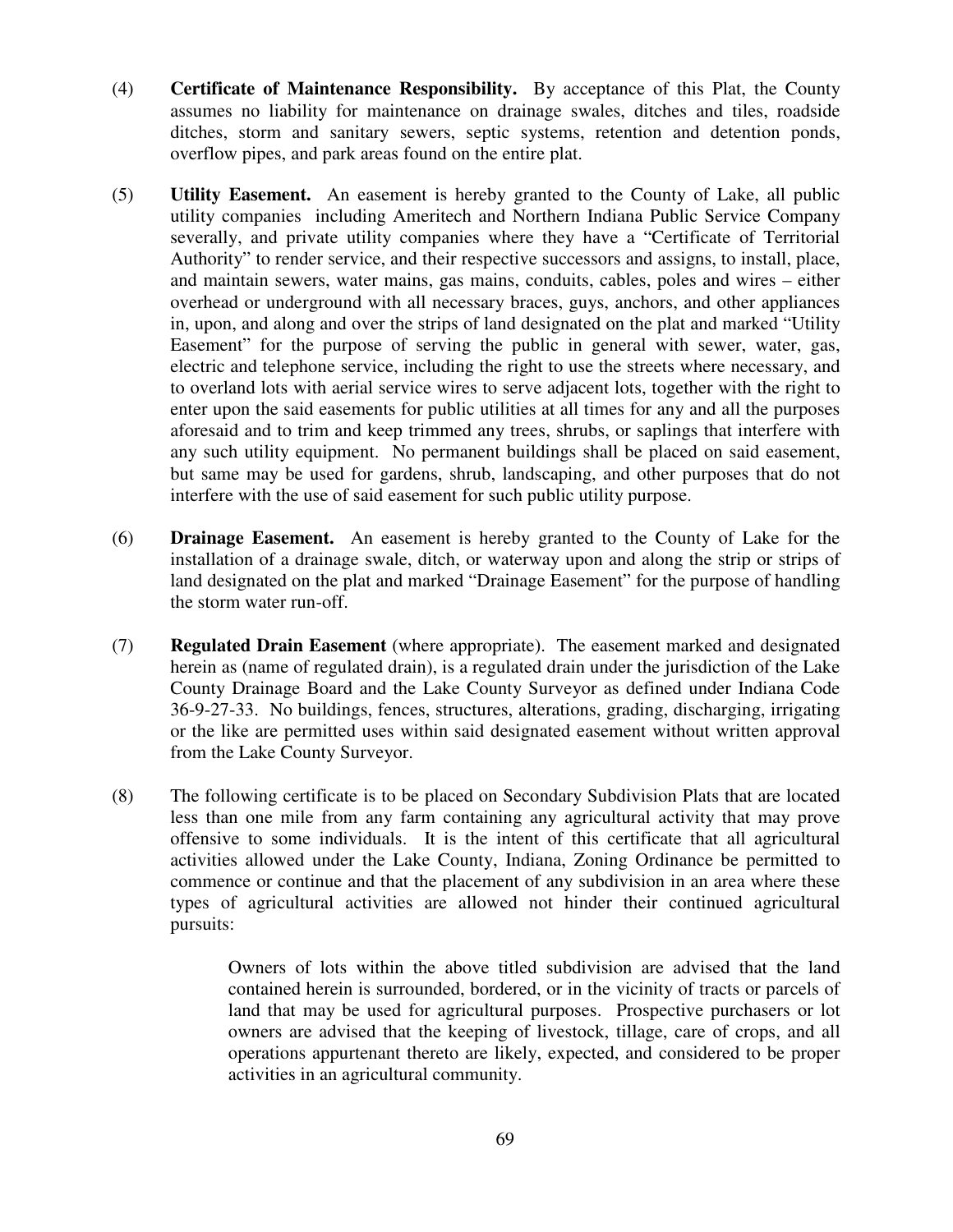#### **Appendix C – Surveying Requirements**

Every subdivision of land under the terms of this Ordinance shall require a survey meeting the following requirements prepared by a surveyor registered in the State of Indiana.

(1) **Requirements.** The description and location of all survey monuments placed in the subdivision shall be shown upon all maps of record. Permanent monuments shall be of concrete reinforced with one #4 vertical rod, and not less than 4 inches square on top and tapered to 6 inches square at the bottom and 36 inches long set flush with the ground.

 Block corners shall be established by placement of an iron rod or pipe not less than ½ inch in diameter and not less than 2 feet long and shall be driven flush with the ground. All points of intersection between lot lines and section, quarter section, or quarter quarter section liens shall be marked and referenced with an iron rod or pipe in an approved manner. Permanent monuments shall be erected at all corners of changes in bearing of the exterior boundary of the subdivision. All monuments shall be installed prior to recording of Secondary Plat, or if not, a Bond shall be posted to guarantee their installation.

- (2) **Certificates.** Each and all Secondary Plats shall bear thereon the following certificates:
	- (a) Plan Commission Approval Statement (see Appendix B, Item 1.)
	- (b) Land Surveyor's Statement (see Appendix B, Item 2.)
	- (c) Deed of Dedication (see Appendix B, Item 3.)
	- (d) Certificate of Maintenance Responsibility (see Appendix B, Item 4.)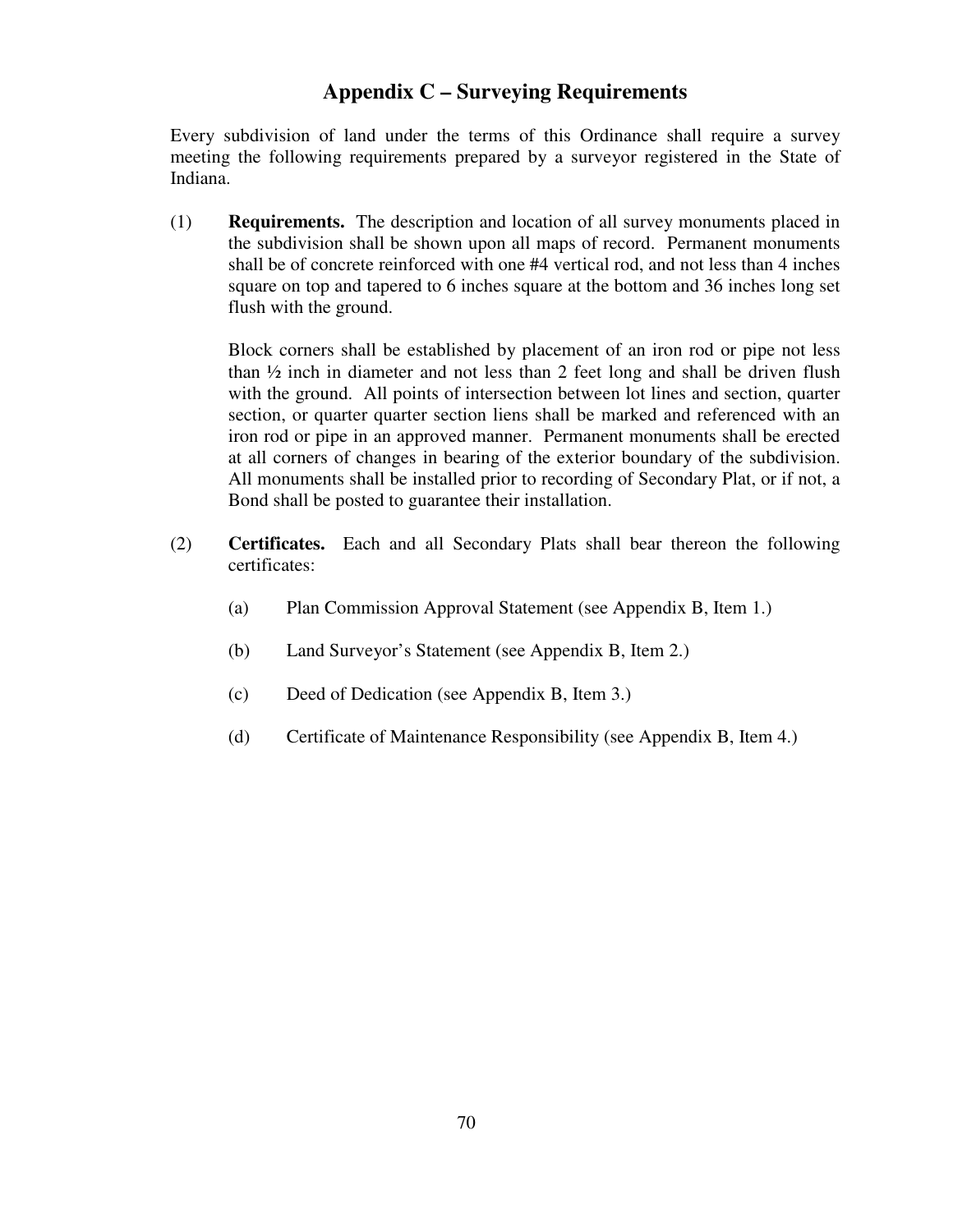#### **Appendix D – Roadway Construction Specifications**

- (a) All construction shall be performed in the manner prescribed in the current edition of *Standard Specifications of the State Highway Department of Indiana* and in the manner prescribed in any subsequent and applicable County Ordinance. In any instance where conflicting requirements may appear between *Standard Specifications* and applicable County Ordinance, the County Ordinance Regulation shall be binding. At minimum, all streets shall be constructed with 10 inches of compacted aggregate base, plus 2 and  $\frac{1}{2}$  inches of H.A.C. Binder Course, and 1 and ½ inches of H.A.C. Surface Course. A *Tensar Geo Grid* or other equivalent material shall be placed immediately below the 10 inch compacted aggregate base. All subterranean construction below street pavements shall be backfilled with a material approved by the Lake County Highway Engineer. Prior to placing the street surfacing, adequate sub-surface drainage for the street shall be provided where necessary. Concrete pavement (rigid pavement) can be used by the subdivider. Minimum requirements for concrete pavement shall be a 6 inch concrete slab on top of a 2 inch sand pad. In the event the subdivider elects to use concrete pavement, he shall submit 3 copies of a construction plan to the Plat Officer and shall have this plan approved by the County Inspecting Officials before concrete street construction is begun.
- (b) See Figures 4.1 and 4.2 *Minimum Roadway Design Standards.*
- (c) Cul-de-sac streets, minor streets, and marginal streets built without curb and gutter shall be surfaced to a minimum width of 24 feet. A road shoulder on both sides of the pavement shall be constructed to a width of 8 feet, and the slope on the shoulder shall be ½ inch per foot. Where roadside swales are constructed, the side slopes shall not be of a steeper gradient than 3 feet of horizontal measurement to one (1) foot of vertical measurement; furthermore, the subdivider shall demonstrate to the Commission what means he will employ to preserve the slope and maintain continuous flow of storm water in the roadside swales.
- (d) Collector streets and secondary streets built without curb and gutter shall be built as specified in Figures 4.1 and 4.2, *Minimum Roadway Design Standards* (see Section 4.3), except that the paved surface shall be a minimum of 24 feet in width, and the road shoulder shall be stabilized in a manner approved by the Highway Superintendent.
- (2) **Cul-De-Sacs.** Cul-de-sacs shall meet all requirements for a minor street; however, the pavement diameter shall be not less than one hundred twenty feet (120').
- (3) **Alleys.** Alleys provided to serve business, commercial, or industrial uses shall be constructed in accordance with the street specifications; however, the paved surface may be only twenty feet (20').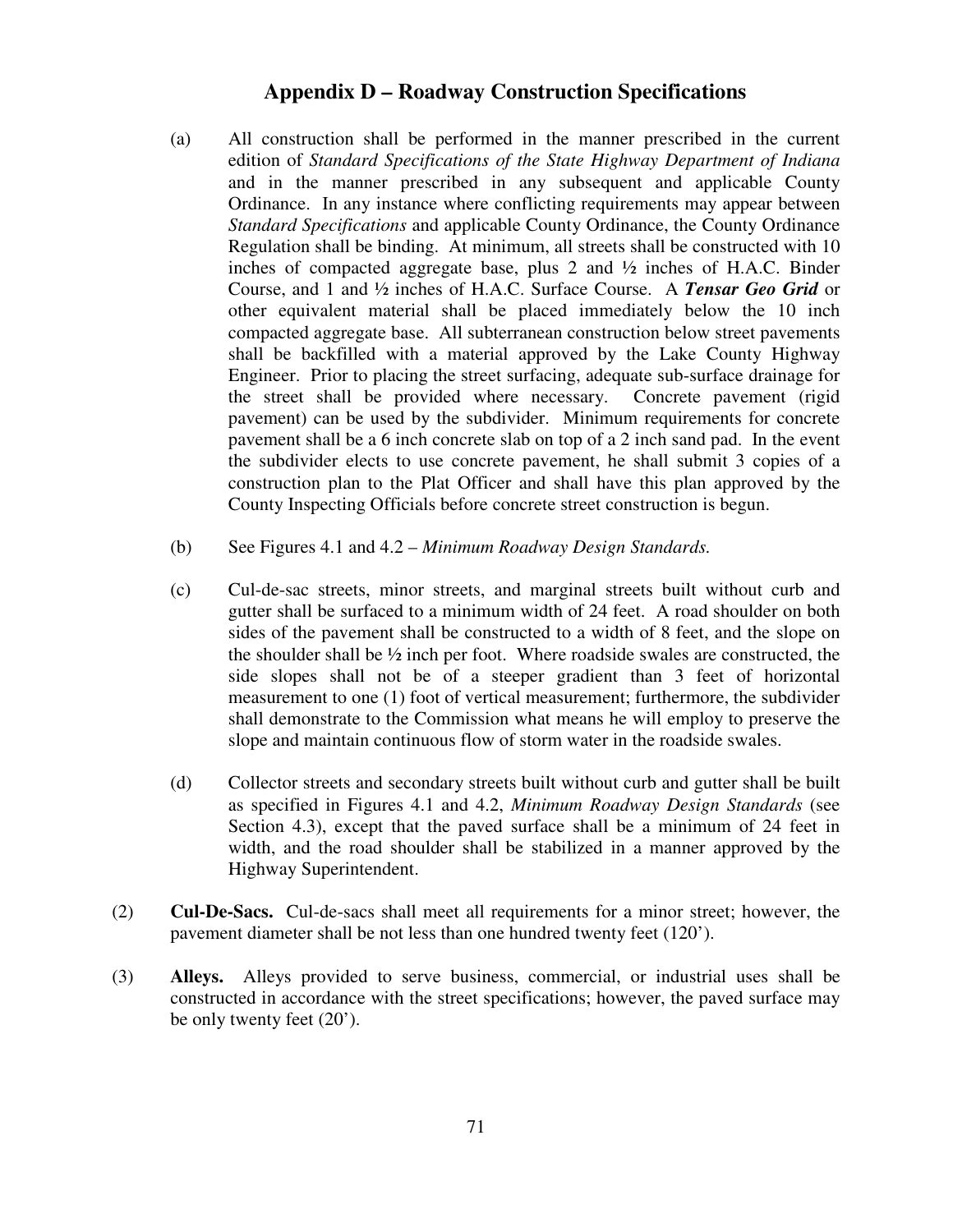(4) **Curb and Gutter.** Concrete curb and gutter shall be provided along the outside edge of all street pavements in subdivisions where the density of development (as defined in this Ordinance) is 1.0 or greater. In any case, curb and gutter shall be required for any subdivision within a two (2) mile radius of a duly incorporated municipality.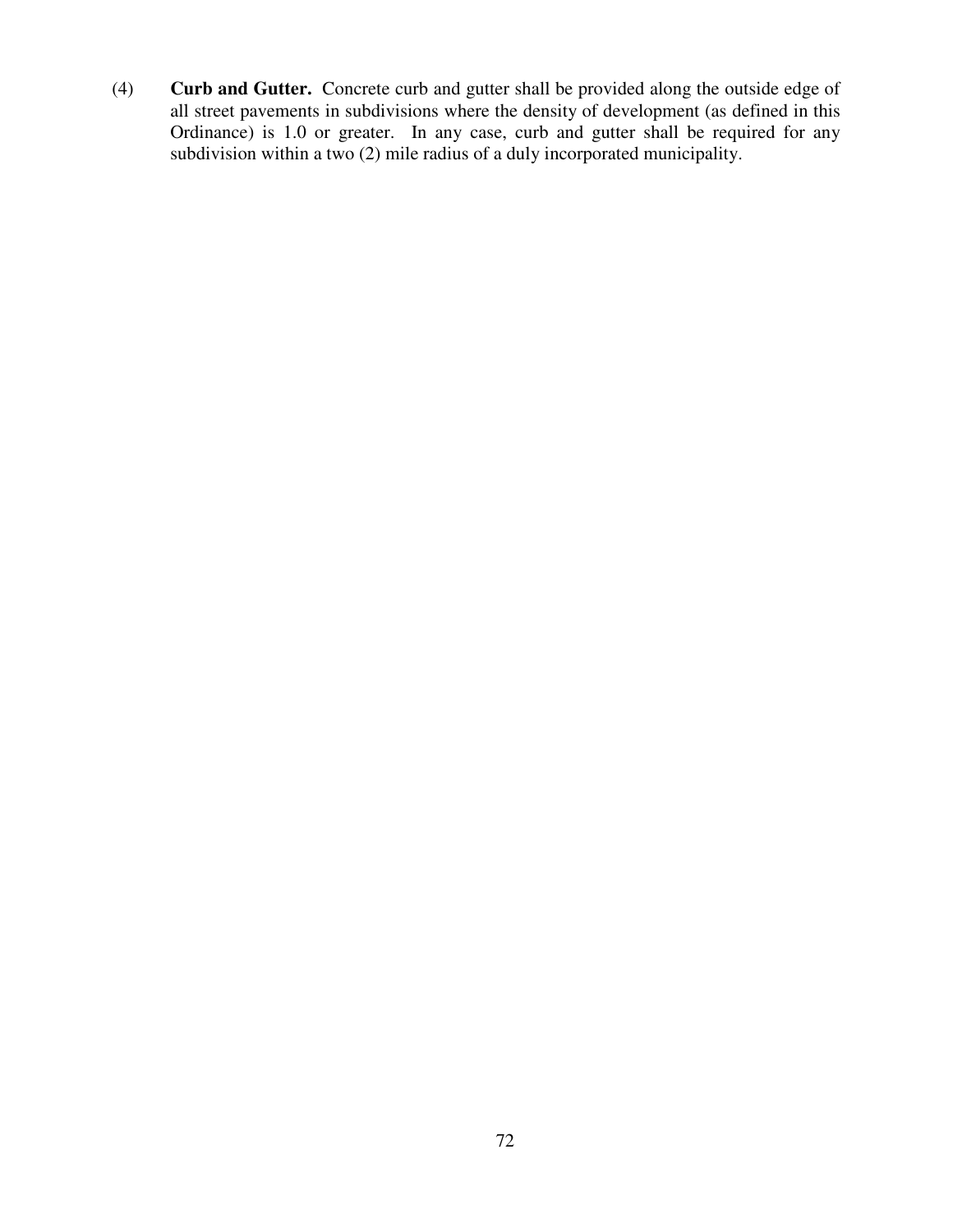## **Appendix E – Street Directory**

### **Broadway West**

| <b>BLOCK NUMBER</b> | <b>STREET NAME</b>   | <b>BLOCK NUMBER</b> | <b>STREET NAME</b> |
|---------------------|----------------------|---------------------|--------------------|
| 2                   | <b>ADAMS</b>         | 106                 | <b>ALEXANDER</b>   |
| 106                 | <b>ALEXANDER</b>     | 19                  | <b>ARTHUR</b>      |
| 92                  | <b>AUSTIN</b>        |                     |                    |
| 111                 | <b>BAILEY</b>        | 46                  | <b>BAKER</b>       |
| 121                 | <b>BARING</b>        | 81                  | <b>BARMAN</b>      |
| 145                 | <b>BEALL</b>         | 131                 | <b>BEECH</b>       |
| 71                  | <b>BELL</b>          | 125                 | <b>BELMONT</b>     |
| 39                  | <b>BIGGER</b>        | 129                 | <b>BIRCH</b>       |
| 76                  | <b>BLAINE</b>        | 77                  | <b>BRYAN</b>       |
| 13                  | <b>BUCHANAN</b>      | 56                  | <b>BURR</b>        |
| 87                  | <b>BUTTERNUT</b>     |                     |                    |
| 60                  | <b>CALHOUN</b>       | 144                 | <b>CALUMET</b>     |
| 149                 | <b>CAMERON</b>       | 100                 | <b>CAREY</b>       |
| 133                 | <b>CATALPA</b>       | 143                 | <b>CEDAR</b>       |
| 32                  | <b>CHAWSE</b>        | 132                 | <b>CHESTNUT</b>    |
| 48                  | <b>CLARK</b>         | 20                  | <b>CLEVELAND</b>   |
| 80                  | <b>CLINE</b>         | 57                  | <b>CLINTON</b>     |
| 64                  | <b>COLFAX</b>        | 136                 | <b>COLUMBIA</b>    |
| 94                  | <b>COTTAGE GROVE</b> |                     |                    |
| 61                  | <b>DALLAS</b>        | 126                 | <b>DELMAR</b>      |
| 91                  | <b>DEODOR</b>        | 79                  | <b>DEWEY</b>       |
| 93                  | <b>DOFFI</b>         | 99                  | <b>DRUMMOND</b>    |
| 53                  | <b>DURBIN</b>        | 70                  | <b>EDISON</b>      |
| 27                  | ELLSWORTH PL.        | 26                  | ELLSWORTH ST.      |
| 98                  | <b>EUCLID</b>        |                     |                    |
| 68                  | <b>FAIRBANKS</b>     | 11                  | <b>FILLMORE</b>    |
| 159                 | <b>FOREST</b>        | 115                 | <b>FORESDALE</b>   |
| 73                  | <b>FULTON</b>        |                     |                    |
| 18                  | <b>GARFIELD</b>      | 58                  | <b>GERRY</b>       |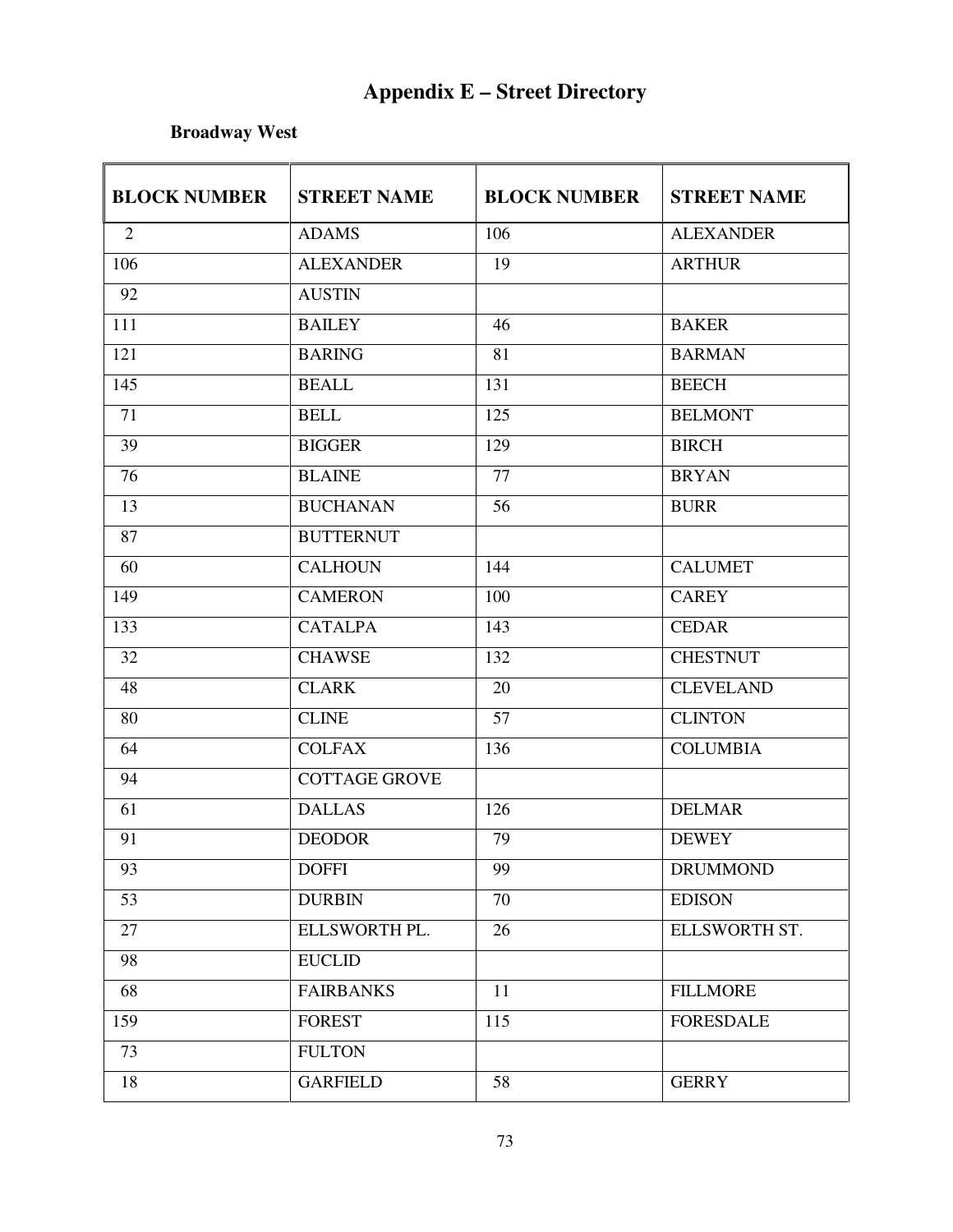#### **Broadway West** (Continued)

| <b>BLOCK NUMBER</b> | <b>STREET NAME</b> | <b>BLOCK NUMBER</b> | <b>STREET NAME</b>   |
|---------------------|--------------------|---------------------|----------------------|
| 158                 | <b>GETTLER</b>     | 16                  | <b>GRANT</b>         |
| 101                 | <b>GRASSELLI</b>   |                     |                      |
| 63                  | <b>HAMLIN</b>      | 8                   | <b>HARRISON</b>      |
| 119                 | <b>HAWTHORNE</b>   | 17                  | <b>HAYES</b>         |
| 36                  | <b>HENDRICKS</b>   | 147                 | <b>HENRY</b>         |
| 103                 | <b>HESS</b>        | 95                  | <b>HIGLAND</b>       |
| 67                  | <b>HOBART</b>      | 156                 | <b>HOHMAN</b>        |
| 123                 | <b>HOHMAN</b>      | 83                  | <b>HOSHAW</b>        |
| 50                  | <b>HOVEY</b>       | 138                 | <b>HOWARD</b>        |
| 114                 | <b>HURON</b>       | 85                  | <b>HUSEMAN</b>       |
| 97                  | <b>IVY</b>         |                     |                      |
| 6                   | <b>JACKSON</b>     | $\overline{3}$      | <b>JEFFERSON</b>     |
| 35                  | <b>JENNINGS</b>    | 15                  | <b>JOHNSON</b>       |
| 104                 | <b>KENNEDY</b>     | $10-5$              | <b>KEILMAN</b>       |
| 62                  | <b>KING</b>        | 117                 | <b>KNICKERBOCKER</b> |
| 137                 | <b>KOSCIUSKO</b>   | 155                 | <b>KREITZBURG</b>    |
| 44                  | <b>LANE</b>        | 78                  | <b>LEE</b>           |
| 14                  | <b>LINCOLN</b>     | 108                 | <b>LINDBERG</b>      |
| 135                 | <b>LINDEN</b>      |                     |                      |
| $\overline{4}$      | <b>MADISON</b>     | 134                 | <b>MAGNOLIA</b>      |
| 120                 | <b>MAGOUN</b>      | 141                 | <b>MAPLEWOOD</b>     |
| 88                  | <b>MARQUETTE</b>   | 29                  | MARSHALL PL.         |
| 28                  | MARSHALL ST.       | 51                  | <b>MATTHEWS</b>      |
| $\overline{5}$      | <b>MONROE</b>      | 157                 | <b>MORAINE</b>       |
| 72                  | <b>MORSE</b>       | 45                  | <b>MORTON</b>        |
| 107                 | <b>McCOOK</b>      | 21                  | <b>McKINLEY</b>      |
| $\overline{37}$     | <b>NOBLE</b>       | 122                 | <b>NORTHCOTE</b>     |
| 151                 | <b>NONDORF</b>     |                     |                      |
| 139                 | <b>OAKDALE</b>     | 118                 | <b>OLCOTT</b>        |
| 113                 | <b>ONTARIO</b>     | 109                 | <b>OSBORNE</b>       |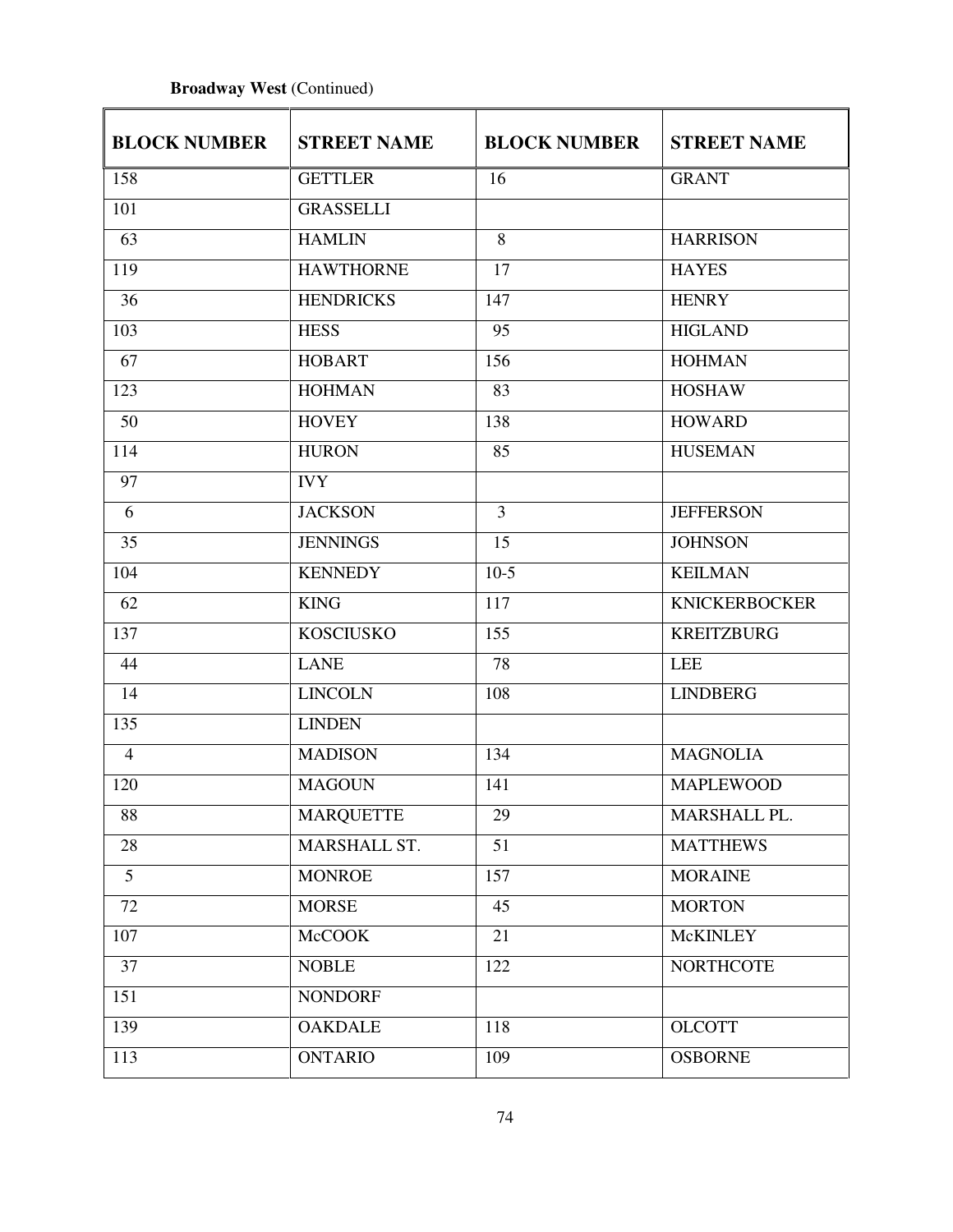#### **Broadway West** (Continued)

| <b>BLOCK NUMBER</b> | <b>STREET NAME</b> | <b>BLOCK NUMBER</b> | <b>STREET NAME</b> |
|---------------------|--------------------|---------------------|--------------------|
| 96                  | <b>PARRISH</b>     | 124                 | <b>PATTERSON</b>   |
| 12                  | <b>PIERCE</b>      | 10                  | <b>POLK</b>        |
| 49                  | <b>PORTER</b>      | 89                  | <b>PULASKI</b>     |
| 55                  | <b>RALSTON</b>     | 142                 | <b>RHODE</b>       |
| 82                  | <b>ROBERTS</b>     | 154                 | <b>ROBINSON</b>    |
| 23                  | ROOSEVELT PL.      | 22                  | ROOSEVELT ST.      |
| 25                  | <b>RUTLEDGE</b>    |                     |                    |
| 110                 | <b>SCHNEIDER</b>   | 90                  | <b>SCHUBERT</b>    |
| 152                 | <b>SHEFFIELD</b>   | 69                  | <b>SHERMAN</b>     |
| 148                 | <b>SOHL</b>        | 160                 | <b>STATE LINE</b>  |
| 66                  | <b>STEVENSON</b>   |                     |                    |
| 24                  | <b>TAFT</b>        | 31                  | TANEY PL.          |
| 30                  | TANEY PL.          | 140                 | <b>TAPPER</b>      |
| 84                  | <b>TEIBEL</b>      | 59                  | <b>TOMPKINS</b>    |
| 146                 | <b>TORRENCE</b>    | 150                 | <b>TOWLE</b>       |
| 86                  | <b>TRUMAN</b>      | 9                   | <b>TYLER</b>       |
| 153                 | <b>WABASH</b>      | 33                  | <b>WAITE</b>       |
| 102                 | <b>WALKER</b>      | 38                  | <b>WALLAVE</b>     |
| 130                 | <b>WALNUT</b>      | 127                 | <b>WALSH</b>       |
| $\mathbf{1}$        | <b>WASHINGTON</b>  | 75                  | <b>WEBSTER</b>     |
| 65                  | <b>WHEELER</b>     | 40                  | <b>WHITCOMB</b>    |
| 128                 | WHITE OAK          | 74                  | <b>WHITNEY</b>     |
| 112                 | <b>WICKER</b>      | 43                  | WILLARD PL.        |
| 42                  | WILLARD ST.        | 47                  | <b>WILLIAMS</b>    |
| 34                  | <b>WILSON</b>      | 116                 | <b>WOODMAR</b>     |
| 41                  | <b>WRIGHT</b>      |                     |                    |
|                     |                    |                     |                    |
|                     |                    |                     |                    |
|                     |                    |                     |                    |
|                     |                    |                     |                    |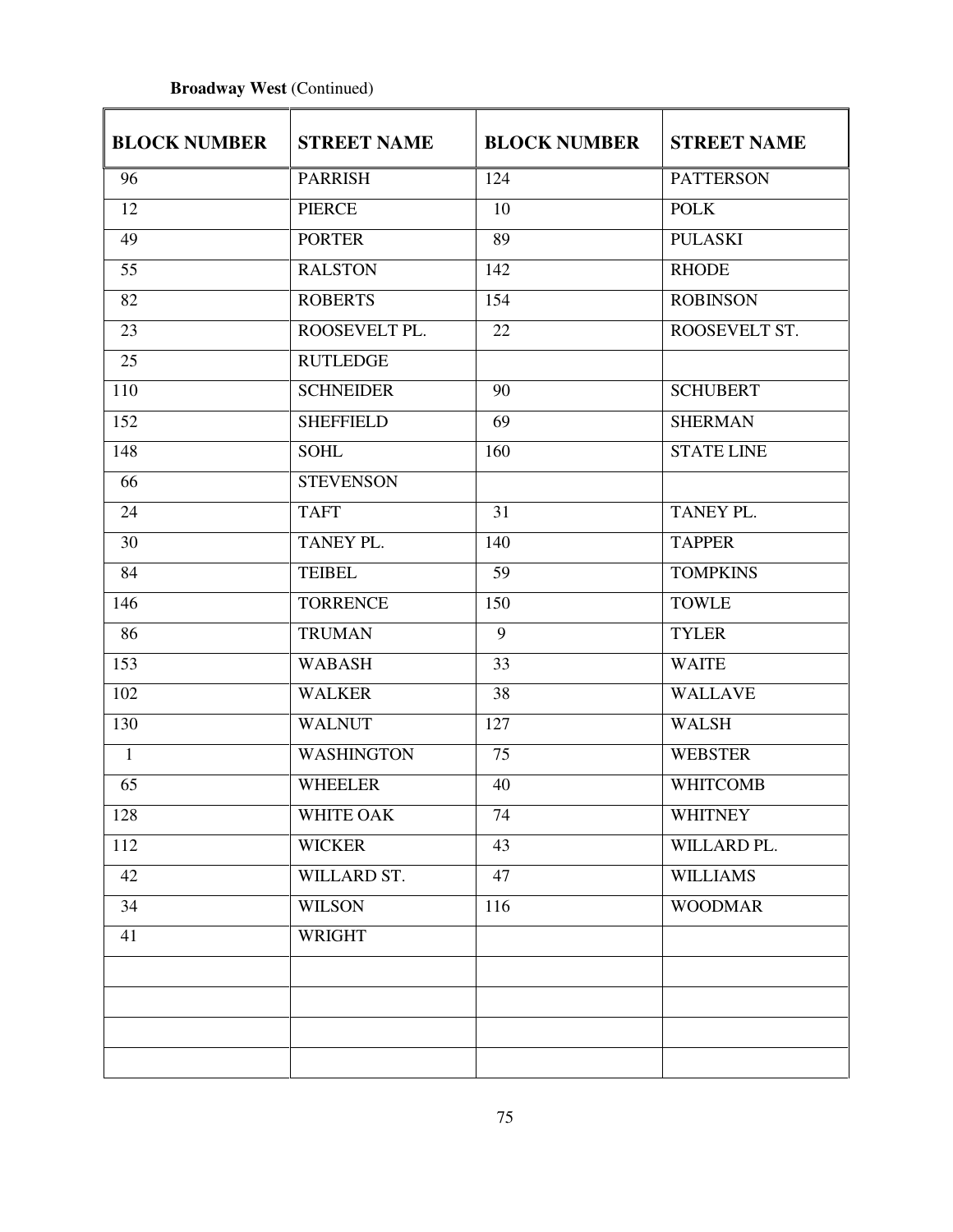## **Appendix F – Street Directory**

**Broadway East** 

| <b>BLOCK NUMBER</b> | <b>STREET NAME</b> | <b>BLOCK NUMBER</b> | <b>STREET NAME</b>   |
|---------------------|--------------------|---------------------|----------------------|
| 39                  | <b>AETNA</b>       | 18                  | <b>ALABAMA</b>       |
| 45                  | <b>ALLAN</b>       | 40                  | <b>ARIZONA</b>       |
| 46                  | <b>BENTON</b>      |                     |                      |
| 28                  | <b>CALIFORNIA</b>  | $\overline{7}$      | <b>CAROLINA</b>      |
| 47                  | $CAS\overline{S}$  | $\overline{48}$     | <b>CLAY</b>          |
| 32                  | <b>COLORADO</b>    | $\overline{2}$      | <b>CONNECTICUT</b>   |
| 96                  | <b>COUNTY LINE</b> |                     |                      |
| $\overline{33}$     | <b>DAKOTA</b>      | 49                  | <b>DEARBORN</b>      |
| 50                  | <b>DECATUR</b>     | 51                  | <b>DeKALB</b>        |
| $\overline{4}$      | <b>DELAWARE</b>    |                     |                      |
| 52                  | <b>ELKHART</b>     | 53                  | ELKHART PL.          |
| 54                  | <b>FAYETTE</b>     | 22                  | <b>FLORIDA</b>       |
| 55                  | <b>FLOYD</b>       |                     |                      |
| 8                   | <b>GEORGIA</b>     | 56                  | <b>GIBSON</b>        |
| 64                  | <b>GRAND BLVD.</b> | 57                  | <b>GREEN</b>         |
| 58                  | <b>HAMILTON</b>    | 60                  | <b>HANCOCK</b>       |
| 61                  | <b>HENRY</b>       | 62                  | <b>HOWARD</b>        |
| 63                  | <b>HUNTINGTON</b>  |                     |                      |
| 35                  | <b>IDAHO</b>       | 17                  | <b>ILLINOIS</b>      |
| 15                  | <b>INDIANA</b>     | 24                  | <b>IOWA</b>          |
| $\overline{65}$     | <b>JASPER</b>      | 66                  | <b>JAY</b>           |
| 29                  | <b>KANSAS</b>      | 11                  | <b>KENTUCKY</b>      |
| 67                  | <b>KNOX</b>        |                     |                      |
| 59                  | LAKE               | 68                  | <b>LaPORTE</b>       |
| 69                  | <b>LAWRENCE</b>    | 14                  | <b>LOUISIANA</b>     |
| 19                  | <b>MAIN</b>        | 70                  | <b>MARION</b>        |
| $5\overline{)}$     | <b>MARYLAND</b>    | $\mathbf{1}$        | <b>MASSACHUSETTS</b> |
| 71                  | <b>MIAMI</b>       | 21                  | <b>MICHIGAN</b>      |
| 27                  | <b>MINNESOTA</b>   | 16                  | <b>MISSISSIPPI</b>   |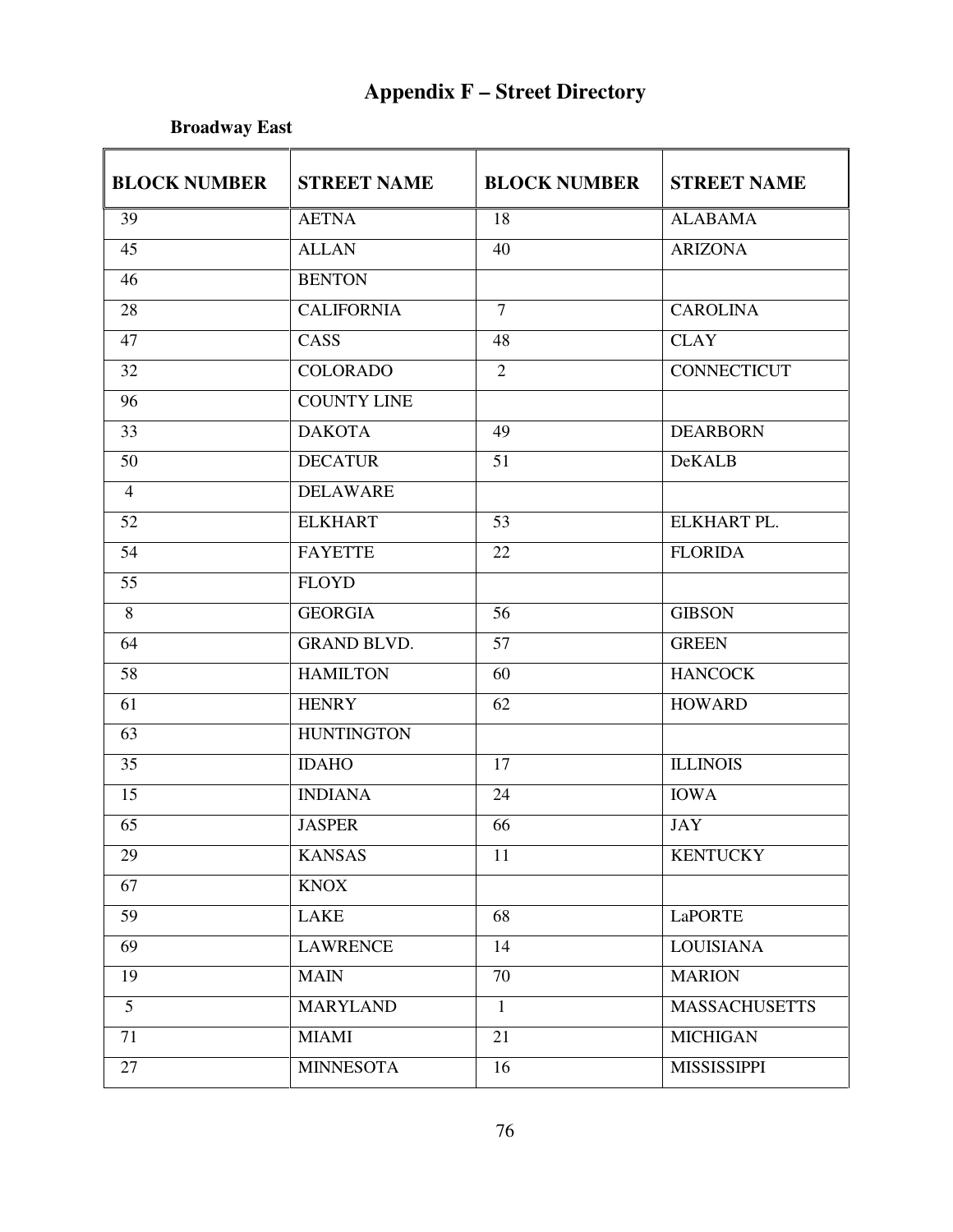# BLOCK NUMBER STREET NAME BLOCK NUMBER STREET NAME 20 MISSOURI 34 MONTANA 72 MONTGOMERY 73 MORGAN 31 NEBRASKA 30 NEVADA 42 NEW HAMPSHIRE 41 NEW JERSEY 74 NEWTON 43 NEW YORK 13 OHIO 38 OKLAHOMA 75 ORANGE 28 OREGON 76 PARK 3 PENNSYLVANIA 77 PERRY 78 PIKE 79 PUTNAM 80 RANDOLPH 9 RHODE ISLAND 81 RIPLEY 82 RUSH 83 ST. JOSEPH 84 SHELBY 85 SPENCER 44 STATE 86 SULLIVAN 12 TENNESSEE 23 TEXAS 87 TIPPECANOE 88 UNION 37 UTAH 89 VANDENBERG 90 VERMILLION 10 VERMONT 91 VIGO 6 VIRGINA 92 WRREN 93 WARRICK 94 | WAYNE | 95 | WELLS 25 WISCONSIN 36 WYOMING

#### **Broadway East (Continued)**